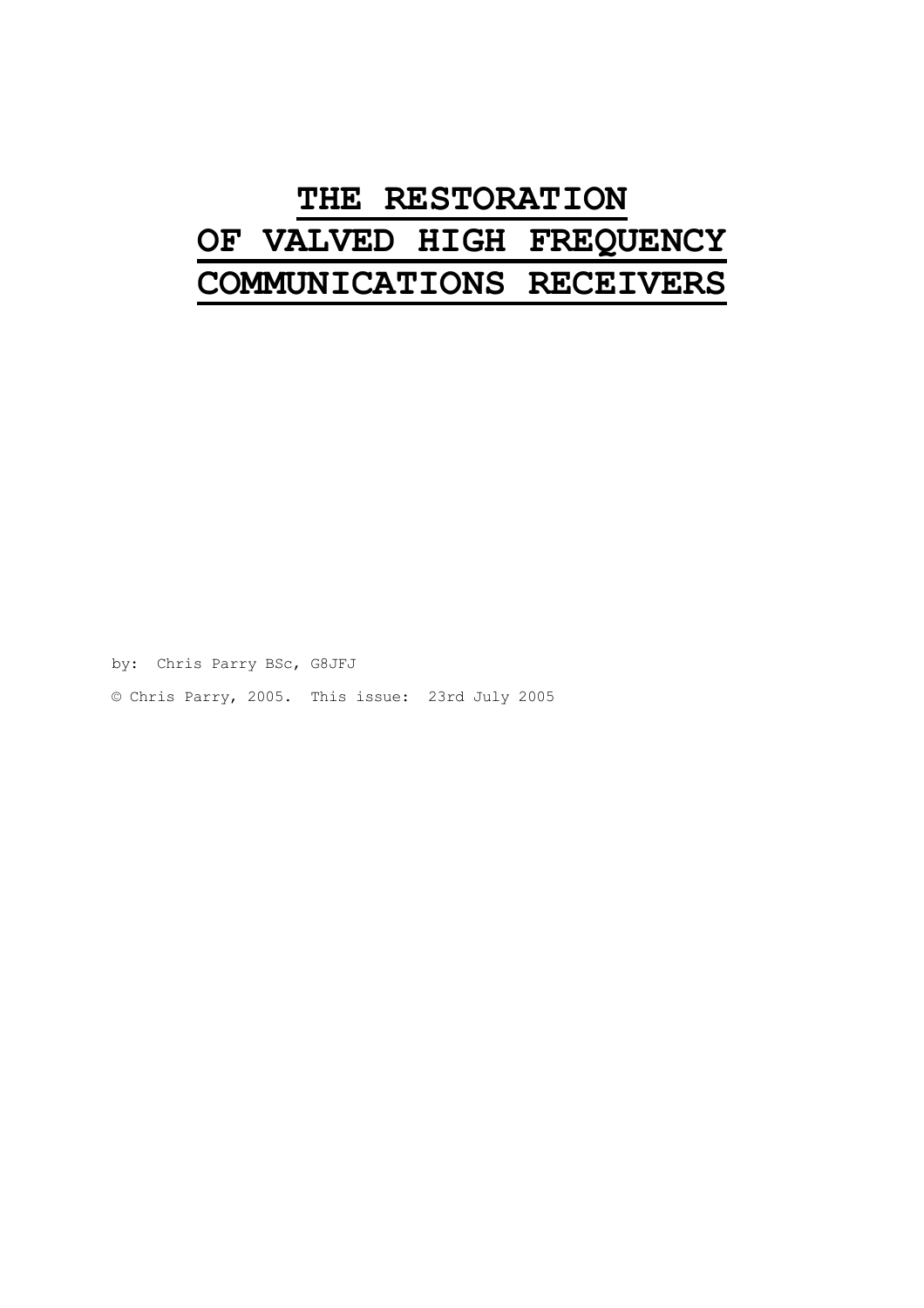**You are welcome to freely distribute copies of this book provided it is kept complete, and with its copyright statement.**

**If you wish to copy extracts from the text, then please attribute each extract to Chris Parry, G8JFJ.**

**This book is available free of charge. If you have paid**  money for a copy of it, then **someone has taken your money without the permission of the author or the operator of the hosting server.**

**The publicly available master copy of this book is held on Simon Buxton's website www.vk2bv.org/radio/ Updated issues will be published on this site from time to time.**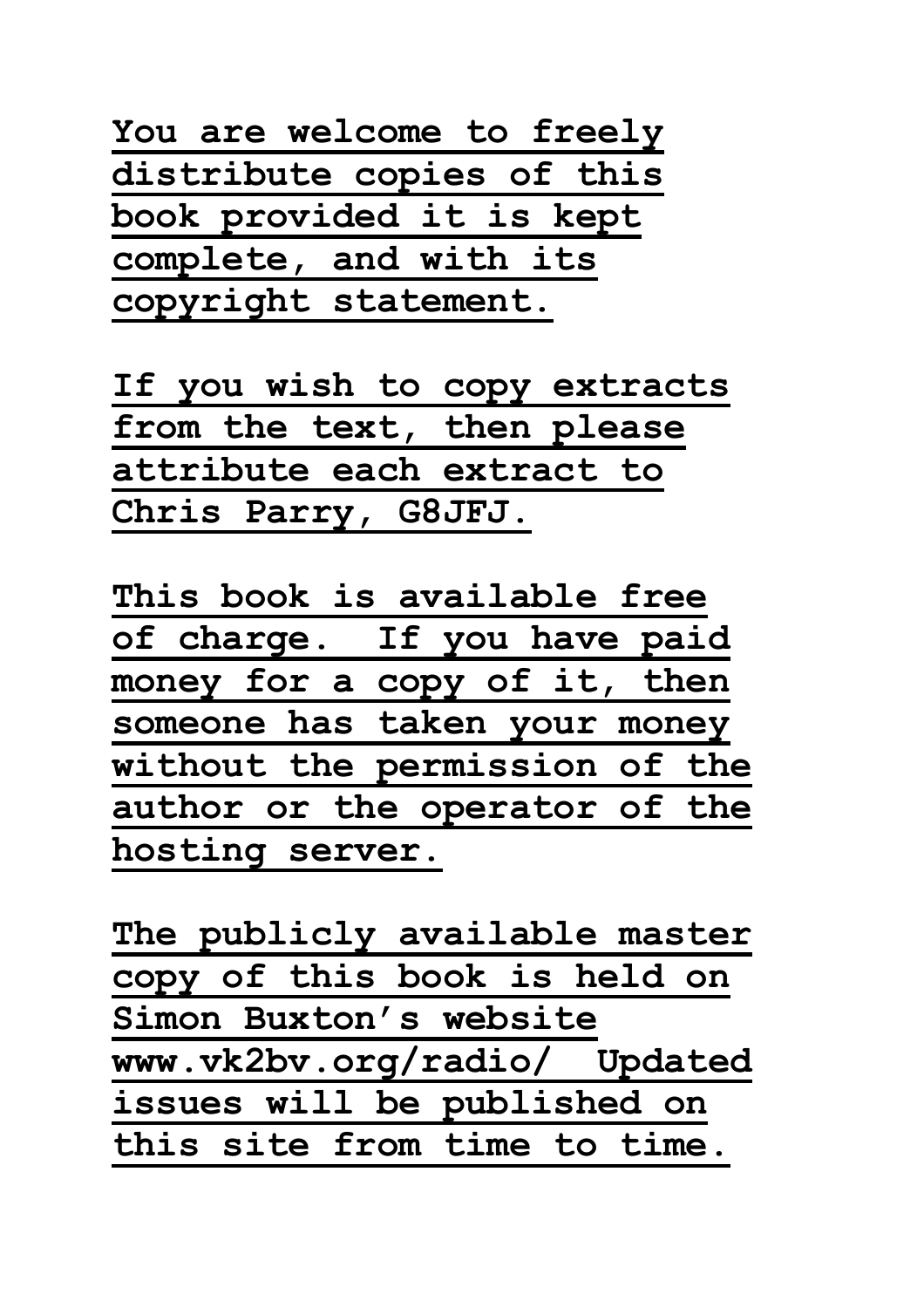# Table of Contents

- 1. Foreword and Acknowledgements
- 2. Scope
- 3. Abbreviations
- 4. Objectives
- 5. The Restoration Process
- 6. Supporting Information
- 7. Chassis and Mechanics

| 7.1  | Chassis Cleaning                                |
|------|-------------------------------------------------|
| 7.2  | Earthing                                        |
| 7.3  | Chassis Resoldering                             |
| 7.4  | Grommets                                        |
| 7.5  | Gearboxes With Metal Gears                      |
| 7.6  | Gearboxes With Plastic Gears                    |
| 7.7  | String and Wire Dialdrives                      |
| 7.8  | Chain Drive                                     |
| 7.9  | Friction Drive                                  |
| 7.10 | Dialdrive Mechanics and Mountings               |
| 7.11 | Gang Capacitors                                 |
| 7.12 | Scale Plates                                    |
| 7.13 | Optical Projection Systems and Filmstrip Scales |
| 7.14 | Screening and Insulation Structures             |
| 7.15 | Cooling                                         |
| 7.16 | Control Knobs                                   |
| 7.17 | Printed Circuit Boards                          |
| 7.18 | Valve Sockets                                   |
| 7.19 | Repair of Damaged Castings and Threads          |
| 7.20 | Fully Sealed Radios                             |
| 7.21 | Bowden Cables                                   |
|      |                                                 |

# 8. Switches, Turrets and Coilpacks

| 8.1 | Rotary Wavechange Switches                   |
|-----|----------------------------------------------|
| 8.2 | Rotary IF Switches                           |
| 8.3 | Turrets                                      |
| 8.4 | Interchangeable Coil Assemblies and Coilpack |
| 8.5 | Slide Switches                               |
| 8.6 | Toggle Switches                              |
| 87  | Potentiometer Switches                       |

# 9. Wound Components and Wiring

| 9.1 | Initial Inspection |
|-----|--------------------|
|     |                    |

- 9.2 Screw Cores<br>9.3 Mains Arrano
- 9.3 Mains Arrangements<br>9.4 HT Insulation
- 9.4 HT Insulation<br>9.5 Re-impregnation
- 9.5 Re-impregnation
- 9.6 Wiring and Looms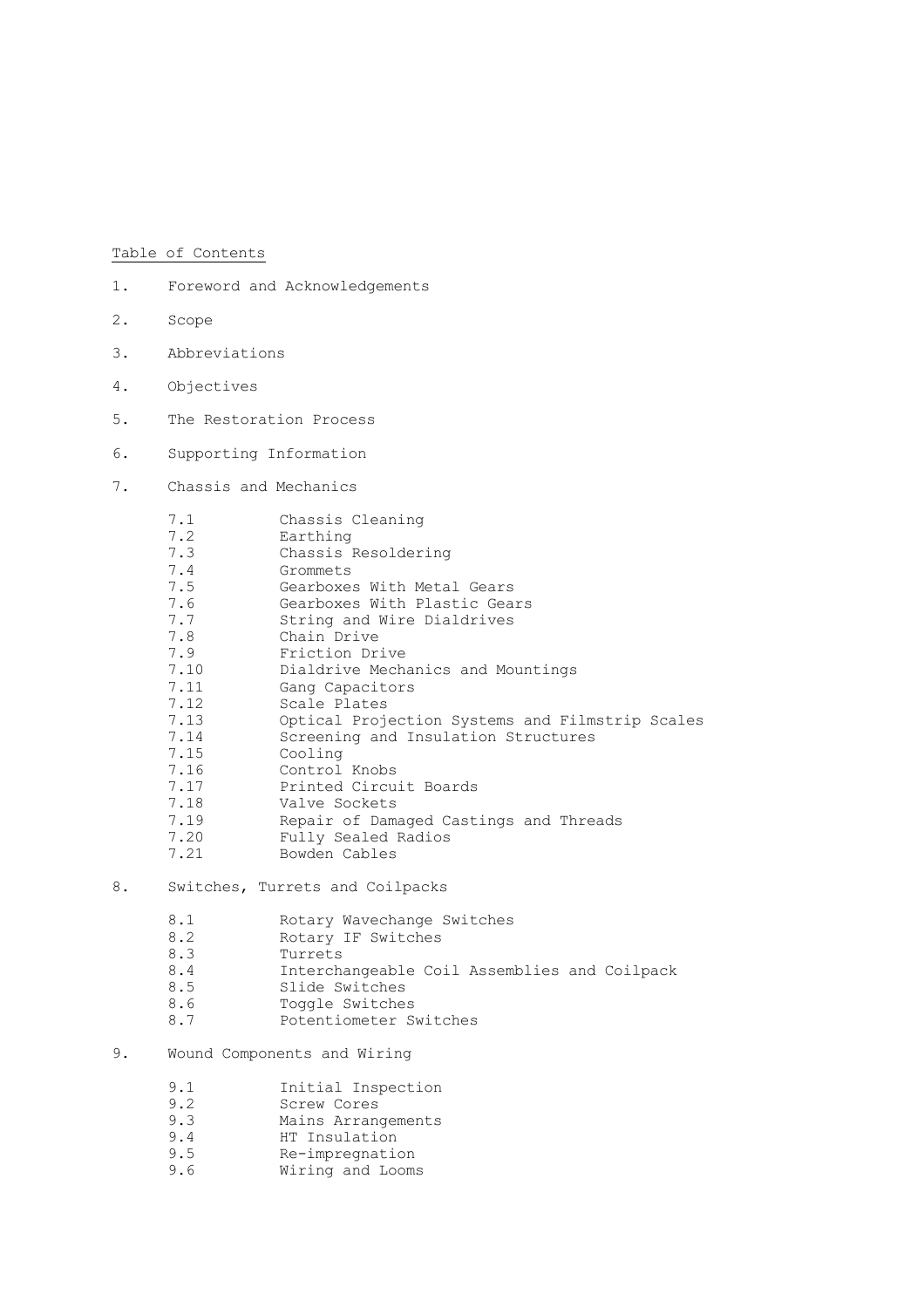| 9.7  | Motors             |
|------|--------------------|
| 9.8  | IFTS               |
| 9.9  | Battery Wiring     |
| 9.10 | Audio Transformers |

10. Thermionic and Other Active Components

| 10.1  | Criteria for Selection of Valves |
|-------|----------------------------------|
| 10.2  | Valve Repair and Remanufacture   |
| 10.3  | Loose Top Caps and Valvebases    |
| 10.4  | Metalized Coatings               |
| 10.5  | Valve Cans and Retainers         |
| 10.6  | RF Amplifiers                    |
| 10.7  | Acorns and Nuvistors             |
| 10.8  | Compactrons                      |
| 10.9  | Mixers                           |
| 10.10 | Local Oscillators                |
| 10.11 | Automatic Frequency Control      |
| 10.12 | Calibrators                      |
| 10.13 | IF Stages                        |
| 10.14 | Detectors and AGC                |
| 10.15 | Magic Eyes                       |
| 10.16 | Noise Limiters                   |
| 10.17 | Audio Stages                     |
| 10.18 | HT Regulators                    |
| 10.19 | Thermionic Rectifiers            |
| 10.20 | Transistor Stages                |

# 11.Passive Components

| 11.1  | Wire Ended Component Replacement: General |
|-------|-------------------------------------------|
| 11.2  | Resistors                                 |
| 11.3  | Non-electrolytic Capacitors               |
| 11.4  | Electrolytic Capacitors                   |
| 11.5  | Barretters and Urdox Requlators           |
| 11.6  | <b>Bulbs</b>                              |
| 11.7  | Trimmer Capacitors                        |
| 11.8  | Potentiometers                            |
| 11.9  | Crystals and Crystal Filters              |
| 11.10 | Mechanical Filters                        |
| 11.11 | Thermistors                               |
| 11.12 | Non-thermionic Power Rectifiers           |
| 11.13 | HT Vibrators                              |
| 11.14 | Non-thermionic Signal Diodes              |
| 11.15 | Electromagnetic Relays                    |
| 11.16 | Thermal Time Delay Relays                 |
| 11.17 | Meter Movements                           |
| 11.18 | Headphone Sockets                         |
| 11.19 | Loudspeakers                              |

# 12. Faultfinding and Realignment

| 12.1  | Checks on First Power-up                       |
|-------|------------------------------------------------|
| 12.2  | Initial Running Checks                         |
| 12.3  | Alignment Prerequisites                        |
| 12.4  | Coilformer Core Position Considerations        |
| 12.5  | Double-tuned Transformers                      |
| 12.6  | Tracking the LO to the Dialplate               |
| 12.7  | LO Frequency Jumping                           |
| 12.8  | Aligning the RF Stages, Mixer Grid and IF Trap |
| 12.9  | IF Response Problems                           |
| 12.10 | AGC Checks                                     |
| 12.11 | Second Detector Issues                         |
| 12.12 | Noise Limiter Problems                         |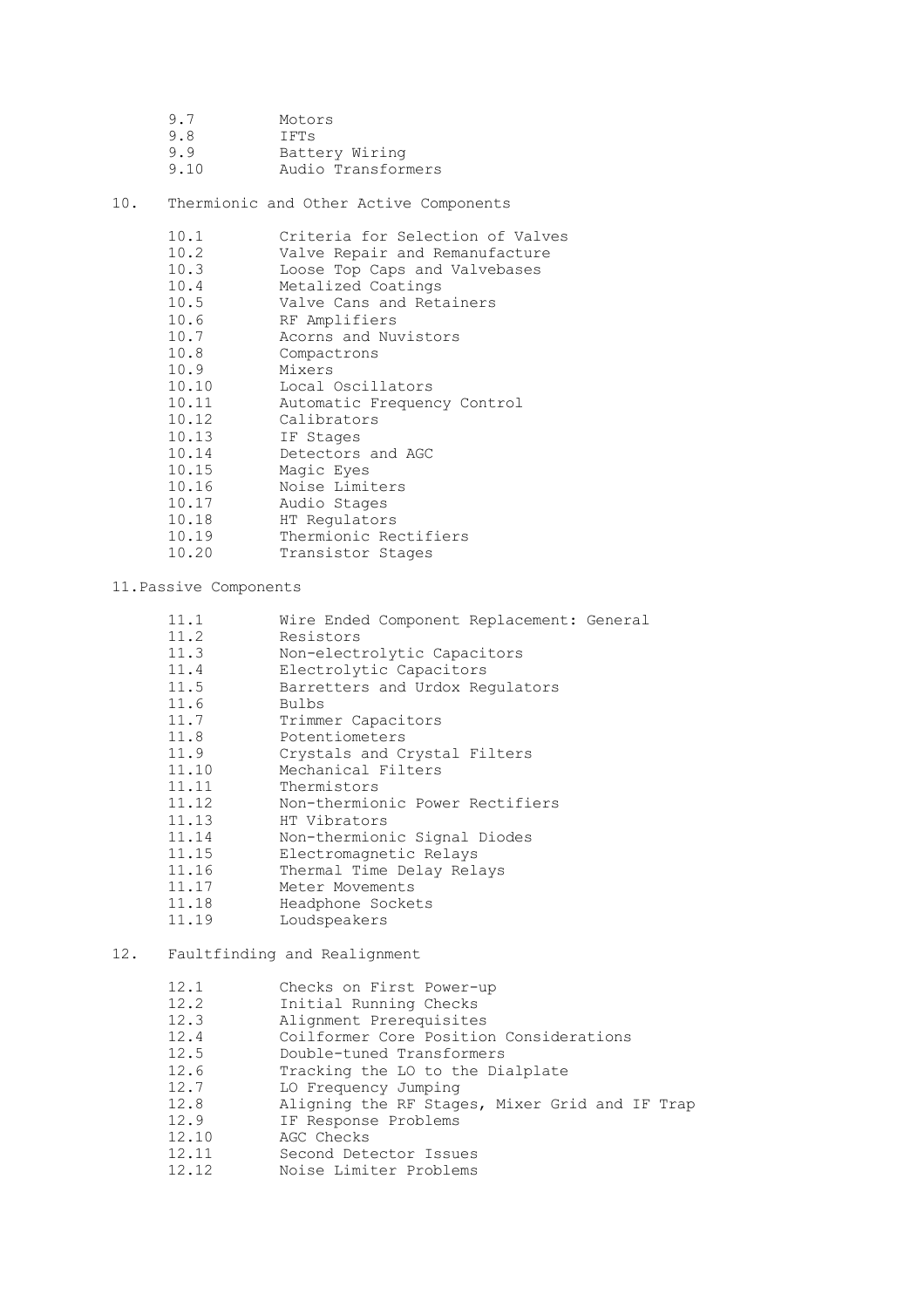- 12.13 Noise Blankers 12.14 IF Notch Arrangements 12.15 Crystal Oscillators 12.16 Ovens 12.17 BFO Injection<br>12.18 Intermittent I 12.18 Intermittent Faults<br>12.19 Identifying and Cur: 12.19 Identifying and Curing Unwanted VHF Oscillation Post Alignment Tasks
- 13. Permeability Tuned Radios

| 13.1  | Module Interdependency                 |
|-------|----------------------------------------|
| 13.2  | Bristol Multiple Spline                |
| 13.3  | Tuning Slugs                           |
| 13.4  | Mechanical Alignment                   |
| 13.5  | VFO Alignment                          |
| 13.6  | VFO Repairs                            |
| 13.7  | VFO and BFO Operating Shafts           |
| 13.8  | VFO types other than Collins           |
| 13.9  | PBT as used in Collins Designs         |
| 13.10 | Setting the IF Gain on Collins Designs |

# 14. Performance Benchmarks

| 14.1 | AGC Threshold               |
|------|-----------------------------|
| 14.2 | Noise Fiqure                |
| 14.3 | Image Rejection             |
| 14.4 | Third Order Intercept Point |
| 14.5 | 1dB Compression Point       |
| 14.6 | Mains Current               |

# 15. EMC Considerations

| 15.1 | Emissions |
|------|-----------|
| 15.2 | Immunity  |

# 16. Photographs

| 16.1  | Marine Radios: the RCA AR8516L, Marconi Atalanta   |
|-------|----------------------------------------------------|
| 16.2  | Turrets: the Murphy B40D                           |
| 16.3  | Wafer Switches: the AME 7G1680BA                   |
| 16.4  | Restoration Techniques: the Marconi CR100/B28      |
| 16.5  | Gearboxes: the Collins R-390                       |
| 16.6  | Permeability Tuning: the Collins R-390A            |
| 16.7  | An Unusual Chassis Design: the RME model 99        |
| 16.8  | Tuning Racks: the National NC100XA                 |
| 16.9  | The Best of the Wartime Sets: the RCA AR88D        |
| 16.10 | British Post-war AR88 Equivalent: the GEC BRT400D  |
| 16.11 | Rare and Complicated: the McMurdo DST100           |
| 16.12 | Fire Hazard: the Hammarlund SP600JX-6              |
| 16.13 | Styling: the Hallicrafters Super Skyrider SX28U    |
| 16.14 | Overkill for SSB: the Hoffman CV-157               |
| 16.15 | Collectability: the Eddystone S940C                |
| 16.16 | Heavily Screened: the Eddystone S880/2             |
| 16.17 | Coilpacks: the Eddystone 358X/B34, National HRO-MX |
| 16.18 | Post-war Super Skyrider: the Hallicrafters SX62A   |
| 16.19 | Last of the Line: the Drake R4C                    |
| 16.20 | The Most Famous Ham Receiver: the Collins 75A-4    |
| 16.21 | A Competent HF Transceiver: the Collins KWM-2A     |
| 16.22 | Wadley Loop Implementation: the Racal RA117A       |
| 16.23 | Early HF/VHF: the Hallicrafters S36/BC-787-B       |
| 16.24 | For the Avro Lancaster Bomber: the RAF R1155A      |
|       |                                                    |

17. Glossary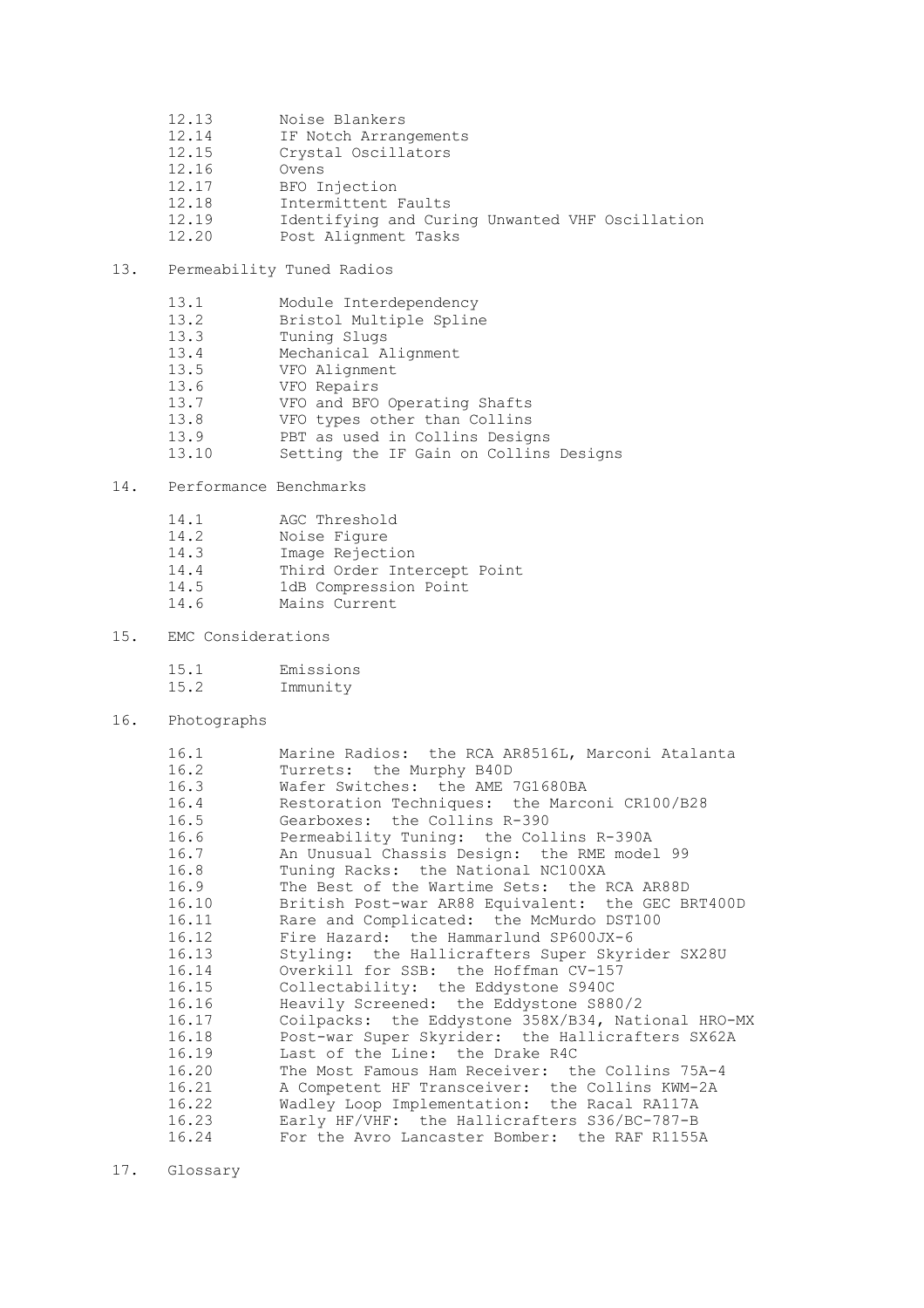#### 1. Foreword and Acknowledgements

This book is the distillation of well over 20 years work, both in a professional capacity and as an enthusiastic collector and restorer. I hope you find it interesting and useful. If you find any errors in it, or if you want to bend my ear about any of my opinions I have stated or any of the techniques I have advocated, then please feel free to contact me:

| Telephone: | +44-(0)2392-596836              |
|------------|---------------------------------|
| E-mail:    | christopher.parry@tiscali.co.uk |

My grateful thanks go to:

Simon Buxton VK2UA, who provided great encouragement to get this book published, and kindly offered the use of his **www.vk2bv.org/radio/** server to host it free of charge for the good of the radio community at large.

Ian O'Toole VK2ZIO, whose kind invitation to his impressive museum at Kurrajong in NSW, Australia helped catalyse the publication of this book.

Andrew Sinclair G0AMS, for his ongoing support and encouragement over many years, and for his specific contribution to the work of restoring the R1155A and BRT400K receivers described here.

#### 2. Scope

This book covers the restoration of valved HF receivers developed for sale into military, amateur or industrial markets. It does not contain rebuild or repair information relating to cabinets, front panels or antennas. Domestic broadcast receivers are of little interest to this writer and are not covered as a specific topic, though much of the book would be found useful if working on such equipment.

## 3. Abbreviations

| ABS        | Acrylonitrile Butadiene Styrene                                |
|------------|----------------------------------------------------------------|
| AGC        | Automatic Gain Control                                         |
| AFC        | Automatic Frequency Control                                    |
| AM         | Amplitude Modulation                                           |
| AME        | Ateliers des Montages Electriques                              |
| ANL        | Automatic Noise Limiter                                        |
| BFO.       | Beat Frequency Oscillator                                      |
| CAD        | Computer Aided Design                                          |
| CENELEC    | European Committee for Electro-technical Standardization       |
| CNR        | Combat Net Radio                                               |
| CW         | Continuous Wave                                                |
| DMM        | Digital Multi-Meter                                            |
| EAC        | Electronic Assistance Corporation                              |
| EKCO       | E K Cole Ltd                                                   |
| EMF        | Electro-Motive Force                                           |
| ETSI       | European Telecommunications Standards Institute                |
| FM         | Frequency Modulation                                           |
| FSD        | Full Scale Deflection                                          |
| GDO        | Grid Dip Oscillator                                            |
| <b>GEC</b> | The General Electric Company Ltd $(\neq$ General Electric USA) |
| <b>GPO</b> | (British) General Post Office                                  |
| HF.        | High Frequency                                                 |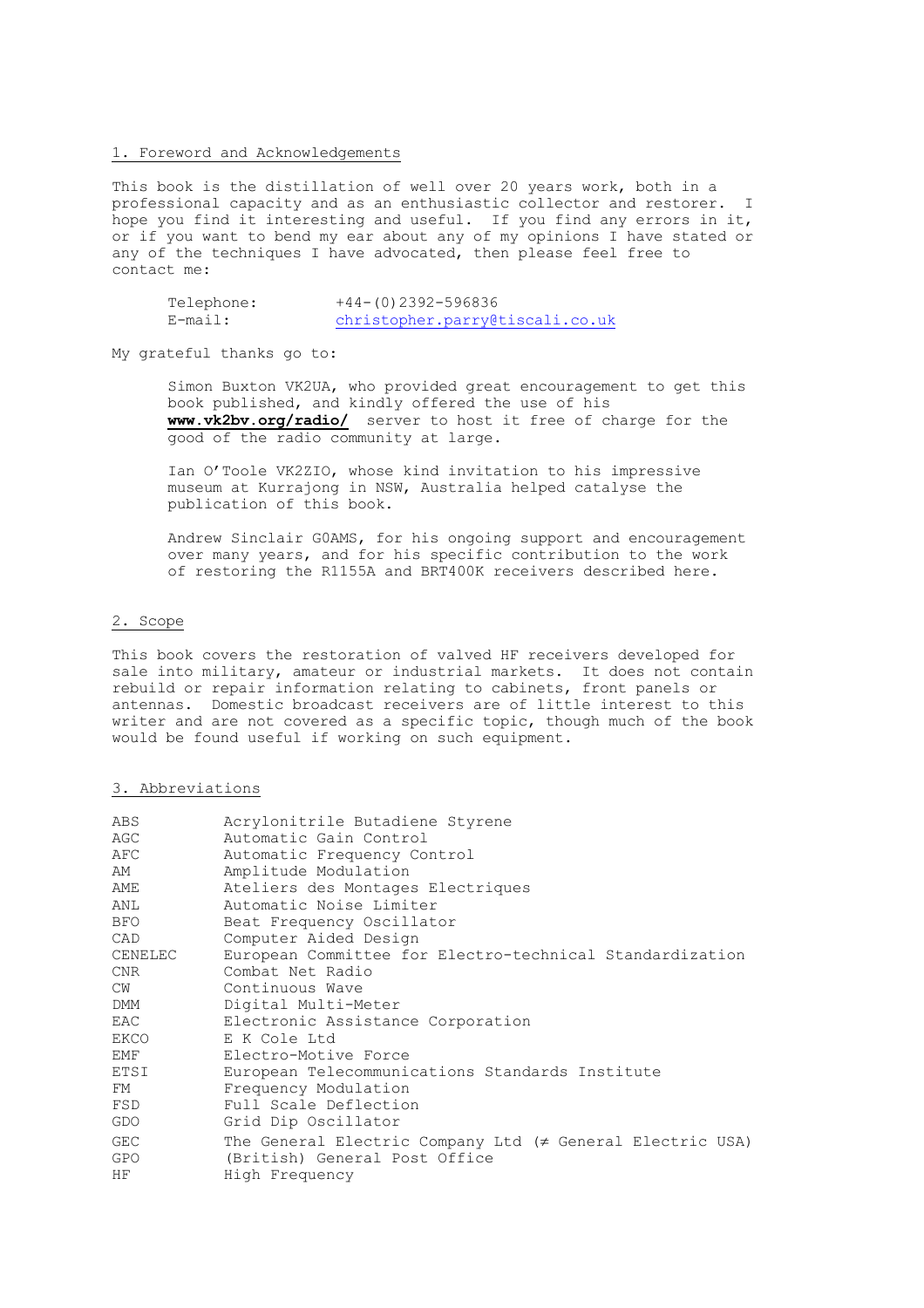| HMP          | High Melting Point                                      |
|--------------|---------------------------------------------------------|
| ΗT           | High Tension                                            |
| ΙF           | Intermediate Frequency                                  |
| IFT          | Intermediate Frequency Transformer                      |
| IPA          | iso-Propyl Alcohol                                      |
| ISB          | Independent SideBand                                    |
| ITU-R        | International Telecommunications Union - Radio          |
| JAN          | Joint Army and Navy (USA)                               |
|              | Low Melting Point                                       |
| LMP          |                                                         |
| LO           | Local Oscillator                                        |
| MARS         | Military Affiliate Radio System                         |
| MFP          | Moisture and Fungus Proofing                            |
| MTB          | Motor Torpedo Boat                                      |
| MUF          | Maximum Usable Frequency, especially in the summer      |
|              | daylight hours during high sunspot activity.            |
| NOS          | New, but Old Stock                                      |
| NTC          | Negative Temperature Coefficient                        |
| o/b/o        | on behalf of                                            |
| $p-p$        | Peak-to-Peak                                            |
| PAT          | Portable Appliance Tester                               |
| PBT          | PassBand Tuning                                         |
| <b>PCB</b>   | Printed Circuit Board or Poly Chloro Benzene (hazardous |
|              | material) (context sensitive)                           |
| PD           | Potential Difference                                    |
| PSEI         | Peto Scott Electrical Instruments                       |
| PSU          | Power Supply Unit                                       |
| PTFE         |                                                         |
|              | Poly Tetra-Fluoro Ethylene                              |
| PTO          | Permeability Tuned Oscillator                           |
| PVC          | Poly Vinyl Chloride                                     |
| QPP          | Quiescent Push-Pull                                     |
| RAF          | (UK) Royal Air Force                                    |
| RCA          | Radio Corporation of America                            |
| RCL          | Resistance, Capacitance, Inductance                     |
| RF           | Radio Frequency                                         |
| RIS.         | Radio Interference Suppression                          |
| RIT          | Receive Independent of Transmit                         |
| RME          | Radio Manufacturing Engineers                           |
| RMS          | Root of the Mean of Squares                             |
| RN           | (UK) Royal Navy                                         |
| SAE          | (USA) Society of Automobile Engineers                   |
| SMPU         | Switch-Mode Power supply Unit                           |
| SNR          | Signal to Noise Ratio                                   |
| SRE          | Ship's Received Entertainment                           |
| <b>SSB</b>   | Single SideBand                                         |
| Topband      | 1.8MHz to 2.0MHz                                        |
|              |                                                         |
| TRF          | Tuned Radio Frequency                                   |
| TSC          | Teledyne Systems Corporation                            |
| UHF          | Ultra-High Frequency                                    |
| <b>UNC</b>   | Unified National Coarse                                 |
| VFO          | Variable Frequency Oscillator                           |
| VHF          | Very High Frequency                                     |
| $\mu$ -metal | Magnetically soft Iron                                  |

# 4. Objectives

The view of this writer is that what should primarily be restored is the original electrical and mechanical performance. If possible, this should coincide with an exact physical restoration of the chassis. Where this is not possible, then the changes made to the physical construction of the receiver should be kept to the absolute minimum. There is an argument that this approach may show future generations more of how the unit was restored than how it was originally built.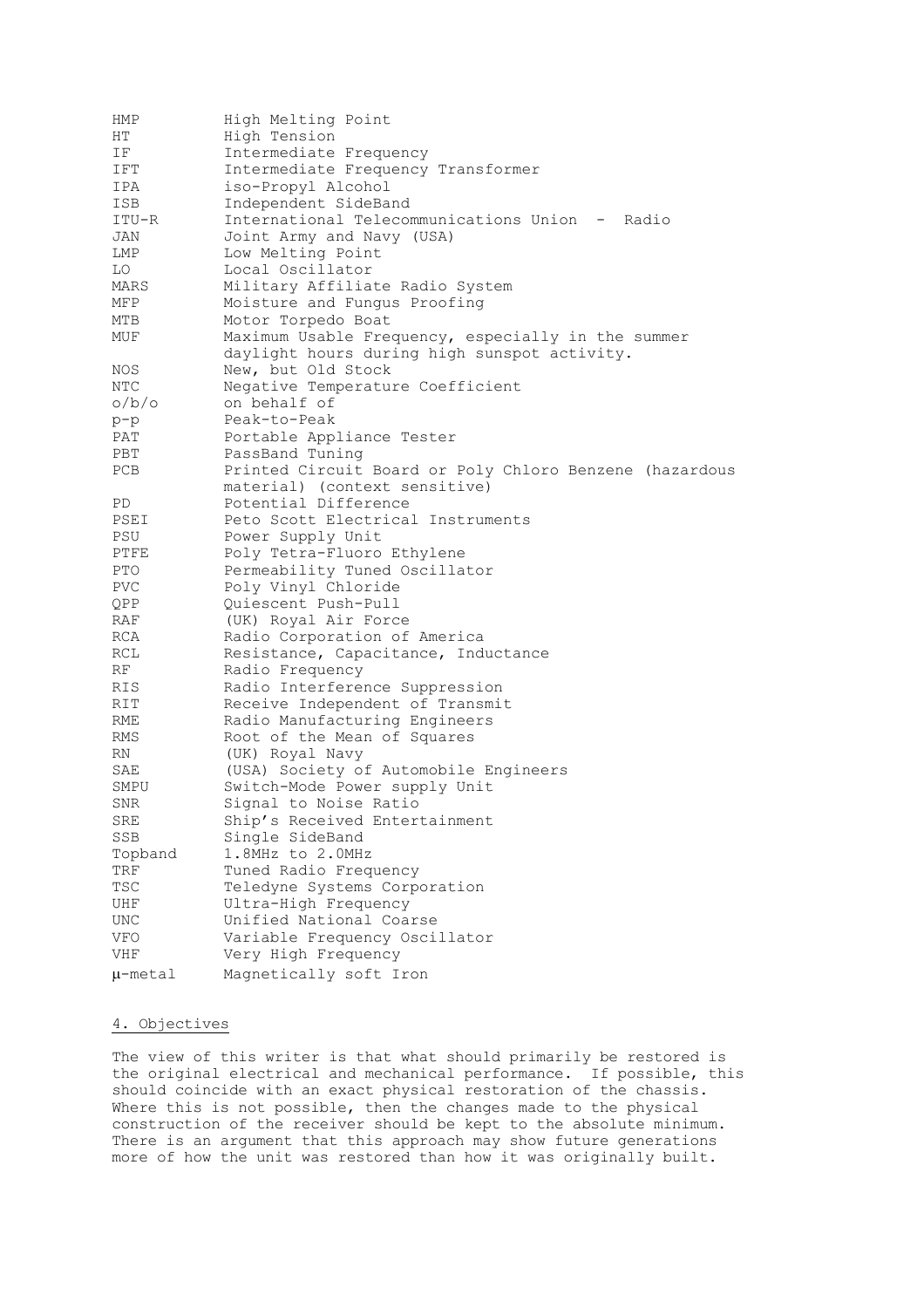This viewpoint is entirely accepted. However, at least it will be possible to see how the designer intended the unit to function.

It is advocated that in some cases, mains arrangements should be upgraded to reflect modern day practice. This is to ensure the continued safe operation of the product, well into the future. Again, it is accepted that this may cause some loss of originality.

#### 5. The Restoration Process

The work should proceed in four stages, in the following order.

- 1. Renovation of chassis and mechanical assemblies.
- 2. Repairs to wound components and wiring.
- 3. Replacement of valves and other components.
- 4. Faultfinding and realignment.

It should be noted that this sequence is the direct reverse of what would normally be attempted in the way of repairs to an equipment of recent manufacture. This implies that major chassis components and inductors will usually be found in original condition, even on the older equipments. Valves and sundry minor components will be found to have been replaced many years ago, perhaps two or even three times over the years. A variable number of past repairs will ordinarily be found, many of which will have been botched.

This book describes the techniques which I use in my own workshop. They work OK for me. There may be alternative methodologies which would work even better for you.

The restoration materials indicated here are types available in the UK. Recognising the international readership of this book, a glossary is included in an attempt to define the materials so that locally available substitutes can be identified if necessary.

#### 6. Supporting Information

It is ideal to have exactly the correct technical information to hand. This may prove unexpectedly difficult to find, or even to identify. It is also highly advisable to obtain details of the various production or service modifications applicable to your unit. Then, before the commencement of any work, the unit should be surveyed to identify its build standard, and to identify any authorised or unauthorised modifications that may have been implemented, whether correctly or incorrectly.

The error rate in original documentation will be found far higher than would be considered acceptable nowadays. Problems and uncertainties due to this cause are best resolved by reference to a "gold standard" example of the model in question if you can find one near where you live, and if the owner is sympathetic enough to let you examine it in detail.

The overall difficulty of restoration can sometimes be compounded by the publication of spurious magazine articles, some of which have been elevated to the status of folk lore since the 1960s when so many of them first appeared. These articles are usually more or less loosely based on original manufacturer's information. Almost the worst case possible, is when you try to restore a chassis that some previous owner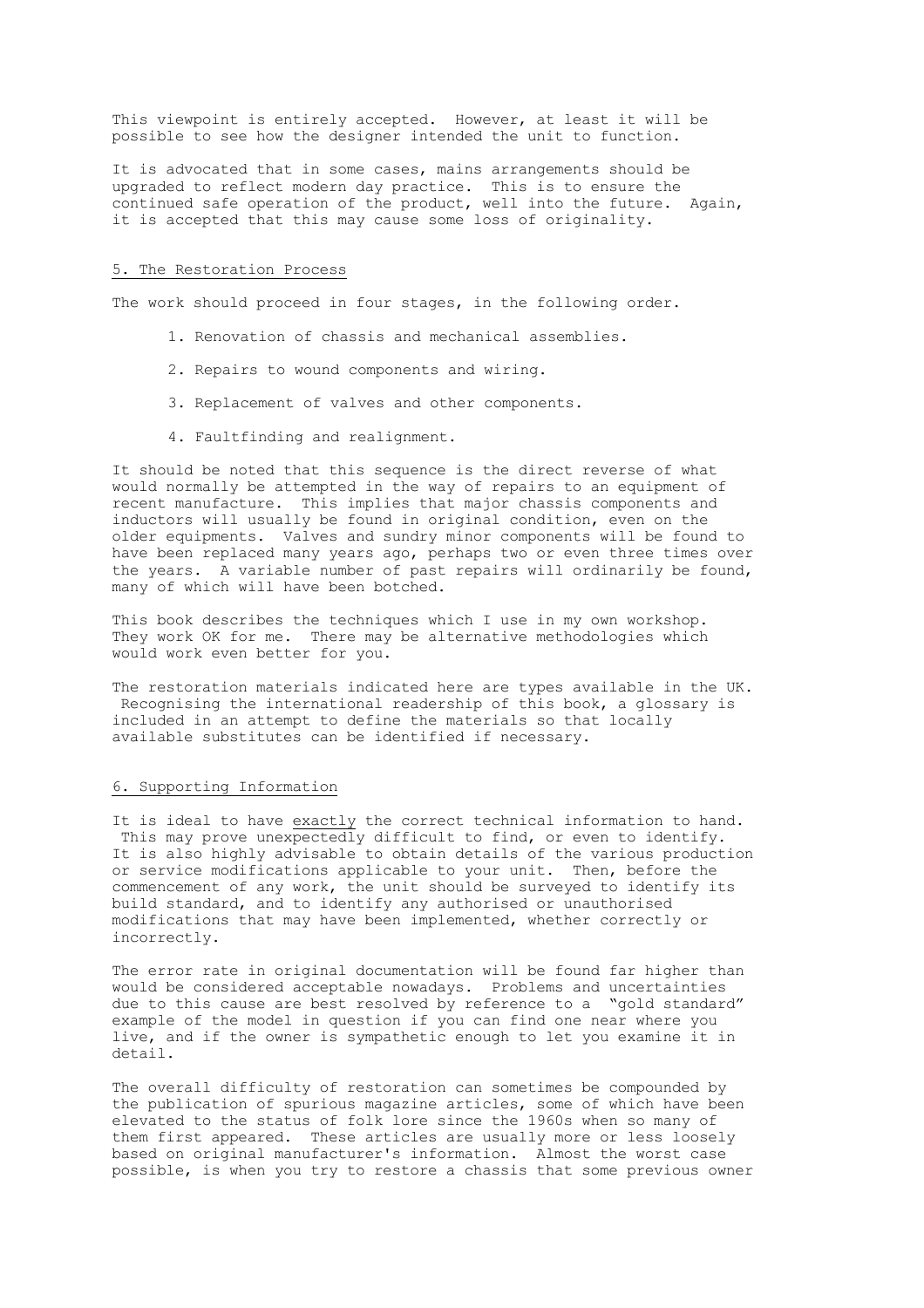has repaired well (ie almost invisibly) using a recent magazine article based on one of the earlier ones. The opportunity for error has then increased greatly compared with what was in the manufacturer's original production drawing package.

Because each radio design had its own set of stock faults when in service, a lot of time can be saved by getting wise to these sooner rather than later. Magazine articles can be invaluable as a source of informed material, as can old hands who used to work on these sets prior to retirement. Sometimes the list of stock faults can be surprisingly specific. For instance, the mains transformer on the B40 is unreliable… but only on the original production variant. Some B40s mistrack… but this problem will usually be found only on those examples of the later "D" variant that somehow escaped one particular authorised service modification package.

#### 7. Chassis & Mechanics

#### 7.1 Chassis Cleaning

Stand the chassis in a convenient position, noting that some chasses cannot safely be inverted or angled far from the vertical without severe risk of mechanical damage to IFTs etc. The Hallicrafters SX28 and Marconi CR100/B28 are two examples of this inconvenient design.

If faced with this problem, make a pair of handling frames right now at the start of the job, one fitted to the left skirt of the chassis apron and one to the right. Chipboard usually works fine for this job. Wooden chocks can be screwed into position, to tilt the chassis slightly backwards at a convenient angle for working on the bench. By making the chipboard sideplates a little higher than the tallest component on the chassis, this technique would allow full inversion of the radio on the bench without damage.

Wherever possible, dry clean using a vacuum cleaner nozzle and paintbrush. Where essential, wet clean the product by painting/scrubbing methylated spirit onto it using a paintbrush or toothbrush, then using a vacuum cleaner nozzle to remove liquid and suspended debris. I have not yet exploded the vacuum cleaner doing this, but it might just prove possible, so do be careful. An alternative approach used with success by some other restorers, is to use household detergent mixed with water. Try to prevent any ingress of liquid into wound components, potentiometers, ceramic trimmer capacitors or wafer switches. Thoroughly wash out all grease, oil and congealed goo from accessible bearings, and from grounding springs fitted to rotating or sliding parts.

Petrol (gasoline) works well as a cleaning agent but does tend to dissolve wax coatings and remove resistor colour rings, so should be strictly reserved for the most difficult cases. Petrol works very well indeed for removing congealed grease. It is therefore particularly useful on gearboxes. However, Jizer of Gunk may be even more suitable. It is suggested that cleaning be performed with the chassis standing vertically so that the used fluid with its dissolved goo does not get a chance to run down onto the components under the apron. In particular, the RF coils and the bandchange switch need to be protected. This cleaning job is best done outdoors, not least to reduce any fire hazard. Do not use the vacuum cleaner drying technique here, just let the radio drip dry in the open air.

Plated pieceparts that have corroded, can usually be replated. The cost is not prohibitive. This applies to Cadmium plating (shiny orange surface over steel), Alochrom plating (matt yellow/gold surface over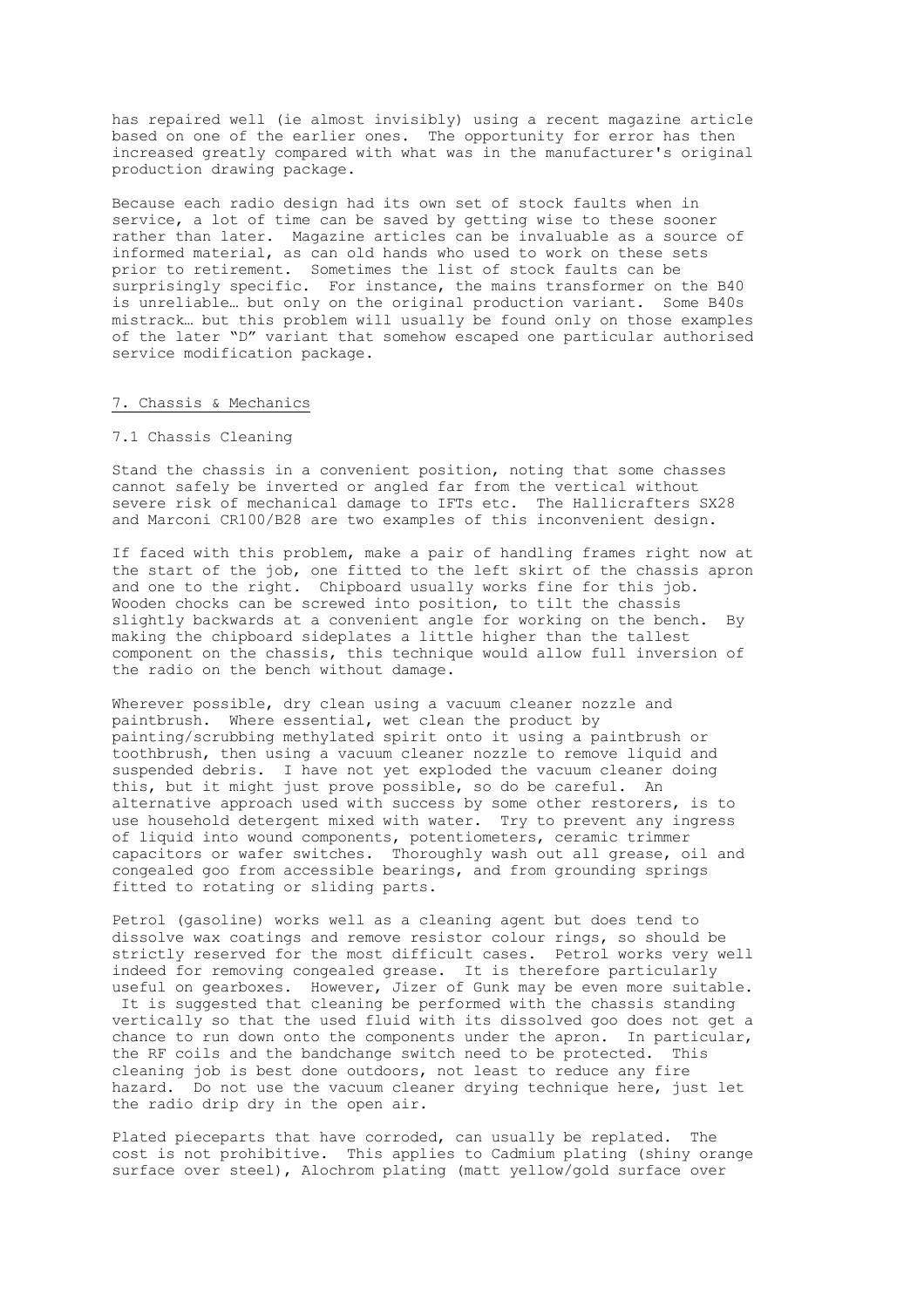Aluminium) and of course, Copper, Nickel and Chromium plating. A partial repair to Alochrom can be achieved by simply wiping over the damaged surface with a cotton wool pad of Alochrom dye. This is a cosmetic repair rather than a corrosion resistant repair, but has the advantage that it can be done in situ. Wash your hands afterwards.

A specific caution regarding Cadmium relates to the toxicity of the white oxide coating that forms in time on surfaces that have been stored in damp conditions. Care is definitely required in handling Cadmium plated parts that have developed an oxide coating.

Rusted steel chassis parts can be passivated by using Jenolite before proceeding further with the repair sequence.

Silver plating was used by Marconi and Eddystone amongst others, and tarnishes with age unless it was lacquered when new. Unlike other metals, the oxide of Silver is nearly as conductive as the metal itself, so there is little to be gained by polishing. Quite the reverse in fact. All polishing will achieve is a reduction in the depth of the highly conductive plating. If it is desired to shine-up an oxidised Silver surface, a quick wipe over with a cotton wool pad carrying a very little Silver Nitrate  $(AqNO<sub>3</sub>)$  will be found more beneficial. This material is hazardous to health, however.

# 7.2 Earthing

WARNING: AC/DC sets must not have their chasses earthed, and not all radios fitted with mains transformers have an isolated chassis. Examples exist of radios with transformers which nevertheless have the chassis connected directly to one side of the mains. (This design type is most commonly found on broadcast receivers.)

Corrosion of grounding points is a common problem with steel and Aluminium chassis, and particularly so with pressed Dural types. The prime objective must be to restore correct earthing, appearance being an important, but purely secondary factor. Be sure to pay special attention to loose or rusty screwed or rivetted earth returns. Remake all of these at this stage as a matter of course, using brand new hardware which looks as similar as possible to the original.

Many radios were assembled with paxolin valve sockets. All too often, the securing screws were also used as grounding points. The paxolin tends to creep with age, leading to the securing screws becoming somewhat loose. The repair technique used by this author is to introduce externally serrated washers between the soldertag and the chassis. These washers have considerable in-built springiness and the sharp teeth do a good job of providing continuity.

#### 7.3 Chassis Resoldering

Soldered chassis seams may be found cracked, so they all need to be checked carefully, especially where the seam performs a structural as well as an electrical function. Resoldering must be done fearlessly, using an electric paint stripping gun to preheat the chassis, followed by rapid soldering using an extremely big, very hot iron. If access is impossible, sort this out first by performing a localised stripdown. Use an aggressive grease flux such as Fluxite, together with 60% Tin, 40% Lead alloy cored solder. After cooling, remove all traces of flux residue using methylated spirit and the vacuum cleaner. Then perform local rework, making repairs as necessary. Pay particular attention to the integrity of the insulation of wax capacitors and wiring, if they have been at all close to the heat gun or the iron.

7.4 Grommets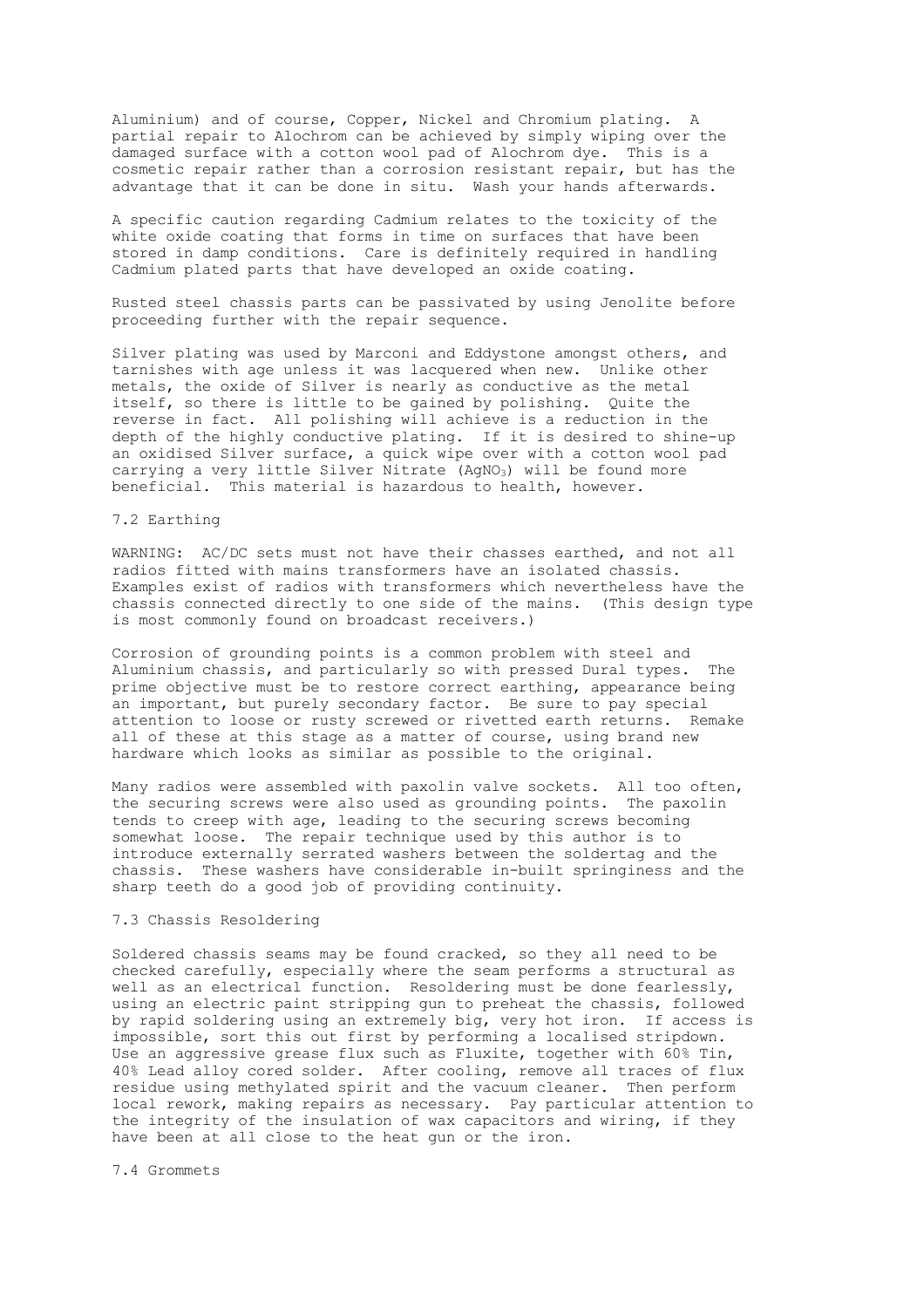Very often rubber grommets are used to support variable capacitors, RF subchassis or anti-microphonic valve sockets. These must all be replaced at this stage with brand new items. Don't bother trying to make the originals last. They probably won't go on for very much longer, and the development of related faults can be very insidious. Tuning backlash, creeping paralysis of the dialdrive mechanism and slowly developing crackles due to intermittent waveband connections, are all phenomena that this writer has positively tracked down to failing rubber bushes at various times over the years.

#### 7.5 Gearboxes With Metal Gears

Gearboxes need checking for bent gearwheels, correct split gear spring preloading, tooth wear, and bearing maladjustment. Start by verifying that the gearbox sideplate securing screws are good and tight, and that the gearbox frame is firmly attached to the RF unit subchassis or whatever else it is bolted to in your radio.

The correct endfloat for all gearbox shafts is zero, with very slight endthrust. Note that on the average gearbox, over-tightening any one shaft will spring the sideplates apart slightly, reducing the endthrust on adjacent bearings. Any adjustment should therefore be made only a little at a time.

Check the input shaft for truth. It is permissible to bend it very slightly to get it exactly right. Be careful, because it will probably be made of hard steel which will break without warning if it is strained excessively whilst the material is cold. When the input shaft is running true, disconnect the input and output couplings and wind the gearbox back and forth through its entire motion. The feel should be consistent throughout. Do this with the gearbox in an entirely dry state, to avoid lubricant masking any problems that may be present.

All split gears should run true and have a full compliment of tensioning springs. B40 owners should note this particularly. The amount of tension should ideally be equal to about 1½ teeth. Check that the two halves of each sprung gearwheel are free to move with respect to each other within the limits imposed by the mesh of the gears, and that the two split faces have not become corroded together, or separated too far because of wear in the hub. With the gearbox dry but uncoupled, the spring loading should be sufficient to accommodate all effects of friction and stiction in the geartrain.

Some split gears are very large in diameter, even as big as 3". With these sizes it is particularly important to check that the wheel rotates concentrically, and that the two halves are properly supported by the hub.

At the end of gearbox repairs or readjustments, relubricate all bearings very sparingly with synthetic car engine oil, and all teeth with a light household oil. An alternative lubricant to consider is spray-on chain grease, as sold for cycles.

#### 7.6 Gearboxes With Plastic Gears

The plastic gears found on Drakes are sloppy at best, and can impart a very lumpy feel to the tuning, due to wear, grit or long term underlubrication.

Limited application of the special grease sold for use on the nylon gearboxes of model racing cars is a good first step. It will be best to avoid using any of the usual automotive greases.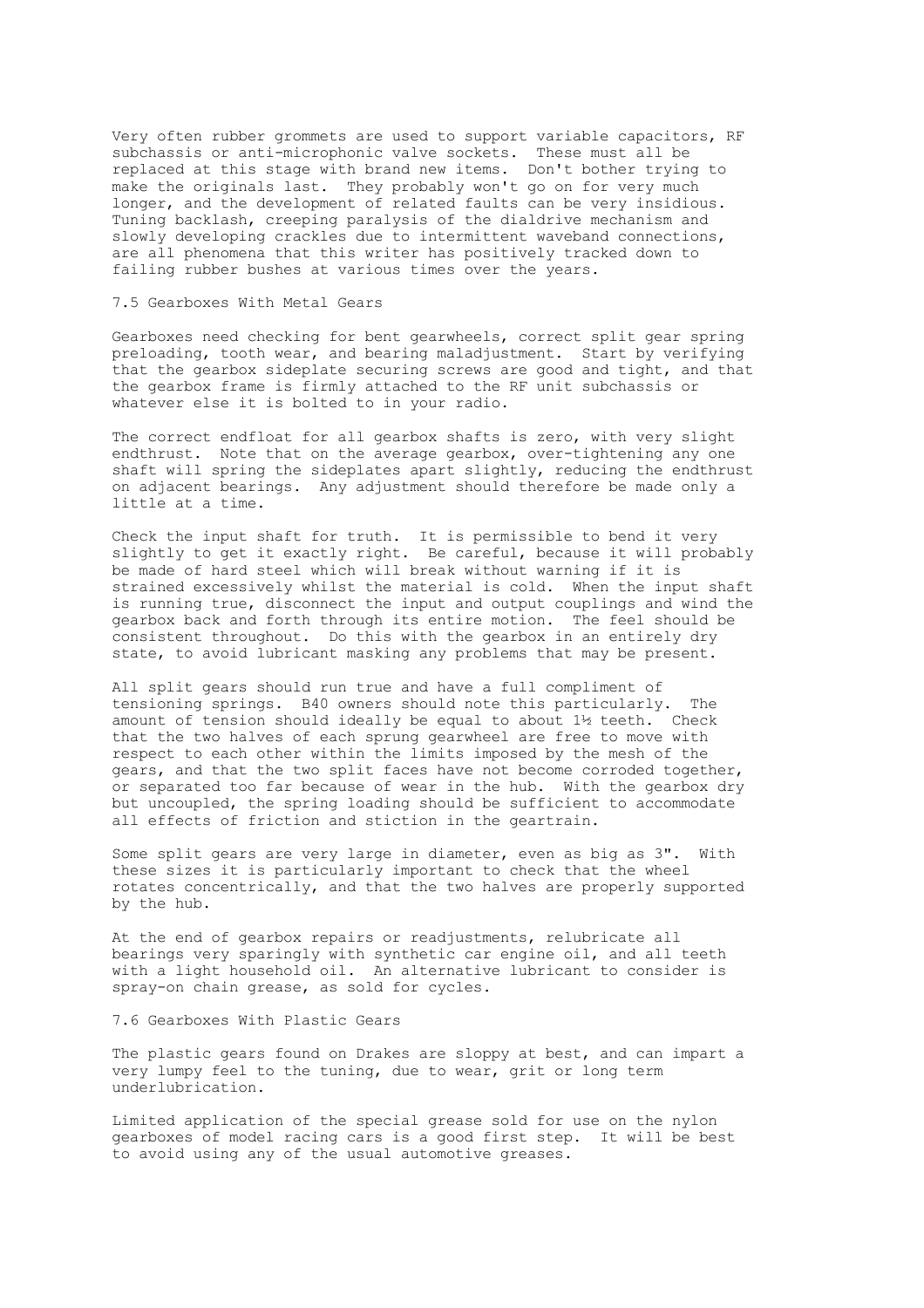#### 7.7 String and Wire Dialdrives

String or wire runs are often fiddly to assemble, but do tend to be relatively trouble free. The only common irritations concern nylon pieceparts. Drive pulleys on Eddystones can swell due to moisture absorption. This causes pointer over-travel at extremities of the scale.

Most pointer dialdrive systems used an open fabric or nylon cord, and these rarely present insurmountable problems. If replacing a cord on a radio originally fitted with waxed string, be sure to clean the pulley grooves carefully as otherwise lumps of old wax residue may cause uneven travel of the new cord. Cord knots should be sealed with a bead of polystyrene cement. Replace rusted or stretched tension springs as necessary.

The most difficult type of repair on a string dialdrive is where the cord is positively located in the middle of its run, often being captivated to a large pulley, by means of a clamp or loop. Usually, each end of the run is individually sprung. The easiest procedure is to work from the point of captivation outwards, being careful to leave plenty of cord on each side.

Whenever the need arises to temporarily captivate a new cord whilst fitting it, use tags of PVC adhesive tape as necessary. This stuff is particularly good at holding turns in position on the drum, prior to knotting. Mark exactly where the knots need to be with a black marker pen on the cord. Use double knots every time. Special spring pusher kits are available to make handling of the tension springs easier, and less hazardous.

Some radios, such as the BRT400 and those of the Swiss manufacturer Paillard, used an open stranded steel wire which is terminated at each end by soldering, without the use of a separate tensioning spring. The writer is unaware of any source of this material, though modelmaking shops do stock plastic covered stranded aircraft locking wire that can be used instead. However, it is noticeably less flexible than the original. Care is needed on later models of BRT400 (suffix B and onwards) to grease the wire where it passes over the bronze guides. Early BRT400s, and most other sensible radios, used pulleys instead of guide sleeves and hence do not suffer this problem.

Collins used an open plastic insulated stranded steel wire from the beginning on their model range. In general there are no problems, but inside the KWM-2 PA cage it is necessary to make sure the wire ends do not touch anything to prevent any possibility of unwanted RF currents flowing along the steel core of the wire. The ability to control this problem was purportedly the reason why the factory selected the plastic covered wire in preference to the (then) more common uninsulated stuff.

Lubricant should be kept well away from cord or nylon dial strings, because it can rot the fabric in time. One useful modern lubricant that can find an application in old radios is the type sold for lubricating the carriages of computer printers. It contains PTFE in colloidal suspension, and has proved excellent for lubricating pointer slides.

#### 7.8 Chain Drive

This technique was used by Murphy in their B40 design for the British Admiralty and in an HRO variant (a German copy?) which the writer saw 23 years ago at Aston University, and which he now wishes he had inspected rather more closely than he did. It was also used by Peto Scott in the Trophy-8.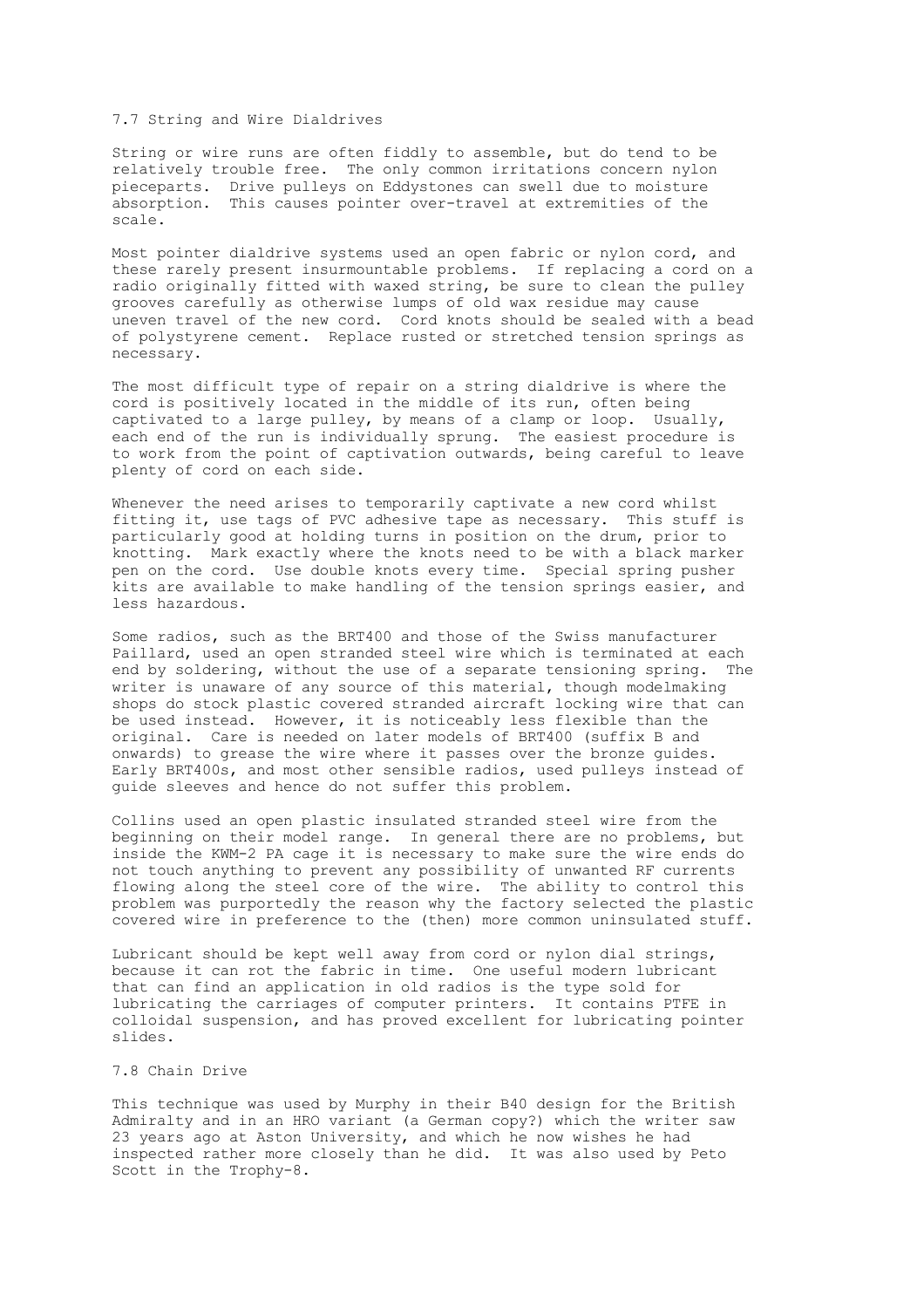A worn chain drive will always cause backlash, the only variable being the exact magnitude of the problem. Tightening the inevitable jockey wheel reduces the backlash, but introduces excessive friction due to bearing sidethrust. The solution used by this writer is lots of medium grade lubricant, with the tensioner set to only just take up all the slack.

Fitting a new chain will usually stop the backlash, but in the writer's experience, the use of a new chain running on old sprockets is a recipe for stiffness and notchiness in the drive.

# 7.9 Friction Drive

Some highly ingenious friction drives have been designed. The key aspect for a restoration programme, is to ensure an absence of uneven wear on the friction surfaces. It is also important to make sure that the spring tensioners are functioning correctly, and that the lubrication conditions are correct.

Collins S-line, Hammarlund SP600 and Eddystone types should run perfectly dry, and all of these friction mechanisms should work perfectly. The cheaper National and Jackson balldrive designs are very prone to develop slop and lumpiness. Little can be done about this except to repack the ball cage assembly with Kilopoise 0868S, and to make sure the input and output shafts are perfectly aligned. Certain Jackson balldrives are still available, but no source of National ones is known to this writer.

Even the smallest trace of ordinary mineral oil can quickly ruin a friction drive. Do not therefore, lubricate friction drive mechanisms other than as indicated above or better still, exactly as recommended in the manufacturer's documentation.

# 7.10 Dialdrive Mechanics

Make sure the LF and HF endstops are correctly adjusted. This can prove extremely difficult, for some designs seem not to have been right even at the start. The National NC100 comes instantly to mind. The writer has had to file the endstop wedges on his example, and can see no way that it could ever have worked properly without this rather bespoke operation being performed.

You are cautioned not to experiment too enthusiastically with the endstops. It is true that some designs (mainly British) had very heavily engineered stops, and were provided with spring release overtorque clutches for dissipating excess energy from the flywheel (BRT400, B40, Atalanta etc). Over-torque clutches should be adjusted to only just pass normal operational drive without slipping.

Other designs were far less competent, with the result that severe damage may be caused by mishandling. The NC100 and HRO are examples. The first does have stops, but has no means of slowly unwinding the flywheel. The second has no endstops at all, relying on the torque absorption capabilities of the (admittedly beefy) gearbox and variable capacitor. The friction drive Eddystones and the SP600 can wear flats on the rim of their driven pieceparts if spun repeatedly against the endstop, causing lumpiness in normal operation.

For most dialdrive systems, the coupling to the variable capacitor is set so that with the drive mechanism against its LF endstop, the capacitor gang is just fully closed. In the case of bellows couplers on screwed (eg. Collins BFO) shafts, arrange for the coupler to be at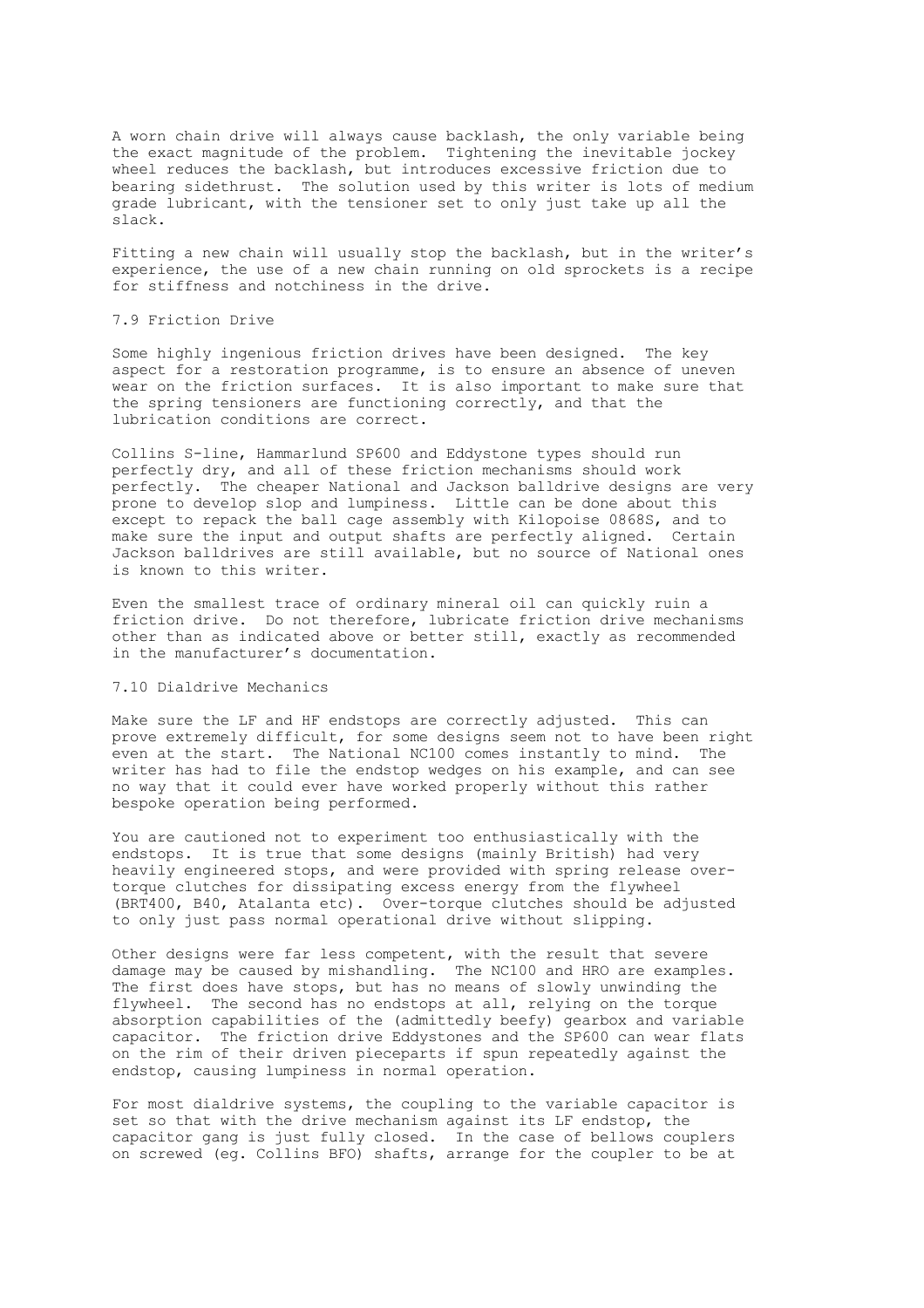its natural length in the centre of the allowed range of rotational motion.

Set Oldham couplers to have specified endfloat, and make sure the antibacklash spring is present, and effective against the rotational stiction of the output shaft.

Dialdrive lubrication needs to be very sparing, the emphasis being on the use of the right stuff in the right places, rather than on the quantity applied.

7.11 Gang Capacitors and Mountings

Variable capacitors need careful cleaning. A good technique is the use of compressed air followed by gentle brushing with a strong solvent. Avoid bending the plates. The correct rotor endfloat is zero, with a very slight preloaded endthrust. Rotor vanes should be central with respect to those of the stator.

Rotor grounding springs need to be correctly tensioned and lightly lubricated. They must be connected properly to the chassis, or wherever else they are supposed to be wired to on the chassis under repair.

Ceramic or fibreglass insulators need to be very clean if the Q values of the connected coils are not to drop unduly.

On most good quality receivers the tuning gang has a cover, to keep out dust and draughts. Notable exceptions include the KW equipments such as KW202, certain Eddystones such as the 940, and certain Hallicrafters receivers such as the SX62. For these equipments, consideration should be given to fitting a plastic cover, ideally of polystyrene or ABS material. A good place to start is the plastic potting boxes available from RS and Maplin. These things come in a range of sizes, and are devoid of the corner fixings found on boxes designed to accept lids. They can be held in position with Evostik or silicone rubber.

Tuning backlash is often due to perished rubber mountings on the tuning gang. In the event of this problem occurring, look carefully at the movement of the capacitor frame over the complete motion of the tuning mechanism. The movement should be zero except at the endstops, where visible distortion does occur with some poor designs.

Some receivers, such as the Murphy B40 and the Hammarlund SP600JX use variable capacitors which have ceramic shafts. These are very fragile, and can sometimes be found fractured, especially if the radio has been dropped. In the event of unexpected tuning backlash in a newly acquired receiver, this point is worth checking. It is usually possible to effect repairs by using Araldite.

#### 7.12 Scale Plates

If your translucent scale plate or meter plate is already darkened by age, do not attempt to compensate for this by fitting a huge bulb immediately behind it. It has proved possible to replicate a blackened cursor disc for a Collins 75A-3, by using 0.05" translucent white modelmaking plastic sheet cut exactly to size, with a quite separate, newly manufactured scale mounted directly in front of it. The scale was generated at 1:1 size on a professional CAD system. It was plotted in colour ink onto conventional plastic acetate (Mylar) drafting film, then cut to size with scissors. The new scale was lightly tacked to the plastic support disc at a few places around the edge with Bostik, which is fairly transparent when dry. The end result was quite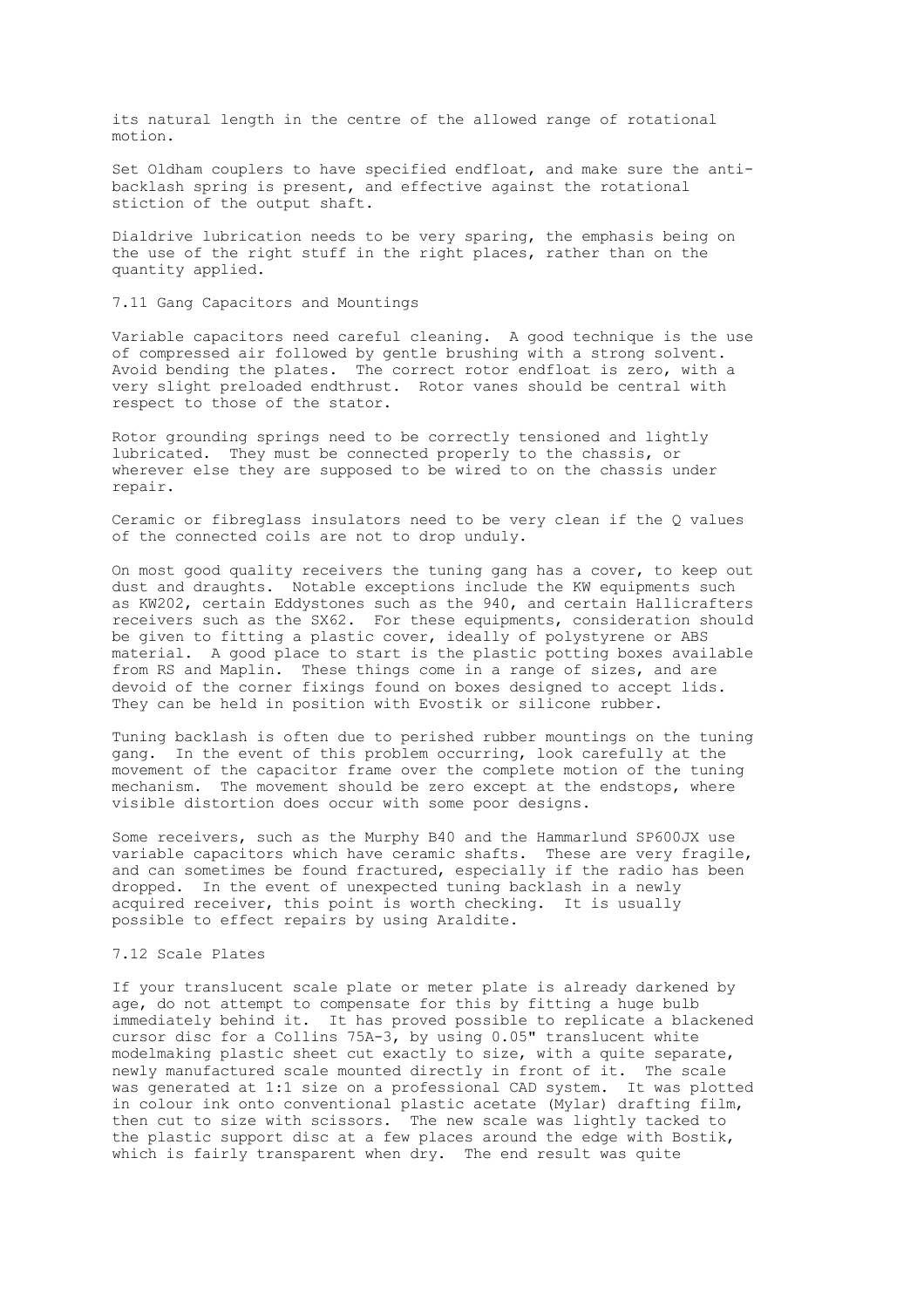indistinguishable from the real thing when viewed through the front panel window.

7.13 Optical Projection Systems and Filmstrip Scales

German and Russian equipment made widespread use of projection techniques. This technique was also seen on some Eddystone and RCA radios.

It is important to use the correct type of bulb, which sometimes has a non-standard filament orientation, or a very precise mechanical construction.

The projection may be of images marked onto a glass drum or disc, and is usually presented on a ground glass strip or plate. Some very ingenious arrangements were made, many of which gave a quasi-linear presentation of markings originally made in a circular format. The technique is efficient in the use of space and very reliable in service.

Filmstrip scales were immortalised by the RA17, and copied (usually with less success) by a host of imitators. Provided the filmstrip is clean and undamaged, little usually goes wrong provided the sprocketry is serviceable, and provided the spring tensioning arrangements are properly adjusted.

It is absolutely essential to have properly functioning endstops with filmstrip scales, and this has been responsible for more design and service failures than any other feature.

7.14 Screening & Insulation Structures

Screening covers over RF sections are frequently located by a large number of 3/48UNC, 6BA or similar setscrews, all of which must be present and correct during alignment. On some radios, the AR8516L being an example, very weak fastenings were used to hold the radio together, and to hold the covers in position. Any highly stressed small brass screws could usefully be replaced by stainless hardware.

Any insulating blocks or earthing straps connecting adjacent parts of the structure, must be present and properly fitted.

Insulation plates and tagstrips in thermally hot areas of the chassis are distinctly prone to decompose. Usually the first sign is delamination of the material, local dark brown colouration, or wrinkling of the surface. Replace as necessary, preferably with a new structure built from epoxy-fibreglass FR4 laminate. Examples of insulation plates usually found burned up, include the BRT400 mains transformer cover, the R-390 heatshield insulators near the 6082 HT regulator valves, and the AR88D bias resistor tagboard.

#### 7.15 Cooling

Cooling arrangements need to be checked very carefully. In particular, the cabinet feet all need to be present and of at least the same height as the originals. This is to promote airflow under the chassis which will maintain long term reliability and minimise local oscillator drift.

In the case of radios such as the Murphy B40, which are fitted with metal rollers or skids underneath, proper feet will have to be fitted anyway. This is to avoid severe damage to the surface upon which the radio is to rest. When fitting feet to these radios, consideration needs to be given to the height of the feet, and to the weight of the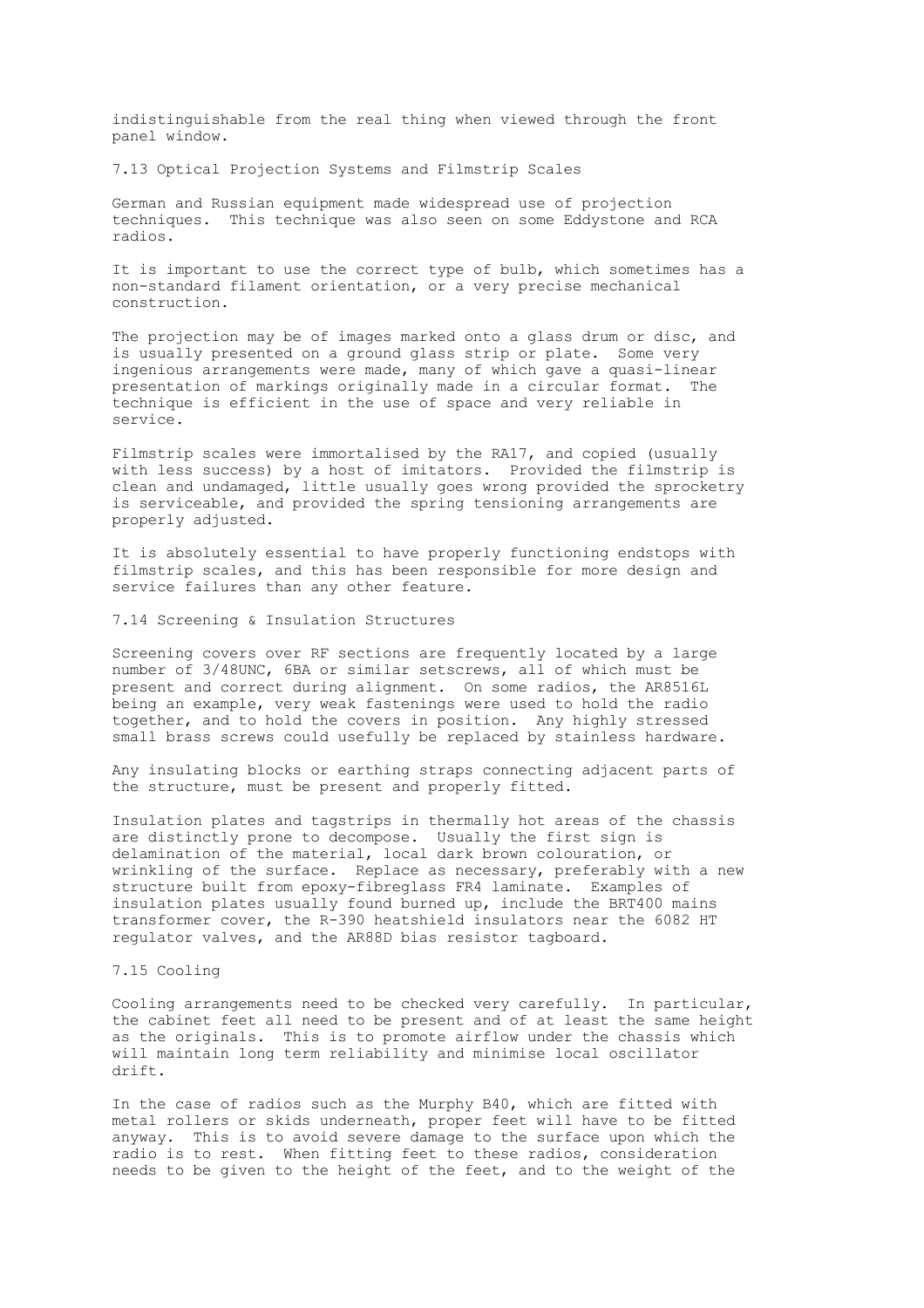radio. When in service, the B40 had lots of air available due to the design of its anti-vibration mounting cradle. So a standoff height of at least 1/2" would seem reasonable.

Fans fitted to radio receivers are normally found only on high performance equipments such as those with nuvistor front-ends, or on radios designed for continuous service under tropical conditions. Fans have a limited life and should be replaced when necessary. Many types had lubrication cups or wicks which need to be kept properly lubricated. Given a choice, sleeve bearing types are generally quieter than ball bearing ones when the time comes for a replacement to be fitted.

7.16 Control Knobs

These are often found missing or damaged.

Removal can on occasions be incredibly difficult. The problems usually stem from one of three causes: damaged grubscrews, seizure of the knob onto the shaft, or severe scoring of the shaft.

Grubscrews can sometimes be drilled out, but this is often only practical where the knob is very close to the edge of the panel. Where the problem is a sheared segment on a flat headed grubscrew, this approach cannot be used unless the opposing segment is also removed, to give an approximately flat surface for the twistdrill to bite into.

Damaged Allen and Bristol pattern grubscrews are self centring for the drill bit, but they can sometimes be removed more easily with a reverse threaded stud remover. American grubscrews always seem to be made of much harder material than the usual flat headed British ones.

Occasionally the knob will be found stuck fast, even after removal of its captivating screws. The obvious solution is to remove the shaft as well, so that repairs can be performed away from the radio. Very often though, this is impossible. On these occasions it is necessary to decide up front, the extent to which brute force is to be used. Various techniques are available. It may be best to drive the knob further onto the shaft prior to any attempt at pulling it off, but be extremely careful in the case of collet knobs. It is generally inadvisable to lever against the panel, because of the near certainty of causing cosmetic damage. In desperation, this writer once used a miniature butane torch on the knob, with a fibreglass mat being used to protect the panel. The knob was quickly ruined, but at least it came off easily. The panel was unscathed, and the control shaft quickly cleaned up with some emery paper, ready for the fitment of a new knob which had been obtained for this purpose beforehand.

On radios with badly designed over-travel stops, the tuning knob may have slipped round in service, especially if it has unusually large inertia, as on the Marconi Atalanta. Sometimes the wavechange detent is so strong that the selector knob suffers the same fate. The result can be that the shaft gets so severely scored that the knob cannot be removed after removal of its securing screws, even though it can spin freely on its shaft. This is because either the shaft or the bore of the knob bush, or most likely both have become severely burred. Because of the size of the tuning knob, a hefty puller can sometimes be used. If mishandled, this can damage the over-travel clutch and the mechanism, causing even more work. If the knob can be replaced or repaired, it may be worth drilling the centre of the knob to allow the jackshaft of the puller to bear directly on the end of the shaft. When the set is rebuilt, make sure the shaft has no burrs, and tighten the grubscrew(s) hard. Then take care in the future.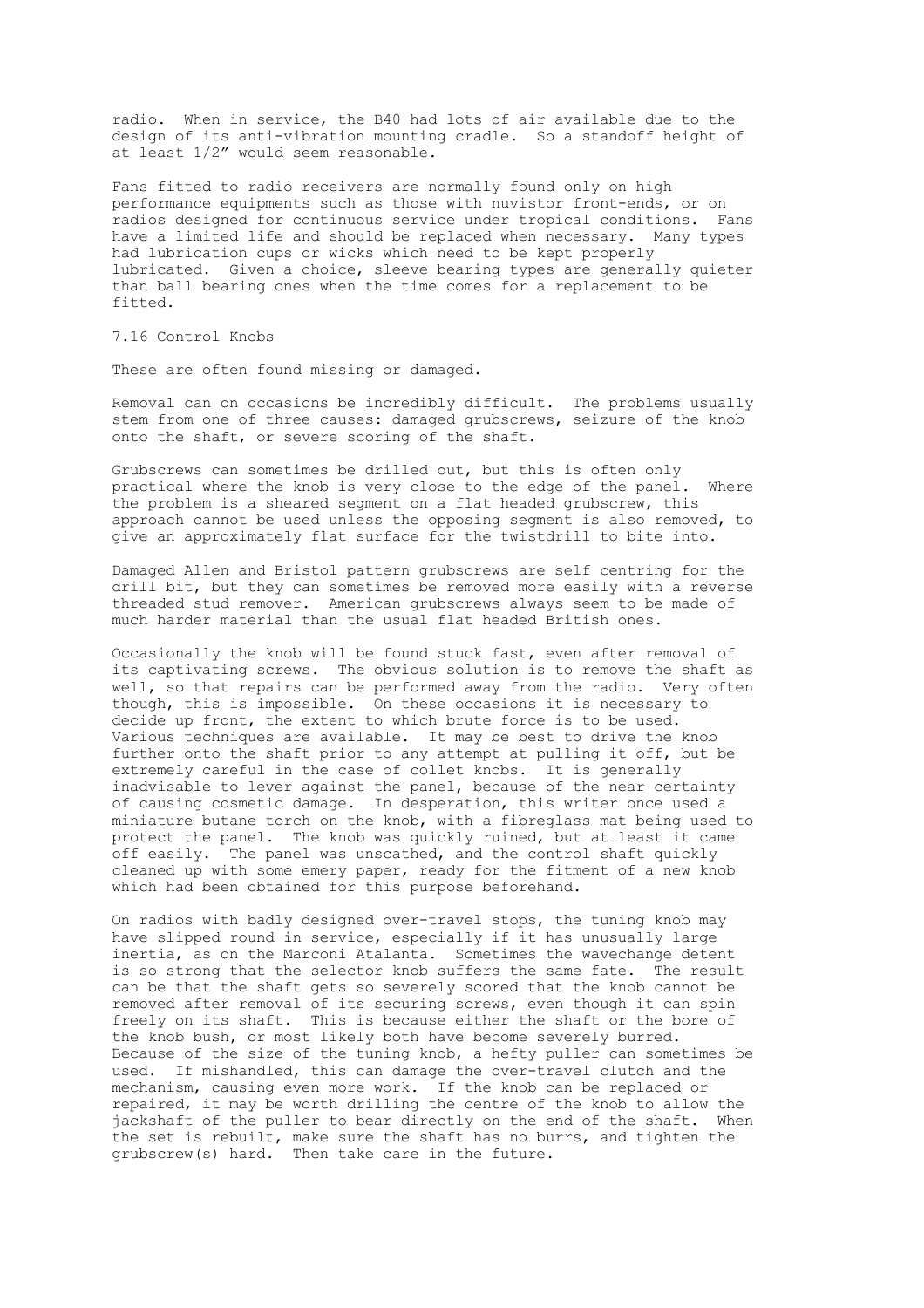Knobs which are taper seated, or which tighten down onto a wedge, are best assembled onto the shaft with a trace of grease so that they will come off more easily next time. Do not over-tighten the securing screw.

Black bakelite knobs often have engraved arrows, letters or lines which were colour filled, often in white. The original colouring often wears off over the years, leaving the engraving unfilled. The original appearance may be restored quickly and easily by the use of a Kwikfyl crayon pencil. The various available colours can be useful for restoring the engraved panel legends, labels and warning signs. Completely remove all old colouring material from the engraved character with a pin. Then refill the engraving with new Kwikfyl, applied with a candle. Remove surplus material immediately, with a clean rag.

The alternative is to use a white enamel paint such as Humbrol. This is best applied by dropping it into the engraved characters from the end of a small scriber. After doing a complete letter or number group, wipe the surface clean with kitchen tissue. Then when the panel is completely dry, thoroughly clean its entire surface with a brass cleaning polish. This will remove any light smearing and leave the panel looking as good as it will get. It should be noted that in this application, enamel paint proves no more or less durable than Kwikfyl.

# 7.17 Printed Circuit Boards

Towards the end of the valve era, these came into widespread use. Unfortunately, the substrate materials then available were very poor as regards mechanical strength, water absorption, dielectric strength, RF loss, dimensional stability, thermal survivability and track/substrate adhesion. Taken all in all, this is a rather damning list, and indicative of the problems nowadays found in restoration.

Methylated spirit can dissolve the silk screen component placement markings, and the water content can cause hidden tracking and arcing problems inside the PCB material if the unit is not dried for ages after the PCB assembly has been washed. Surgical spirit seems to cause fewer problems.

Many PCB etch patterns were lacquered on the print side, after soldering. This coating can, and usually does partially wash off during the cleaning process. After repairs have been completed you may wish to consider brushing (do not spray) a thin coat of clear gloss exterior grade polyurethane varnish over the print. The good points of this technique include preservation of the PCB appearance, the avoidance of Copper oxidation, and the extra support - albeit slight - given to the Copper print. Bad points include difficulty in the event that rework is found necessary, or in the event that repairs have to be made in the future.

At first sight it may seem that the first generation radial ended components used in these equipments would cause few problems, but unfortunately this tends not to be the case. Heavy components like the bigger polyester capacitors in moulded cases, often relied on being physically supported by the PCB, rather than being captivated by a Pclip as on earlier equipments. Modern components tend to be much smaller, with a reduced pitch spacing of the leadout wires. When using today's components as replacements for period types, the inevitable wire doglegs look bad, and the body of the components are usually left at some distance from the PCB surface, standing proud by perhaps 5mm or so. This can place too much strain on the print doughnuts in the longer term, often resulting in the appearance of an intermittent fault. This writer would advise a small bead of Araldite beneath each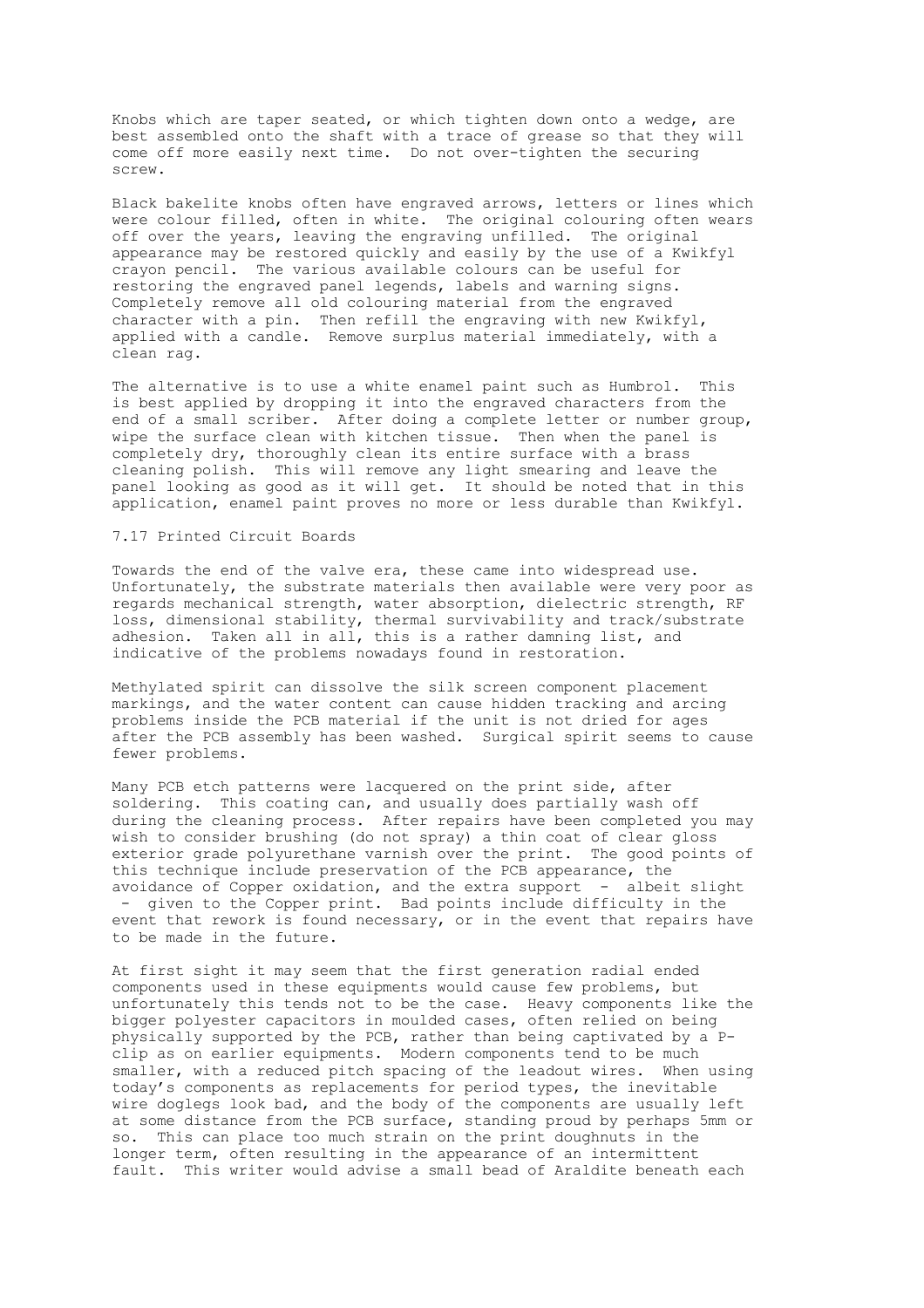incorrectly sized replacement component, to save the fragile print from having to take all the strain.

Nowadays it is recognised that for PCBs having print on only one side, it is good practice to cross-hatch all large solid areas. This avoids undue stress on the track/substrate bond, which prevents buckling of the PCB at temperature extremes. In the days of valve radios this problem was not recognised or if it was, then it was not addressed. Many intermittent faults stem from long term thermal cycling of these early PCB structures, resulting in cracked Copper tracks. Beware in particular, of large PCBs with output stages or rectifiers in the middle. Be even more suspicious if the PCB is horizontally mounted directly above the valves.

Rather than carry out extensive repair of a first generation PCB assembly with much loose track, several missing doughnuts and some burned areas, this writer would advise the creation of a new PCB on FR4 epoxy-fibreglass substrate. Do not be tempted to waste your time with an etch-resistant pen. This would not yield a solution of sufficient quality for fitment to a professional class vintage receiver.

Production of a proper drawing package in the form of a Gerber file designed on a PC program, is perfectly straightforward in the domestic environment, and manufacture of a batch of boards is not as expensive as most people seem to think. Perhaps your owner's club can be persuaded to commission a minimum size batch, thus reducing the cost per board and helping fellow owners of your model. The only serious cost threat that this writer would identify, concerns through-plated holes and multilayer boards. However, these are extremely unlikely to be encountered in the types of equipment covered by this book.

The new PCB could be a straightforward mimic of the original, but this writer would advise that the print be roller tinned, that all large groundplane areas be cross-hatched, and that pitch spacings should suit currently available components. Put a component silk screen onto the board, even if there was not one on the original. All resistors, capacitors and valve sockets would normally be renewed as a matter of course. Ceramic or PTFE sockets would be used for the RF, oscillator and hot-running valves. All wound components including any RF chokes, would be the originals transferred from the existing board.

The lower RF losses of FR4 laminate & modern valve sockets at VHF, could lead to parasitic oscillation not found with the original PCB assembly. Be on the lookout for this phenomenon, and have  $10\Omega$ resistors or ferrite beads at the ready.

The different dielectric constant of the new substrate, any changes in track width, length or thickness, and/or any difference in substrate thickness will affect track inductance and stray capacitance. However, these effects have not been found to matter in practice, at least as regards HF receivers. This is because the components themselves really do determine the operation of the circuit. That is not the case at VHF, where component sizes, exact positions and interconnection arrangements are all significant. For this reason, much greater care is required when working on VHF receivers.

#### 7.18 Valve Sockets

On the chassis, check all valve sockets for contacts that do not grip the valve pin snugly. Be particularly wary of the side contact family (CT8, type E). These suffer a variety of problems. A slightly tight fitting socket often causes the Copper rivets on the valvebase to loosen, causing intermittent contact. On the other hand, a slightly loose fitting socket can also be a source of actual or latent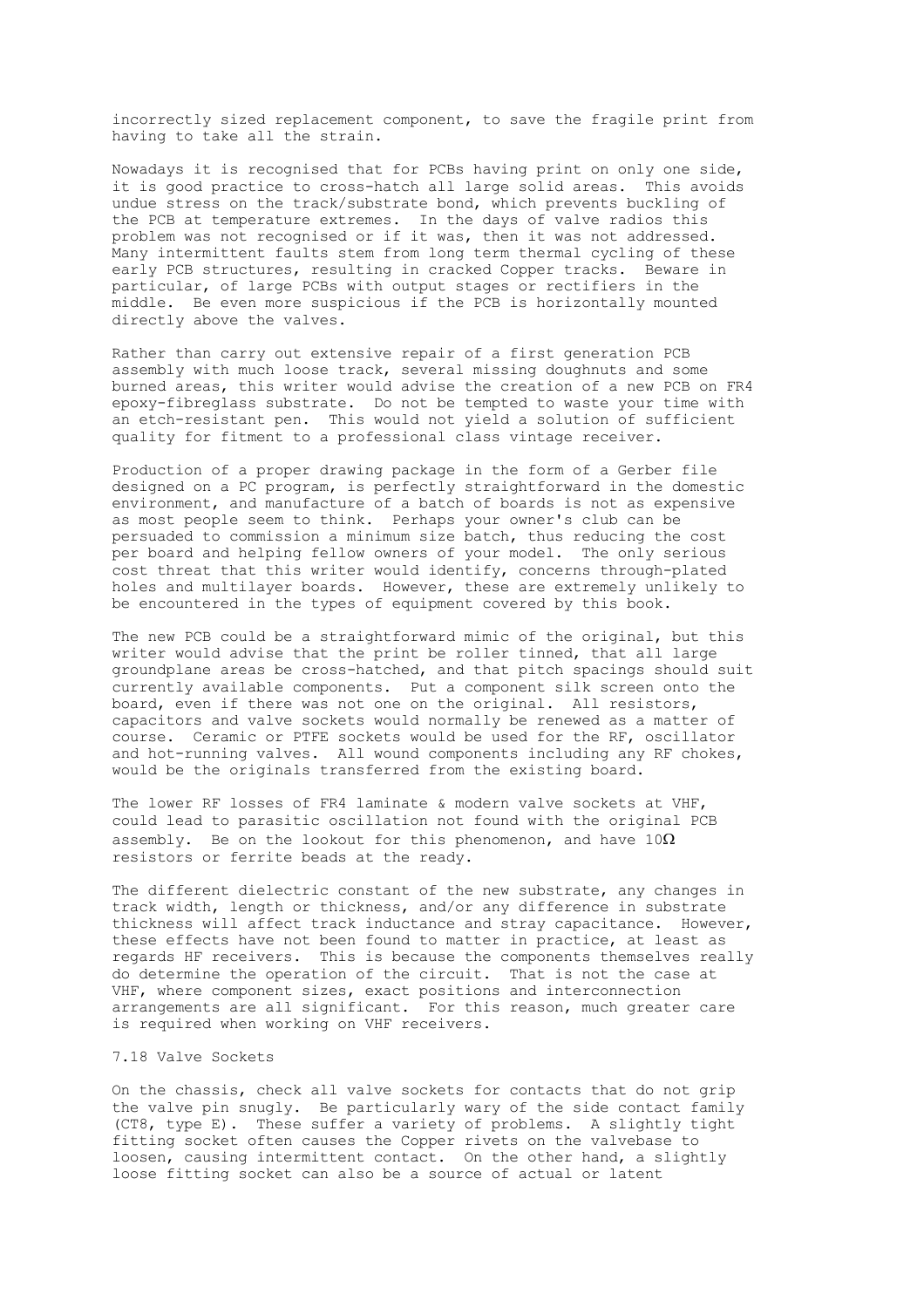intermittent faults. In the middle there may be a happy medium… but not usually, with this awful family of valves. Each individual contact comprises a hairpin spring leaf, the ends of which are supposed to be free to move with respect to each other, not firmly connected together by a lump of solder. This is a point worth checking carefully. Because little of the CT8 valvebase stands proud of the socket when the valve is seated, it can be difficult to remove the valve except by pulling on its glass envelope. This is an unsafe practice, and of course there is every possibility of the bulb becoming loose in its base. Perhaps more commonly on removing CT8 valves from their sockets, the bottom edge of the metalizing becomes detached from the bakelite base, leaving the valve looking ragged edged. It certainly pays to make sure there are no bits of debris or loose metalizing, lying in the well of the bakelite moulding. The sockets for this family usually seem to have a marking pip at pin 7, which seems unusual considering the valve carries eight pins. Another peculiarity of CT8 valves is that the pin numbering advances anticlockwise as viewed from underneath the valve, which is the reverse of every other popular valve family.

Check also for contacts that have become a loose fit inside the overall socket insulation moulding. This problem tends to be specific to certain families, especially those B7G, B8A and B9A moulded composition sockets where each individual female contact comprises a piecepart resembling a miniature tuning fork. If your radio has these items fitted, it is definitely not a good idea to power the set without its valves because sometimes the individual contacts can be so free to move, that adjacent connections touch each other. When reworking one of these sockets, be sure not to rigidify the wiring more than originally. This is to ensure the valve pins have the same amount of freedom in the valve socket as previously. Failure to do this can result in microphony, especially in sets with an integral loudspeaker. Or broken valve pins, of course.

Some sets are fitted with special sockets which positively locate the valve. This may be done to get the heat away, or to guarantee local oscillator performance under operational conditions. The Eddystone 770R for example, uses standard McMurdo valve sockets in its RF unit but they are modified to suit the application. Certain contacts for the EF95s are replaced by special turned pieceparts.

Inspect the sockets of hot running valves and all barretters and output valves for signs of decomposition or dry joints. Rectifier sockets should additionally be inspected for evidence of flashovers or tracking paths leading from the anode pin to chassis, or more often between the anodes in the case of full wave rectifiers.

Be especially careful with any valve sockets mounted directly on printed circuit boards. If replacement is necessary, always try to use ceramic or PTFE ones in these applications, especially for RF, oscillator, rectifier and power output stages. Having said this, it is wise to be a little careful when replacing the valvebases of frame-grid valves. Replacement of the socket by a modern low-loss type can cause unexpected VHF instabilities to occur.

The acorn family (954, 955, 956) of valves are usually seated in large ceramic bases which have strongly-sprung gripper contacts. Because of the fragility of the radial seals on these valves, it is important that the contacts mate correctly. For this reason, it is advisable to lightly oil each radial pin before insertion of the valve into its socket, then remove all traces with methylated spirit to avoid problems later on.

7.19 Repair of Damaged Castings and Threads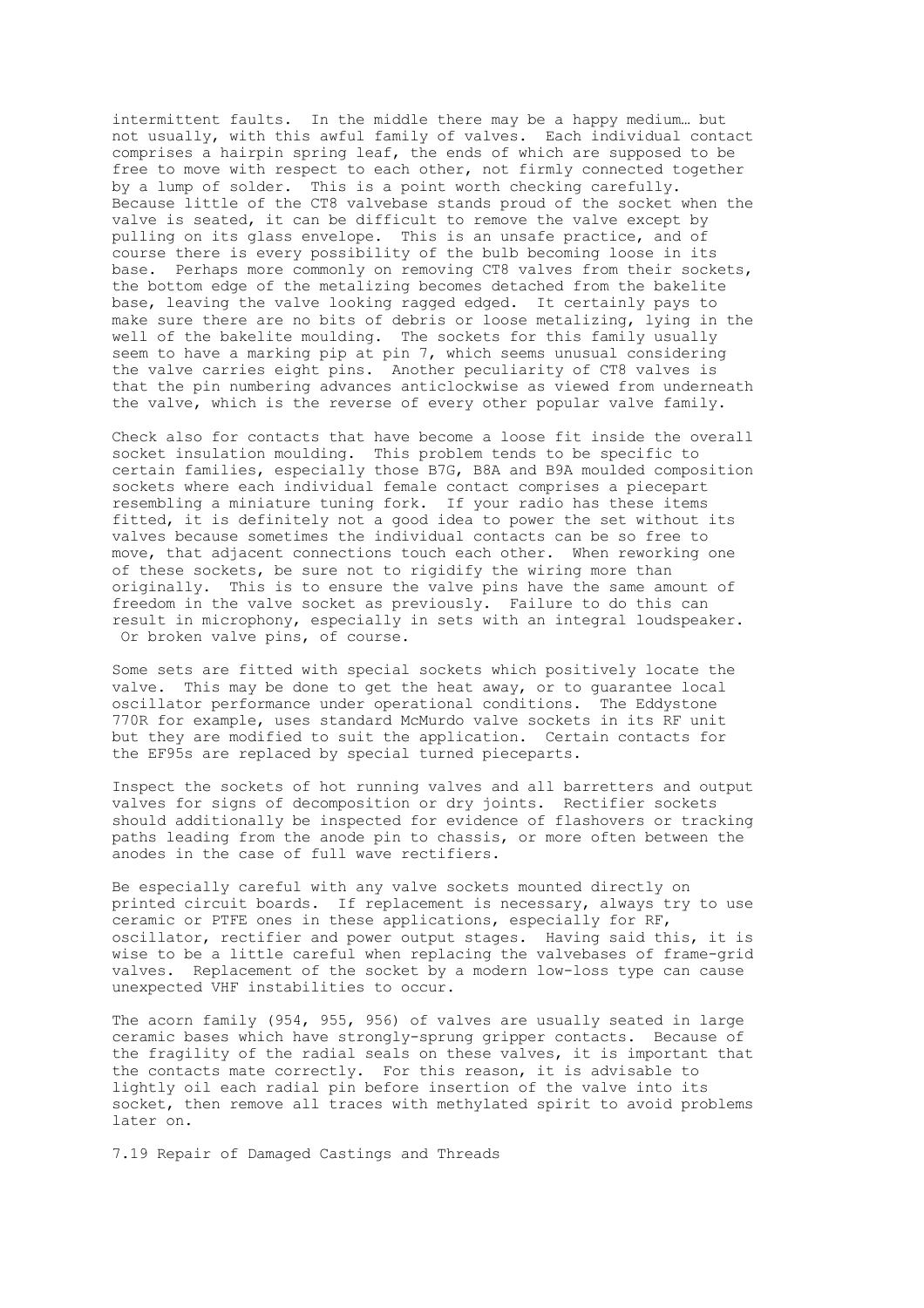Radios based on castings include many Eddystones, the Murphy B40 and much German and Russian equipment, as well as a lot of CNR sets. The castings may be of brass, Aluminium, or a Zinc alloy such as mazak. They may be further subdivided into sand castings, gravity diecastings, pressure diecastings and investment (lost wax method) castings, in ascending order of quality.

This writer believes that slightly bent castings are best left well alone unless of brass, which can stand a certain amount of resetting without much likelihood of cracking. In the event of a casting becoming cracked as a result of being dropped, or because of a failed attempt at straightening it, there are several optional ways ahead.

Be sure to remove fragile major components such as variable capacitors and valves before attempting any form of repair. The easiest method is to use Araldite to mechanically fill the crack, after drilling through the ends of it to relieve any stresses. This will prevent propagation of the fracture. To be fully effective in the longer term and to provide proper ground continuity, a repair like this may need to be backed up by fishplates which may be put into position first or afterwards, whichever is most practical.

In the event of cracked cast cabinet handles, whether repaired or not, it is sensible to affix a warning label indicating the exact state of affairs. This way, other people can make up their own mind about what is safe and what is not, when their time comes to lift the radio.

If you are determined to attempt to straighten a bent casting, it is wise to remove all components and wiring, and strip the casting down to the bare assembly first. Take all the paint off with a chemical stripper. Then measure the casting on a surface plate to assess the extent of the deformity. Heat it gently and evenly with a blowtorch. Be sure not to melt the material. Keep the heat applied whilst somebody else has a go at straightening it. Both of you should wear eye protection. Go a very little at a time, and stop periodically for the casting to cool, so that it can be checked for truth. Be prepared to spend ages. If necessary, anneal the casting from time to time, to prevent cracking. Note that annealing brass is quite difficult as the colour changes only slightly before the material melts.

The measurement technique depends on the accuracy required, which in turn depends on whether the casting carries a precision subchassis or a big variable capacitor. Do not strive for perfection, unless you are very brave. When you are satisfied, the external surfaces can be filled and stopped, then repainted. Do not coat any areas where metalto-metal contact is necessary for proper grounding.

You are advised not to attempt to close up the inevitable small gaps when the major components are offered up to the repaired casting. Tinplate or brass shims should be constructed to fit the major components perfectly into position without appreciable distortion.

Damaged threads in castings can be Helicoiled down to the original size. Alternatively, an over-size thread can be cut directly into the material with a plug tap. Whatever happens, be sure to get all the swarf out. For female casting threads that carry a stud insert, it may be possible to open out the casting thread and make up a special stepped stud to give an invisible repair.

Many RF covers are retained to bulkheads with screws which pick up on threaded nutserts or rivnuts. These are supposed to be captive to the bulkhead. Very often, one or more of them is found to be missing when the RF cover is removed. In this case, be sure to conduct a thorough search inside the screened compartment to make sure that the insert has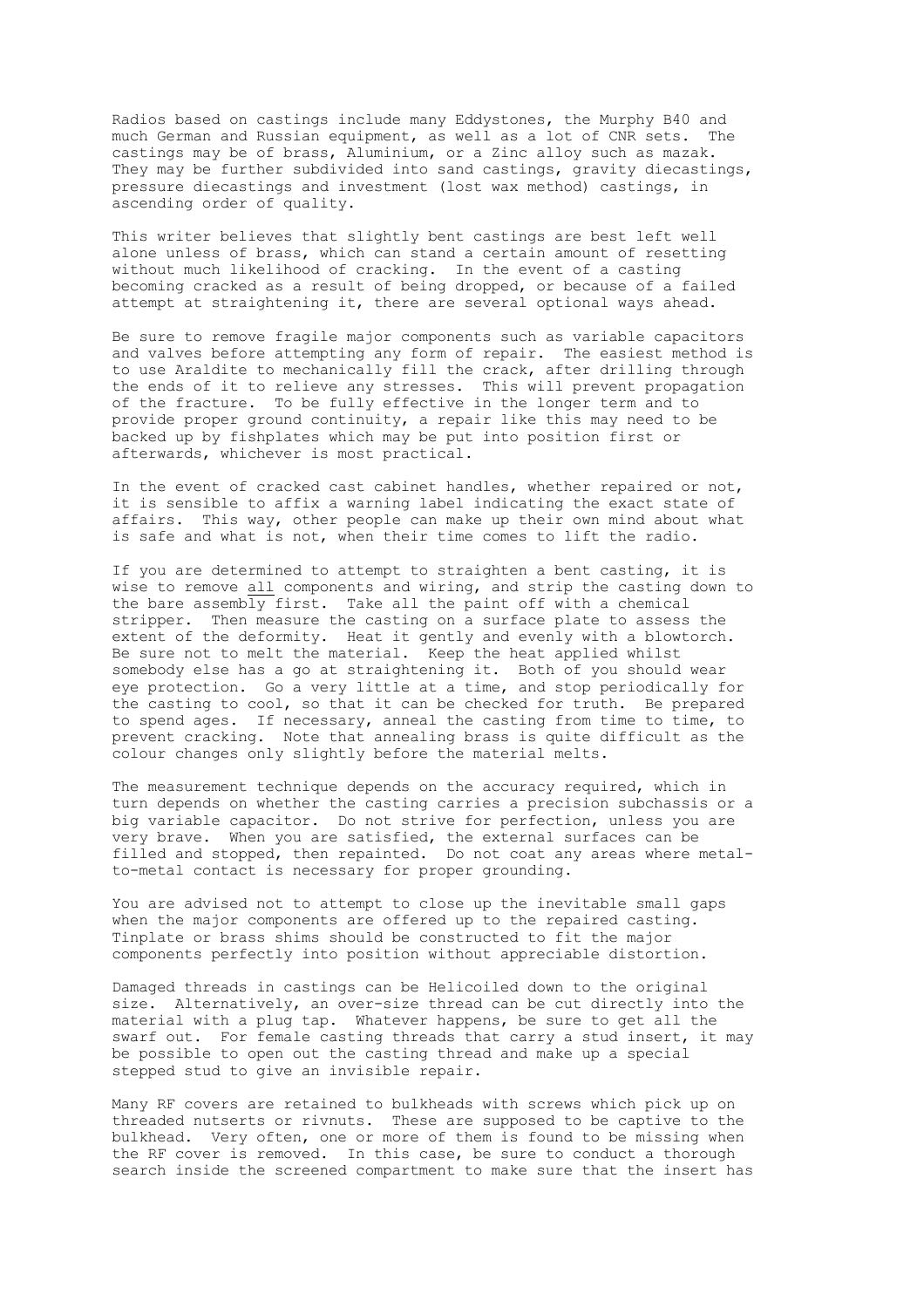not simply fallen out and lying loose somewhere inside, waiting to cause problems in the future.

Given the availability of the right tool, new thread inserts are easy enough to fit, though most are metric types nowadays. If you wish to retain the original BA or UNC securing screws, a matching hexagonal nut may be secured in position on the bulkhead using Araldite. Unfortunately, tapping a BA/UNC thread into a metric insert is impractical because the material is far too hard.

#### 7.20 Fully Sealed Radios

Some receivers were fully sealed against water and dust ingress. At least, they were when they were new. Many of these designs were intended for tactical use by the armed forces. Good examples include the British R209 and the American Collins R-392 HF receivers. Because most such sets were fitted to tanks, Landrovers, halftracks or Jeeps, the construction had to be rugged in the extreme.

Army CNR sets were capable of operation over wide temperature ranges. For operational reasons, they were designed for use by an operator wearing arctic mittens and so chunky knobs were generally fitted. Many radios were installed in their host vehicles in positions which deliberately encouraged their use as toe holds. Therefore the front panels, knobs and windows had to be "boot proof". Nevertheless many surviving CNR sets are found in badly damaged condition. Be on the lookout in particular, for CNR sets which rattle or which have huge dents or broken castings. Such sets have probably been dropped. The internal damage will probably be far worse than you at first imagine.

Other waterproof sets were intended for marine use, and these include commercial types as well as Naval. Here, the standard of construction is better than normally found in other classes of equipment, but less robust than the military CNR types. The marine sets tended to be well looked after by the users, and by the maintainers as well.

In general, sealed radios with valves in run very hot because of the obvious lack of ventilation louvers, and most have led a very hard life indeed. At least no dust or grit will have got in! The extent of the required overhaul will depend on whether the seal has failed, allowing internal corrosion to develop. If it has, then most of the work will usually stem from this cause. Especially on marine equipments.

The intricate mechanical design of sealed CNR sets will provide many challenges caused by interlocking structures and high component densities. Some of the better sets were modular. This makes them easier to repair if all the necessary connectors and umbilical patch cables are to hand. The unfortunate corollary is that sets designed this way often prove harder to repair than a straight chassis layout if no service harnesses are available. One thing to be on the look out for with all modular CNR sets is intermittent connectors caused by all the maintenance that had to be done over the years, to keep these sets fully operational when in service.

Very much on the plus side for sealed equipments is the joy of opening one which has had intact sealing throughout its working life. The interior gleams like new and the chassis requires no cleaning at all. It must be said though, that the smell which escapes when the seal is first broken is often very unpleasant, especially if MFP doping has ever been sprayed on!

The seal itself is often in the form of one or two O-rings. These are commercially available in different sizes of round and a variety of rectangular cross-sections. A ring made from Viton material of about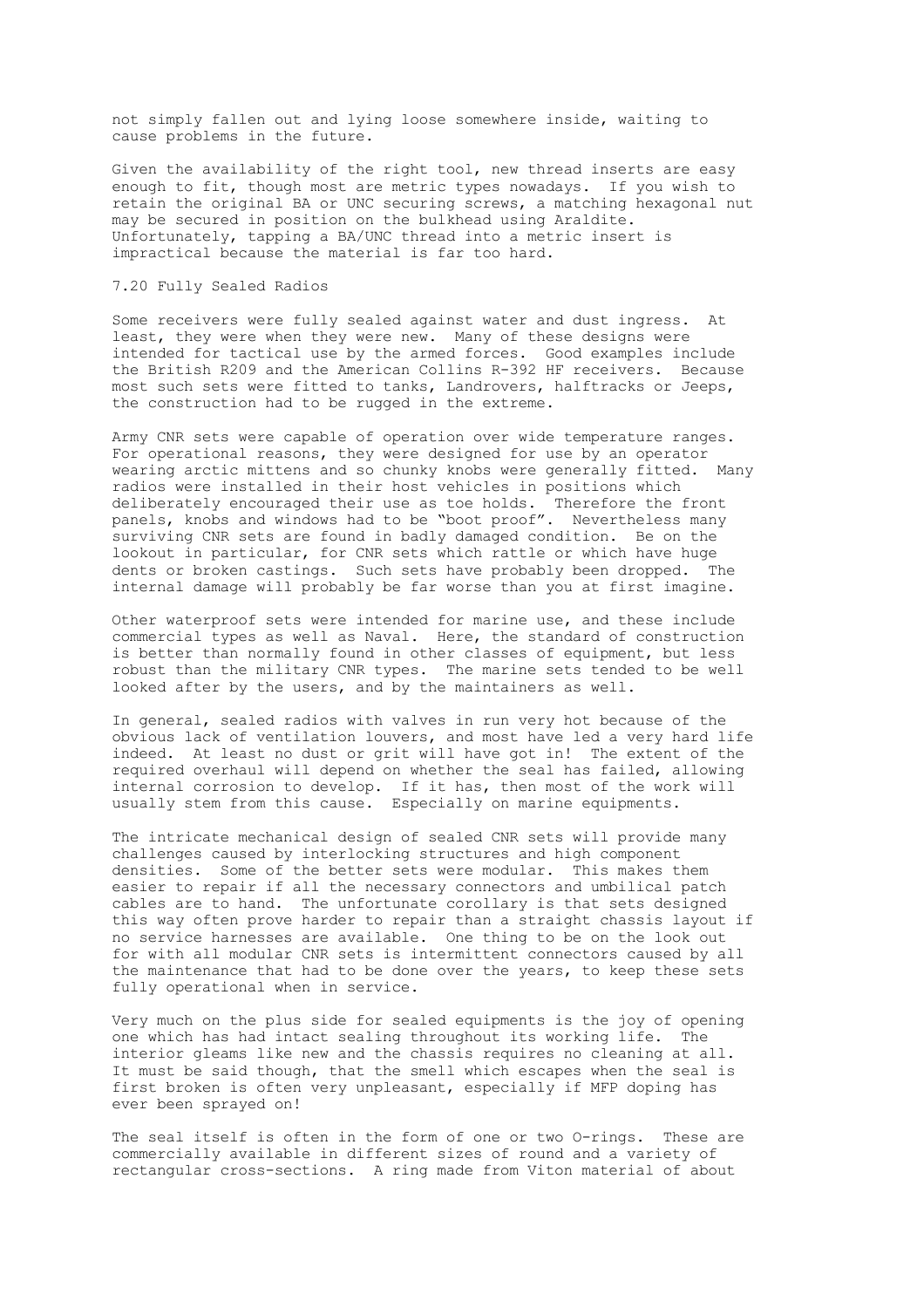60 Shore "A" durometer hardness would be a good starting point for most radios. Note however, that this material produces Hydrofluoric acid which is extremely corrosive, if grossly overheated. Therefore do not touch a Viton seal with a soldering iron. If necessary, sections of Orings can be joined together, and proprietary kits are available to make this job reasonably easy. Clean the groove in the casting, and then lightly coat the new ring with MS4 silicone grease before fitting it.

Sets with silica gel desiccator cartridges should have this component present and thoroughly dried-out before resealing the case. Unless all the control shaft O-rings are also renewed, it may be expected that the overall sealing of the radio will not be perfect. Therefore, drying of the desiccator will need to be an occasional preventative maintenance chore.

If the intention is to fit a restored set into a period Landrover, Jeep or wireless truck, then it needs to be borne in mind that the reason these sets were so robustly constructed in the first place, is that this is exactly what is needed for survival in such vehicles. For the radio to give full satisfaction, all restoration work must be of the highest possible standard. Proper military valve types should be fitted, and there must be no bits of debris floating around loose inside the cabinet. If the set was designed to be supported on an anti-vibration mounting, then this component should be viewed as essential wear. It should be correctly fitted to the radio and to the host vehicle, if it is to be properly effective. Any extra waterproofing arrangements and sunshades should also be present and correct. All mating connectors should be the right types, and be soundly fitted to the cable, with all glands and waterproofing gaskets in place and functional.

#### 7.21 Bowden Cables

In the context of old radios, Bowden Cables refer to mechanical coaxial cable assemblies used to transmit motion from one part of a chassis to another. Many continental radios used these devices to transmit linear motion to slide switches, and/or rotary motion to variable capacitors. The Philips company was a noted exponent of this technique, as may perhaps be expected.

The flexibility inherent in Bowden cables made for an easy way to transfer mechanical motion to a sprung subassembly such as a tuner head mounted on rubber grommets.

The type of mechanism used to transmit linear motion often contained bellcranks and rods as well as the Bowden cable. Usually the assembly was spring loaded under tension. Excessive friction or congealed grease can cause the mechanism to jam, or fail to actuate over the full intended operating stroke. A weak spring can cause similar effects.

Rotational Bowden cables often work in push-pull mode, which avoids the need for a strong tension spring. Philips used this type of arrangement to operate the tuning gangs on some of their radios, for example model 643A. In practice it all worked better than may be expected, with minimal backlash and no need for the tuning gang to be strongly located on its chassis mountings.

Philips fitted their chasses into a wide variety of different cabinets. Some had long horizontal tuning scales. Others had short ones. Maybe the tuning scale was vertical instead of horizontal. Perhaps it was rotary. The clever 2-stage drive system used by Philips ensured that as a complete chassis assembly, the gang was permanently connected to the tuning spindle by a Bowden cable. Final test could be performed in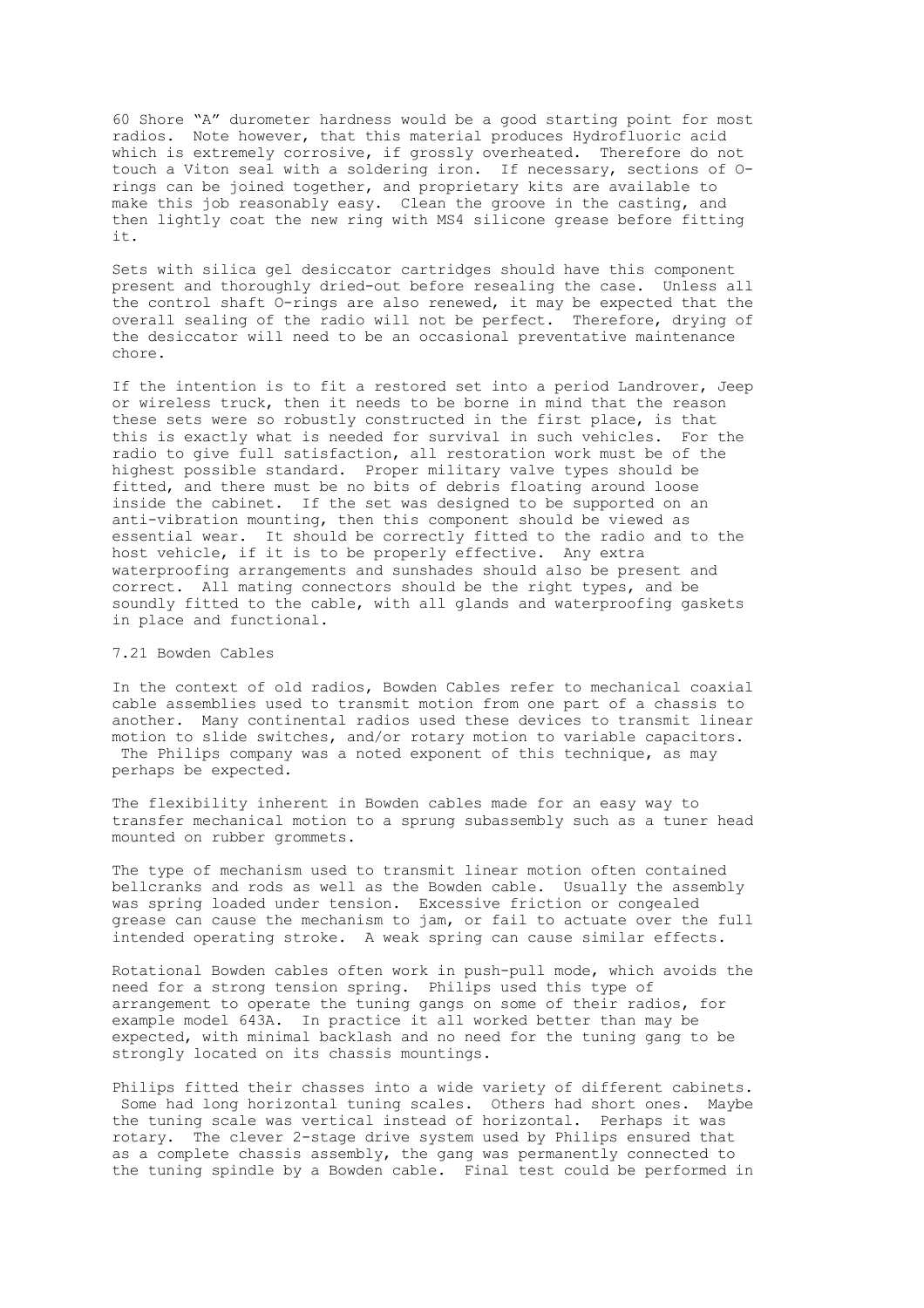a consistent way irrespective of the destination cabinet. Then by fitting an appropriately sized pointer drive pulley and bracketry to suit the pointer mechanics, the job of chassis/cabinet final assembly would have been greatly simplified.

Repair of Bowden cable assemblies depends on the extent of damage, rust and missing parts. There are no special rules except to ensure correct lubrication after cleaning and reassembly. Synthetic car engine oil is a good choice for stranded wire cabling. This writer prefers to run textile Bowden drive cords completely free of lubricant where these are found instead of the metal type. Textile cords are usually on tuning gangs, where it is important to use an insulating material to avoid circulating RF earth currents and frequency instability. Molybdenum Disulphide grease is a good choice for bellcrank bearings and slides.

#### 8. Switches, Turrets and Coilpacks

## 8.1 Rotary Wavechange Switches

Rotary switches often give trouble, especially oscillator range switching wafers made of paxolin. Check all contacts for correct operation. Be very careful indeed, if attempting to reset the tension or position of any of the spring contact fingers. All shaft grounding springs need to be correctly tensioned and lubricated.

On wafers that appear to have problems, it is a good idea to examine very carefully the rotor contact clipped to the hub of the wafer. If this does not rotate concentrically, the mating contact spring fingers will have difficulty following the rotor disc. This is a frequent cause of contacts weakening and springing apart slightly, causing intermittent faults. The rule is, get the rotor to run concentrically before resetting any of the contacts.

It is important to check that the rotary motion is carried in full, to the switch bank furthest from the detent mechanism. Too much friction halfway along the shaft can cause it to wind up, leading to lack of rotary motion towards the rear. The source of friction may be in the wafers themselves, or in misaligned or underlubricated bushes or grounding springs. If the shaft appears twisted along its length, it is permissible to judiciously reset it, using a pair of miniature adjustable spanners at the front and rear of the shaft.

RCA used a particularly poor type of double-articulated tongue & groove shaft coupler in their AR8516L model. This was intended to accommodate slight positional errors without loss of rotary motion. Being made entirely of a plastic material, electrical insulation of the input and output shafts was assured. But the design seems to have huge backlash, at least in old age. These couplers and others of this general design, should be checked very carefully for unwanted slop. Repairs or substitutions may or may not prove possible.

The bellows type of coupler is excellent, provided the brass corrugations are not cracked. One of these can be used as a replacement for inferior original types, provided its diameter and length can be accommodated, and electrical insulation between input and output shafts is not a requirement.

Spider couplings are usually not well suited to wavechange switches, because of the inability of the smaller ones to transmit large amounts of torque. Big spider couplings can be excellent though, if you have room for their large overall diameter. All of these types of coupler should be inspected for unexpected cracks in both the hub and the coupling diaphragm.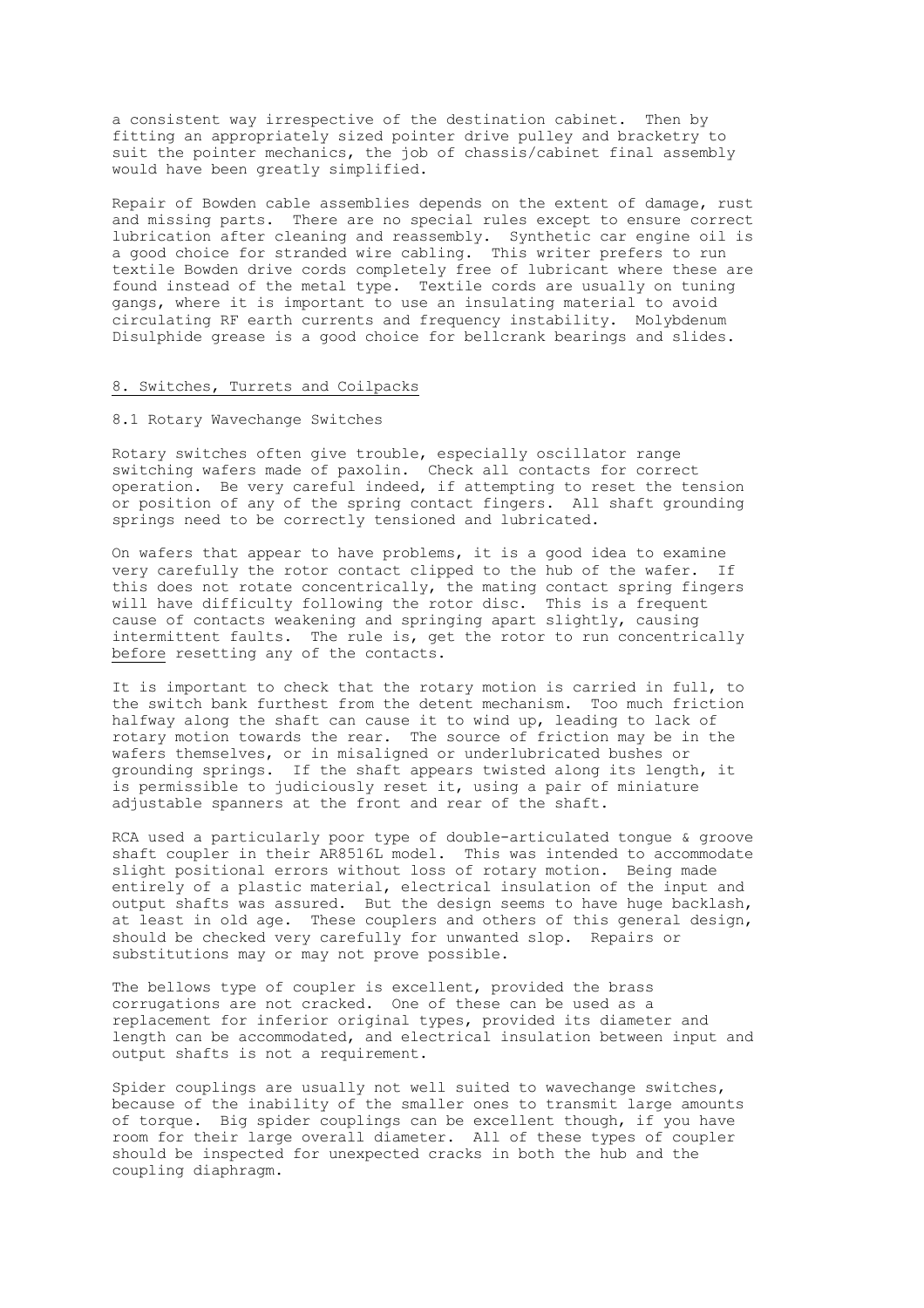The detent mechanism used on wafer switches is usually found at the very front of the shaft, very close to the operating knob. Little can be done to overcome weakness of the springs due to ageing, other than to lubricate the undulating track and its rollers or balls with EP90 oil. This part of the waveswitch was usually not intended to be dismantled. That does not stop them falling to pieces sometimes though, when the factory staking fails! Repairs can usually be effected, but there is no standard technique.

If the decision is taken to replace a wafer switch with a modern component which is physically different from the original (usually somewhat smaller and of less lossy material), experience shows it is best to remove the original assembly as a complete unit, unwiring only those connections necessary for this stage of dismantling. Then the new wafer switch assembly is pre-wired on the bench alongside the original, which is used as a model. Do not throw away the original switch bank until the new one is installed and working properly. You may be surprised how many screening plates and rotor grounding springs will be found necessary, so buy plenty beforehand. It is better to have a few unwanted parts in your junk drawer than an oscillating front end in your radio.

# 8.2 Rotary IF Switches

Wafer switches used to control IF bandwidth are broadly similar to bandchange switches, but there are a few points unique to this application. All contacts should be surveyed visually, in order to verify their integrity. This is because unlike waveband switches, a contact malfunction can be extremely non-obvious, and many subtle IF faults can be "adjusted out" by accident.

For similar reasons, it is worth paying extra special attention to the shaft grounding springs, as any problems here can lead to skewing of the IF response nose, which may not be immediately noticeable without access to a reference receiver or an IF wobbulator.

Neutralisation may also need adjustment if a switch assembly has been replaced by a replacement modern low-loss unit, especially in the case of high gain, high frequency IF stages.

It is recommended that all IFT canister securing screws be checked for tightness, as problems here can lead to unsatisfactory stopband performance, as well as intermittency over the temperature range. Check especially, any screws that carry solder tags wired to the IF wafer switch.

# 8.3 Turrets

Turret tuning mechanisms are to be seen in the B40, SP600, DST100 and 51S-1. Although generally trouble free, it is important to get the rotor contacts to mate centrally with the stator contacts. This means that the axial position of the drum needs to be correct, with zero endfloat. Usually, one end of the drum is supported by an adjustable bush bearing, while the other is spring loaded by a wavy washer. Wherever turret grounding springs are supposed to be fitted, they should all be present, correctly tensioned and properly lubricated.

The drum detent arrangement needs to be checked, and reset as necessary, to ensure that the drum infallibly comes to rest with the contacts at the centre of their wipe. On some radios it is possible to vary the rotational position of the drum with respect to its detent mechanism. This can be useful in aligning the wipe of the contacts,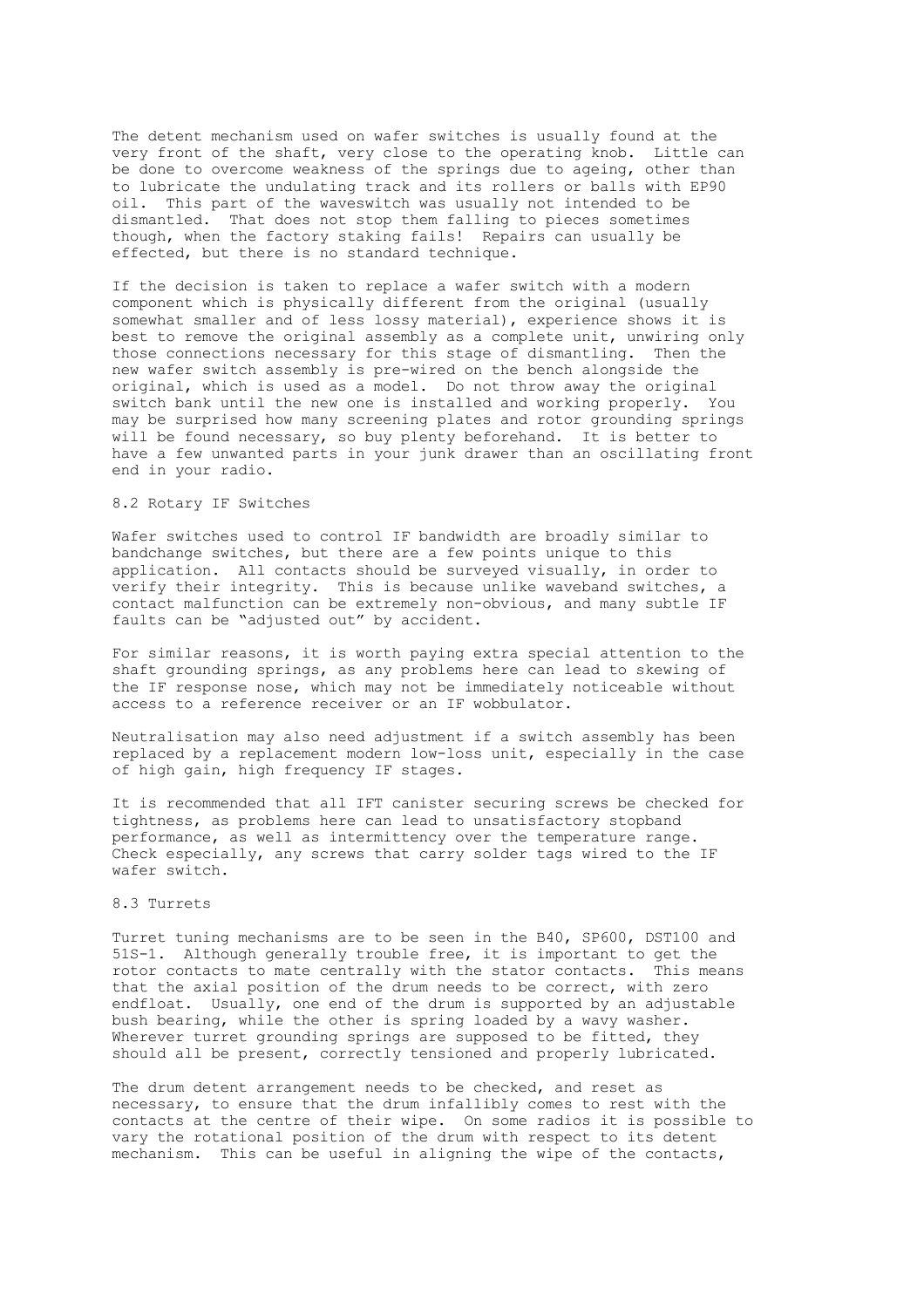and in extreme cases, to avoid engaging the rotor contact with a burned area on the mating stator contact.

Some radios were designed to have their turret turned in one direction only. If working on one of these, do not remove the interlock/detent mechanism without being very careful.

It is generally necessary to ensure the assembly is between ranges prior to removal of the drum. Thus usually requires removal of the detenting spring first.

Quite often the sprung contact leaves are found to be broken. New contacts can be fabricated from thin phosphor bronze sheet, and held in position with a brass collar prior to soldering. After the solder has cooled fully, the contact can be bent gently into exactly the right shape, or at least near enough to do the job. On most turret designs, access to the mating contacts is quite good, the SP600 being a noteworthy exception to this rule.

8.4 Interchangeable Coil Assemblies and Coilpacks

A range of interchangeable coilpacks was used by National in their HRO, and by Eddystone in their 358X/B34 and earlier models. In general, this approach is straightforward and the coilpacks are trouble-free to overhaul, provided each coilpack has a properly matching set of biscuits, and is not a hybrid made up from pieces of coiplacks from a selection of similar (but not identical) donor radios. HRO owners in particular, should be careful. There are subtle differences between MX and 5T coilpacks, for example, which can cause unexpected tracking problems if not identified prior to alignment.

Eddystones seem to suffer from dirty contacts. HROs suffer from broken rivets securing the spring finger contacts to the insulator blocks under the tuning gangs. This fault can be quite hard to repair in situ, although it is definitely possible without removal of the tuning gang.

An interesting engineering variant, the non-interchangeable rack mounted coilpack, was used by National in their NC100 range. This is best imagined as a form of linearly "developed" turret mechanism, and represented a dead end development path. It had problems all of its own, such as the inability to access all of the chassis at once which made powersupply distribution faults particularly hard to find; intermittent operation on some ranges because the stator leaf springs were expected to do the detenting as well as the contacting; and severe headroom limitations for the components mounted on the main chassis underside. Access to the bandchange contacts is not too bad on this set, as individual biscuits can be removed from the rack after separating the two halves of the casting assembly. The dial pointer was designed to vary in length as the carriage moved from side to side in order to change ranges. The arrangement for doing this was bizarre and distinctly hard to adjust.

As with turrets, it is necessary to ensure that the carriage is between bands prior to removal from the chassis. Broken contacts may be dealt with in the same way as for turrets, but because of the invisibility of the parts after reassembly it is necessary to use a dental mirror to inspect the mating of the contacts as the carriage is moved. This is quite fiddly.

# 8.5 Slide Switches

Slide switches have changed footprint quite a bit over the years. Sometimes, exact replacements for early types are impossible to find.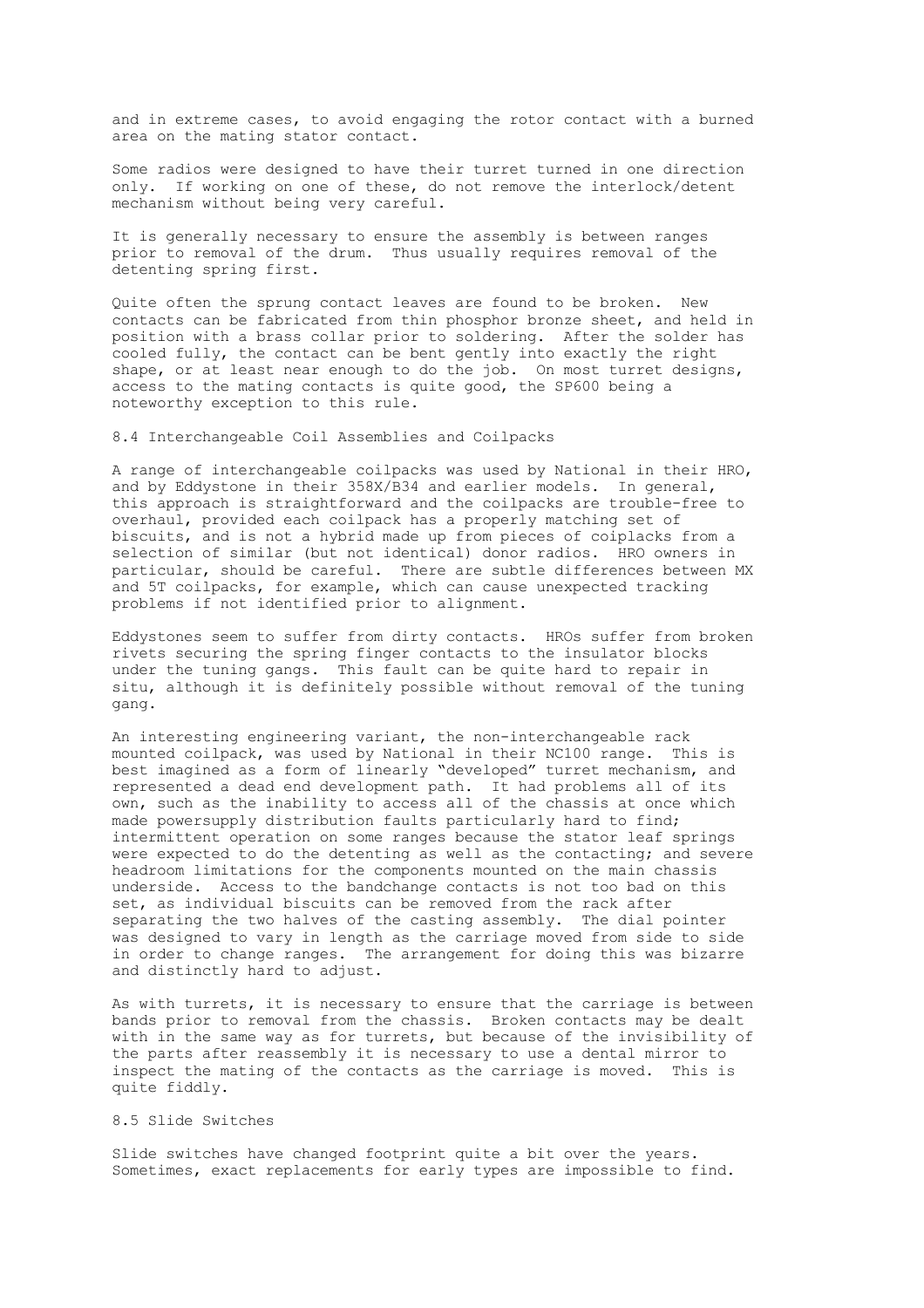Whilst this is rarely a problem for panel mounted slide switches, there can be severe headaches in the case of PCB mounted ones. Often, the best way ahead is to salvage the baseplate from the original switch, and use it as a header for a new component mounted piggyback, with its legs trimmed as short as possible or splayed apart, then soldered to the header. Deft work is required. If the new switch is slightly smaller than the old one, the overall dimensions of the new hybrid will be approximately the same as the original component.

In the event that the original switch has become loose on the board, or stiff in its operation, the connecting print doughnuts may have ripped. In this case, strengthening is necessary. Start by gluing the switch baseplate to the top surface of the PCB substrate, prior to soldering. This task is often made difficult by the residue of lubricant which will have been applied over the years.

#### 8.6 Toggle Switches

Switches carrying signals at low voltage and zero current need gold contacts to avoid developing high contact resistances. On wartime radios where this is a recurring problem because the switch contacts were of cheap material, it may be possible to introduce a bit of bleed current through the original switch (say 2mA or so) to keep it clean.

Certain open frame switches used on military equipment eg B40s, need frequent lubrication of the mechanism in order to ensure reliable opening and closing. This problem also occurs on some American equipment where a reliable break of the mains switch can sometimes not be guaranteed, a problem made potentially dangerous if the mains switching is single pole.

The slotted type of toggle switch often found mounted on a bracket on the BFO capacitor, and which is used to switch HT to the BFO can sometimes go open circuit due to burned contacts. Sometimes these can be renovated by immersion in paraffin, or worst case by stripping and cleaning. On other occasions it is worth trying to mount the original slotted dolly onto a new switch body. The author has successfully transplanted the slotted dolly from an SPST HRO Arrow wartime switch into an Arrow DPDT switch body from the 1970s, thereby creating a BFO/AGC switch suitable for a DST100.

#### 8.7 Potentiometer Switches

This section deals with the switches mounted piggyback on potentiometers. The only problems of note are seen on American sets which use switches comprising a rotating paxolin disc which carries studs. The pivots get stiff or the springs get weak, with the result that the mechanism seizes up or the contacts fail to engage properly.

On one SX28, the switch on the noise limiter would click convincingly but not actually make or break reliably, even after careful lubrication. This same fault was also seen on an original replacement switch which was then fitted as a swap for the first one! In the end, a modern replacement had to be used, a great shame since this component is at the top of the chassis and extremely visible from above.

Avoid the common mistake of automatically assuming these switches are all normally closed circuit, changing to open circuit when set to the anticlockwise click position. In the KWM-2 will be found a perfectly ordinary looking potentiometer-mounted switch that does the exact opposite.

#### 9. Wound Components and Wiring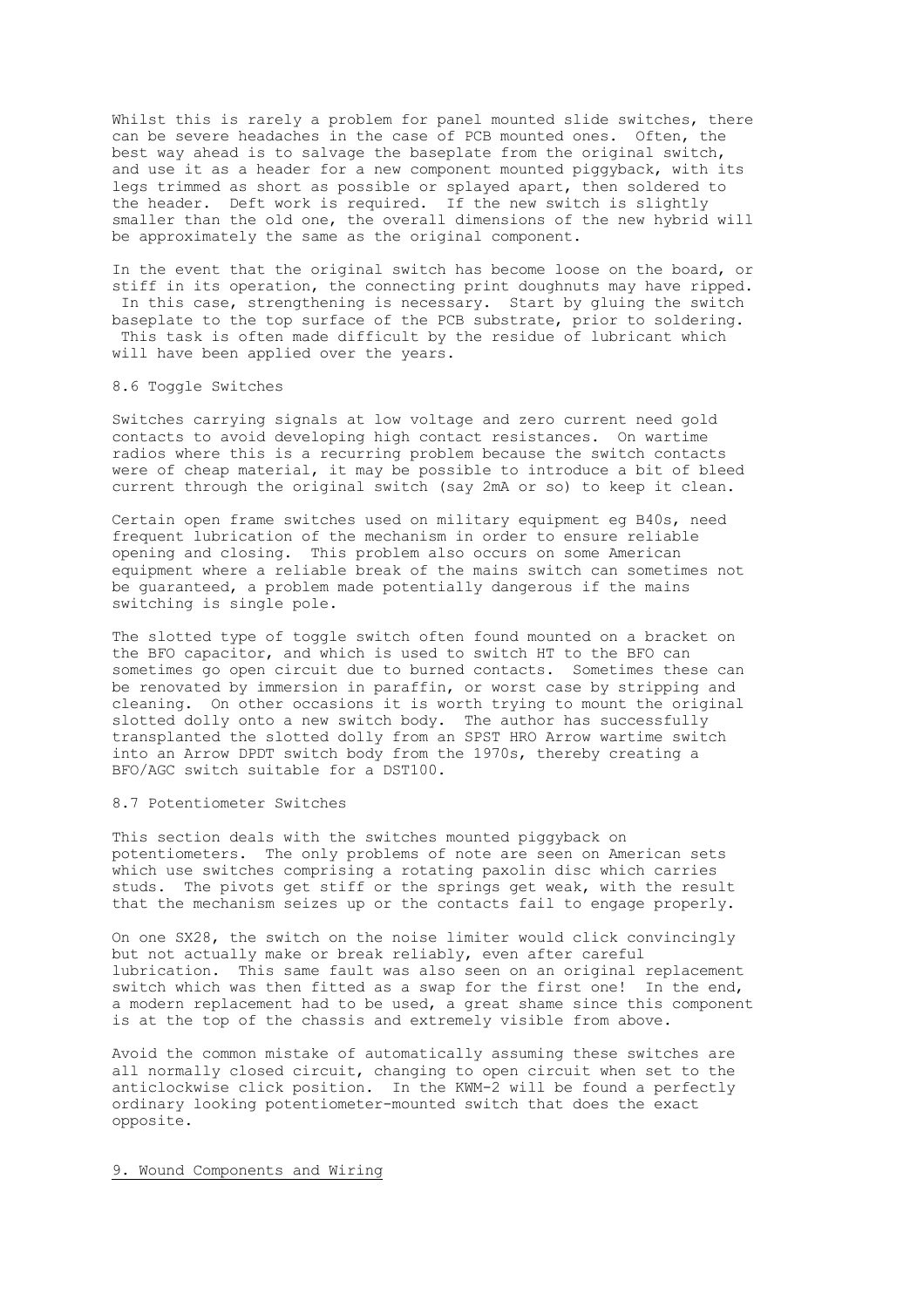#### 9.1 Initial Inspection

Where they appear undamaged and have reasonable conductivity, wound components and wiring may be presumed innocent until proven guilty. Pay particular attention towards the top of the chassis, where temperatures are highest. This is where insulation decay starts first. Look for gooey, hardened or fried wiring, cracked wax coatings, and wax drips due to overheating.

Pay extra attention to IFT bobbins carrying an over-winding which forms part of a switched selectivity arrangement. Often on the BRT400, the insulation between the two windings can flash-over as the set warms up, destroying the next IF valve. This problem occurs most often when receiving a good signal with the RF and IF gain wound right up, and the AGC switched off.

#### 9.2 Screw Cores

Iron cores come in two basic types with a range of grades to cover different applications. They have a wide range of relative permeability.

True ferrites are shiny, and coloured either charcoal or black. They have a high to exceptionally high value of relative permeability, and are best suited to LF and MF work.

Powdered Iron cores are usually matt grey. These have a lower but still positive value of relative permeability, and are well suited to HF and VHF applications. For both ferrite and powdered Iron types, the coil resonant frequency will drop as the core is inserted.

Brass and Aluminium cores are sometimes found in VHF/UHF equipment. The resonant frequency rises as the core is inserted into the coil.

It is important to ensure that each coil has the correct type of core, and that the length of the core is as originally specified by the manufacturer. Usually, coil assemblies that look untouched need not be investigated further. Coils that look to have been the source of past problems, should be surveyed to see if the right type of core is fitted. This can be difficult without reference to a gold standard radio.

As a first step in sorting out the wound RF/IF components on your radio, move all screwed cores very slightly to prove that they do in fact rotate, and that the coilformers remain fixed in position while this is performed. Then carefully reset the cores to their original positions. It is often a good idea to record the depth to which each core is recessed into its former, using a vernier calliper.

Cores that do not move as they should, can cause major headaches. Before attempting anything potentially hazardous to the health of the former or its windings, some basic measurements need to be made so that if the need arises, the coil assembly can be replicated. The complete coil assembly should be removed from the chassis. Disconnect any capacitors, and measure each winding in turn with all other windings disconnected, to determine their individual inductances. Note the wire gauge, wire type and the relative sense of all the windings. Then if possible, measure the mutual inductance. Note whether the windings are lap wound, wave wound, pile wound. Or indeed, a mixture of these. Finally, be sure to measure the length and diameter of each bobbin, and record the physical distance between the windings.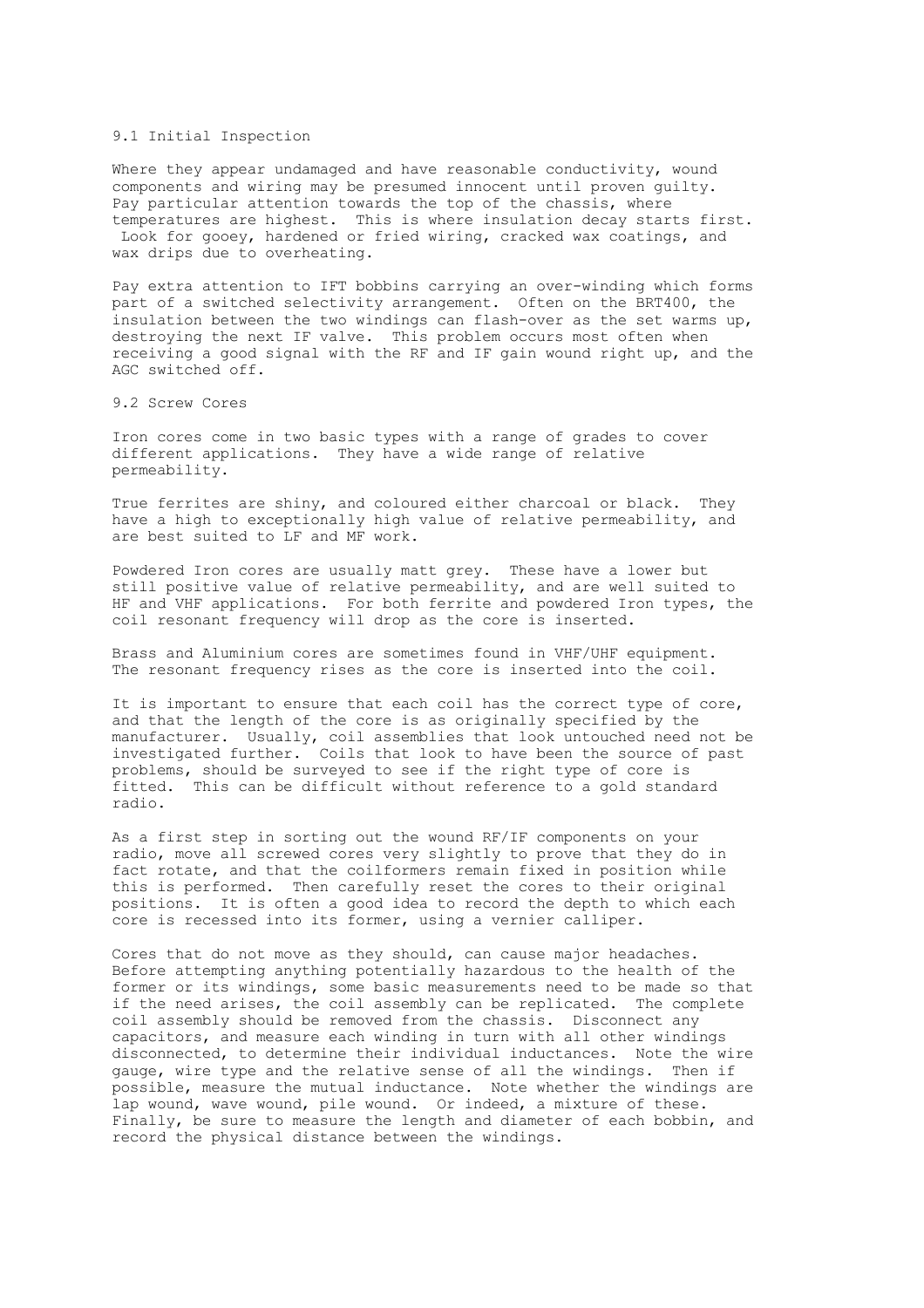The most troublesome cores are those which have a hollow hexagonal bore. These cores look very robust but actually, they are very prone to shearing longitudinally. Removal techniques for jammed or broken cores include eating away at the material with a small drill, or creating a new screwdriver slot by scraping the surface with a scriber. In the case of hex cores it is sometimes possible to drift one of the

broken flutes down and out of the coilformer, after which the others can usually be removed very easily by careful use of a hatpin.

Cores that are loose in their formers may be held in position by a length of elastic filament, or if extremely loose they can be wound with PTFE plumbing tape before insertion into the former.

#### 9.3 Mains Arrangements

Routinely check the integrity of all mains wiring and insulation using a proper Megger or other high voltage insulation tester. Do not try this test using a DMM, as the results may indicate the equipment to be safe when in fact it is not. If in doubt, take the radio to somewhere equipped with a calibrated PAT machine. You could try your local tool hire shop.

If a single pole mains switch is fitted to a 230V-only equipment and you are not going to use an outboard isolating transformer all of the time, then you are advised to change the switch to a properly rated double pole type even if this destroys originality. Review the voltage rating of any mains input filter capacitors that may be found, especially on American radios.

Some designs of mains switch cannot be relied upon to break cleanly. The B40 and R-390 are both distinctly prone to this fault. For this reason, the writer likes to switch power externally on all old radios, rather than rely on the front panel control.

Always fit a new mains cable conforming to current electrical practice and renew all fuses, even if they appear undamaged. Mains fuses would ordinarily have a value typically three times the steady-state RMS current drain when operating at maximum HF and IF gain under no signal conditions. Use the correct value, where this is known.

American radios are often supported by handbooks written only for the home market, where the transformer had a single 117V primary. The export sets were often referred to as the "universal" models. (Warning: in the UK this would often mean an AC/DC variant). When operating American universal sets from 234V, the mains fuse should normally be halved in value compared with the figure in the book.

In the case of universal American radios fitted with a simple unshuttered slide voltage selector switch, and a single pole mains switch, this writer would recommend operating the set on 115V via an autotransformer. This avoids excessive stress on the transformer and wiring insulation, and on the mains filter where fitted. It is often an easier route towards modern safety standards than changing the mains switch. This policy also avoids disaster in the event of the selector slide switch accidentally being moved during restoration or servicing. If an isolating transformer is available, then so much the better. Confusion with 230V supplies is easily avoided by using a deliberately different family of connectors for your 115V radios. There must be absolutely no possibility of these low voltage radios being plugged directly into the household 230V mains, of course.

Change cable grommets where they have hardened, even if this is highly inconvenient to do.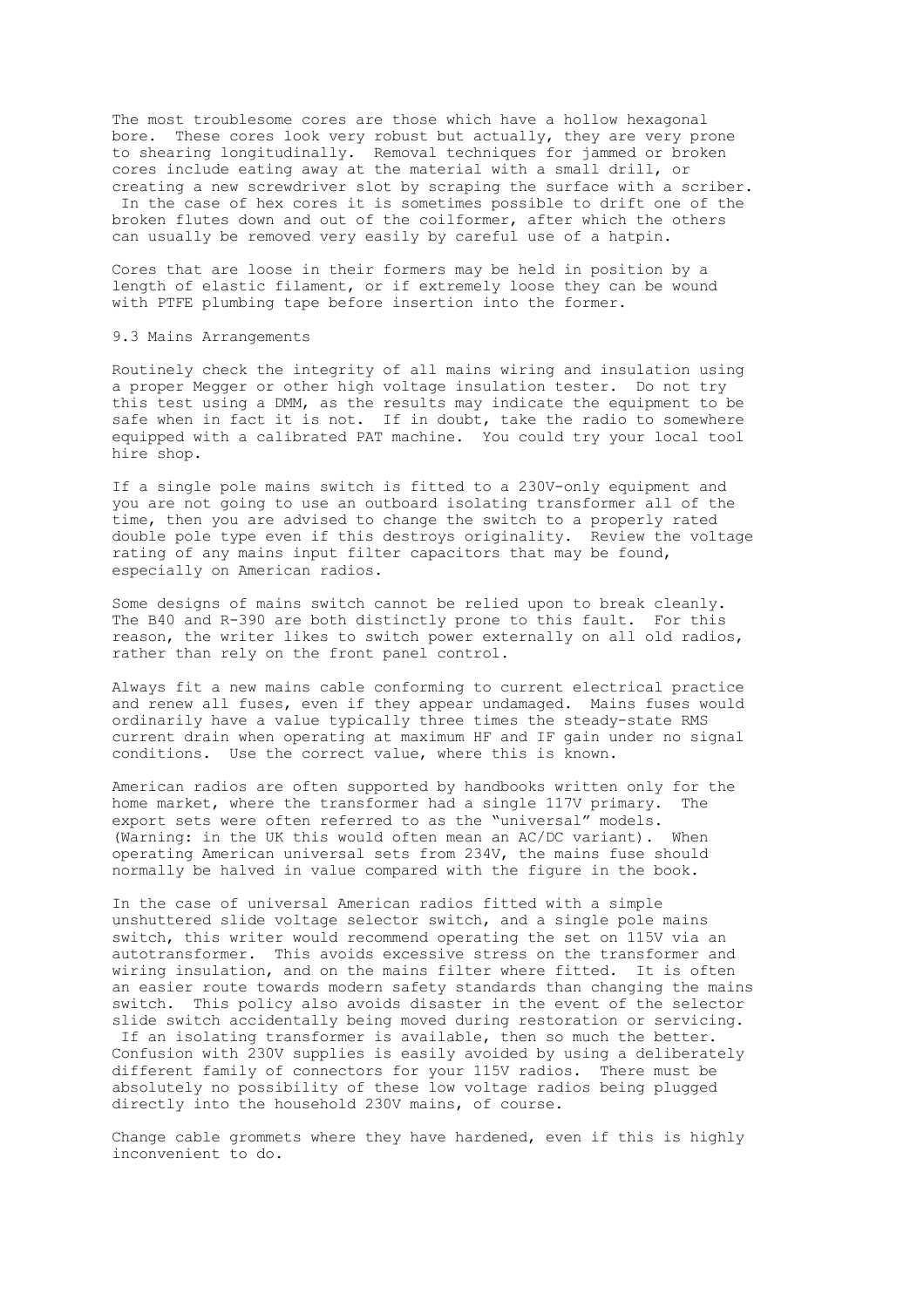Many awful types of mains chassis connectors have been used over the years. Strip out anything suspicious and fit modern components, even if this further worsens originality. What's at stake is worth far more than mere cosmetics.

Make sure the main chassis of the radio is earthed, even if originally it was not designed to be. For AC/DC sets, or other live chassis designs referred to in the UK as "universal" radios, it is prudent to use an outboard isolation transformer to achieve this objective.

This writer advises that in all cases, the mains tap be set to 10V above the prevailing mains line voltage.

When the set is first running, keep an eye on the mains transformer temperature. These things can run warm, or on some American radios, hot. They should never smell or smoke, or have core temperatures exceeding +90ºC. The large thermal mass means that the transformer core temperature may take several hours to stabilise.

In the case of so-called "line cord" radios, which were mostly cheap American midget domestic or enthusiast sets, measure the mains cord resistance carefully, examine the condition of the insulation and take the right decision about its future. The original length of line cord cannot be shortened, of course. Do not simply replace the line cord with ordinary mains cable, and be especially careful with the mains plug connections of these sets. Some had two wires to be connected to the Live pin, one to the Neutral and none to the Earth. All too often, the chassis of the radio went live as the set was switched off, a thoroughly nasty characteristic. This writer is inclined to condemn line cord radios on sight, but fully acknowledges their collectability.

In the writer's own collection, all pre-war mains radios are routinely modified to have an over-voltage varistor wired directly across the power input. Most such radios then have a Brimar CZ3 or similar negative temperature coefficient thermistor fitted in series from there on into the radio. This arrangement will hopefully protect the old and fragile mains transformer from grossly excessive mains transients, and allow a slightly easier warm-up for the bulbs and filaments every time the radio is switched on from cold.

#### 9.4 HT Insulation

On American radios, especially SP600s, measure the insulation resistance of all HT smoothing chokes. These will sometimes be found to have excessive leakage to frame, on occasions less than  $20k\Omega$ . This disease is progressive, and not curable by inaction. It is curable by replacement/rewinding, or by insulating the choke frame from chassis using stepped plastic bushes. If using the latter technique, record it on a prominent label tied to the choke frame, to avoid a later owner finding the unwanted side effect of your chosen solution unexpectedly, whilst working on the chassis.

#### 9.5 Re-impregnation

Re-impregnation of wound components is sometimes needed. IF and RF transformers having wax insulation may have progressively lost unloaded Q over the years, due to increases in the dielectric losses caused by water absorption. AR88Ds often suffer from this problem, which causes an asymmetrical IF response which cannot be wholly compensated for by adjustment. In this case, the component must be baked dry before resealing with a suitable impervious paraffin wax. Not all waxes are suitable, and period literature indicates big differences between the types then available. This writer is unable to offer meaningful advice, except that the correct stuff is definitely a type of paraffin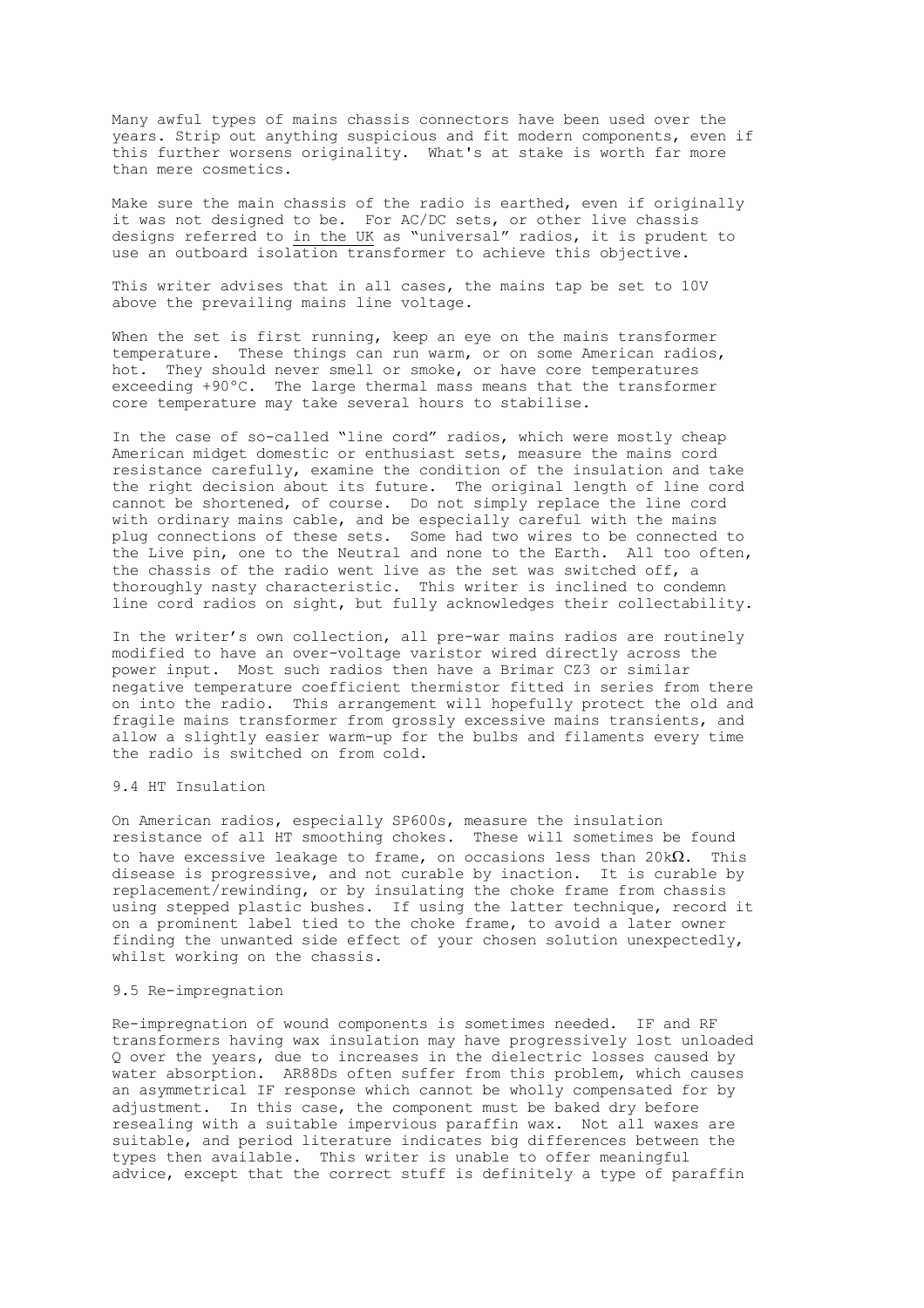wax, and not any other kind despite claims from time to time in the press that beeswax is satisfactory.

1950s mains transformers, smoothing chokes and AF output transformers were often sealed with bitumen. This stuff tends to fall off and make a mess. There are two alternative methods of repair. Either the component can be resealed in a boiling tar bucket (be sure to leave it in the goo for at least a quarter of an hour), or else all the loose bits can be prised off and the bald patches then painted with a bitumen based sealer paint. The former method is to be preferred, but may be rather less convenient. Fumes from boiling tar buckets may not be welcomed in your domestic environment, unless there are roofing repairs to be done as well.

#### 9.6 Wiring and Looms

Rubber wiring may be found brittle or the exact opposite, gooey. In general the rubber will be in worst condition at the top of the chassis, where the temperatures are highest. So look at the wiring to dial lamps and high mounted switches/potentiometers first.

In the case of radios using rubber or canvas coax to feed the LO gridcap, it is strongly recommended that this cable be replaced by one having a PTFE dielectric such as RG316/U. This is often an easy way to improve the frequency thermal stability because of a greatly improved temperature coefficient of capacitance, which is especially important in this application because such coaxes run right to the top of the hot valve envelope. By similar logic, changing the coaxes feeding the RF amplifier valve gridcaps can give increased image rejection on the HF ranges because of reduced dielectric losses.

An alternative to changing the entire coax, is to run the original insulated inner out of its jacket braid, and then thread in a replacement insulated wire. Again, PTFE is to be preferred, but even PVC insulated cable will be a huge improvement over a rubber original. Repairing the cable this way has the benefit of retaining the original external appearance.

This technique can also be used to mend coaxes which have developed short circuits between the inner and outer conductors. This is especially likely to happen at the connectors to valve top caps.

Plastic wiring sometimes goes brittle with age, especially where it has been heavily doped with an MFP compound. Sometimes shorts develop between different PVC insulated conductors in the loom, if it had been laced too tightly when new. This is because PVC is a plastic material which creeps out of the way in time, leaving the conductors exposed.

PTFE will only occasionally be found on radios of the valve era, but the comments regarding creep are even more relevant to this material. PTFE has the added problem of being very easily nicked by the knife whilst being prepared for tinning, or by sharp pieceparts whilst the loom is being positioned in the chassis.

Varnished canvas and fibreglass insulated wire rarely if ever gives any trouble at all.

In the case of transformers and chokes that have doubtful looking insulated wires emerging through an unbushed hole in the metal screening cover, it is a good idea to varnish the wires at the point of entry. This can keep the component in service when otherwise it may eventually need rewinding or at the very least, internally reterminating in a few years time.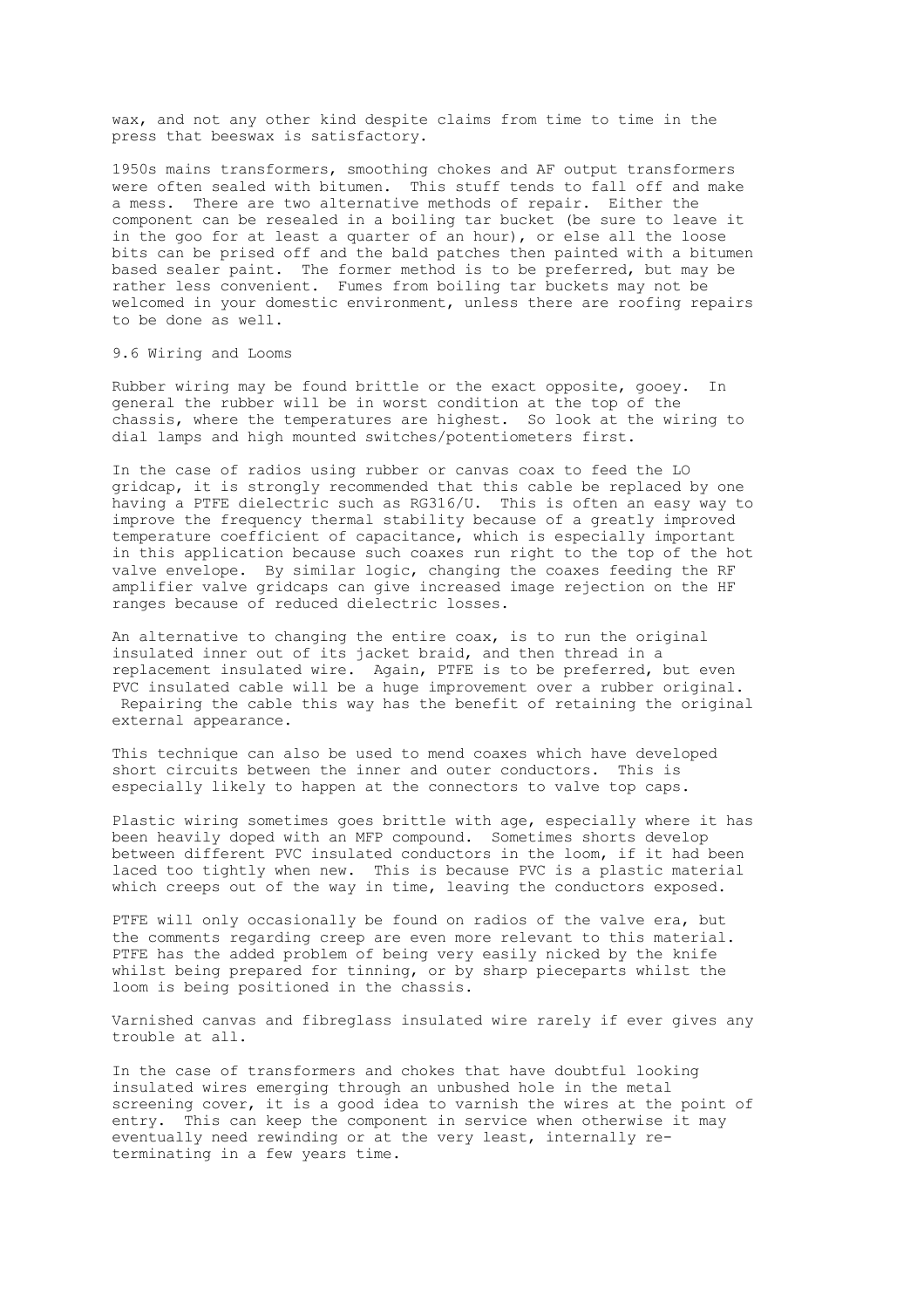If your chassis needs rewiring, first make an assessment of the extent of the repair necessary. Prod the insulation of individual wires along the length of the looms, using a small screwdriver. The insulation should move, then spring back. If it does not move, the insulation is too hard, and possibly brittle. If it does not spring back, it has probably gone too soft.

If an entire loom has to be replaced, clip each wire at its termination, release all the P-clips and lift the loom gently out as a complete assembly. Draw it carefully at 1:1 scale on a big piece of stiff card. Don't take the loom to pieces to do this! Replicate the loom on the bench using suitable modern wire, with all branch lengths and directions correct. Be sure to leave each wire end 15mm longer than originally. This is partly to make good the shortfall in end lengths caused by the cableform being cut off rather than unsoldered, and partly to allow each wire to me re-made one more time if necessary, without the pigtail becoming too short.

Still on the bench, bundle the new loom initially with tywraps, then lace it properly with new braided nylon cord or string. Start at one end, and remove each tywrap as you go along. This work is not difficult, but will be time consuming if you have never done it before. Be patient, and work carefully. Aim for perfection. This is one job where you can achieve it, given time. Each loop should be independently knotted. Do not use tywraps or spiralwrap anywhere on the final loom. These things look awful inside an old radio, and are very eyecatching.

Do not be tempted to re-route the loom somewhere easier to fit. It was designed to go exactly where you found it, very possibly as a result of parasitic instability found by the design team when the loom was put in the more obvious position.

Remove all solder and old wire ends from the various connecting lugs on the chassis. Then strip and tin the cable ends of the new loom, and offer it up into position on the chassis. If you have done your work properly, the new loom will fit perfectly. Reuse the original P-clips if you can.

If only partial rewiring is needed, snip each loop of the lacing cord back as far as you need to go, and carefully feed out the old rotten or burnt wiring complete with its lacing. It is best to remove complete wires if you can. Then fit new wires into the loom. Where joins are essential in mid-loom, use a Hellermann sleeve to cover each solder joint. Everything has to be done in situ, which is why the use of heatshrink sleeving cannot be recommended. End by re-lacing the loom using the original positions for each loop of the cord. Partial repair of a loom like this very often takes longer than fabrication and installation of an entire new loom assembly, and never looks half as good. Except in the case of very localised damage, this writer recommends complete replacement of damaged looms, every time.

Suitable wire for most radios will be PVC covered 16/0.2mm for signal and HT circuits, 24/0.2mm for runs feeding up to 3 filaments, and 63/0.2mm for high current runs to the filament transformer of a big receiver. Umbilical power cables for the 358X, HRO etc should use 63/0.2mm for the filament, and 24/0.2mm for HT+ and HT return. The colour brown looks unobtrusive in most radios.

One curious feature of Collins and Marconi radios is that they used screened cables that had no insulating sleeve over the braid. It is necessary to take particular care not to let the braiding fray, or lie against any live metalwork.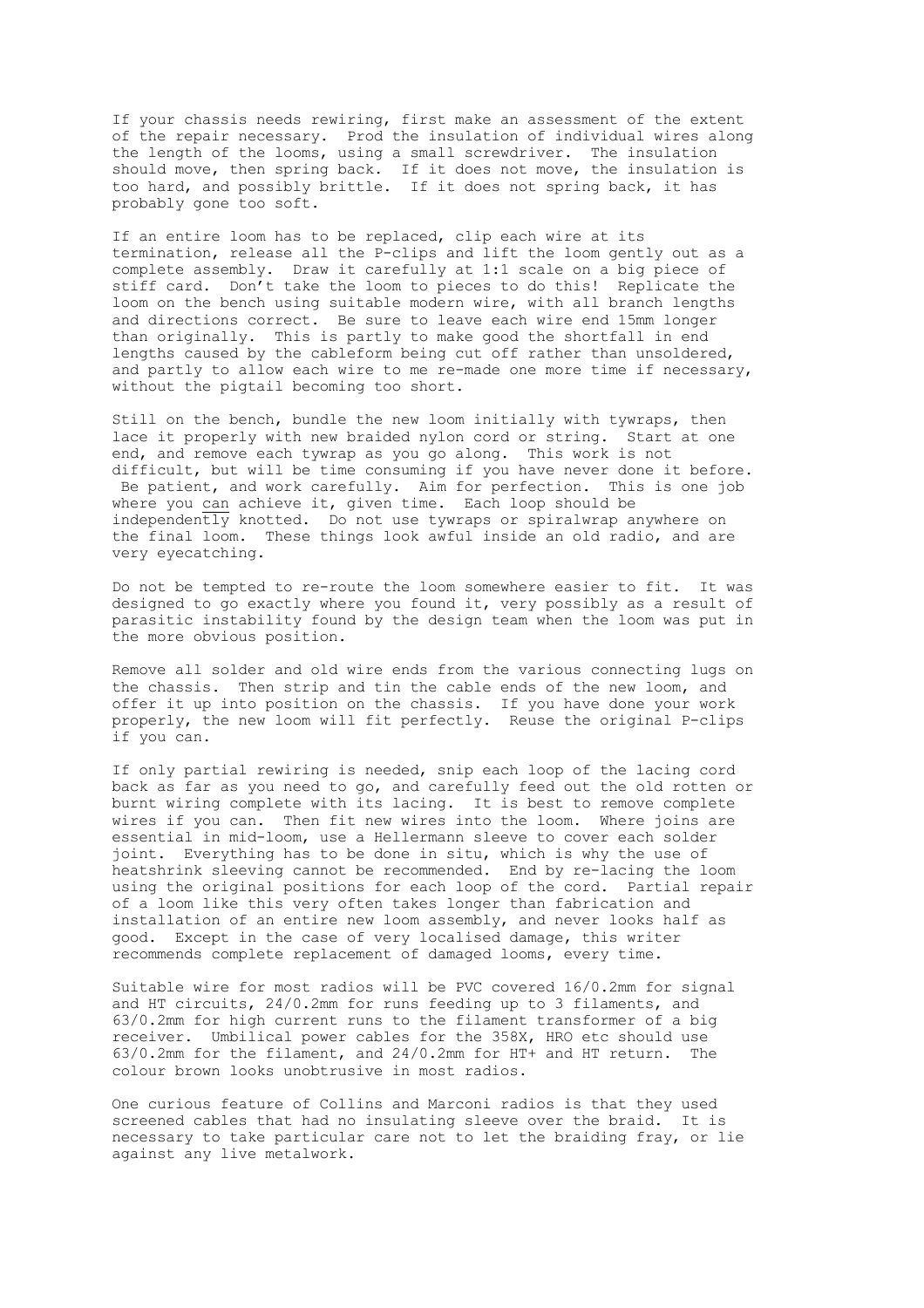#### 9.7 Motors

These are principally found driving the auto-tune mechanisms in military radios, and AFC mechanisms in SSB adaptors.

Most motors can easily be rebuilt to re-seat or replace seized or worn brushes. With a little ingenuity, helped by a press and a good modelmaking lathe, the bearings can usually be renewed too.

Most problems occur not with the motor itself, but with the driven mechanism. As a rule of thumb, a worn motor will indicate a much more severely worn geartrain. Indeed, before purchase of a motor tuned radio it is well worth a good search for metal filings near the driven gears. You can form your own conclusions, if any are found.

Electrical noise is usually due to brush wear, failure of the suppressor component(s), or failure of one diode in the driver rectifier bridge. The result can be extreme deafness of the radio during tuning, something which can be puzzling when first encountered, especially if the radio has a squelch system.

# 9.8 IFTs

The primary of the first IFT may have a higher impedance than the other IF windings in the set. This is especially likely with radios using a 6K8 or Mazda/Ediswan 6C9 mixer, and was considered necessary to give the best conversion gain with these types.

In contrast, the windings of the final IFT may have lower than usual impedances, in order to efficiently drive the usual AGC and signal detector diodes, which present low impedance loads.

For the reasons given above, it is necessary to exercise care when fitting IFTs taken from another radio, especially if the donor set is a different type from the one being repaired.

#### 9.9 Battery Wiring

On battery sets of American origin, wiring may be found labelled "A" (heater), "B" (HT) and "C" (grid bias). Various voltages were in common use and it will be necessary to identify which voltages go where on the chassis.

Whatever country of origin applies to your radio, the battery connections will be by special connectors which are often found badly corroded. The cabinet or battery case will often also need attention.

#### 9.10 Audio Transformers

Inter-stage transformers were sometimes excited by a parallel feed (often called parafeed) arrangement which used RC coupling to keep DC out of the primary. This enabled a smaller and cheaper Iron core to be used in the transformer.

In battery sets, QPP output stages would normally use a step-up driver transformer to feed drive voltage into the high impedance control grids of the output pentodes. In contrast, class B sets would use a stepdown type to drive positive grid current into the zero bias triodes. Both of the transformers here will ordinarily be of the unbalanced to balanced type.

Output transformers are distinctly prone to flashovers across the primary, and from primary to frame. More dangerous are flashovers between primary and secondary, especially in those cases where the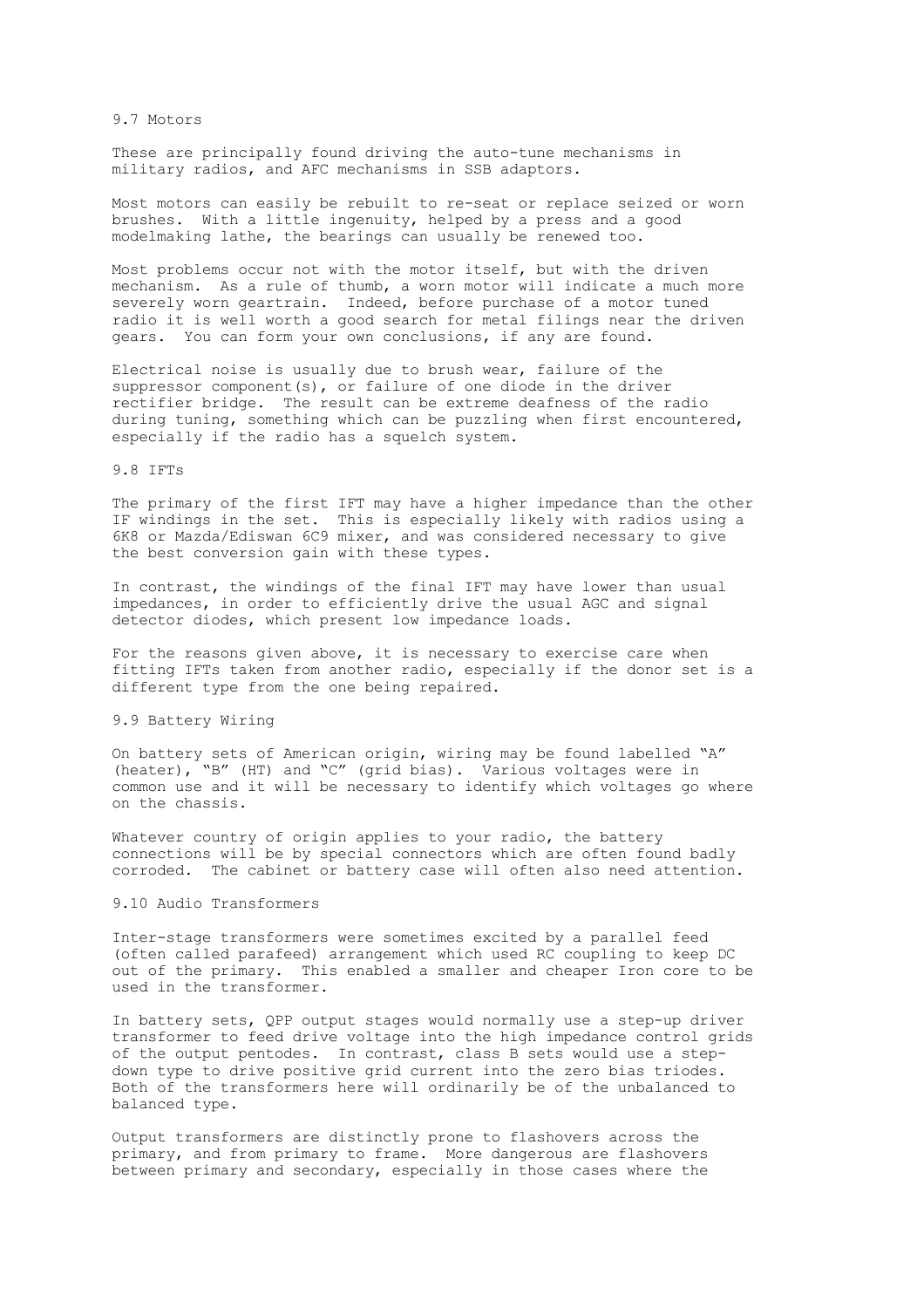output winding is left floating or only lightly connected into a negative feedback circuit. To reduce the risk of flashovers, output transformers should never be run without a load. Short circuit loads are generally safe, but open circuits are generally not.

Many transformers are protected by a shunt resistor or capacitor, or by a Zobel network. The capacitors need to be able to tolerate high AC voltages; and if the cold end is grounded, they must withstand the applied HT voltage too.

#### 10. Thermionic and Other Active Components

#### 10.1 Criteria for Selection of Valves

On grounds of reliability, longevity and consistency/accuracy of characteristics, this writer would advise that you use valves made in UK, Canada, Germany, France, Sweden, USA or Japan. Valves made in the former soviet block, India, China and Spain generally deserve suspicion because they are often of very inferior quality.

For VFOs, and hot running applications such as output valves or rectifiers, you may be well advised to consider the use of high reliability types even where not originally specified for your radio. Military examples such as USA four digit types (5749 etc), UK CV4000 series, or commercial uprated types (M8136 etc) are to be considered very desirable in these applications.

In general, the American military suffix-W valves are better than the average commercial grade, though they are not necessarily any more reliable. In this respect they are similar to the CV100 series used in the UK.

The WA, WB suffix American military valves will each safely replace lesser suffices, but the converse is not true. For instance, a 6AU6WC will replace a 6AU6, 6AU6WA or 6AU6WB in all applications, but a 6AU6WA will only replace a 6AU6 and should never be used to replace a 6AU6WB or 6AU6WC. Some of the suffix upgrades affected secondary parameters such as warmup time, heater/cathode insulation withstanding voltage, or the mechanical resonant frequency of the electrode structure.

Warm-up time, mutual conductance, gas current and heater/cathode insulation may all be valid selection criteria. The application will determine their order of importance. The one thing that ought not to be allowed to matter too much is the external appearance of the valve.

Sometimes a valve may be encountered with Gold plated pins. This is a very visible and obvious sign of constructional quality. A popular example in the radio world is the E180F, used as mixers in the Racal RA17/117 series. However, a word of caution is in order. Taking the example of the E88CC, many specimens from the cheaper manufacturers are found to be lacking the Gold plating. This is because they are actually the commercial ECC88 type branded as E88CC, and not the real thing at all.

Frame grid valves have an extremely small spacing between the cathode and the innermost grid, which is usually the control grid. This was necessary to obtain higher mutual conductance than was otherwise obtainable. An unwanted side effect of this construction is that these valves are far more sensitive to mishandling or electrical damage than non frame grid types, and they seem noticeably more prone to develop intermittent faults. Valves of the frame grid type and certain others such as the 6SG7 and 7H7 are rather prone to developing control grid emission, especially if the heater voltage is too high. This problem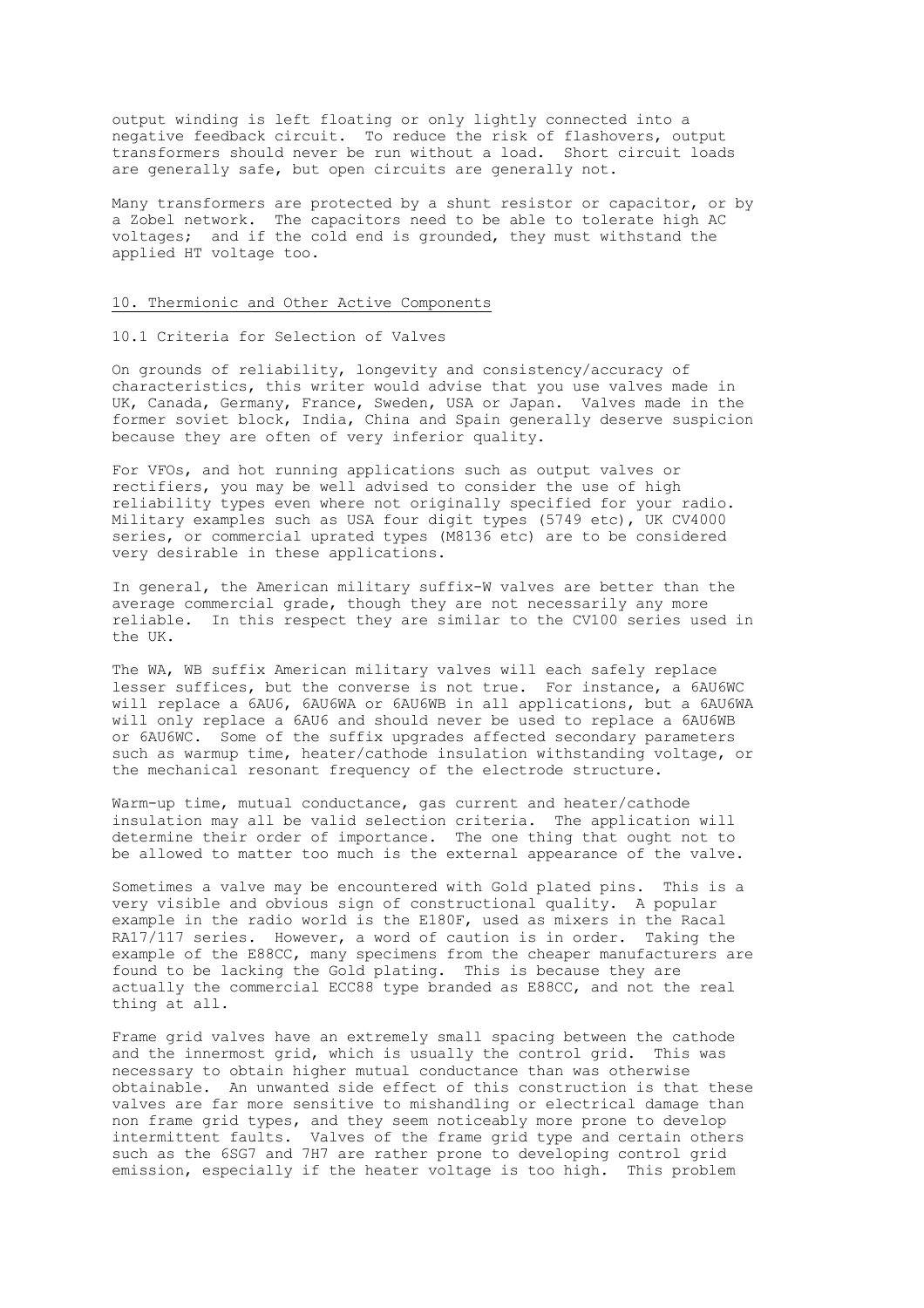can cause very poor AGC action if the affected valve is somewhere in the RF or IF amplifier chain.

With side contact valves (CT8, type E), it is important to make sure the valvebase has no loose contact rivets.

Occasionally it will be found that a suffix Y octal valve is called up in American equipment. This signifies a type with a low loss base, usually of made of a woodflour loaded phenolic material, coloured brown. Sometimes ceramic bases were fitted.

Valves fitted to receiver RF units should be thoroughly tested to ensure the absence of any inter-electrode shorts prior to their fitment in the chassis, because of the invariable difficulty of access to this area of the chassis.

Caution is advised with the GT (glass tubular) family of valves. Some of these had moulded bases of larger diameter than the standard G (shouldered glass) type, and may not fit into all skirted octal sockets. The confusion was removed by the eventual introduction of the GT/G suffix. This denoted a variant which could replace both the G and the GT in all applications. The same comment about not fitting into skirted sockets also applies to metal valves of course, with the added problem of ensuring the metal envelope is properly grounded for safety and to ensure proper electrostatic screening.

In Europe, and especially France, the MG series of octal valves was developed and sold by manufacturers such as Adzam. These valves are the same height as the -G types but are tubular, and clad in an integral close fitting Aluminium jacket. Confusingly, the French also fitted a metal jacket to their –GT valves. Thus both the 6Q7MG and the 6Q7GT are tubular and metal clad, the only difference being the height.

When ordering replacement valves, it is wise to be aware that many valves were made in different envelopes without any change in type number. For example, the RCA 80 rectifier and the Mullard EBC33 dual diode triode were both available in shouldered and tubular glass styles. The Mullard ECH35 was available in two different sizes of shouldered glass envelope. The smaller had a 200mA heater rating and the larger, 300mA. (This appears to have been the reason for the existence of the CCH35, which was made only in the larger envelope.) Some military ECH35s came in a tubular envelope, just to complicate the situation further. If paying good money for a new valve, it is worth checking that it will at the very least fit properly in the available space.

#### 10.2 Valve Repair and Remanufacture

Bearing in mind that so many of the older valve types were basically common bulb/electrode assemblies mounted onto a family of alternative bases, it may be possible to "make" a new valve, if you have a source of donor pieceparts. This writer has successfully grafted the bulb/electrode assembly from a new spare octal Brimar 6F6G onto the UX base from a defunct RCA 43, to create a 42; and converted an octal AZ31 into a side contact AZ1 using the base from a dud ECH3. The work is rather fiddly, and you must perform a comprehensive set of tests to verify that there are no inter-electrode shorts before you put the "new" valve into service. The best way to remove the bulb from an octal base is to start by loosening it rotationally, wearing gloves and goggles and with all parts of the valve held inside a big rag in case of breakage. Then one by one, gently bend each pin in the bakelite moulding back and forth until it snaps at the root, making sure each wire remains attached to its pin. Then melt the solder at the end of each snapped pin and pull it off the wire. The next step is to paint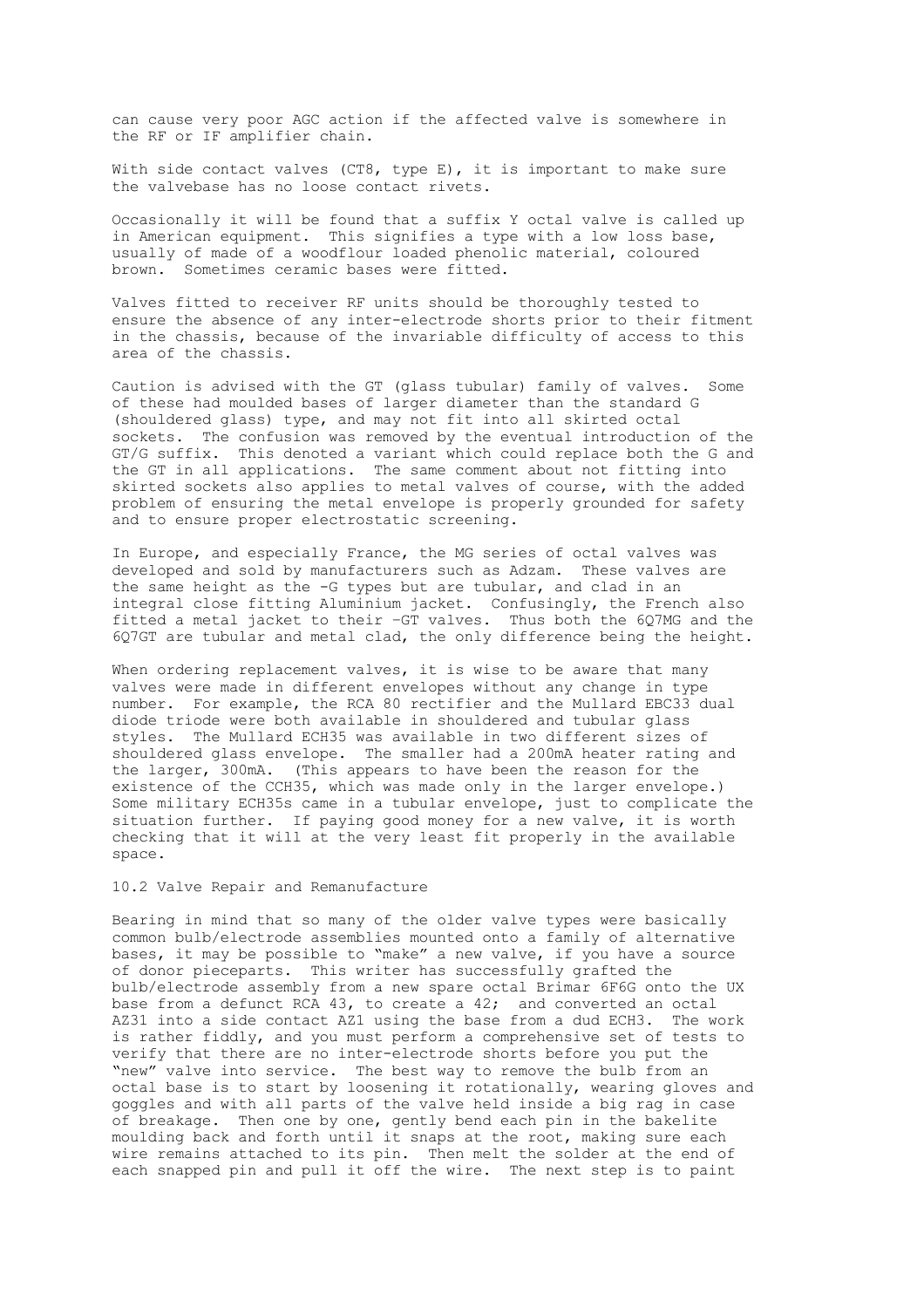the end of each wire in a distinctive way so that it can be uniquely identified later on. After doing this 8 times or as necessary, the old bakelite base should pull straight off. Then the bottom of the bulb can be cleaned up, and all wires extended and sleeved as necessary ready for insertion into the new base. Araldite works fine for the bond, but do be careful in the case of magic eyes to align the bulb onto the base in the correct angular position. A quick check on a valve tester will confirm that you have connected the wires to the new valvebase pins in the right order.

Cathode rejuvenation works a few times on valves with thoriated Tungsten filaments, which of course are mainly transmitting types. Some success may be obtained with oxide coated cathodes at the risk of deterioration of the heater/cathode insulation, a worsening of the gas level, and/or the possibility of the filament becoming open circuit. Three minutes at double the normal filament voltage is worth trying as a first step, with no other voltages applied to the valve.

Several proprietary rejuvenators are available, though these are mainly intended to work with cathode ray display tubes. Their use with receiving valves is strictly in the experimental category, though some success may be expected, particularly with poisoned calibrator valves and VHF front-end valves such as ECC85s on receivers that have rarely been used in this mode of operation.

Be careful when attempting to rejuvenate frame grid valves. The very close grid-cathode spacing on these types makes them intolerant of even small changes in cathode geometry caused by structural warping due to excess heat.

In the case of those valves that are no longer obtainable from anywhere at any price, or where cathode rejuvenation is inappropriate, repair of the original valve is the only logical alternative to the manufacture of a new one, unless rewiring of the socket for a slightly different type is considered acceptable. Many faults, such as a broken cathode connecting strap, or a heater wire that has snapped at its weld to the pinch leadout wire, would appear to be very simple to repair given the necessary trepanning, welding, pumping and gettering equipment. The writer would very much welcome contact with anyone with experience of this type of work. It is noted that unlike large transmitting tubes, the valves used in receivers were never designed to be rebuilt after a period of service. Hence the envelope glass may well be a type fundamentally unsuited to repair.

10.3 Loose Top Caps and Valvebases

Loose top caps are best unsoldered and removed. Clean the cement surface, but do not attempt to dig it out unless it is loose, in which case be sure to remove all unattached pieces. Then apply a bead of Araldite to the pip without disturbing the lie of the wire, which is quite fragile. Immediately refit the cap, push it home and quickly solder it. Do not disturb the assembly for a day or so.

The term "valvebase" is easily the least confusing of the various names used for the bakelite base forming the bottom part of many older style valves, and which carries the male connecting pins or protruding side contact lugs. They are found on standard glass octal, tubular octal, UX, British, CT8 etc valves.

The best way to fix a loose base is to invert the valve, squirt some solvent based contact adhesive through one of the spare holes in the bakelite, then try to swill it round a bit. Finally, store the valve upside down with an elastic band squeezing the bulb into its base for a couple of days. Any adhesive that dribbles through the gap between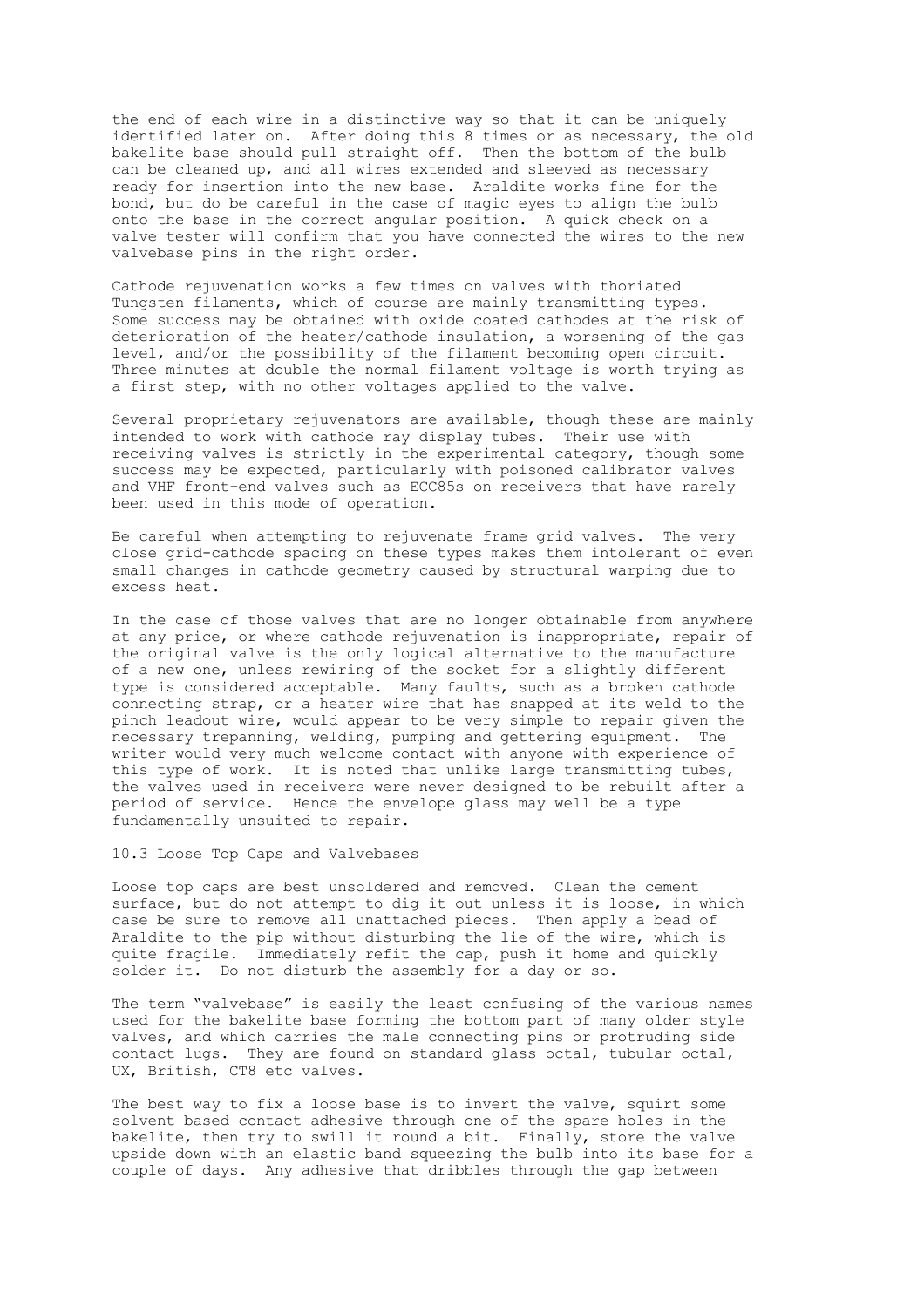envelope and valvebase, can be trimmed off with a scalpel after it has set.

A slightly more unsightly repair, for use mainly when the valve has no spare pin holes, is to run a fillet of Evostik between the bulb and the valvebase. Then apply the elastic band and store the valve the right way up for a day or so. If using this technique, you are recommended not to attempt trimming of surplus adhesive, because it will leave a mess and weaken the joint.

#### 10.4 Metalized Coatings

Metalized valves must have a complete coating, so far as it originally went. Some types, for instance the Mazda 6P25, had a metalized coating extending only part of the way up the bulb. Any patches of metalizing found loosely adhering to the glass should be wirebrushed off. Then repaint the entire area that should be coated, covering any original coating that remains, using a suitable conducting paint such as the Nickel screening spray sold by Maplin Electronics. Make sure you coat the wire ring or spring clip that connects to the shield pin in the valvebase.

In general, the early grey coatings are very prone to peeling off. To make things worse, this type of coating can get so dirty as to completely obscure the markings of a VP41, AC/VP1 etc. The later gold, black and red coatings were much better in both respects.

The metalized coating should be well grounded. Even a few ohms can cause incipient or actual instability in RF and IF stages.

Because the metalizing is very brittle and because the earth contact wire or clip is captive to the valvebase, it is obviously necessary to make sure the bulb is not at all loose in its base. If it is, fix this problem before attempting to restore the connection from the valvebase shield pin to the metalized coating.

If your chassis uses an entire family of metalized valves that look much the same (ECH35min, EF39, EBC33 etc), then mark each valve in some way so it can infallibly be fitted in the correct socket. This is best done by scribing the underside of the valvebase, where the marking cannot be seen. Do not use a pencil! It may cause tracking.

Wherever metalized valves were originally specified, they should be fitted. However, beware of using metal or metalized variants where they were not originally installed. The shield pin on the valve socket may sometimes have been used by the factory as an HT anchoring lug. British manufacturers in particular, were inclined to do this rather than fit a separate insulated tag. The Peto Scott H52 domestic receiver was designed to use an unmetalized Marconi DH63 double-diode triode. It so happens that this type of valve was available with and without metalizing under exactly the same part number. If a metalized specimen is plugged in, the outer coating is at HT and thus potentially dangerous to the service engineer.

## 10.5 Valve Cans and Retainers

On most old radios, valve cans are usually fitted somewhere or other. They are all there for a purpose, therefore they should all be fitted - except in some American equipments, where certain specified cans should be removed for static rack mounted service. Check which valves should have cans fitted, for your particular type of installation.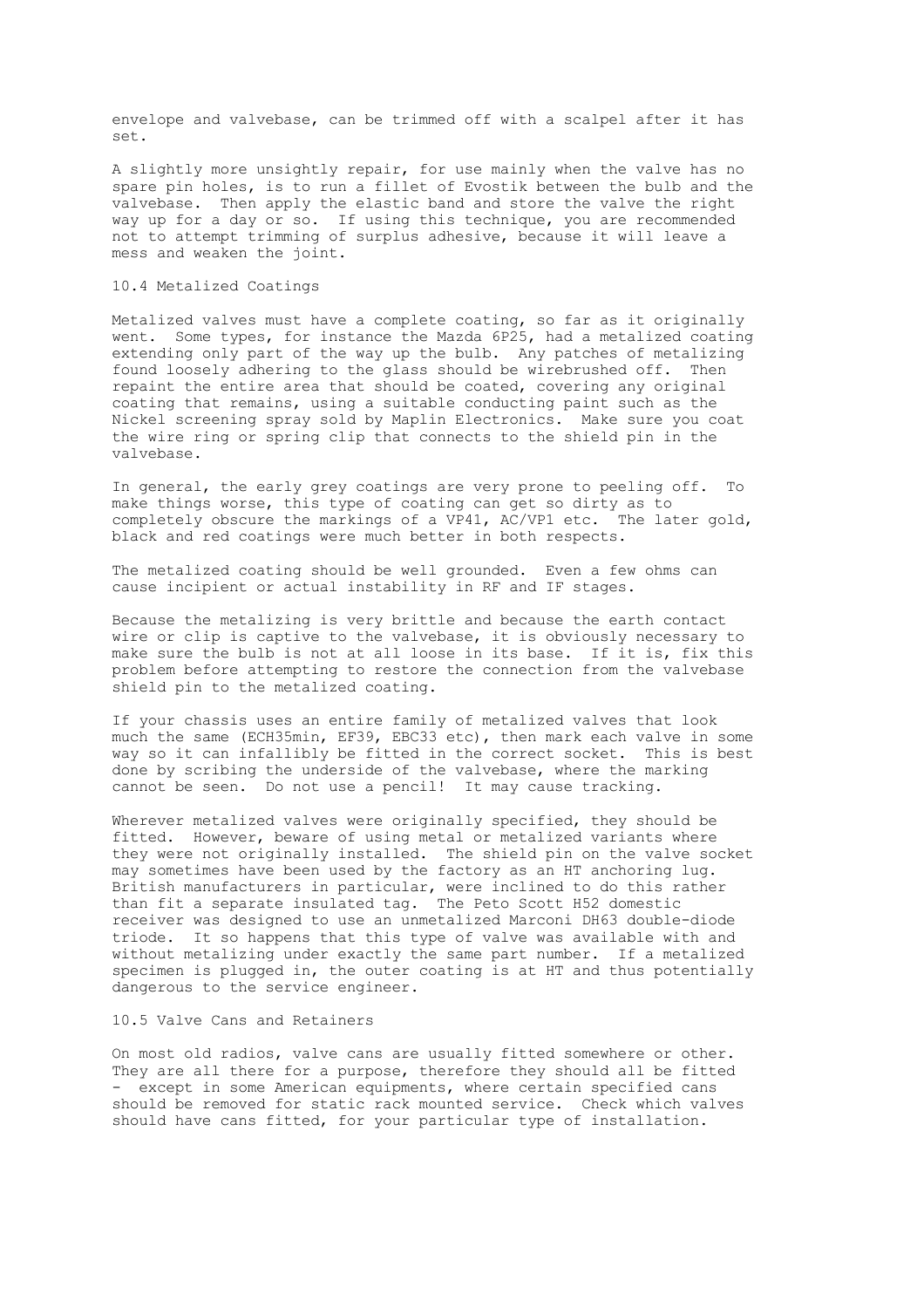Do not assume that cans should always be fitted wherever a skirted valve socket is to be found. This is not always so. The 12BY7A transmitter driver in the Yaesu FT101 family is a good example.

The ordinary shiny Aluminium or Nickel plated brass valvecan is not at all friendly to the valve. Blackened cans are much better, giving a far lower plate temperature under adverse conditions of operation. You might wish to consider an upgrade to blackened cans for ethical reasons, especially if you intend to use your radio a lot and it uses rare or fragile valves. Cans were made in brass and Aliminium. The brass ones are much heavier and of higher quality.

Red cans are often of heavy  $\mu$ -metal material. They were sometimes fitted to valves operating at high audio sensitivity such as the EF86 to reduce hum, or valves which are susceptible to AC magnetic hum fields such as the 7360 mixer, where the objective was to reduce hum modulation of the signal. Another application was on battery-powered radios fitted with integral loudspeakers. The static magnetic leakage field from the magnet could damage certain of the more fragile B7G 1.4V filament types.

The Hammarlund SP600 uses a special can for its 6C4 first local oscillator. This has a special lug which must be screwed down onto a support pillar, to provide proper mechanical support and to guarantee efficient grounding of the can. The objective was to improve frequency stability and possibly also, to reduce local oscillator radiation.

The best cans for B7G and B9A valves are the contact-cooled types made by IERC such as the TRNC6000 family, which was licence manufactured by Garrard in the UK. These can sometimes be fitted as an upgrade, in place of the standard type. Avoid fitting contact-cooled cans to barretters or neons, though. Marconi were quite fond of using an elaborate fully screened can which contained wire wool to get the heat away. These cans screwed down onto a special threaded ring which surrounded the valve socket. These things cannot be used as replacements for ordinary valve cans. One side effect of all these cans is to feed heat from the bulb to the skirt of the valve socket, and hence down onto the chassis. This is generally not a problem. However, care is needed with VFOs, which may drift more with a heatsink can than they do without because of increased component heating near the valve socket. Another relevant fact is that for valves without an internal shield around the anode cylinder, heatsink cans increase the anode capacitance to ground more than ordinary types.

Certain American radios used spring fingerstock inside B7G and B9A valve socket skirts, presumably to support the valve and promote cooling. If originally fitted, all such hardware should be present and correct. Make sure none of the spring fingers has become detached and fallen on to the top of the valve socket insulator or got jammed alongside one of the socket contacts. This problem is frequently encountered.

Some radios by Philips and Heathkit and perhaps others, used push-on cans which connected to a grounded metal finger running up alongside the valve envelope. Sometimes the finger was intended to be trapped between the valve and its can, and sometimes it pressed onto the can from the outside. In either case, it is important to make sure the can is properly grounded, so that it acts as an effective RF shield.

Spring valve retainers generally give little trouble if made entirely of metal. Some of the types intended for balloon top valves have a woven basket at the top of long side springs. These do not go wrong either. In contrast, retainers using a pair of helical springs and simple knotted fibreglass or cotton string are a source of constant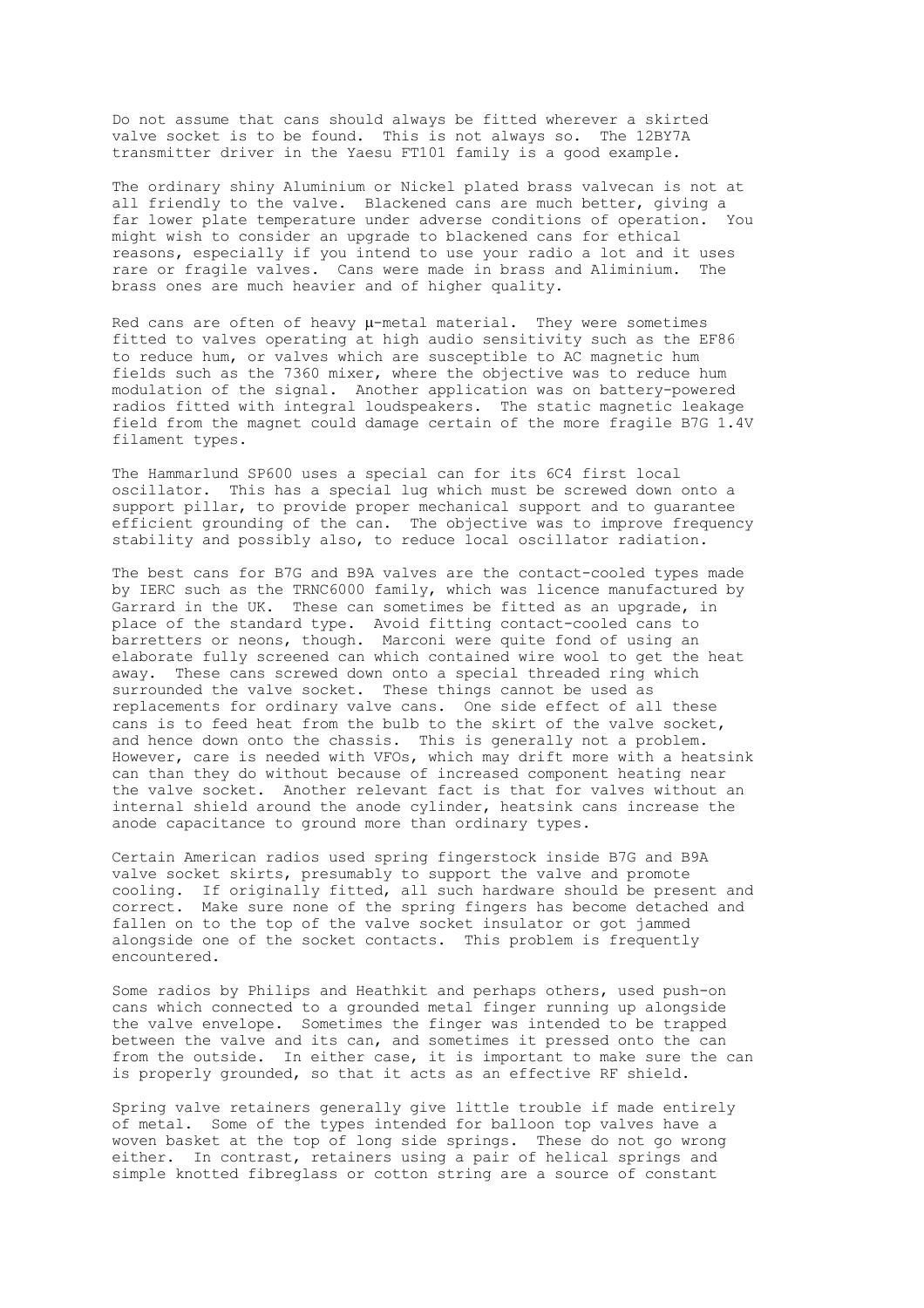pain. It must be possible to repair these things when the string breaks, but this writer has never succeeded in doing so.

The Marconi B8G '80 series (like loctals) and B9B (EF50) valves used all-metal valve retainers which often need new side springs, but little else ever seems to go wrong with this pattern.

# 10.6 RF Amplifiers

RF amplifier valves need to be selected primarily for high mutual conductance. A valve tester is fine for this job. Use the gainiest valve you have as the first RF amplifier. Be wary of using a later design of valve to get more HF sensitivity. In the main, any benefit achieved will be small, but the risk of VHF parasitic oscillation will be large. Similarly, be careful of using a semi-remote cutoff valve in a design originally based around a wide grid base variable-µ valve. There may be slightly more ultimate HF sensitivity to be had, but this time it will probably be achieved at the expense of strong signal handling.

The worst option of all would be the use of a straight frame grid valve such as an EF95 to replace a big old variable slope standard type such as a KTW61. The difference in capacitances and mutual conductances between these two families is so great that correct tuning would be difficult to achieve on the HF bands, at least with adequate stability. Even if this condition were found to be obtainable, the AGC performance would now be poor because the front end would be trying to perform almost the whole of the variable gain function on its own whilst lacking the intrinsic linearity to cope properly under strong signal conditions.

Having said all of this, some radios certainly do benefit from a modest upgrade. For example, the SP600 gives 10dB NF on 6m with a 6DC6, compared with 12dB with the original 6BA6. No circuit changes are needed, the stage is totally stable under any conditions of source impedance, and the two-signal performance is only slightly worsened.

In designs that use high gain or frame grid construction front ends such as 6CB6, 6DC6 and 6BZ6, the valve will often be found distinctly flat, giving poor HF sensitivity and worsened intermodulation performance. These high performance valves also seem more prone to inter-electrode shorts than lower gain types with larger electrode separations, especially when the valve envelope is mounted horizontally in a way which allows sagging of the electrode structure.

American wartime radios which are supposed to be fitted with suffix Y octal valves having biscuit coloured low loss woodflour-loaded phenolic bases, should always have this type fitted in order to avoid deafness at the higher frequencies.

# 10.7 Acorns and Nuvistors

Acorns and nuvistors had a period of vogue in American professional radios, mainly HF/VHF and UHF types made by the likes of Hallicrafters, Watkins Johnson and Nems-Clark. The good news is that these devices are very reliable indeed and give a long service life.

Most types of acorn are generally still available.

The main problem with acorns is fractured radial seals, caused by excessively forceful attempts at insertion into the socket. The best way to avoid this risk is to oil each radial pin before insertion, then wash it off with methylated spirit after the valve has seated home.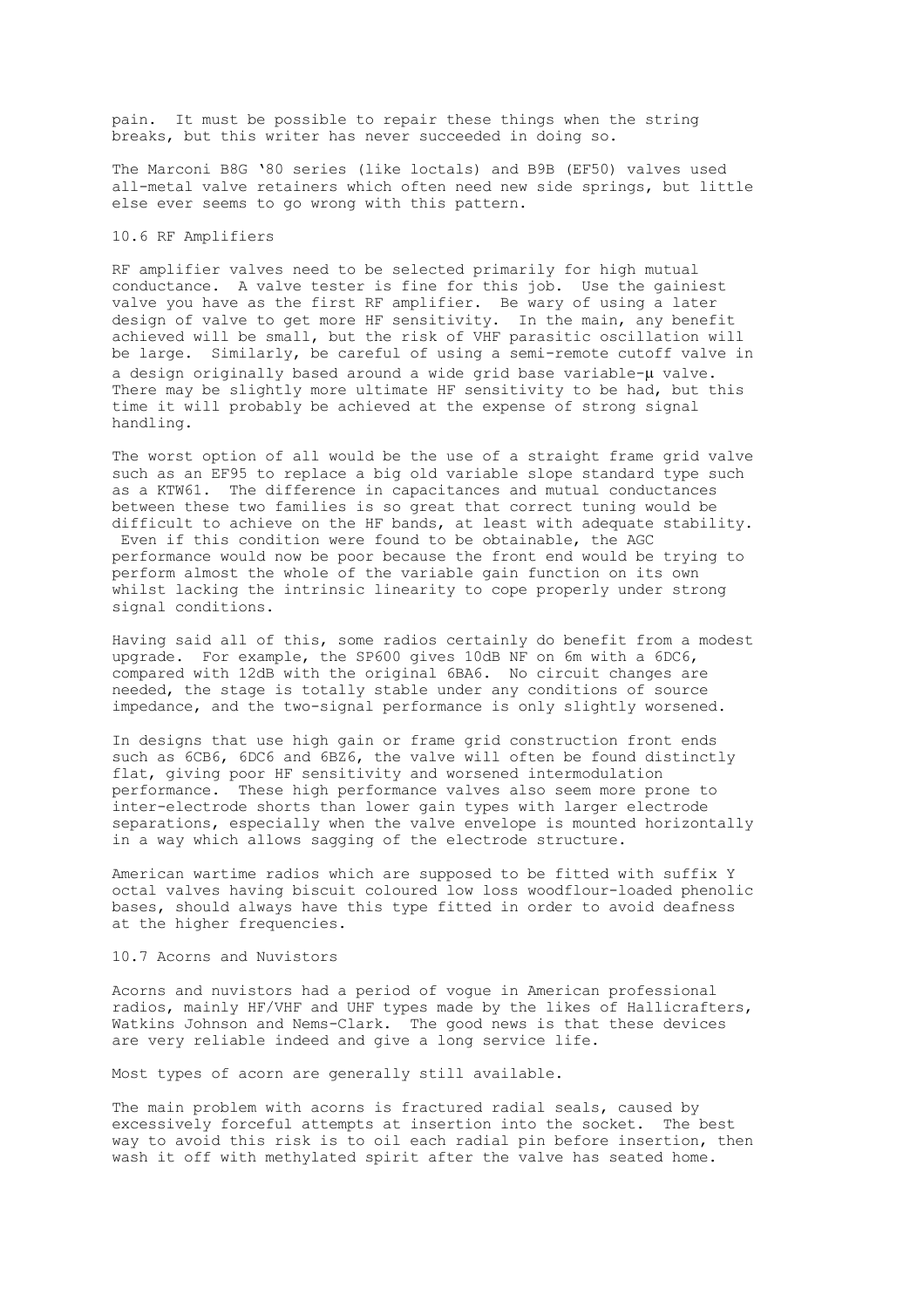Nuvistors generally come at extremely high prices, because so many still remain in active service. If all the nuvistors in your radio are present and serviceable, then sit tight and hope for the best. In the meantime do not disturb them, but start trying laying in a cautious stock of spares.

If any nuvistors are missing, and direct replacements are not traceable or affordable, you may wish to consider the use of an available miniature wire ended glass type such as a 5840/EF732 with legs bent to fit into the original socket. The new valve will be taller than the original, so support it at the top of the envelope using a grommet. Keep the wires very short, but do not bend them within 1.5mm of the glass seal. Be particularly careful not to damage the valve socket, otherwise you may have problems fitting a new nuvistor, if you ever manage to get one later. It may prove possible to open the old broken nuvistor and use its bottom end to anchor the new component.

Some nuvistor front ends were blower cooled. In such cases it is important that the blower works properly and that all airflow ducting plates, gaskets etc are present and correct. If fitted, the airflow intake filter should be inspected and cleaned if necessary.

At the risk of being branded a heretic, this writer would point out that it may be possible to use something like a TO92 packaged N-channel JFET to replace acorns or nuvistors in certain situations, especially where the operating potentials are low. For a little while, Fairchild and possibly other manufacturers too, produced pin compatible nonthermionic replacements for certain nuvistors. These devices were called "Fetrons". The list of available types was small, but did include the ubiquitous 6CW4.

### 10.8 Compactrons

These were used in some American radios but not for long, and their production life seems to have been quite short.

Compactrons were really three or more valve sections in one large tubular glass envelope fitted with 12 little pins. The supply situation seems to be very variable, so the writer recommends owners of radios using these things to build up a good stock of spares. The multiple electrode structures can cause gas problems. It is wise to be on the look out for this problem in compactrons containing hot running sections used as output stages, when another section in the same envelope is used for a negative voltage high impedance application such as AGC detection or VOX amplification.

# 10.9 Mixers

The key to healthy mixer operation is to use the right valve - not a near equivalent - and feed it with the right amount of local oscillator injection. Too much causes whistles. Too little causes a lack of conversion gain, and hence low sensitivity. Although multielectrode mixers have rather complicated surrounding circuitry, surprisingly little usually goes wrong with them. most types remain widely available. In general, it is acknowledged that the octal 6A8, 6K8, 6J8, ECH35, 6TH8G, 6E8, X61M, X65 & X66 types are all broadly interchangeable despite various differences in electrode constructions. Care is needed with the 6TH8G as it is physically huge, and draws a large heater current. The 6SA7 and 6L7 types are deliberately not included in this list, since the mechanism of their operation is very different from the valves on the list - and from each other. In addition, these two valves are not pin compatible.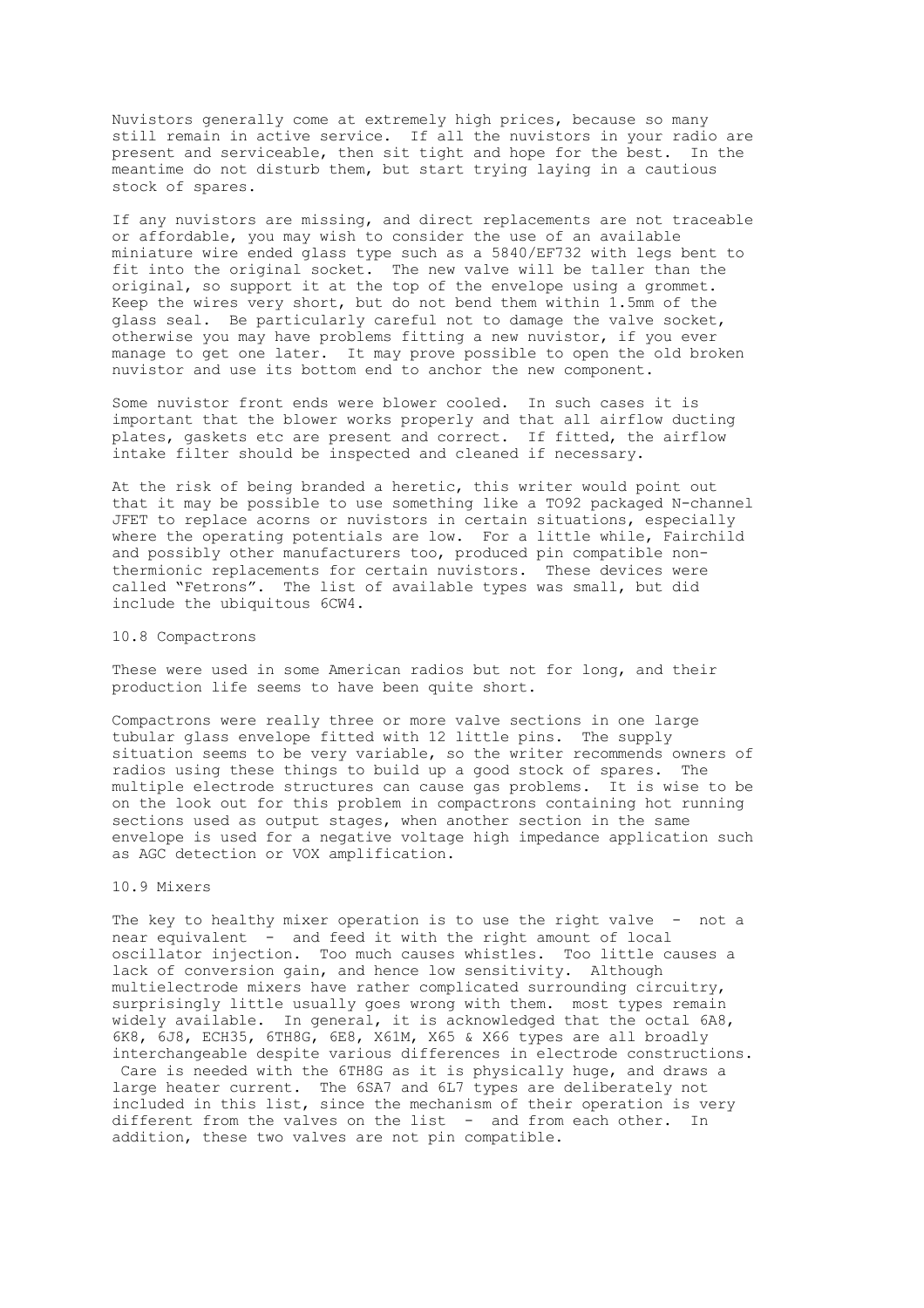In the loctal family, the 7S7, 7J7 & X81 are all broadly interchangeable.

The Mazda/Ediswan 6C9 and the far more common ECH42 are also broadly interchangeable, though these types have very different filament current ratings. Some adjustment may need to be made to the triode grid resistor value if this substitution is made. Note that the American 6C9 is an entirely different valve from the British Mazda/Ediswan, the latter being constructed as a sort of miniaturised 6K8.

Check the screen grid feed arrangements carefully. This electrode is usually connected to the tap of a potentiometer across the HT line. The top resistor often goes high in value.

Many American/Brimar 6K8 circuits have a big electrolytic decoupler on the screen, in parallel with an RF bypass capacitor. These circuits may have a single dropper resistor of value  $22k\Omega$  or thereabouts qiving typically 100V on the screen grid, with the dame DC voltage being fed to the triode anode. Where used, check this dropper component carefully because the screen voltage is critical on the 6K8 type of mixer. In addition, the maintenance of good screen grid voltage and decoupling conditions may also be important for correct AGC response, and/or the prevention of motor-boating effects. The 6K8 used very clever construction, and was very resistant to pulling when its triode section was used as the oscillator. An unusually high impedance 1st IFT primary winding was usually used with this type of valve, to the benefit of both gain and selectivity. The 6K8 was a difficult valve to manufacture and was expensive when new, though it is one of the more commonly available octal types nowadays.

The 6E8, ECH35, X61M & X81 types of mixer are unusual in that the mixer section is a hexode rather than a heptode. In this respect, these devices are similar to the 6K8, though of more conventional construction. All of these valves rely on a large anode-screen spacing to prevent secondary emission distorting the Vg1/Ia transfer characteristic.

Triode mixers are altogether much more critical in their operating conditions than are multielectrode mixers. Here, it is often necessary to be very careful in the choice of valve specimen. With the 6C4 for instance, there were many different basic types of electrode construction in widespread use. Some work well in the R390A, others do not. The handbook specifically cautions against the use of type 6C4W in this application. The writer has a KWM-2A which uses a 6BN8 triode section as a receiver mixer. The difference in conversion gain between new examples from different manufacturers is reliably as much as 10dB.

The use of a general purpose triode as a mixer depends on secondary performance parameters that vary greatly between different electrode structure designs. Usually the injection will be at a level of between 3V and 7V RMS for correct performance. The triode may be biased such that the injection lowers the anode current (anode bend operation) or raises it (leaky grid operation). In practice there is little to choose between these two modes of operation, except for the severity of the side effects in the event that the oscillator should ever stop running.

Selection of a new specimen of exactly the original type used by the radio manufacturer is definitely the safest way ahead with triode mixers. If possible, choose from a boxfull of new triodes by various manufacturers, looking at spurious levels and third order intercept point. Certainly this is tedious work. But the on air results are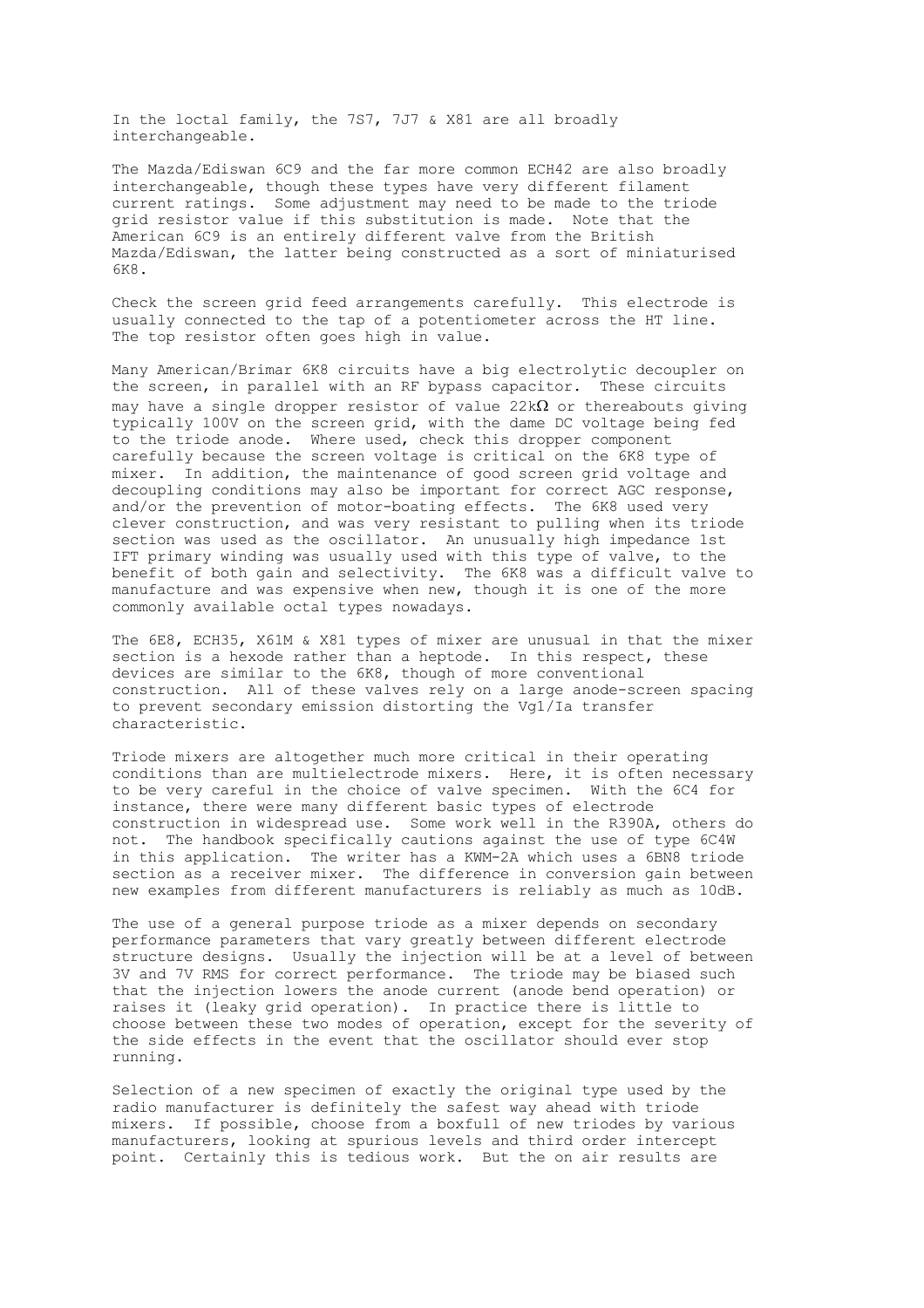likely to be far better than relying only on selection by valve tester results.

Beam deflection tubes are generally available, but the 7360 in particular commands extremely high prices. There is usually no alternative to replacement by the correct part if the original valve is damaged or (more often) missing. If a good example is fitted, look after it carefully. Japanese and American designs of 7360 differ slightly in their characteristics. Use the right type or organise a swap, in the event of problems.

The 6JH8 and 6ME8 beam deflection have an extra grid compared with the 7360 and work rather better as receiver mixers. They are cheaper, too. With all types of beam deflection mixer, the local oscillator injection needs to be at a very high level, perhaps 10V RMS or even more according to design. Stage gain is proportional to excitation over an extremely wide range. The local oscillator injection may be applied to the deflection plates differentially, or in single ended mode. Balance of the DC current paths within the valve itself is necessary, and this is invariably achieved by slight differential adjustment of the deflection plate DC voltages. The IF output from the mixer stage may be taken from the anodes differentially, or in single ended mode.

Beam deflection valves are easily hum modulated by strong magnetic fields so if a µ-metal can was originally specified, make sure it is present and correct. Such cans were often painted red and tended to be rather heavier than the ordinary types.

The ubiquitous triode-hexode or triode-heptode mixers are best evaluated in the radio. If restoration is underway and all that can be done is to use a valve tester, then the most useful single test is triode mutual conductance. Anything better then 60% of the book value should be regarded as a "pass" result, and probably indicative of adequate installed performance. The real test though, is performance in circuit over all wavebands, and with a close eye on whistle levels.

# 10.10 Local Oscillators

VFO valves sometimes had a different part number from other valves of the same type used elsewhere in the set. As an example, the 6BA6s used in the VFO of the 75A-4 were allocated Collins part numbers different from the 6BA6s used in the IF strip. This may indicate that these components were pre-aged, had unusually low heater/cathode leakage, or were in some way selected to be especially suitable for the job. Perhaps they were sourced from a different manufacturer.

If a VFO valve has heater/cathode leakage problems, appreciable filament electron emission, or is a type sensitive to magnetic hum fields radiated from the filament structure or from an adjacent mains transformer, then the effect is usually seen as unwanted AM or FM hum on the oscillator output. The problem is usually worst at the HF end of coverage of the VFO. This may or may not correspond to the HF end of coverage of the radio's RF range, depending on the mixing scheme employed. Because of the multiplicity of causal mechanisms for modulation hum, local oscillator tubes often require selection for lowest residual levels of impressed AM or FM.

In general it may be said that ruggedised valves are very desirable in VFOs, but try to avoid brand new ones. It is a good idea to age your chosen valve in the oscillator for 100 hours or thereabouts before final adjustment. The radio will then hold its dial calibration longer.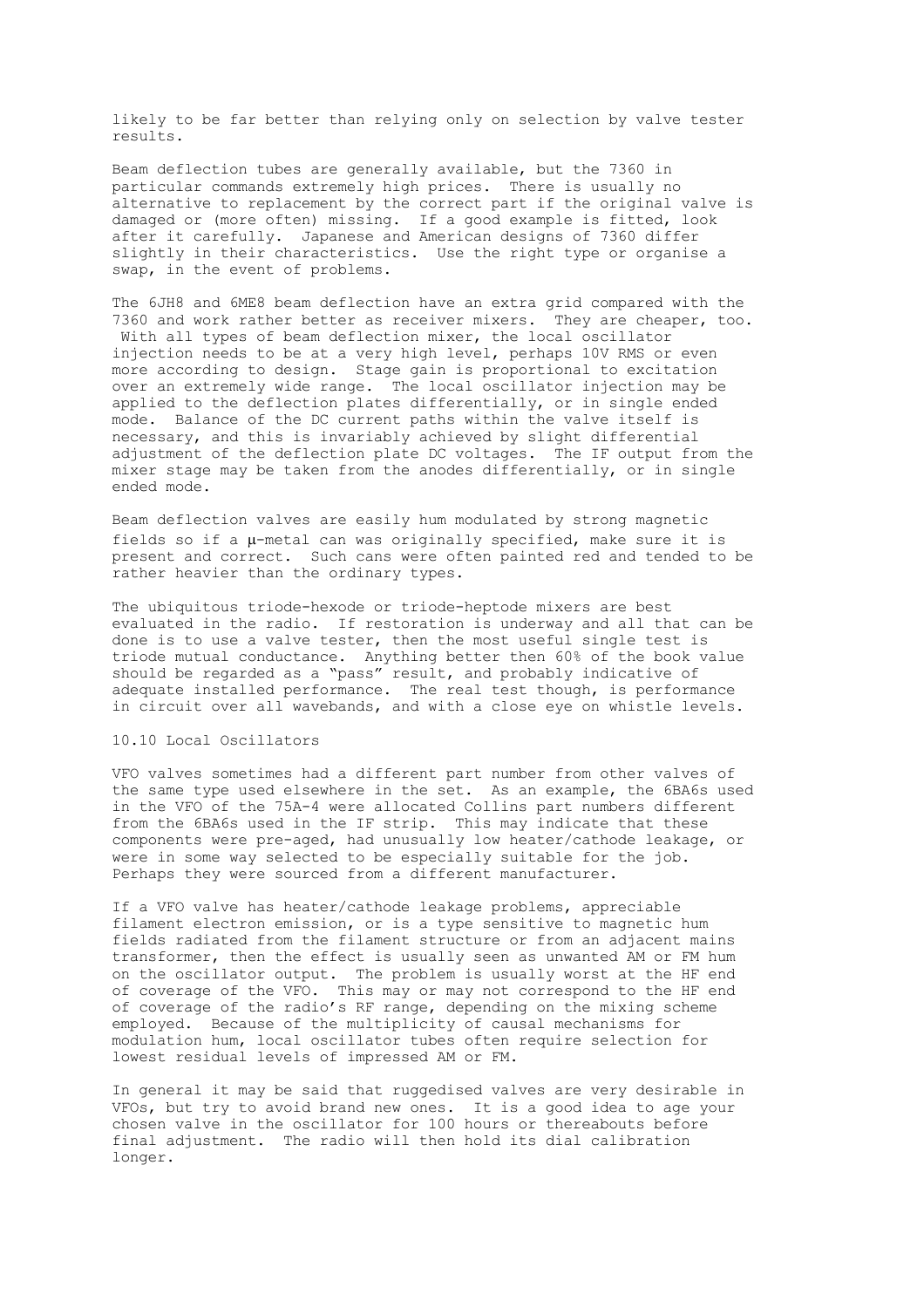The slightly different characteristics of valves with the same part number made by various manufacturers, can be useful if there is a selection to choose from.

Where a multielectrode octal mixer valve from the long list in paragraph 10.9 also operates as the first LO, it may be found that it fails to oscillate correctly at the LF end of the highest frequency band. This is where the L:C ratio is least favourable. Under these circumstances, it may be necessary to fit a 6K8 or other type having a higher triode transconductance than the type being replaced.

Try to avoid using an extremely high gain specimen of local oscillator valve. In HF receivers, this precaution will reduce the probability of whistles and other unwanted effects caused by excessive oscillation levels or parasitic oscillation in the VHF region. This phenomenon can cause oscillator inefficiency and/or inexplicably high noise levels in the receiver. As an example of problems that can occur in VHF receivers, the writer has a Hallicrafters S36 which suffers severe LO squegging on Broadcast Band II if an overly good 955 LO valve is fitted.

By way of contrast, a weak oscillator valve will cause low drive to the mixer leading to insensitivity of the receiver. Alternatively, the oscillator may drop out or fail to start correctly, somewhere in the coverage range. Weak LO valves also tend to cause seemingly endless frequency drift.

Wartime American radios supposed to have a suffix Y valve fitted to the local oscillator should have this type correctly in place. The suffix Y indicates the use of a ceramic or woodflour-loaded low loss phenolic base.

### 10.11 Automatic Frequency Control

In the context of HF receivers, AFC is normally used for SSB/ISB frequency drift compensation, or to maintain frequency accuracy in radiotelex applications.

Reactance valves are used for small frequency changes. These have variable DC voltage drive, and are typically strapped across a local oscillator tuned circuit.

Motorised AFC gives greater variability in terms of frequency range, and was used for the correction of gross system drift in products like the CV-157 ISB adaptor for the R390 or R390A.

# 10.12 Calibrators

Calibrator valves are often found to be flat, due to cathode poisoning brought on by lack of use. This situation is not recoverable unless you're lucky with the rejuvenator. Replacement with a fair but used example of the same type of valve is usually the best policy. The use of a brand new valve just for a calibrator, is rather hard to justify in these days of rising costs.

# 10.13 IF Stages

IF strips often use several examples of the same type of valve. The final IF amplifier has to develop the most signal power. It often gets little AGC, in order to suppress unwanted modulation rise. Therefore it is wise to fit the best specimen you have in this position. A weak valve here may cause an unacceptable amount of distortion on strong AM signals.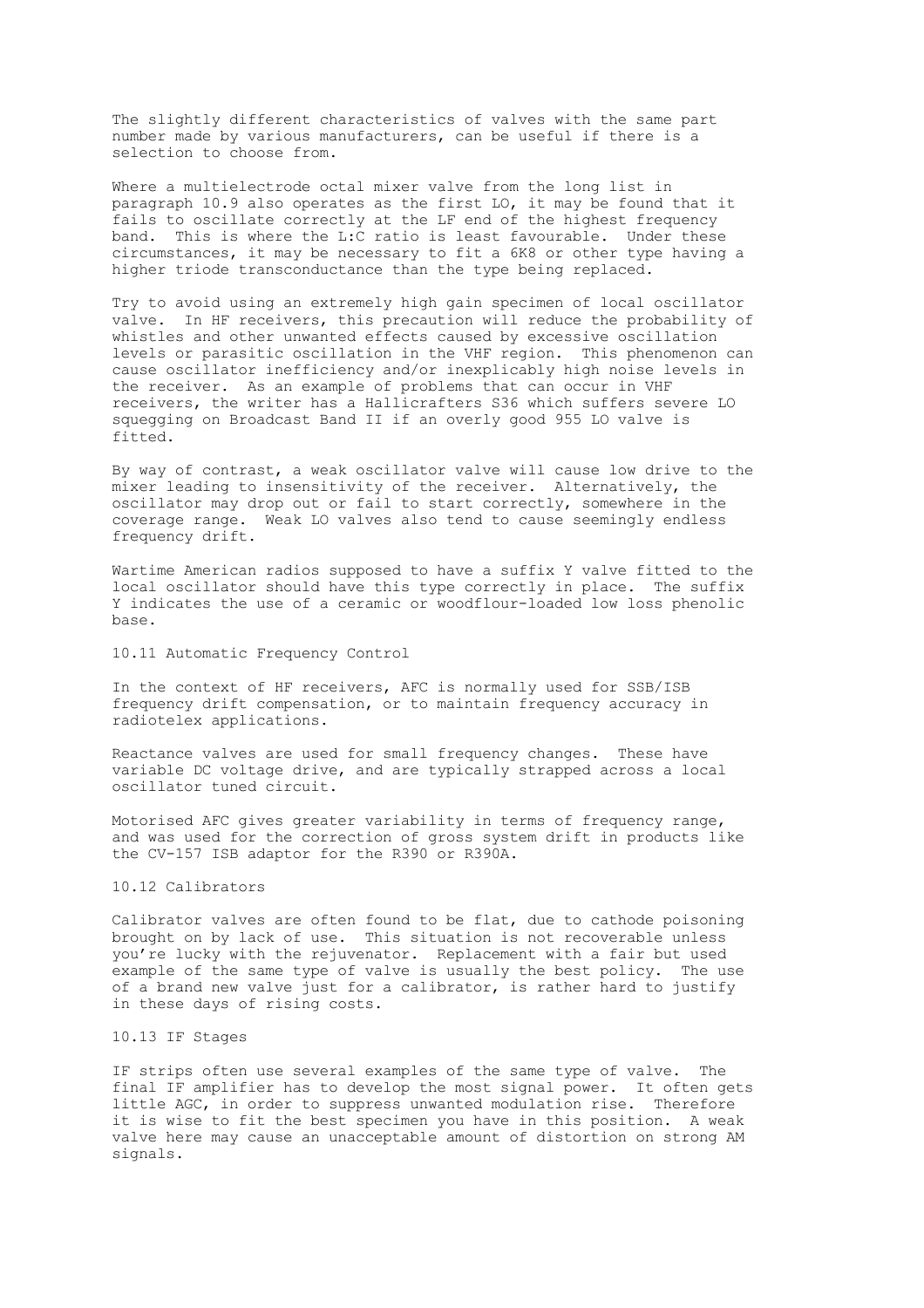A curious feature of 6BA6s and 6SG7s is the frequency with which they are found to be very flat indeed, even though the radio itself may have been working fine with them fitted.

Some types of valve are rather prone to developing control grid emission. In particular, this applies to valves with unusually close spacing between the cathode and the control grid. Types 6SG7 and 7H7 are frequent offenders. Grid emission can cause serious problems in AGC systems, due to the high grid feed resistances usually used. Apart from trying another specimen of valve, it is worth raising the mains tap setting to reduce the cathode temperature slightly. Gassy IF valves are less commonly encountered, but this problem also causes poor AGC action.

### 10.14 Detectors & AGC

Multisection valves need a bit of care when an amplifier triode, or, much worse, an output pentode is combined with one or more signal diodes. Gas problems (see output valves section) can cause serious malfunction of the detector or AGC rectifier, if the power amplifier valve in the same envelope has been thrashed or was poorly degassed at the factory.

Where the detector diode is in the same envelope as an audio triode, there may be a problem due to play-through at the minimum setting of the volume control. This is often due to internal capacitive coupling within the valve, in which case it may be reduced by fitment of a different specimen. Diode pentodes are much better in this respect, where the pentode was used as an IF section.

Beware the Mullard EBC33. For unknown reasons, this type is very prone to problems with its diodes. Inter-diode shorts are known, as are anode-to-cathode shorts. The problem seems not to be found on EBC33s from other manufacturers. For instance, the wartime military black metalized EBC33s from Rogers in Canada seem almost indestructible.

Paired diodes which are used as FM demodulators should be specifically selected for good balance, if there are any doubts about the match. The EABC80 type is often found to have two (out of its total of three) weak diodes after long service, causing suspicions about the VHF IF alignment. Replacement of the EABC80 with a new or known good specimen is often a good idea before spending too long readjusting the IF strip or ratio detector.

AM detector valves, and product detector valves may need to have low heater/cathode leakage to avoid hum problems. This is particularly true in the case of receivers with series-connected heater chains.

Some pre-war battery sets used indirectly heated double diodes such as types 2D2 or 220DD. These are now believed to be completely unobtainable. The best answer in event of problems would appear to be to use a semiconductor diode or two, leaving the original valve in position for the sake of appearances.

Product detectors based on the 7360 valve, may be susceptible to hum introduced by the stray magnetic field from the mains transformer.

In some cases, µ-metal cans were fitted to the detector and/or the noise limiter. These were often painted red for easy identification. These cans are heavier than the usual type and have the necessary soft magnetic characteristic.

Sets using delayed AGC may suffer from "differential distortion" of the audio as the AGC diode drops into and out of conduction on a weak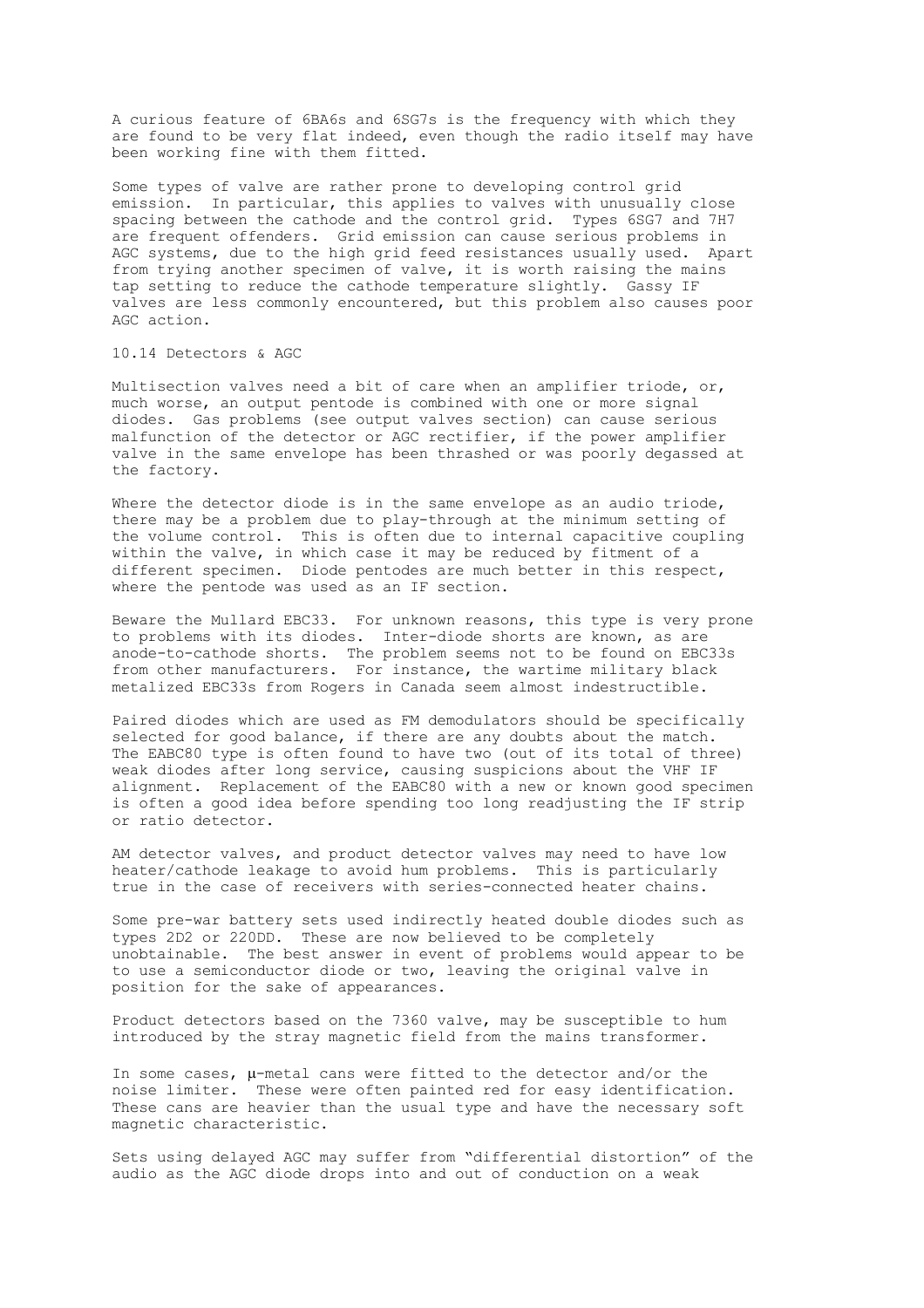signal subject to fading. Quite a lot was made of this phenomenon years ago, and some very clever circuits were devised to compensate for the problem. The cleverest approach was to provide a level of forward bias for the detector diode which was proportional to the strength of the received signal. In the opinion of this writer these complicated circuits are of esoteric interest only, since most detectors work perfectly well enough for communications purposes when correctly restored to original specification.

Radios having double AGC systems obviously have about twice as much AGC generation hardware to restore as the usual variety. There are no special pitfalls to avoid during restoration. The Hallicrafters SX28 Super Skyrider has a complicated dual AGC system, operating at different bandwidths. Despite the grand claims in the promotional material relating to this receiver, there seems little practical benefit to the user. Each AGC system works so well that the writer's example works fine with only one (either will do!) AGC loop being connected - a useful test of performance.

The infinite impedance detector is a rarity. It uses a triode biased almost to cutoff. This design has something of a bad press as regards distortion. In the opinion of this writer, this type of detector is perfectly suitable for use in a CW communications receiver. It gives extra selectivity for free, and works particularly well if the high value cathode resistor is decoupled to IF only, and not also to AF. This gives lower ultimate detector gain than could be obtained by totally effective decoupling, but the distortion at high levels of modulation is vastly reduced. The McMurdo DST100 has a particularly well engineered infinite impedance detector based on the 6J5G, which is used on all but the widest IF setting. This circuit design gives excellent results on CW. It is even passable on SSB.

Anode bend detectors have some similarities to the infinite impedance type, but are rather more common. The GEC BRT400 uses an EF91 as its AGC detector in a rather complicated circuit which has its own negative HT rail, produced from a dedicated rectifier/reservoir arrangement. The overall result is excellent. This set can generate such large amounts of AGC for its W81 (later variants used 6BA6) RF and IF valves, that it can accommodate 100dB of input signal range without overload.

### 10.15 Magic Eyes

The main design problem with magic eyes is the loading they put on the signal detector, in the many circuits where the magic eye is fed from this stage to avoid the effect of AGC voltage delay. Little can be done about the resulting AM distortion, except to use a large grid series resistor (in comparison with the diode load), together with a low leakage decoupling capacitor on the control grid of the eye amplifier triode section. To avoid the AC loading problem, some of the more expensive sets used an entirely separate detector to feed the magic eye without any voltage delay. Some of these radios put the main magic eye on the signal detector to help tuning on weak signals and had a second, reduced sensitivity, magic eye running on AGC for use on very strong signals.

Special mention needs to be made of the pre-war Philips magic eye type EFM1, which was a combined AF pentode and magic eye used in sets like their 735A. The EFM1 was also made by Tungsram, and by French manufacturers. This valve required its pentode section to be connected to the signal detector for DC as well as AC purposes, which meant it automatically introduced feed-forward AGC. This in turn, meant that the audio amplifier needed heavy feedback to reduce the curvature distortion to acceptable levels. Some good news with the EFM1 is that there were no problems with AC loading of the signal detector caused by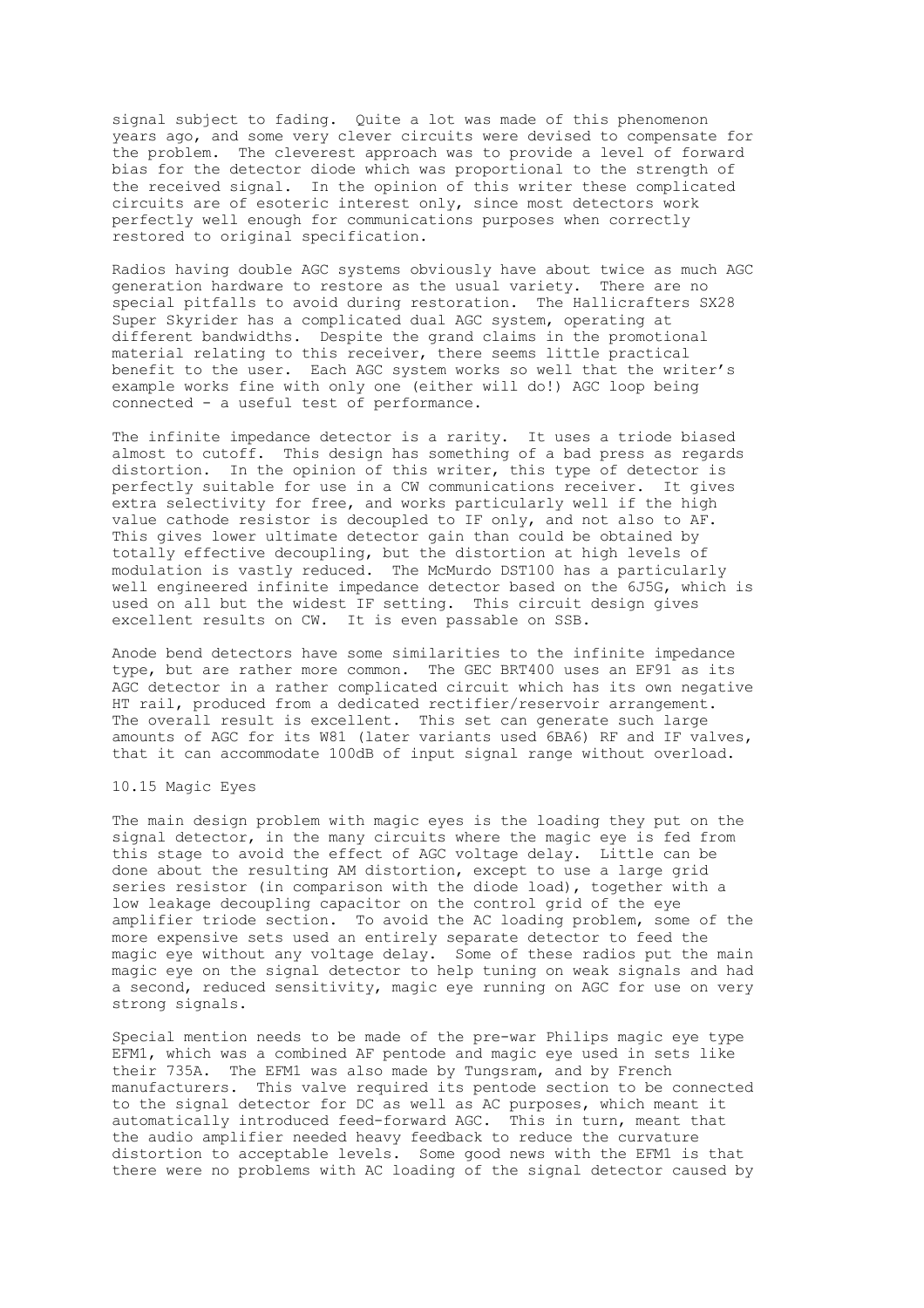the magic eye section. Nowadays, the main problem with type EFM1 is one of finding supplies. Though produced by Philips in large numbers, this type is now very rare and correspondingly expensive. One perfectly good reason for this scarcity is the lack of light output resulting from heavy inking inside the viewing end of the valve, at least on early production examples. Frequent replacement would have been necessary. Post-war EFM1 production had an ordinary clear viewing window, and these later devices are a lot brighter. In the event of non-availability, the best approach would be to change the socket to suit an ordinary octal magic eye such as the 6U5G, and then to mount a wire-ended variable slope pentode such as a 5899 directly on the socket tags. Alternatively, it should be possible to rewire the base to suit an EF9, and completely do away with the magic eye functionality<br>altogether. The EFM1 was also made on the German octal base. This altogether. The EFM1 was also made on the German octal base. valve was called type EFM11. It is just as rare as the EFM1.

To obtain the correct shadow pattern at zero signal input, the cathode of the magic eye was often tied slightly above chassis potential, typically to a point part of the way up the cathode string feeding the receiver audio amplifier or output stage. In the event that an incorrect shadow pattern is found, look at this area of circuitry first, and only then move onto the anode and grid supplies.

The main restoration problem with magic eyes of all types, is lack of light output. This has led to a distinct shortage of certain types due to the need for frequent replacement in the past, combined with modernday collectability. The problem usually seems to be caused by phosphor burnout rather than lack of cathode emission. This is shown by the fact that many weak magic eyes still glow brightly from the part of the phosphor that is only illuminated under extraordinarily high levels of input signal. Interestingly, many older magic eyes took a lot of target current - for example the Mullard type TV4. Sometimes the current drain was very variable between samples. This can lead to significant differences in light output even between new and unused valves of the same type.

One clever receiver once owned by this writer was made by the Swiss manufacturer Paillard, being their model 59. This only energised the target electrode of its UX6-based 6E5 magic eye to full HT when the maximum selectivity position of the IF strip was selected. In the other positions, the valve received rather less than 200V and glowed only dimly. The original magic eye had remained in service for 57 years, and was still in very good condition. This intelligent piece of design has not been seen on any other receiver known to this writer.

Many magic eyes were available with either fixed-mu or variable-mu triode sections, examples of the latter being much harder to find nowadays. The fixed-mu types such as EM81 & UM81, were usually found in measuring instruments such as RCL bridges of grid dip oscillators. The variable-mu types such as EM80 & UM80 were usually found in radio receivers. There is currently a despicable trade in re-marking ordinary EM81s and the Russian 6E1Π valves as EM80s, and re-marking UM81s as UM80s by carefully scraping off the original chalk Mullard markings. These practices are deliberate attempts to catch the unwary, or to lighten the wallets of those who cannot recognise inappropriate behaviour of the shadow pattern in their radio. I invite you to mount one of these impostor magic eyes on a valve tester, whereupon its shadow may be found to close at less than 6V of grid bias. This amount of grid swing is simply not enough to allow the eye to indicate the full range of AGC voltage on the average receiver. A genuine EM80/UM80 does not close its shadow at less than 15V of grid bias.

Much confusion surrounds tubular octal types EM34 and 6AF7. Both are European magic eyes of dual sensitivity, the EM34 being directly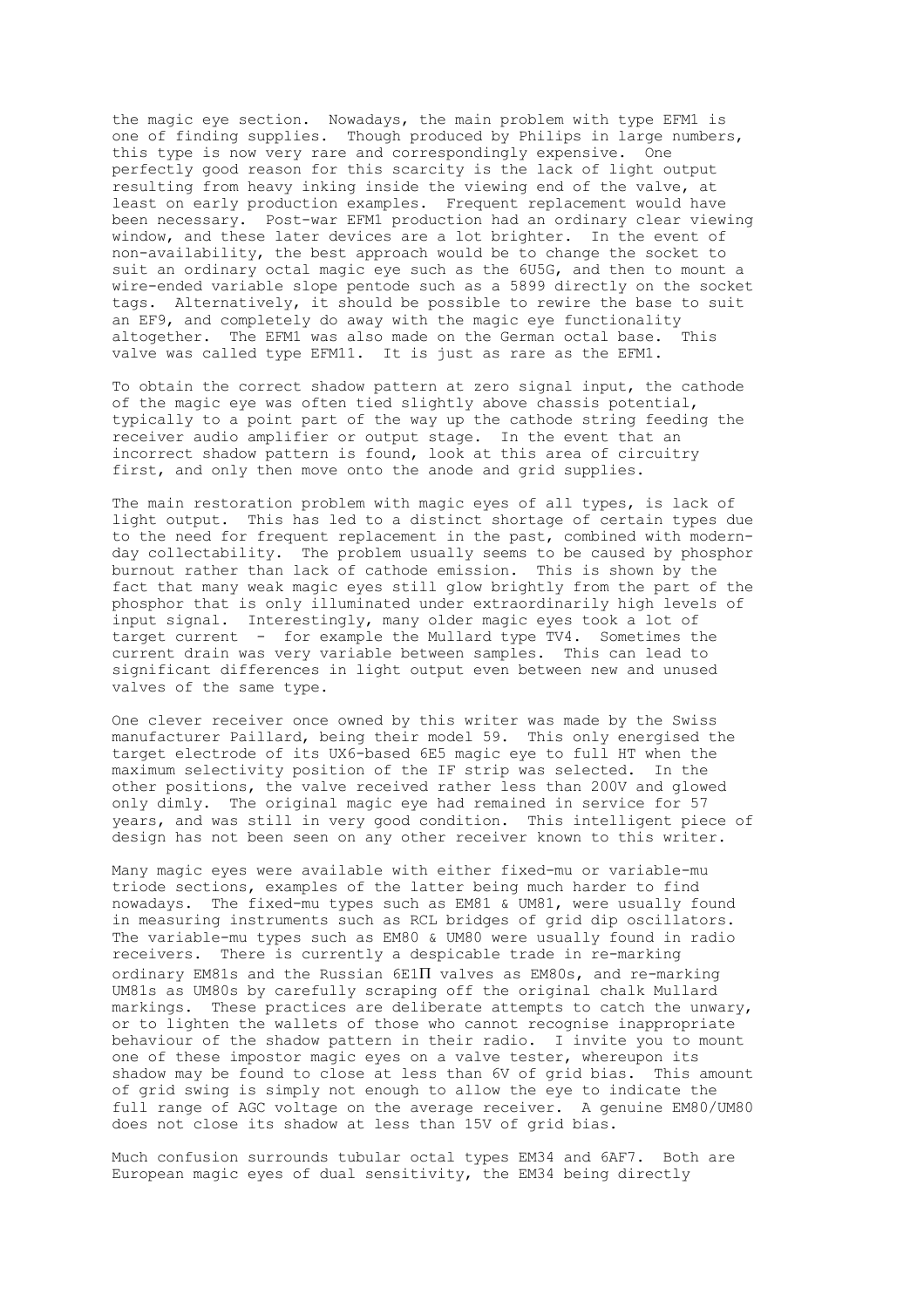equivalent to American type 6CD7. The 6AF7 is a French type. Despite its number, this is not an American valve. The military CV394 is supposed to be equivalent to commercial type EM34. Now consider this: the writer has three new & boxed Amperex (a USA brand owned by Philips) valves which are actually type 6AF7 even though they are marked EM34/6CD7. The Soviet bloc never seems to have made copies of the genuine EM34. So: what are the differences? They can be summarised as follows:

EM34: constant diameter over both bulb and bakelite base; 200mA heater.

6AF7: bakelite base of larger diameter than the bulb; 300mA heater; electrode structure may be (but not always is) offset by some 15° compared with the EM34.

How much these differences mean in your radio, may well depend on whether the heaters are wired in series or parallel, and whether any provision exists for rotating the magic eye relative to the cabinet. Some sets that were designed for a genuine EM34 cannot mount a 6AF7 due to their inability to accommodate the larger bakelite base.

Further confusion exists surrounding tubular octal types 6U5G (not 6U5GT - no such type exists) and EM35. The genuine Telefunken EM35 has a Maltese Cross shadow pattern of dual sensitivity, and this device was adopted as type 6M2 by Ediswan/Mazda. In contrast, the 6U5G is a very ordinary American magic eye of single sensitivity, also available as type Y63/VI103 in a shouldered glass envelope. In the UK, type 6U5G was made by Brimar who erroneously listed the EM35 as a direct equivalent to it in their early databooks, and even made many valves marked "6U5G/EM35". The trade has seized on this error with the result that nowadays several dealers try to pass off ordinary 6U5Gs as EM35s, even though these two types are not functionally interchangeable. In practice however, the EM35 is replaceable by type EM34. The only difference is the layout of the shadow pattern. So this swap can be made easily, safely and without any loss of functionality.

# 10.16 Noise Limiters

Noise limiters are very often troublesome. Most benefit from selection of the limiter valve for minimum hum. Exceptions are found in some Collins equipments (eg. 75A-4) and some AR88Ds, which operate the noise limiter valve under current-starved heater conditions, and some Eddystones (eg. S880/2), which apply positive bias to the centre tap of a separate noise limiter heater supply rail.

One problem with the Eddystone approach is that because the limiter has a dedicated filament winding, it gets full voltage at the moment of applying mains power. This can cause the cold filament to flash brightly, with the result that open circuit filaments are commonly found.

It is worth noting that one easy way of current-starving the filament of the limiter to reduce hum in an AR88D, is to fit a 12H6 in place of the original 6H6. This is much easier than going underneath and adding the series resistor network, if the necessary valve is readily to hand. Takes ages to warm up, though!

# 10.17 Audio Stages

Audio output valves run hot in normal operation. They get even hotter if the grid coupling capacitor goes a bit leaky. To check a grid coupling capacitor, briefly short the anode of the audio driver valve to earth with a screwdriver, whilst measuring the cathode voltage of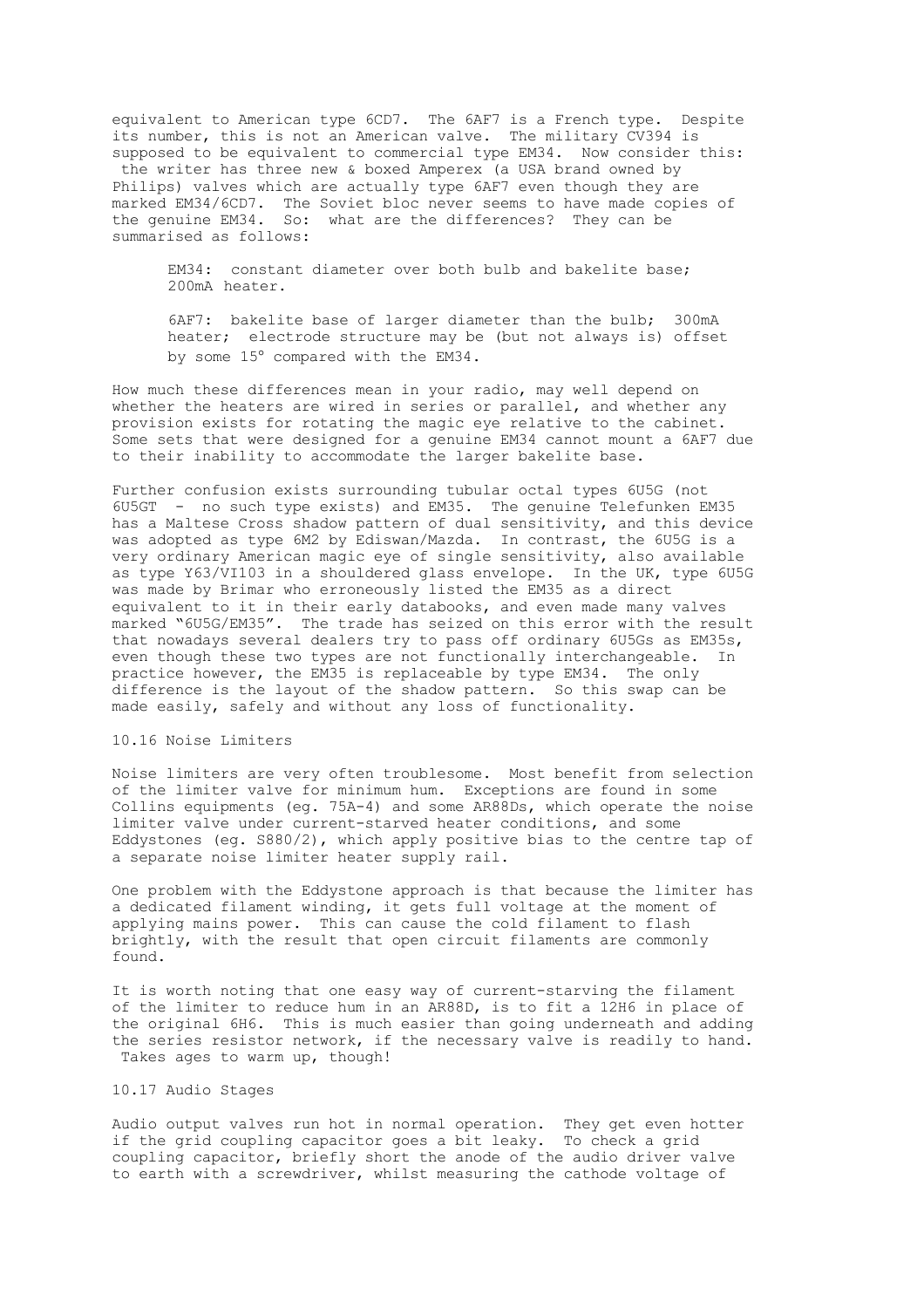the final stage. There should be no change in reading greater than 100mV. This test only applies to output valves having automatic bias.

Gas problems are cumulative, and must never be ignored. Excessive heat causes gas that was previously trapped in the metalwork of the electrode structure, to be released into the vacuum inside the envelope of the valve. This gas then ionises with a positive charge and the gas ions wander towards the most negative electrode, which is the control grid - pulled there by electrostatic attraction. On collision, this causes grid current to flow. If the grid leak is much over  $470\text{k}\Omega$ , the negative grid bias can reduce appreciably because of ion bombardment. The anode current then rises, so that even more heat is generated in the plate and screen grid. This process can happen cumulatively during the first few minutes of operation, causing a steadily rising HT current. Even more gas then gets liberated. The valve soon goes "soft". The situation escalates until the HT fuse, valve, output transformer, HT choke, rectifier or mains transformer fails. Some of the gas ions may collide with the cathode instead. If severe, this can lead to the mechanical fragmentation of the oxide coating.

The vicious spiral can appear in American sets with fixed grid bias lines, but is seen at its worst in British sets using high gain output stages operating with little bias. The problem is relatively common in AR88Ds using the 6K6GT output valve, and is endemic in AC/DC Eddystones using the high gain UL41.

A good telltale for grossly excessive current in the output stage is a regulator neon that doesn't glow, because there is insufficient HT inside the radio to strike it.

Certain types of output valve are now widely recognised as being unreliable. The ECL83, 6K6 and 6AK6 are all distinctly prone to interelectrode shorts. The valves most prone to gas problems are the E/UL41 and the E/UL84. There are big variations from manufacturer to manufacturer for the same type of valve, depending on the quality of materials used, and the efficiency with which degassing and gettering operations were performed at the time of construction.

Gas ionisation can be seen as a pale mauve glow inside the metalwork of the electrode structure. It must not be confused with fluorescence, which is a sign of unusually good vacuum. This is seen as a dark blue glow just inside the glass  $wall$  of the envelope. Sometimes the inside of the glass is sprayed with graphite to stop this secondary emission from the bulb - or at least, to prevent it from being visible! Osram and Brimar were very inclined to use a graphite coating. Mullard and Mazda were not.

Push-pull audio was used by Hallicrafters and Eddystone, amongst others. The valves are best chosen from the same manufacturing batch. Genuine push-pull arrangements give far less trouble than the selffeeding paraphase arrangement. With all designs, be sure to check with an oscilloscope that the grid and anode AC voltages are equal, and anti-phase to within 10%.

The DC voltage drop across each half of the output transformer primary should be within 10% at no signal. Note that because of the way it is constructed, the DC resistances of each winding will often not be identical, even though they have the same number of turns.

Check that in actual service, both output valves get equally hot and if not, investigate. One of the valves may be flat, or oscillating at VHF. Be particularly suspicious of any crackling distortion from the loudspeaker, sounding for all the world as if the speaker voice coil is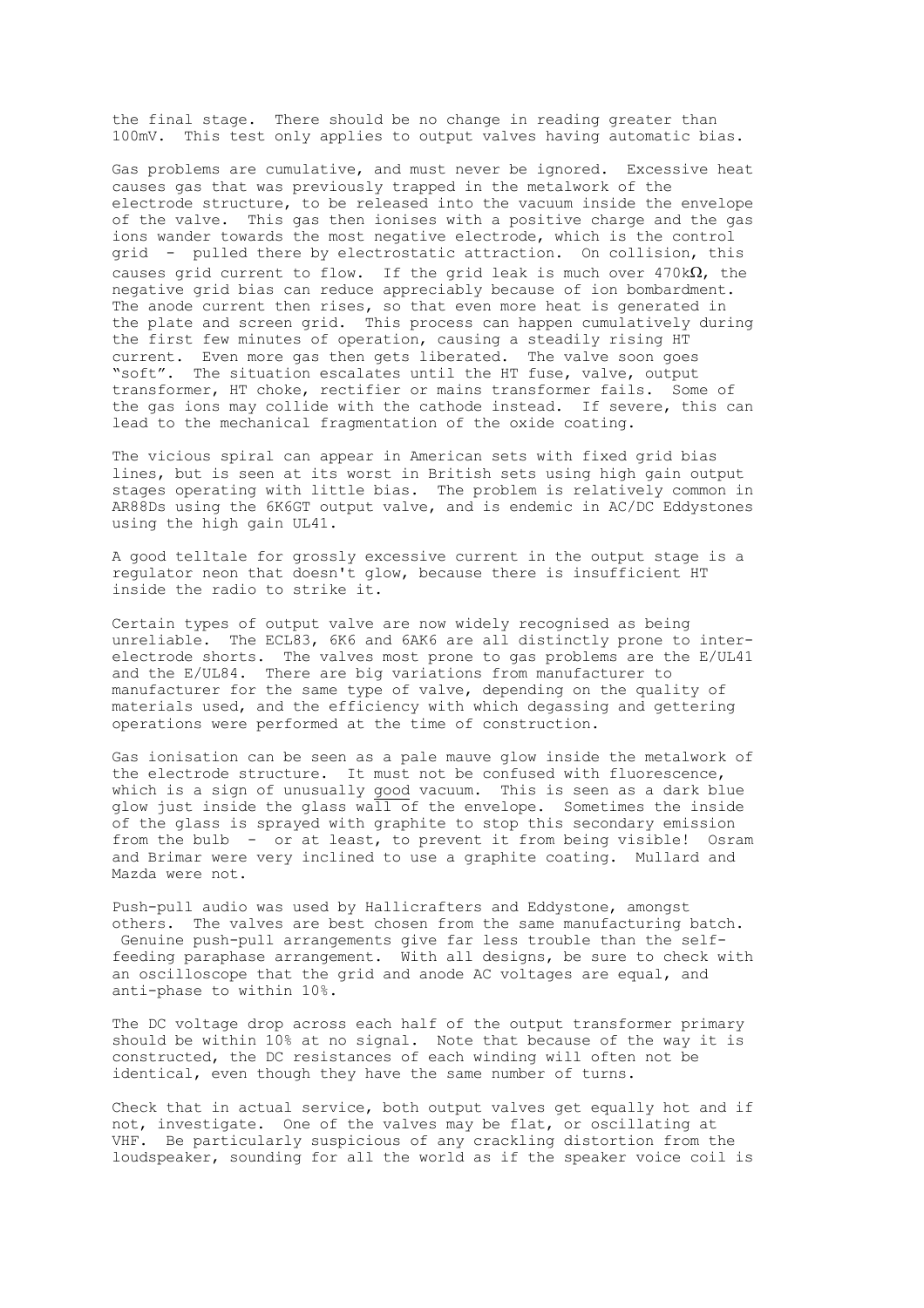rubbing on the polepiece. This is often an audible symptom of unwanted RF oscillation in the output stage.

One problem unique to push-pull, and the reason this writer dislikes the use of this technique in communications receivers, is the variation in HT current with signal at medium and high volume levels that occurs unless the stage is operated in true class A mode. As the valves start to draw extra current on peaks, he HT voltage then becomes modulated by the bass content of the audio. On the higher RF frequencies particularly, this can cause the local oscillator to suffer severe pulling or fluttering. This is especially true if no neon regulator is fitted, and when listening to SSB transmissions. Bias problems can cause HT current variations greater than intended, and a careful check of grid and cathode voltages is an essential early step in the overhaul of any push-pull output stage.

Battery sets often had intricate QPP or class B output stages. The QPP type used a pair of pentodes biased almost to cutoff, with grid excitation usually coming from a step-up voltage transformer. Class B designs used a pair of zero bias triodes which were driven into conduction by feeding their grids from a step-down voltage transformer which was capable of providing significant AC drive current.

The testing of output valves is generally straightforward except in the case of class B valves, whose only satisfactory examination is by measuring the actual developed output power under conditions of representative positive grid current.

# 10.18 HT Regulators

Neon regulator tubes are usually trouble free, but not invariably so. Quite often, especially with S130 and 85A2 types, the operating voltage will be found too high. There is no alternative to replacement of the valve. Fortunately, most types of neon are still cheap and plentiful. AF oscillation of the regulated line is sometimes seen, typically causing unwanted sidebands on the local oscillator. This is usually caused by excessive capacitive decoupling of the regulated rail. Make sure a previous owner has not inserted an electrolytic across the neon in a misguided attempt to improve performance.

One S130/S130P of GEC manufacture, has been seen to give an orange glow, rather than the usual mauve. This is indicative of being filled with a gas other than Neon. This valve gave really superb regulation. Unfortunately, the extraordinarily low dynamic resistance of this specimen caused oscillation of the regulated HT line in a BRT400D, when operated at certain mains voltages. This is indicative of an overall negative circuit resistance. The problem has not been found with any other specimen tried. The oscillation resulted in a Christmas tree of local oscillator sidebands on the highest range of coverage. This was a wholly unacceptable side effect of a valve that in other respects was far better than the average. The problem could no doubt have been fixed by the addition of a suitable Zobel network across the neon, or by fitting a small resistor in series with the neon. But either of these options would have needlessly destroyed originality.

The successful operation of a neon voltage regulator depends on the circulation of gas inside its glass envelope. Fitting contact-cooled cans where not originally specified, is definitely unwise. Frequently it will be found that the neon was originally supported by a can of fluted, mainly open construction; or maybe no can of any type was fitted. The best advice is to leave everything as originally built.

A final caution for neon regulators concerns the suffix WA (US military ruggedised) variants of OA2 and OB2. These contain a radioactive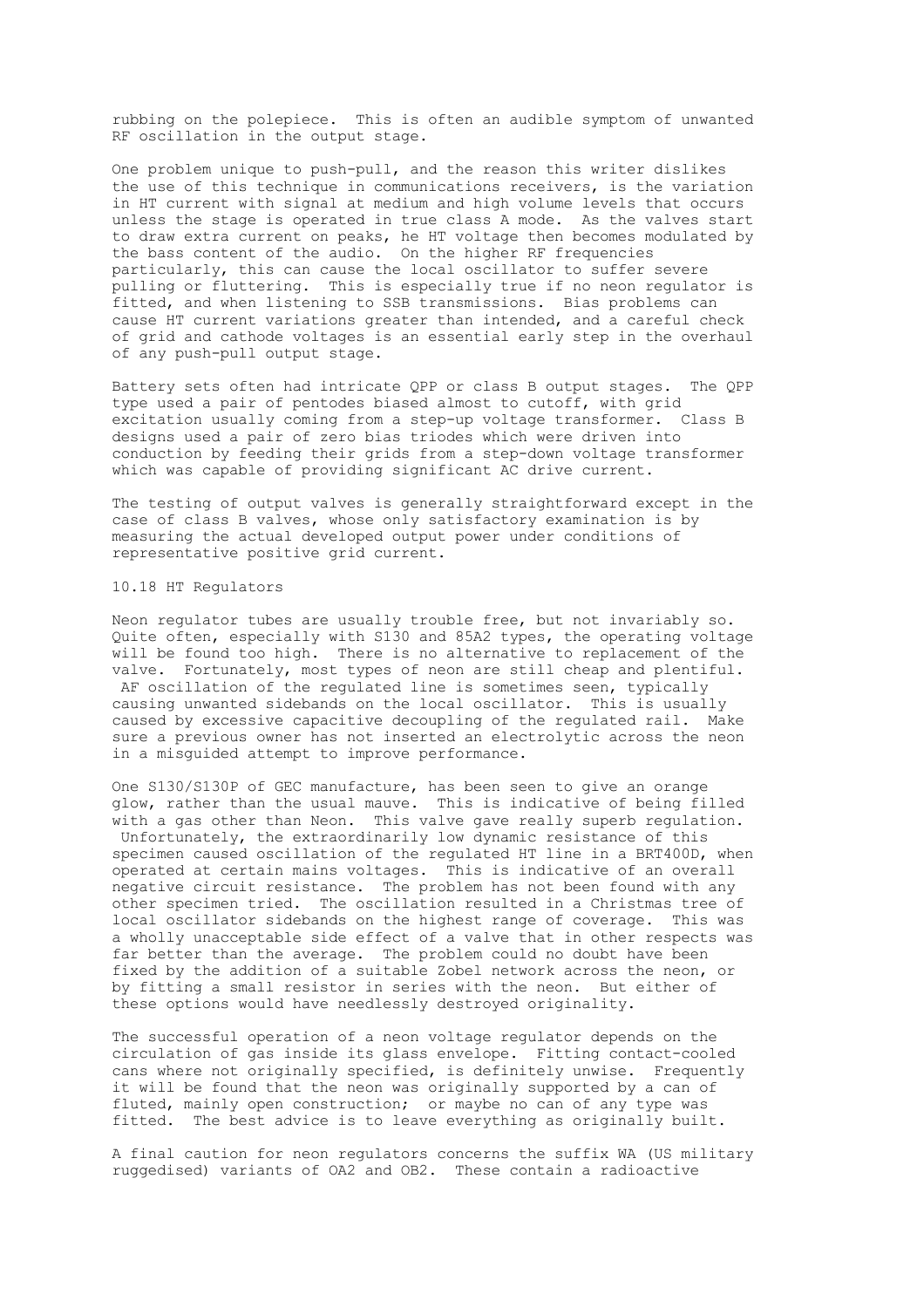isotope, which was intended to promote ionisation, and hence lower the striking voltage. The activity level and half life of this isotope is not known to the writer.

Rather than use inert gas voltage stabilisers, some German designs used a solid state rare earth regulator. These are normally reliable, which is just as well since these devices are nowadays very difficult to obtain.

Some valve radios used a Zener HT regulator diode for the VFO. The RA117E is one example. These early devices were unreliable and should be checked very carefully. Replacements can be difficult to find, especially as the stud needs to be the anode (negative) pole of the device. A quick catalogue search revealed that a 150V 5W Zener, with its anode connected to the stud is not available nowadays. An OA2 may have to be fitted instead.

10.19 Thermionic Rectifiers

Rectifier valves should always be checked for the presence of any bits of oxide cathode coating floating around loose inside the envelope. This is usually due to a past flashover caused by an HT short or an extraordinary mains transient. Some loose oxide is OK but a lot of it, or a big bald patch on the cathode, would condemn the valve.

Rectifiers can stand a lot of gas before they malfunction, but in extreme cases the valve can flash-over from this cause.

Some rectifiers take ages to warm up, especially Mullard type CY1. This is not necessarily indicative of a fault. Thickwall cathode tubing may have been used, to make sure the rest of the valves in the radio all get a chance to warm up properly before the HT appears.

If the rectifier is a multisection affair like a U801, make sure all of the heaters warm up, and that all of the individual internal cathode and anode connecting straps are intact, where they go to the leadout wires on the pinch.

One fact about rectifiers that puzzles this writer, is the great difference in HT voltage developed by different samples of the same type. Some radios such as the Hallicrafters S36, are generally short of HT and would benefit from a really low loss rectifier. Others like the Eddystone S940C, produce excessive transformer secondary voltages and are at their best with a low output rectifier. In the case of these radios, special care to select an appropriate rectifier is a very good idea.

Some rectifiers proved notoriously unreliable in service. Your attention is drawn to American type 26Z5W in this regard, which was used in the R-390/R-390A family of receivers. The problem was exacerbated by the fact that not all of these complex receivers had an HT fuse. In the R-390, the rectifiers are really thrashed even when no faults exist. If your radio was not originally fitted with an HT fuse, it may be wise to consider a modification to fit one at this stage. It should be a quick blow type rated at about three times the normal running current.

Do not be tempted to use a directly heated rectifier where not originally specified. The cold start over-voltage problems are as for Silicon rectifiers, though less severe. The higher losses of direct rectifiers compared with indirect types, can cause insufficient running voltage, oscillators to cease functioning, and neons to go out as the set warms up, for the same reason.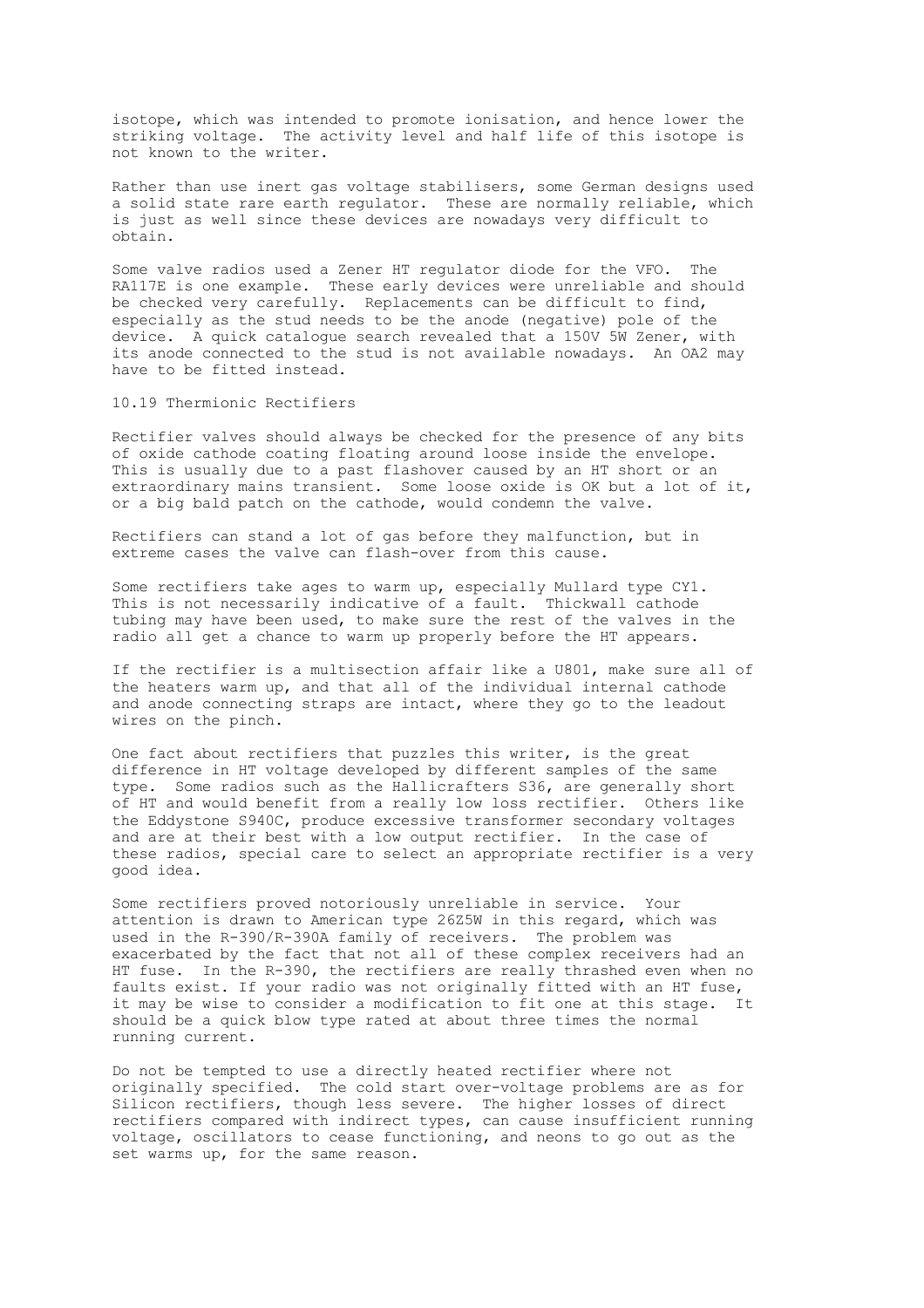Similarly, do not be tempted to use an indirectly heated rectifier where not originally specified. The main problems here concern hot restart flashovers, excessive running voltages, and audio hum caused by inadequate HT series resistance.

# 10.20 Transistor Stages

In the context of valve radios, transistors are found in the final generation performed mostly secondary functions such as heater voltage regulation, meter driving and low level audio amplification. Most are Germanium PNP types from the 0Cxx, 2Gxxx and NKTxxx families. On American equipment, early Silicon NPN types from the 2Sxxx and even 2Nxxx series will usually be encountered.

In general, Silicon devices have stood the test of time well but Germanium types have not. Modern hazards include intermittency developed as a result of metal migration on the surface of the chip, noisiness (usually with pronounced leakiness as well) due to inadequately clean conditions during manufacture, and short circuits developing between the electrode structure and the outer casing. In particular, members of the Mullard AF10x and AF11x series of RF/IF Germanium alloy transistor nowadays often suffer from low gain, and/or shorts from collector to case.

With the 0Cxy family of small signal transistors mounted in little shut-ended black painted glass tubes, the devices can become photosensitive if the paint film is damaged. This is especially true of early manufacture, when a clear jelly was used inside the device, instead of the white stuff that was used later on. This can be the cause of significant hum when the radio is out of the cabinet on the bench, illuminated by a fluorescent inspection lamp.

Most early devices are still available very cheaply in 2005. For low level audio applications, you may need to try a selection to get an acceptable noise level. Unlike valves, just because these early semiconductors have not been used does not stop long term problems from developing. Remember to use a heat shunt when soldering Germanium devices, because these things are thermally fragile.

If an alternative type has to be selected to replace an unobtainable original device, it is a good idea to use a Germanium type to replace a Germanium original, and likewise to always replace Silicon with Silicon. Otherwise re-biasing will be needed to reflect the differing Vbe voltages, which are approximately 200mV and 600mV respectively.

When rebuilding heatsink assemblies, it is important to replicate the original arrangements as closely as possible and in particular, to ensure the correct seating of all metal pieceparts. Heatsink grease should be used when necessary, remembering not to over-tighten the transistor securing screws. Excess force can buckle the baseplate of the device which causes lack of thermal contact right under the chip, which is exactly where it is most needed.

Transistor cooling arrangements sometimes use heat-conducting washers that are electrically insulating. A popular material for this job was and remains, Beryllium Oxide. This material is very hard. It is white with a slight pink or blue tinge, and its dust is toxic. For this reason, special safety precautions should be adhered to with regard to handling, storage and disposal. Alternative materials that might be found include Aluminium Oxide (alumina) and Boron Nitride. Neither of these is particularly hazardous. Both are dead white in colour. Both are thermally inferior to Beryllium Oxide.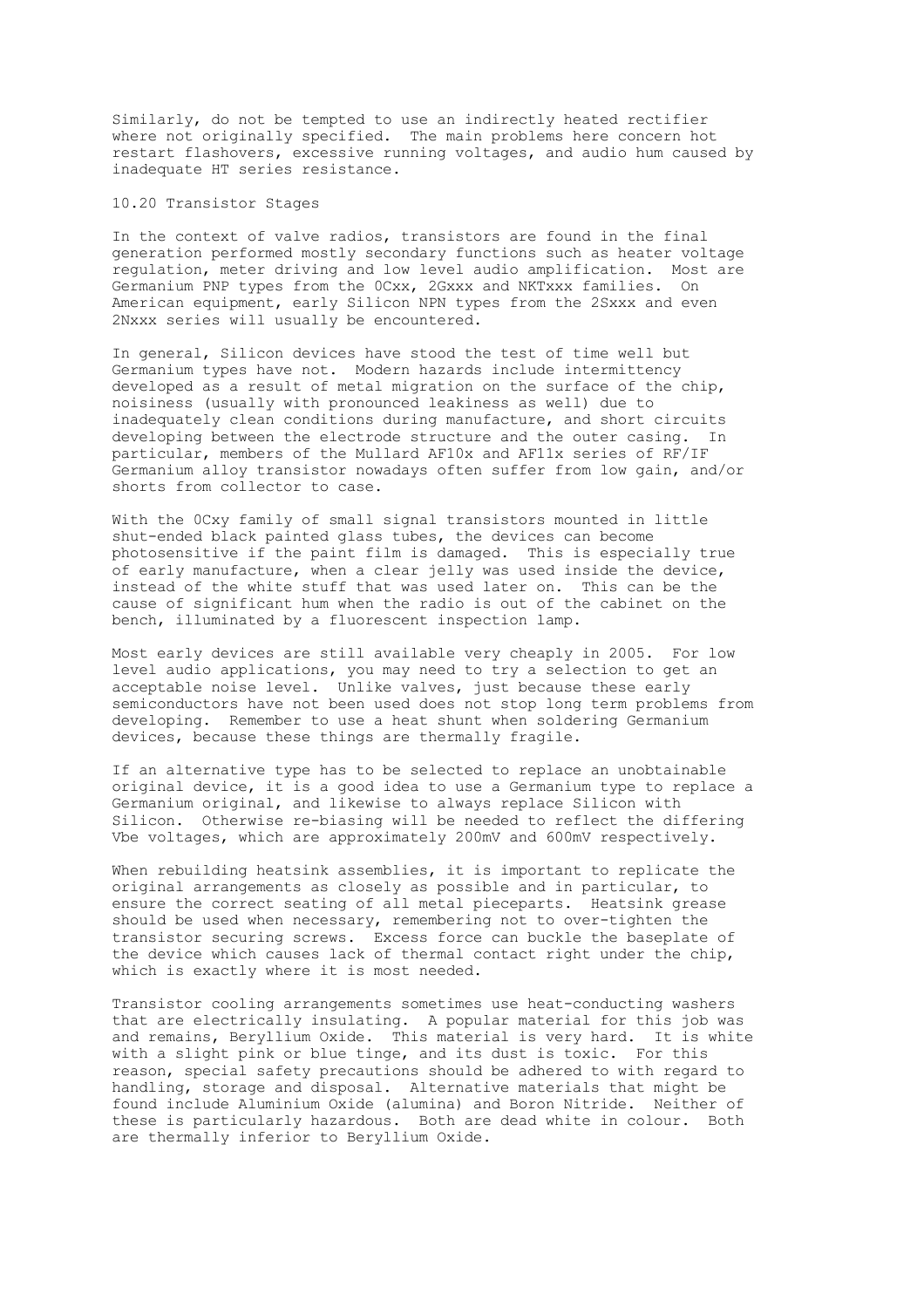#### 11. Other Components

11.1 Wire Ended Component Replacement: General

Use HMP alloy solder to connect to the wires and lugs of hot running dissipative components like wirewound resistors and heater thermistors. The iron should be a medium/large type with a tip temperature of +450ºC or thereabouts.

Use LMP alloy solder to attach the leadout wires of new components to their termination soldertags, using a medium/small iron running at about +350ºC. This will avoid excessive reflowing of the original soldering material.

It may be possible to locate a source of new components with Copper leadout wires, rather than the usual (nowadays) steel. This makes the job of repair very much easier, as the Copper is so much more ductile than steel.

Most radios were originally constructed with each joint being wrapped before soldering. However some receivers, especially Eddystones, used laid-on joints that were not wrapped. They seem none the worse for it. This really does open up the question of whether it is worth the bother of unwrapping and rewrapping the solder joints during repair of all the other makes. It must be accepted that ideally however, the repair should use the same technique as was employed in the original manufacturing process.

Wick seems to work better than a plunger sucker for removing old solder, but there is great variability in the quality of the wicks on offer. Don't keep too much in stock for long periods, as this stuff loses efficiency quickly when the braid starts to oxidise.

Leadout wires of glass encapsulated devices such as valves, bead thermistors, crystals and diodes should not be bent within 1.5mm of the envelope, or soldered within 5mm of it.

#### 11.2 Resistors

Check in particular, the values of all cathode & screen resistors, and all carbon HT dropper resistors. If more than 20% away from the nominal value, replace the component. Where sufficient space exists, use the next power rating up from that originally specified, to stop the problem happening again in the future.

Do not be tempted to bridge drifted high-value resistors in situ, to try to restore the design ohmic value. Drifting resistors will generally remain unstable with time, so the new combination could not be relied on to stay within tolerance.

Similarly, open circuit resistors cannot be relied upon to stay open circuit over future years. So always clip them out of circuit. American metal clad "Candohm" wirewounds cannot be relied upon either to stay open circuit from end to end, or to remain insulated from chassis, once the element has broken and fried the impregnated cardboard insulation somewhere along the length of the component.

Many of the better quality radios have low wattage series resistors fitted in the HT feed to each stage, typically 2.2k $\Omega$ /¼W. These all need to be checked carefully. If darkened, burned out, or incorrect in value, first find out why. Then replace the component with the same value and wattage as originally. These resistors are intended to act as telltale fuses to identify problems downstream in the circuit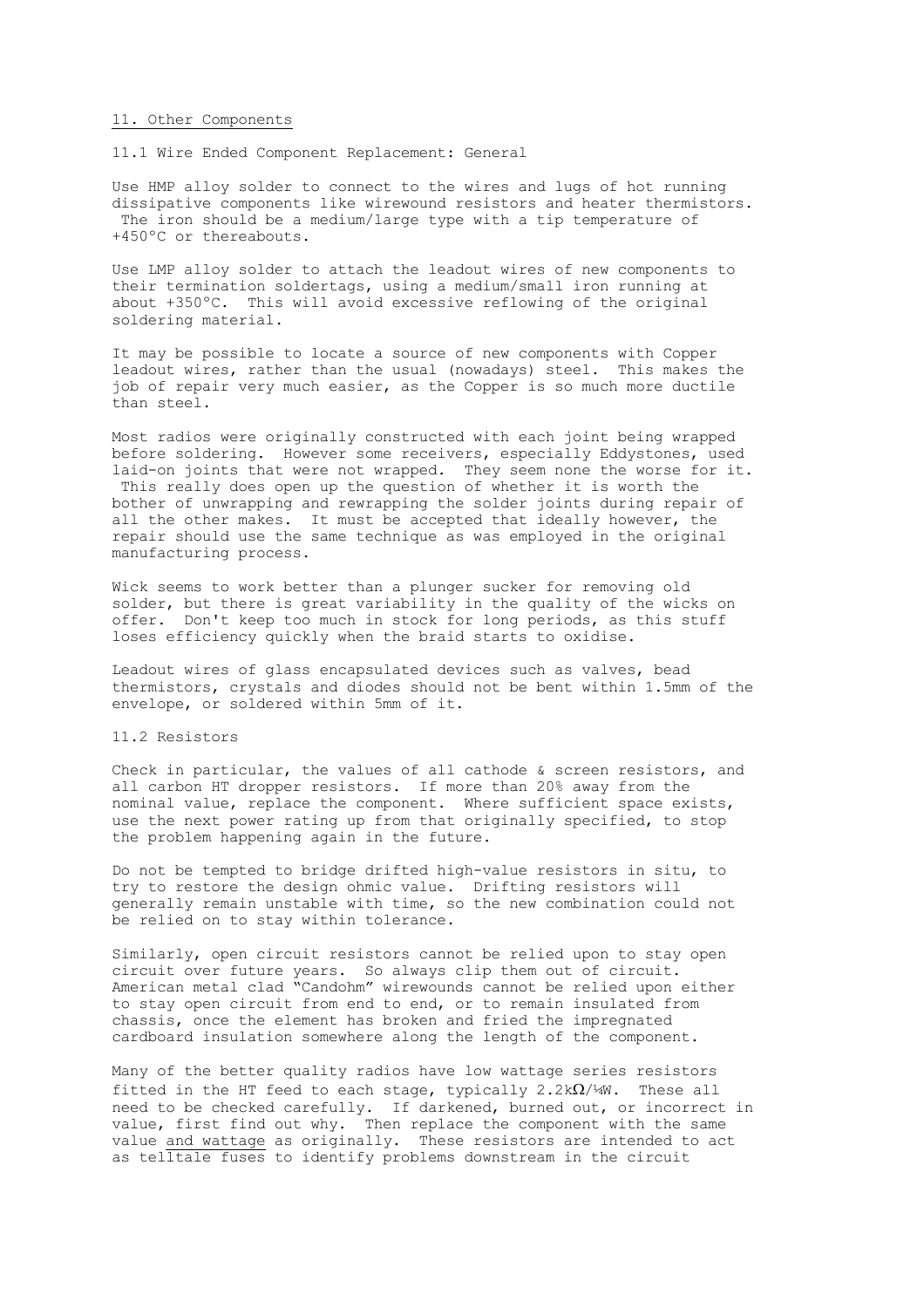diagram. They will not do this job properly, if you uprate their power dissipation capability.

Replace all wirewound resistors that have cracked or missing insulation, even if they measure OK at the time of overhaul.

Be generally suspicious of potential divider arrangements providing negative grid bias on American sets, or positive bias to the top grid of double-triode cascode stages on British ones. In these circuits, resistor problems are very much the rule rather than the exception.

Dubilier grey and brown power resistors with fibrous bodies should be condemned on sight. These components are extremely prone to going high in value, and they can get very noisy in old age, too.

A quick check for noisy resistors is to squeeze them gently with pliers. This will often dramatically change their noise output.

11.3 Non-electrolytic Capacitors

HT smoothing capacitors in cubic grey painted cases with ceramic pillar terminals had a period of vogue in the days before electrolytics became fully trustworthy. In general, if such capacitors look undamaged and are not weeping oil, they probably are perfectly serviceable and not worthy of special investigation. If replacement is needed it will be in order to use modern components of suitable ripple current rating except in the case of vibrator power supplies, where non-electrolytic devices should be used because of the square waveform of the ripple current.

This writer recommends the routine replacement of all inter-stage coupling, screen grid, noise limiter and AGC tubular capacitors.

In HT and screen feed systems, waxed paper/cardboard tubular capacitors that ooze wax or which have obviously done this at some time in the past, must certainly be replaced. In these cases, the physical leakage of sealant is due to overheating caused by progressive insulation failure. The problem seems to be cumulative, and is often accompanied by a rise in the value of the associated HT feed resistor.

A different version of the same problem is often seen with lozenge shaped encased mica capacitors. Sometimes these ooze a kind of froth out from where the leadout wires leave the case. This is evidence of chemical activity going on inside, again due to insulation breakdown. On any particular chassis, this problem always seems worse on capacitors with DC voltages across them than on ones without. The El Menco red ones often seem problematic, whereas Centralab components which look very similar, are usually found to be trouble free.

Check that the AGC circuit resistance exceeds  $100M\Omega$  when all shunt resistors are disconnected, but with all of the AGC capacitors left in circuit. This is a good opportunity to measure each of the shunt resistors individually, while they are temporarily disconnected from the rest of the circuit.

The grid coupling capacitor(s) to the output stage must be absolutely beyond reproach. Otherwise extensive long term damage may be caused to the output valve(s), rectifier(s), output transformer, HT smoothing choke and/or mains transformer. The writer trusts good quality ceramic capacitors in this application, but replaces all other types as a matter of routine during overhaul.

On British radios, change on sight all brown or black Hunts moulded tubular capacitors, and all bitumen GEC paper capacitors. These types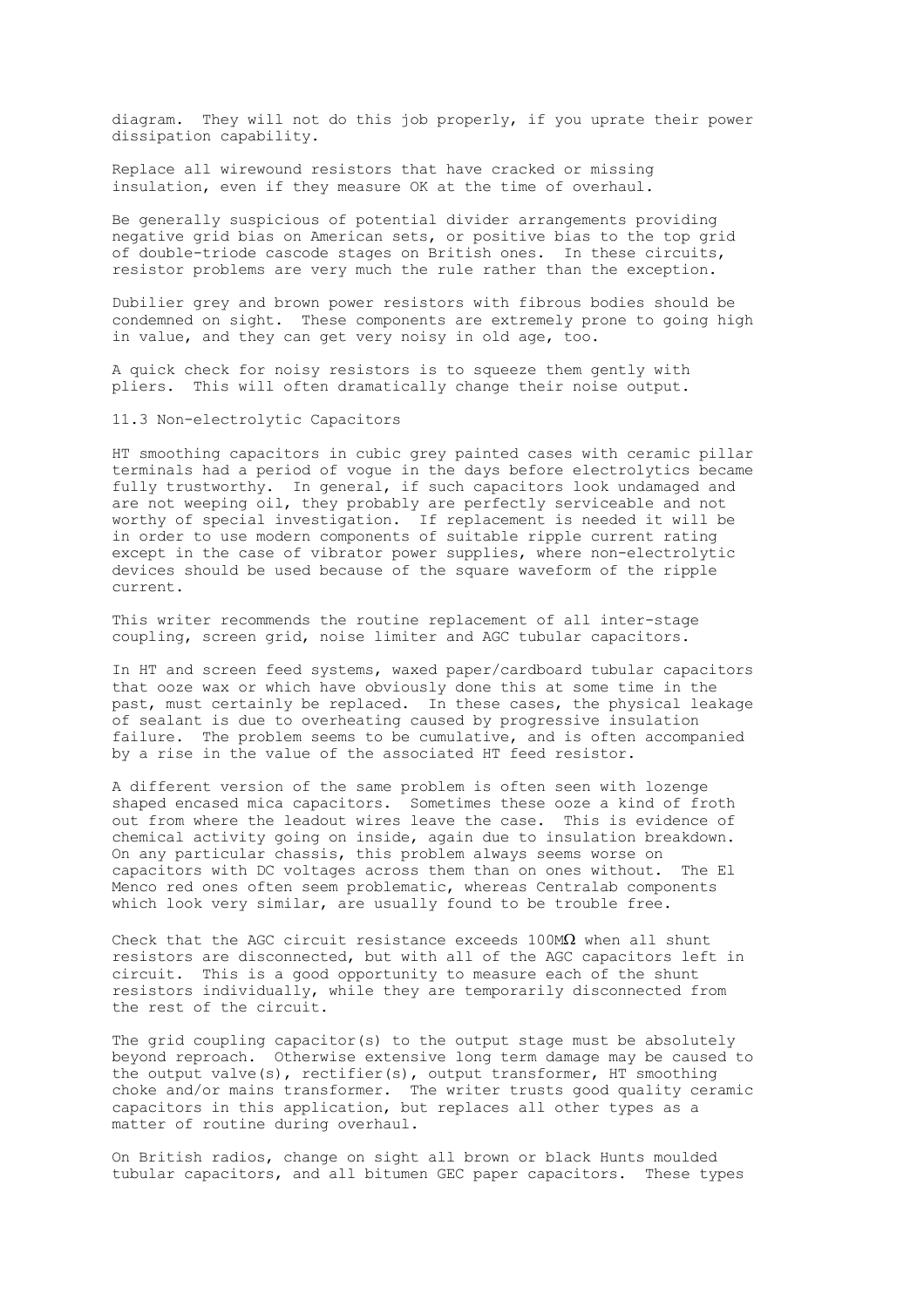are all prone to crack their insulation casings and go very leaky indeed.

On American radios, change on sight all Sprague black tubular paper capacitors that have colour coded rings, because this type crack their casings and go very leaky. SP600s are full of them. Be equally suspicious of red El Menco micas, which go leaky and lower the Q of the circuits they are in, causing oscillators not to start and other bothers. Collins A-line equipments have plenty of these to go wrong.

A quick check if you are suspicious that a tubular capacitor is intermittent, is to squeeze the body of the component gently, with insulated pliers. This can often introduce the fault decisively and sometimes permanently. So be prepared to switch off quickly!

Bathtub capacitors are frequently encountered in American radios. These give neither more nor less trouble than the average equivalent wire ended components. Any goo oozing out around the terminal seals indicates the need for replacement. For an invisible repair, the casing may be unsoldered with a blowlamp. Do this job outside in the fresh air, standing upwind of the component. Drill some small holes in the rear plate first, to avoid risk of an explosion due to pressure buildup! After gutting the interior, and cleaning the case inside and out, fit new epoxy cased radial leaded capacitors inside. Solder one lead from each component to the inside of the metal case. Use grommets with metal spacers inside, and soldertags at each end of each spacer, to replace the original sealed insulated terminals. No not bother to refit the rear plate, because it is no longer needed for its original purpose. In any case it is invisible in situ. Your attention is drawn to the fumes given off during the repair process. The original liquid content may be a PCB type and should therefore be regarded as hazardous to health.

If you are concerned to preserve the original appearance of the underside of your chassis apron, it may be possible to fit modern tubular polyester components inside the shell of old wax and metal cased tubular paper capacitors.

# 11.4 Electrolytic Capacitors

This writer recommends that you change all electrolytic capacitors more than 25 years old. Be especially diligent with red and yellow plastic cased wire-ended Plessey types, and all others that show signs of bulging or cracking of the rubber endcap or where there are signs of electrolyte leakage. American radios were inclined to use octal plugin reservoir and smoothing capacitors. These components are usually of excellent quality, and need not routinely be replaced. The only problem associated with these things occurs when the base or socket contacts get a bit tarnished. This can cause mysterious hum and/or low rectified HT voltage.

Do not be tempted to increase the capacitance of the HT reservoir. This could strip the rectifier cathode of its oxide coating during a hot restart. In addition, the reduced conduction angle will cause increased Copper loss in the transformer windings, making this component run hotter than originally.

Do not use a cheap little etched foil reservoir in place of a larger, rarer and more expensive, high ripple current replacement. Overheating due to AC dissipation can cause inadequate capacitors to run so hot they explode - especially in transmitters.

This writer recommends that you avoid the use of NOS electrolytics. If you really must use one of these things, you are advised to reform the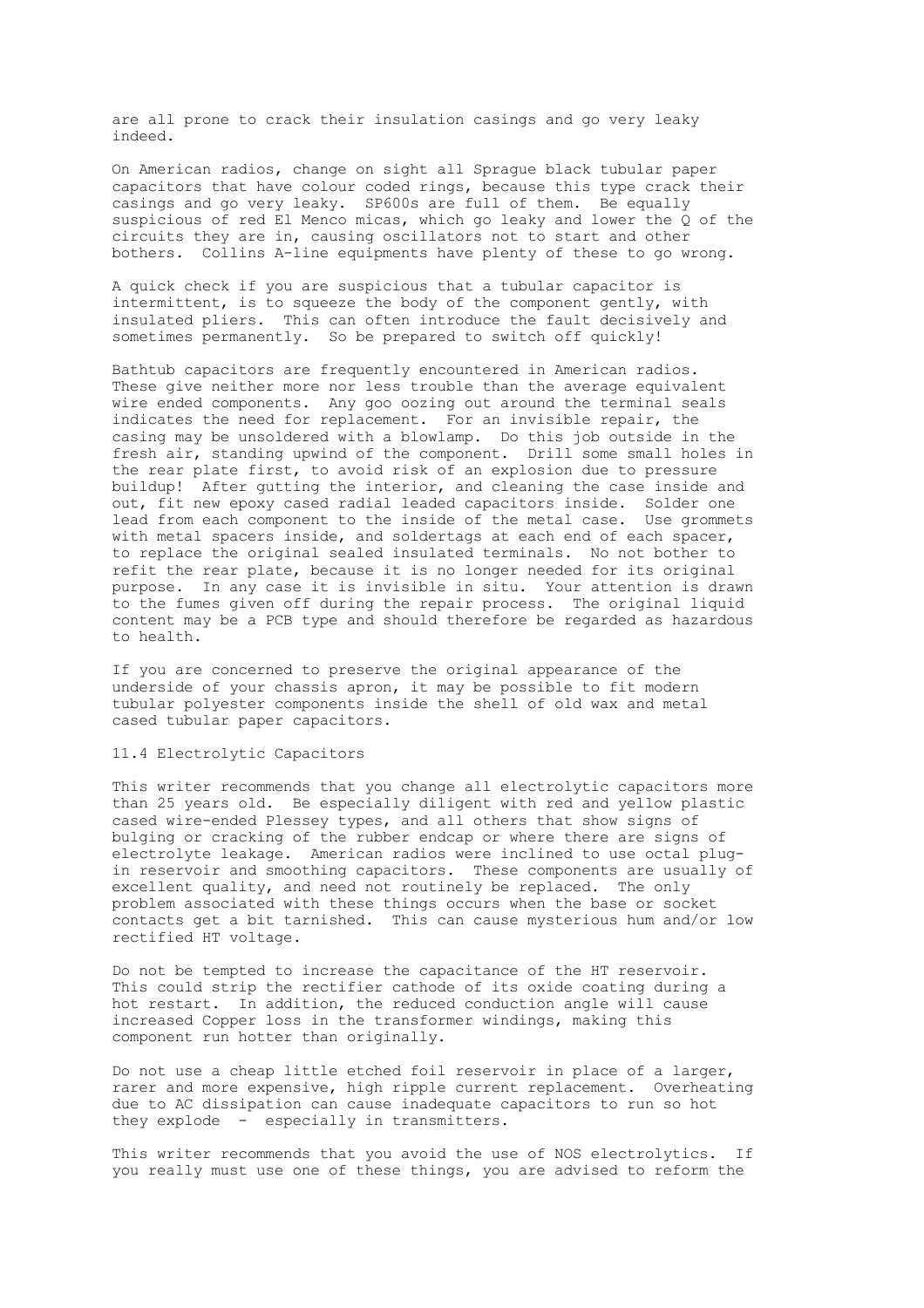internal insulation of the component first by a slow, progressive buildup of voltage, fed through a high value current limiting resistor to prevent excessive gas pressure buildup.

Do not automatically assume that the negative poles of the HT reservoirs and smoothing capacitors are grounded. They sometimes are not. This is especially true of American radios with centralised negative bias lines, an arrangement called "back bias". The capacitor cathode may be at up to -100V with respect to chassis, as for instance on the National NC100. When using modern replacement smoothing capacitors, it is often a good plan to insulate the outside of the can from the securing clamp using Kapton® polyimide film, or paper masking tape. Do not use PVC or PTFE tape because these materials are inclined to creep with time, leaving your radio with a shorted bias line and/or a loose capacitor.

It is sometimes possible to fit a new component inside the shell of the original. In the case of electrolytic capacitors, this usually involves the deft use of a lathe to spin off the swaged lip that retains the rubber endcap. The new component is best potted into position, but do be careful to allow fresh air to access the blowout plug or over-pressure vent. This is usually fitted into the rubber endcap, identifiable as a little round dimple.

11.5 Barretters and Urdox Regulators

Barretters (ballast tubes) are very fragile. They must not be subjected to any mechanical shocks, and must not be mounted in strong magnetic fields. They also tend to be very rare, though some Amperite types (for instance, 3TF7) are still available ex-stock from the manufacturers at the time of writing. Whether currently available or otherwise, all barretters are becoming increasingly expensive to replace. If the correct barretter is unavailable, it is possible to use a resistor of suitable value and rating instead.

Because a barretter comprises a glowing Iron filament in a Hydrogen atmosphere, there is the possibility of an explosion if the envelope has developed a very slight leak to atmosphere. When running up an unknown barretter for the first time, it is very wise to make sure all the radio covers are in position. This writer has only ever had one barretter burst, but it was a huge Osram 302. There was a most impressive bang, and glass went absolutely everywhere inside a Peto-Scott HU52 domestic receiver.

In the event of non-availability of the correct barretter for your chassis, the use of an over-current type is sometimes a viable way ahead. In this case, shunt the regulated heater(s) with a resistor drawing current equal to the difference between the current ratings of the correct barretter, and the one that is actually fitted. Overcurrent barretters need to have a voltage regulation window at least equal to the original component.

It is also permissible to use an undercurrent barretter shunted by a ballasting resistor. The regulation worsens according to the fraction of the load current passing through the two components. Thus in order to maintain reasonable current regulation, this technique should be used only when 10% or less of the load current has to be sourced from the ballasting resistor.

There is occasional talk in the press of using series rectifiers or series paper capacitors to replace, or partly replace broken barretters. If attempting such an approach, be sure to use a true RMS meter to measure the voltages and currents that result from your modification, before putting the radio back into service.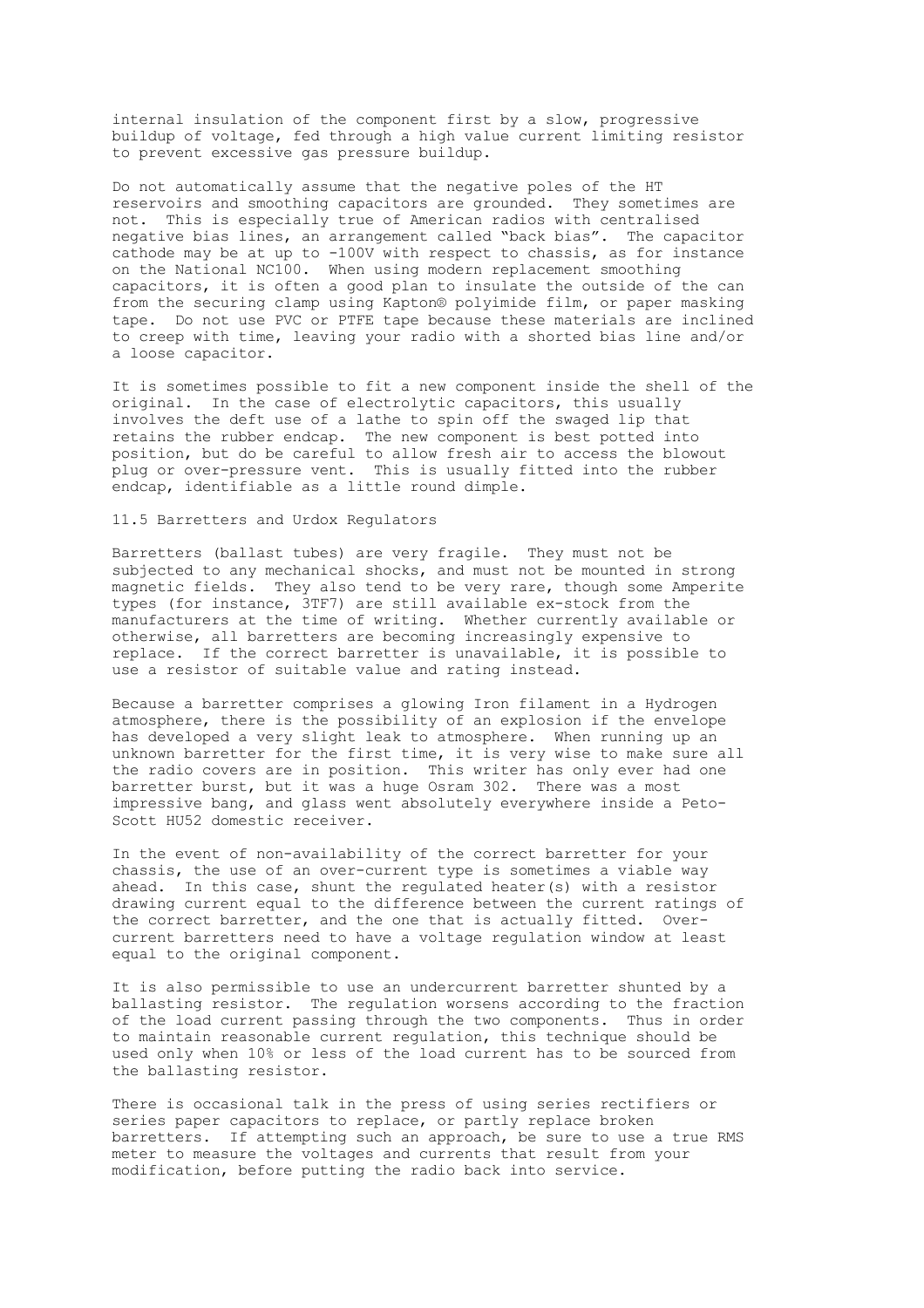Note that all barretters run hot. Some of them run very hot indeed. This is intentional. The regulating action depends on the thermal behaviour of the gas and the filament inside the envelope. For this reason, it is most unwise to use a contact-cooled valvecan where not originally specified. To do so may well mean that the filament heats up more then normal, to compensate for the excessively low gas temperature surrounding it.

German and Russian equipment running from AC/DC mains supplies tended for some years to be fitted with an Urdox (Uranium Dioxide) filament current regulator. This device comprised a conventional Iron/Hydrogen filament barretter section, in series with which and inside the same glass envelope lived an NTC thermistor made out of Urdox material. This should in principle have prevented the usual switch-on flare of the iron filament, thus prolonging the life of the barretter section. A clever detail is that the thermistor element was located immediately above the Iron filament, acting to ensure a very low running resistance for the solid state element.

### 11.6 Bulbs

Bulbs require a lot more care than might at first be expected. Part of the problem is finding the things on the right base, in the right voltage/current combination, with the right envelope style, in a quantity sufficient for your chassis - plus a few spares.

Some bulbs perform crucial secondary functions such as controlling LT current distribution throughout the chassis heater chain, in which case the bulb ratings must be exactly as given in the handbook. The glass envelope style and size can also be critical, in some applications.

For the sake of appearance and longevity, it is often best to fit bulbs rated at 12V, to radios having filament systems running at 6.3V, in order to avoid excessive illumination. For series connected bulb chains, this is very good practice, otherwise manufacturing tolerances may mean that one or more of the bulbs could fail prematurely due to voltage hogging. Keep an eye on the voltage distribution if you use this trick on AC/DC sets.

Bulbs mounted immediately behind translucent cursor discs or meter scaleplates need to be run particularly gently, to avoid discolouration due to heating effects.

Look very hard at bulb wiring, as a matter of routine. It is often found in fried condition due to past short circuits.

## 11.7 Trimmer Capacitors

Before any attempt at adjustment, it is recommended that you sketch or mark the position of all trimmer capacitors. Then move them all very slightly to prove that they do, in fact, rotate. Then put them all back to their original positions, pending proper alignment.

Beehive airspace trimmer capacitors are inclined to suffer open circuit intermittency unless their threads are clean. This type can also suffer short circuit intermittency unless the rotor and stator plates are truly concentric, and completely free of swarf.

Ceramic trimmer capacitors tend to develop intermittent open circuits unless the compression spring is clean and correctly tensioned. They can also go noisy. This type can develop hard to find tracking/arcing paths across, or even through, the dielectric, especially when used in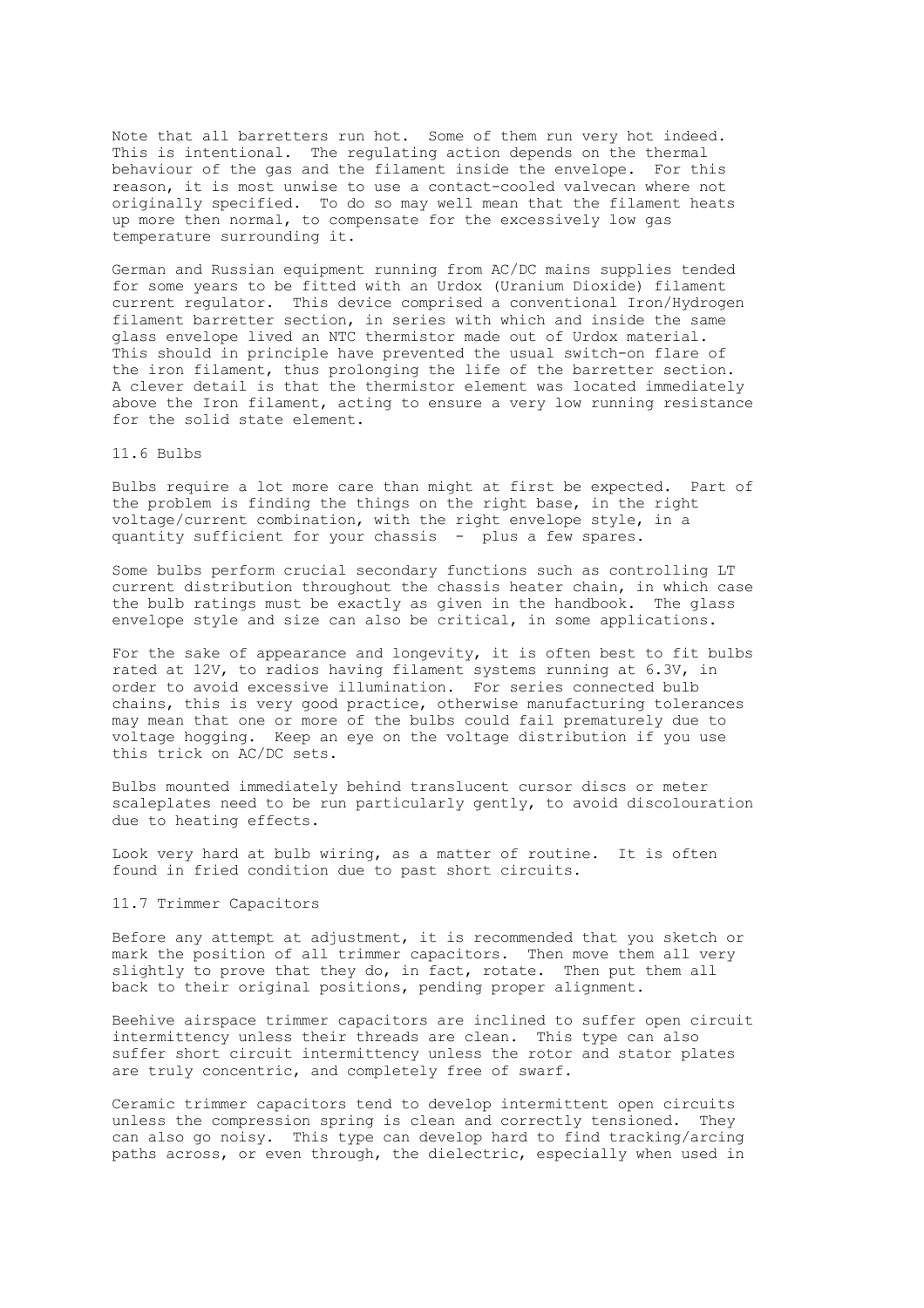crystal oscillator circuits giving a high level of combined DC+RF peak voltage to the component.

### 11.8 Potentiometers

Rotary potentiometers quite often give trouble. Slider types nearly always do. Check the end-to-end resistance of every single variable or preset fitted to the chassis. Some potentiometers used in American radios appear to have very thin resistive tracks, and can greatly increase in value if they have been used a lot.

Use Cermet or wirewound replacements for any components that carry  $DC$ , as in all BFO and VFO fine tune arrangements and some squelch and volume controls. Suitable replacements can often be quite difficult to find, especially potentiometers having reverse log (antilog) tapers, or taps along the track for tone compensation.

RF and IF gain potentiometers are often arranged as variable cathode resistances in the appropriate amplifier chain. This means they pass maximum current towards the clockwise end of their travel. For this reason, antilog potentiometers are generally considered ideal. In contrast, logarithmic potentiometers often over-dissipate per unit track length towards the high gain end. This type will often give trouble if fitted in error by a previous owner.

Many types of potentiometer can be dismantled for cleaning. This often entails the temporary removal of an SRBP rear cover plate. If there is no easy way to get inside, it may be necessary to drill a 1/16" hole in the body of the component. This need not be a problem, if done carefully in the right place and if the swarf is carefully removed.

Contact cleaner can often provide a truly permanent cure to noisy operation of resistive controls, and is definitely not a bodge if applied properly. To make sure the stuff doesn't go everywhere, avoid the use of aerosols if you can.

#### 11.9 Crystals and Crystal Filters

Crystals are very critically sensitive to the cleanliness of the quartz slice and its mountings. For 100% glass encased crystals, not much can go wrong, since this type of packaging is truly hermetic.

Crystals in solder sealed cans are to be regarded as cheap types with a finite life, especially if the leadout wires were sealed with epoxy resin adhesive rather than glass. Crystals of this construction will normally drift LF with age, as the quartz slice gains mass due to progressive surface contamination from the flux residue inside the can. Ordinarily, provided the ambient temperature does not change too much, the rate of LF drift should diminish with time. Cold weld sealed crystals in metal cases will drift LF much more slowly, and can be regarded as being almost as excellent as the all glass types.

Any crystal of any construction drifting slowly HF with time, is to be regarded as seriously defective. The problem may be due to inadequate cleaning of the quartz slice after grinding. In all cases, it is due to poor manufacture.

Most crystals encountered in post-war receivers are of the synthetic quartz AT cut type. These have a zero frequency/temperature inflexion point at around the ambient temperature expected in normal service. For crystals intended to go in ovens, the inflexion point may be at +70ºC, whereas filter crystals would typically have the point at +30ºC. It is thus important when missing crystals are encountered in a radio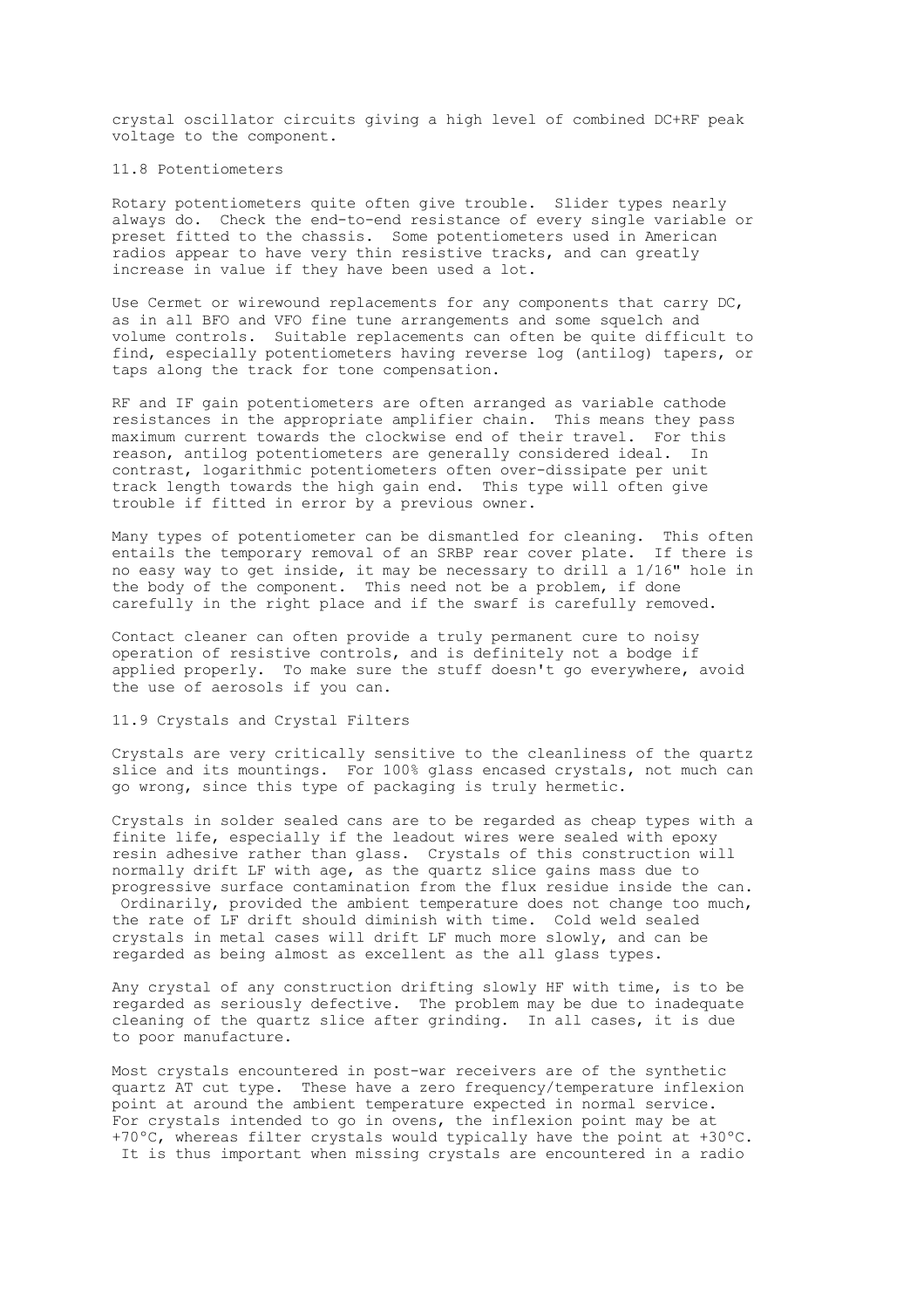chassis, to identify the complete original specification before searching for a replacement.

Oven crystals that have previously been cooked because of a jammed thermostat, are usually fit only for the bin. This is because renewed or accelerated LF drift in later life is nearly certain, even when the crystal is rehoused in a properly functioning oven.

For crystals in openable holders such as style J or FT243 packages used in filters, poor phasing notch depth indicates the need for cleaning. If used in oscillators, the telltale signs indicating the need for cleaning are a reluctance to start oscillating, low output from the stage, and/or a steady drift downwards in frequency. Use de-ionised or distilled water for rinsing. Tap water is not nearly pure enough. Do not use abrasives to clean the quartz slice, and do not re-use decomposing rubber gaskets on reassembly. Do not be tempted to get by without a gasket. Always make a new one.

Avoid the use of cheap silicone rubber sealant instead of a proper gasket. The acetic acid liberated during the curing process will not be welcomed by the surfaces of the quartz crystal mounting plates. Some of the more expensive silicone rubber sealants do not liberate acetic acid, and may thus be suitable.

Later radios tended to use block crystal filters. As the radio is tuned very slowly through the passband there should be no ripple worse than 3dB. If there is, it is likely that the filter circuitry has become defective. This may be confirmed if the LSB/USB switching causes drastic imbalance in the audio noise response, with the carrier crystals running at the right frequency. Unfortunately in most cases the problem will be internal to the filter, though there is the possibility that it is only the external matching that requires attention.

# 11.10 Mechanical Filters

Mechanical filters often give trouble, especially the round emblem Collins ones. 455kHz and 500kHz variants exist, most needing 130pF terminations at each port. Any filters that rattle, or appear to have loose innards should be viewed with very deep suspicion. Bitter experience shows that they probably have decomposing sponge foam element supports inside. The earlier winged emblem types used a less flexible method of element support inside the casing. In their youth, these would not have worked quite as well as the later types, but they certainly give far less trouble nowadays.

For all Collins types, both end coils should have the same DC resistance, often about  $50\Omega$ . The end windings should be insulated from each other, and also from the outer casing. Collins mechanical filters can go slightly lossy and develop passband ripple, but this can be difficult to diagnose without a gold standard available for use as a comparison. These components are not repairable, and can be extremely difficult and expensive to replace. Make sure that any capacitors responsible for keeping HT off the filter coils are the very best types you can find.

Collins appear to have been somewhat lax in specifying the bandwidth of their mechanical filters. Some R-390A filters labelled as 8kHz BW have been found to be little narrower than others marked as 16kHz.

An alternative supplier to the US military was the Dittmore Freimuth Corp of Milwaukee, Wisconsin, whose filters have blue labels instead of red. Their filters appear generally trouble free in service.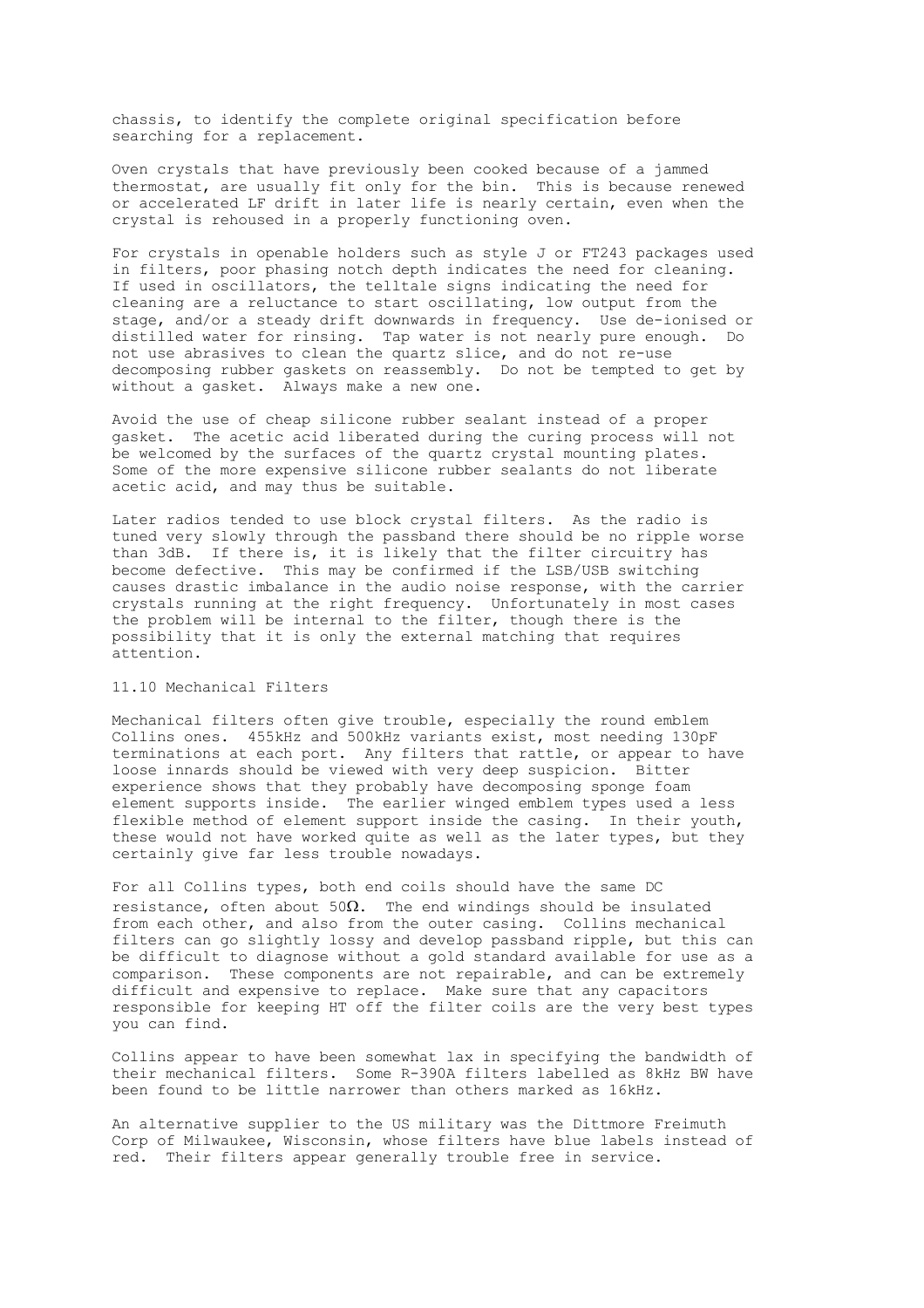Collins used a standardised range of filter stacks inside a wide range of external casing styles. This opens the possibility of finding filters that are electrically suitable but which would require the chassis to be modified in order to fit them. Unfortunately some types, especially the B9A plug-in style used in the 75A-4 are now extremely rare and expensive, so that this approach may offer the only practical way to fit a CW filter.

Kokusai used piezoelectric driver units to excite the disc stack, instead of solenoid coils. These devices were used by KW and other manufacturers. Their performance when new was excellent, but the long term reliability is again prejudiced by the use of a foam material to support the filter element.

Marconi developed and used their own design of 85kHz magnetostrictive resonator for the Atalanta. These devices are inferior in performance to the multipole types covered above, but at least seem trouble free in service. They look like an ordinary IFT, but with a wire loop sticking out of the top adjustment hole.

## 11.11 Thermistors

Thermistors are often used in series heater chains, to avoid the flaring of some filaments immediately after switchon, and/or to accommodate failure of one or more of the dial lamps. Thermistors used in this way are designed to run extremely hot. They should therefore be positioned well away from other components. Do not change them just because they look mouldy. Measure them first, after the set has been running for about 15 minutes. Generally they will be found to be satisfactory, which is just as well, because power thermistors are getting distinctly rare nowadays. Wrap the leadout wires well around the anchoring tags and use HMP solder, if the component ever does have to be replaced. Leave a good length of lead, to prevent the thermistor from heating its mounting tags unnecessarily.

# 11.12 Non-thermionic Power Rectifiers

Do not leave in place Silicon rectifiers, where these are found bridged across thermionic types by a previous owner. The voltage developed during the first ten seconds can be high enough to damage the insulation of wound components. The subsequent high running voltage can over-stress the output stage and output transformer.

HT metal rectifiers are very unreliable indeed. Each should be replaced by a high voltage Silicon rectifier in series with a wirewound resistor of between  $30\Omega/5W$  and  $150\Omega/10W$ , depending on the desired HT voltage. Do not underestimate the PIV requirement of the rectifier. A BY127 is always a safer choice than a 1N4007, if in any doubt about what to keep in stock.

LT metal rectifiers are also highly unreliable. Each should be replaced by a high current Silicon rectifier in series with a suitable power resistor. The value and rating of LT rectifiers and series resistors needs individual selection for each application. Make sure the cooling arrangements for the new components are satisfactory. Each individual diode should be shunted by a 47nF disc capacitor, to reduce switching noise.

The 0Z4 fullwave gas filled rectifier had a period of vogue in radios powered by asychronous vibrators. This type of component is electrically fragile. It is intolerant of incorrect reservoir capacitance (it should be 8uF or thereabouts), and this rectifier will not survive open circuits or short circuits for long. The 0Z4 requires a minimum of 330V peak starting voltage per anode, and must deliver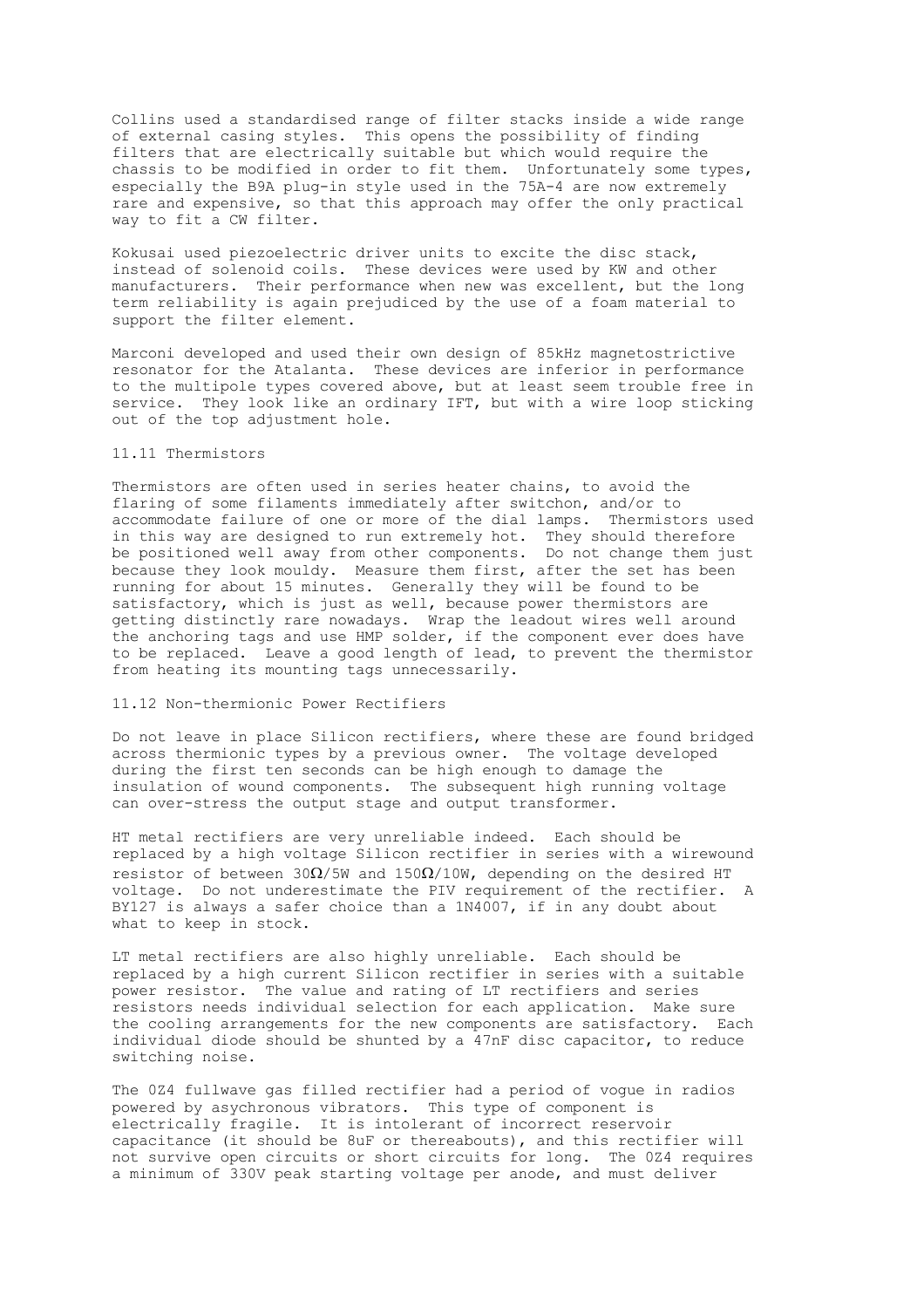between 30mA and 110mA to the load, otherwise service life will be very short. Thus if your radio has been running with a defective vibrator, or is a low current design that has operated for some time with slightly flat valves, you may expect to find the rectifier in poor condition. Despite not having a filament or heater, these devices do take some time to get going from cold. This is not in any way indicative of a faulty device. In normal use, the cathode becomes incandescent as a result of ionic bombardment, and then emits electrons in the normal way. Type 0Z4 is considered to have ended its service life when its forward voltage drop exceeds 25V at +70ºC ambient temperature.

# 11.13 HT Vibrators

Both synchronous and asynchronous types were used. Vibrators were very popular for low powered portable receivers running from batteries, where the current drain did not justify the use of a dynamotor, or where space or weight was limited.

Most vibrators were relatively unreliable components, though not perhaps when their mode of operation is considered.

Many types were sealed in cans where the guts were supported by sorbo rubber. Years of disuse will probably have caused severe tarnishing of the contacts because of the sulphurous emissions from the foam as it decomposed. Sometimes it is possible to revive an old vibrator by spinning the top off using a lathe, burnishing the contacts and then resealing by using the plastic top from an old aerosol canister.

The waveforms around vibrators tend to be very spikey. This writer would caution against the use of an AVO8 or similar for taking AC measurements, because the form factors encountered are likely to differ very greatly from the 1.11 value which forms the basis for the calibration of these multimeters for sinewave use. The best way of investigating vibrator circuits is with an oscilloscope, though the non-periodic waveforms can cause severe triggering difficulties. Use of a true RMS meter may be a good idea, but care needs to be taken with the HF limit of measurement, which may cause the meter to under-read.

Because of the current waveforms and because the operating frequency may exceed 100Hz, vibrators can place great demands on their reservoir capacitors. Be careful to select a generously rated component, if the reservoir is short circuit, has a bulging rubber base seal due to excess internal pressure, or has been weeping electrolyte through the blowoff vent.

In the case of a reservoir that is running warm and providing low HT from a synchronous vibrator, it may be that one of the HT commutating contacts has burned open or welded closed. Alternatively, the capacitor itself may have gone extremely leaky.

Although a possible heresy to some readers, it is worth pointing out that an intact but non-functional cylindrical vibrator may perhaps be fixed more easily (and certainly more permanently) with a pair of MOSFETs and a couple of 1N4007s rather than by filing the metal contacts. Both types of repair could me made to look completely invisible. If using the Silicon solution, do be sure to bias the circuit towards a defined state at turn-on, otherwise both halves of the multivibrator could perhaps ramp up together. If this happens, it could destroy the HT transformer primary winding.

11.14 Non-thermionic Signal Diodes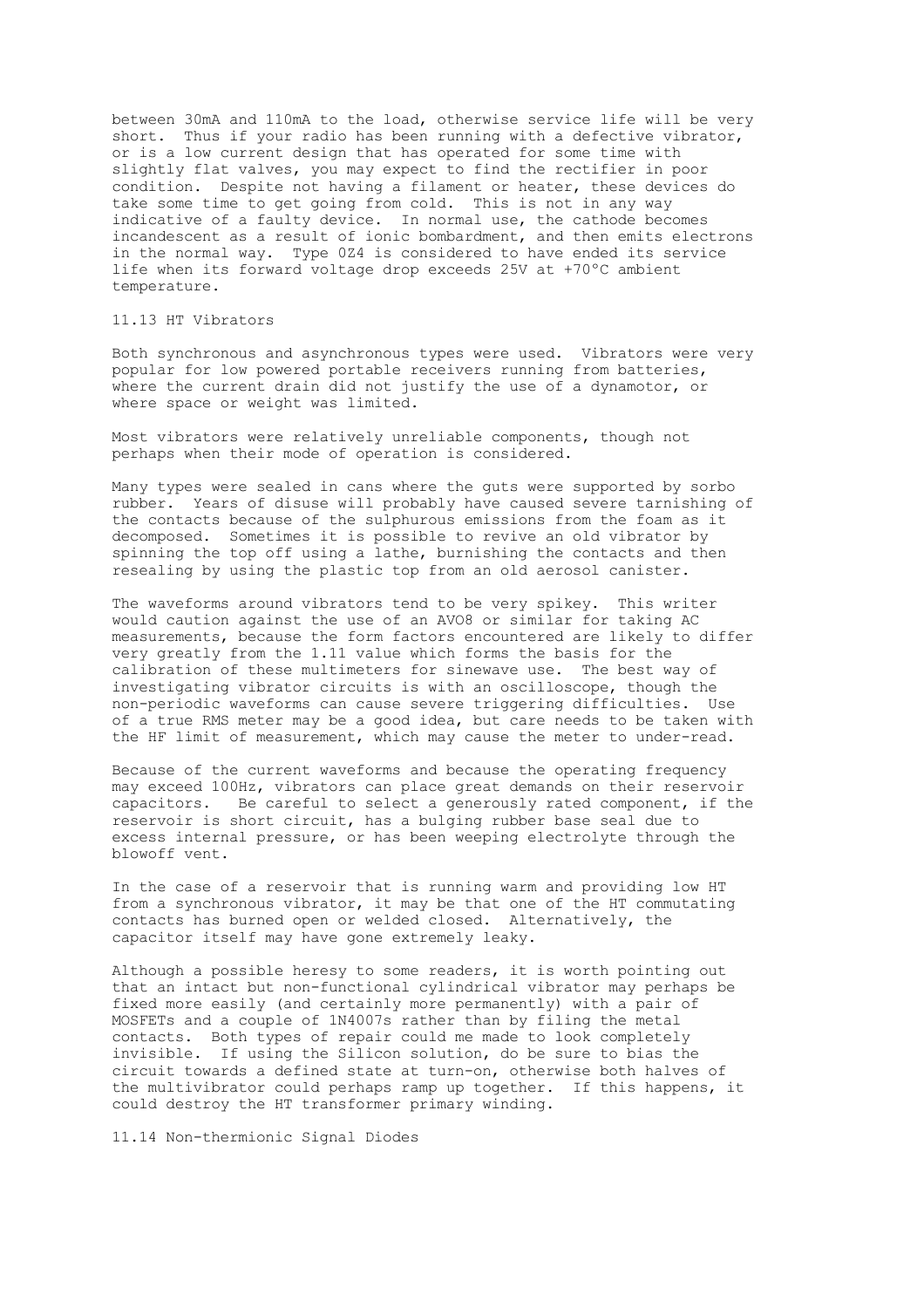Germanium diodes using external solder seals to the glass envelope, such as early 1N60s and all GEX34s, are best changed for later Germanium types such as OA90 or OA91. Be careful not to use too much heat, and do not bend the leadout wires closer than 1.5mm to the glass envelope.

Diodes that are entirely glass encapsulated seem to be very reliable in service. Just occasionally, you will find one that has gone a bit leaky, and hence may be noisy. A Silicon signal diode should never be replaced by a Germanium type. The converse is also true.

Metal rectifiers were used for AGC and even signal detection in some valved sets, the Marconi Atalanta for instance. In general, these components are unreliable and should be replaced. This writer has always used small Silicon diodes such as the 1N914 or 1N4148 to replace these small metal signal rectifiers, and has had no problems.

11.15 Electromagnetic Relays

In receivers, these devices are mainly used for squelch, aerial switching and oven control. They are responsible for a lot of faults in the "really puzzling" category, and thus deserve particular care during chassis restoration.

The most troublesome relays by far, are open types that have no form of protective cover. The next most troublesome, are plug-in types with unsealed plastic covers which clip into position. Unfortunately, most receiver relays fall into one or other of these categories.

Repair of most faults is straightforward. Contact resetting is permissible, provided the original order of make/break sequencing is maintained. Fine glasspaper or better still, a magneto file is fine for cleaning the contacts, but always finish off with a cleaner such as methylated spirit. Never be tempted to use emery paper, even the really fine stuff. Carborundum is so hard that grit particles may become embedded into the contact surfaces. This can cause high resistance contacts, or even diode effects sometimes.

Relay coils give far less trouble than contacts, but they can occasionally go open circuit. This is firmly in the "bad luck" category of faults. Rewinding is generally possible. It is worthwhile pointing out that most of the 110VDC coil types of relay found in some Collins equipments are still manufactured, and available from component suppliers in the US.

Because of the vast number of relay types that were manufactured, it is sometimes possible to construct a suitable relay for your application by using a bobbin from one unused relay, a frame from another, and a contact set assembled from yet more scrap pieceparts. All that is generally needed is a big box of scrap relays, some ingenuity and hours of patience to provide a workable solution. Even really complicated contact configurations can be built up this way. This route also offers the opportunity to beef-up the ratings of contacts that lead a hard life. So this approach may be better than a brand new replacement relay in the very long term. The downside is that the "new" relay may not fit quite as neatly as the original one did.

Ideally, Gold contacts should be used for passing signals with no current. Alternatively, it may be possible to introduce a bleed current of some 2mA to keep standard (non Gold) contacts clean and reliable. Do not use Gold contacts in high current applications. The Gold is usually only a flashed finish, and quickly burns off. The low melting temperature of Gold sometimes means that Gold-plated contacts can fuse together if asked to switch high currents.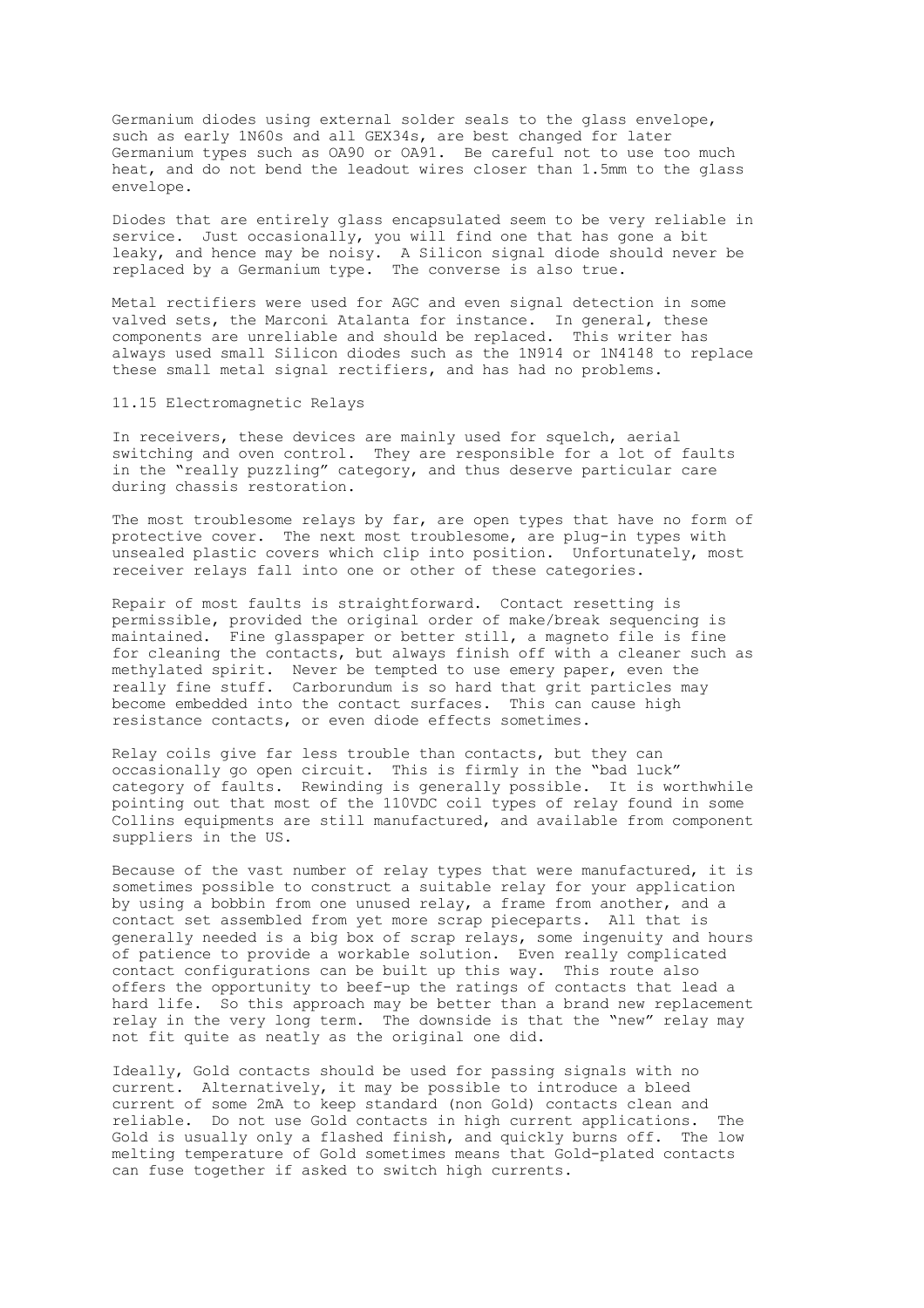### 11.16 Thermal Time Delay Relays

These are octal or B9A glass devices found mainly in American radios, intended to delay the production of HT for typically 30s, 45s or 60s depending on the time delay value of the device. These components are little seen in British and European equipment because of the more widespread use of indirectly heated rectifiers, which did the same job a different way.

Thermal relays are generally reliable. This is just as well because they are now getting expensive to replace, though most types are still available at the time of writing. Delay relays were often made by Amperite, for instance their 6NO45T (6.3V filament, 45s delay time, normally open contacts, B9A glass envelope).

#### 11.17 Meter Movements

Sealed types give less trouble than unsealed ones, which is only to be expected. Old sealed meters can be very difficult to enter though, in the event of problems. All too often the bakelite case can break, or bits of mastic become loose and jam the movement.

Many problems of stickiness or apparent stiffness, can be cured without dismantling. One good trick is to attach the meter to a 1Hz NE555 timer, to swing the movement back and forth over its entire range for a week or so. On several occasions, this has effected a lasting repair.

Corrosion problems can sometimes be overcome by slackening the bearings very slightly.

One difficulty that seems to afflict Ernest Turner (Marconi) meters more than most, is de-lamination of the varnish coating that covers the moving coil winding. Flakes tend to fall off and jam against the bore of the magnet pole pieces. Careful use of some 24swg tinned Copper wire can often rake out the loose bits, to restore free movement. Be very careful not to disturb the hairsprings.

Loose glass is best scraped with a razorblade, and then bedded back down into a thin fillet of Evostik around the edge.

Broken glass is best replaced with new glass, rather than plastic, which causes too many static problems. Cutting new glass to the right shape seems not to be too difficult for skilled glaziers. The best source of glass is from a junked meter rather larger than the one fitted to your radio, though it has to be annealed before cutting.

On some radios such as the Hallicrafters SX28, the meter case was drawn from sheet metal. They are often found cracked into sections splayed apart rather like flower petals. Presumably this was caused by stresses created during the manufacturing process. To bind the whole lot together and keep dirt out after overhaul, this writer advises that the casing be bound with masking tape and then secured with an automotive hose clip.

# 11.18 Headphone Sockets

Sockets which have switches to change over the output of the transformer from a dummy load and/or loudspeaker to the headphones when a jack is inserted, very often suffer from dirty contacts. The usual symptom is a lack of output, but rarely a total absence. Most of the time, all that is needed is for the contacts to be cleaned with methylated spirit.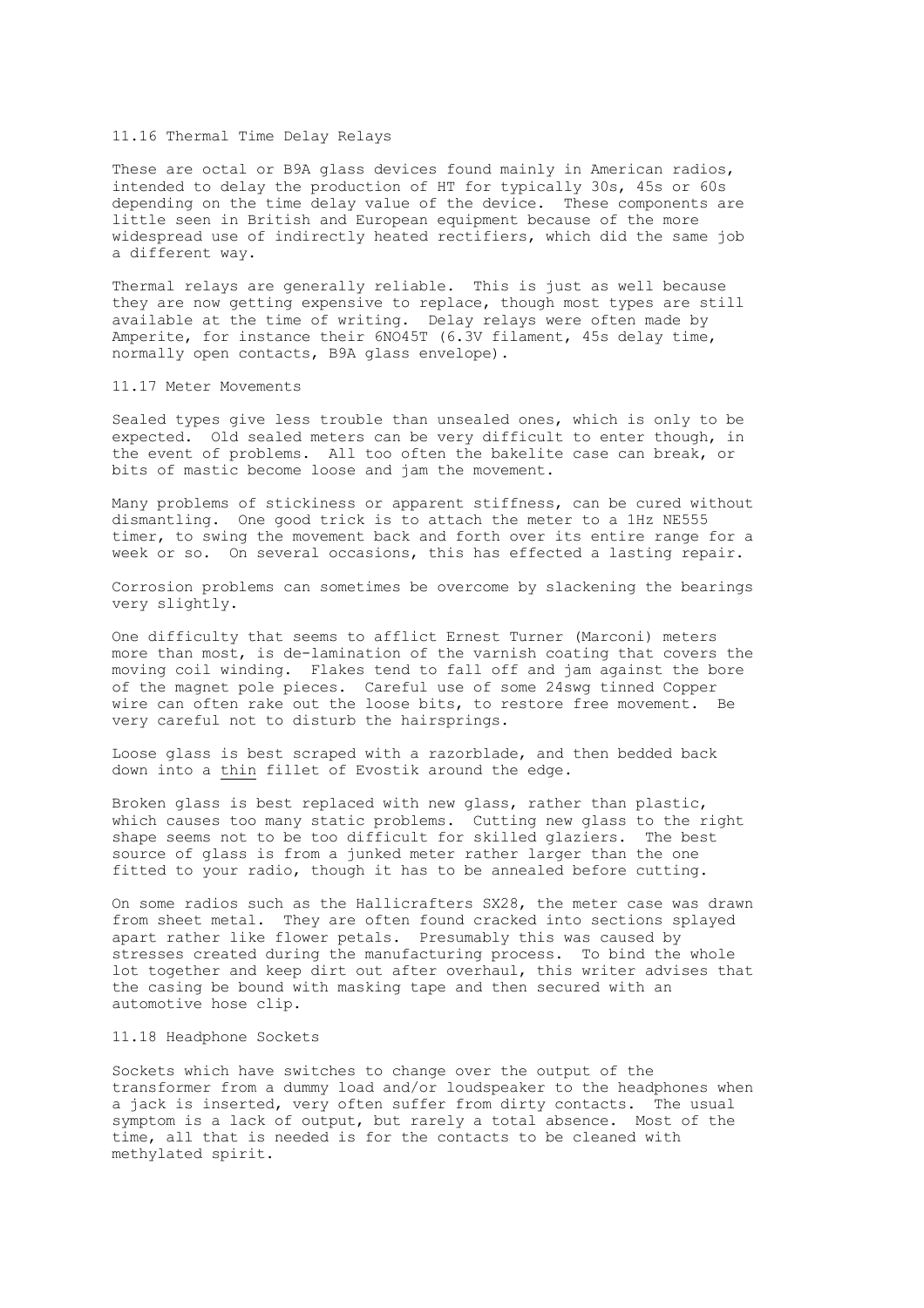Most headphone sockets are wired with respect to chassis, but not all of them are. For example, neither pole of the Hallicrafters S36 headphone socket is grounded.

11.19 Loudspeakers

The small types found in many communications receivers, especially marine ones, are a regular source of trouble. Repair is not generally practicable, and exact replacements are frequently not available. It is often best to fit a mylar cone type instead, since these seem to be more robust in service than the paper coned variety.

The ideal impedance of the replacement loudspeaker would be identical to the original. Failing this, a lower impedance will be satisfactory. It is generally unwise for the health of the output valve to use an 8Ω speaker to replace a 3Ω original, unless the new speaker is shunted with a 4.7 $\Omega/2.5$ W wirewound resistor.

### 12. Faultfinding and Realignment

12.1 Checks on First Power-up

Before power-up, first check the integrity of the mains earth connection to chassis. Have a good look inside the plug top checking the security of all connections, the cable captivation, and the fuse value. Then check for HT shorts. If there is only a 2-core mains cord, apply a solid earth to the chassis at this time.

WARNING: AC/DC sets must not have their chasses earthed, and not all radios fitted with mains transformers have an isolated chassis. Examples exist of radios with transformers which nevertheless have the chassis connected directly to one side of the mains. (This design type is most commonly found on broadcast receivers.)

After these preliminary checks, apply mains power progressively with the rectifier unplugged, using a variac and preferably an isolating transformer as well. Check for correct LT distribution. Then plug the rectifier in, wind the variac right back to zero and bring the voltage up slowly once again. If the radio uses a thermionic rectifier, it may be worthwhile replacing it temporarily with Silicon diodes for this test. This would prevent any risk of stripping the cathode or filament coating in the event of a serious fault. Confirm the proper build up of HT voltage and bias. Meter the HT supply voltage and current very carefully, and keep checking it for a good while. Do not use an autoranging DMM where the decimal point position is not obvious at a glance.

If a neon HT shunt regulator is fitted, make sure it strikes, and then regulates at the right voltage.

Bulbholders may not be at or even safely near chassis potential, so check bulb operation early on, and make repairs as necessary.

12.2 Initial Running Checks

When fully powered-up, check all cathode and screen grid voltages under zero input signal conditions. Then check all anode voltages.

Check carefully for high temperatures and burning smells. Listen for crackling, frying or hissing noises.

12.3 Alignment Prerequisites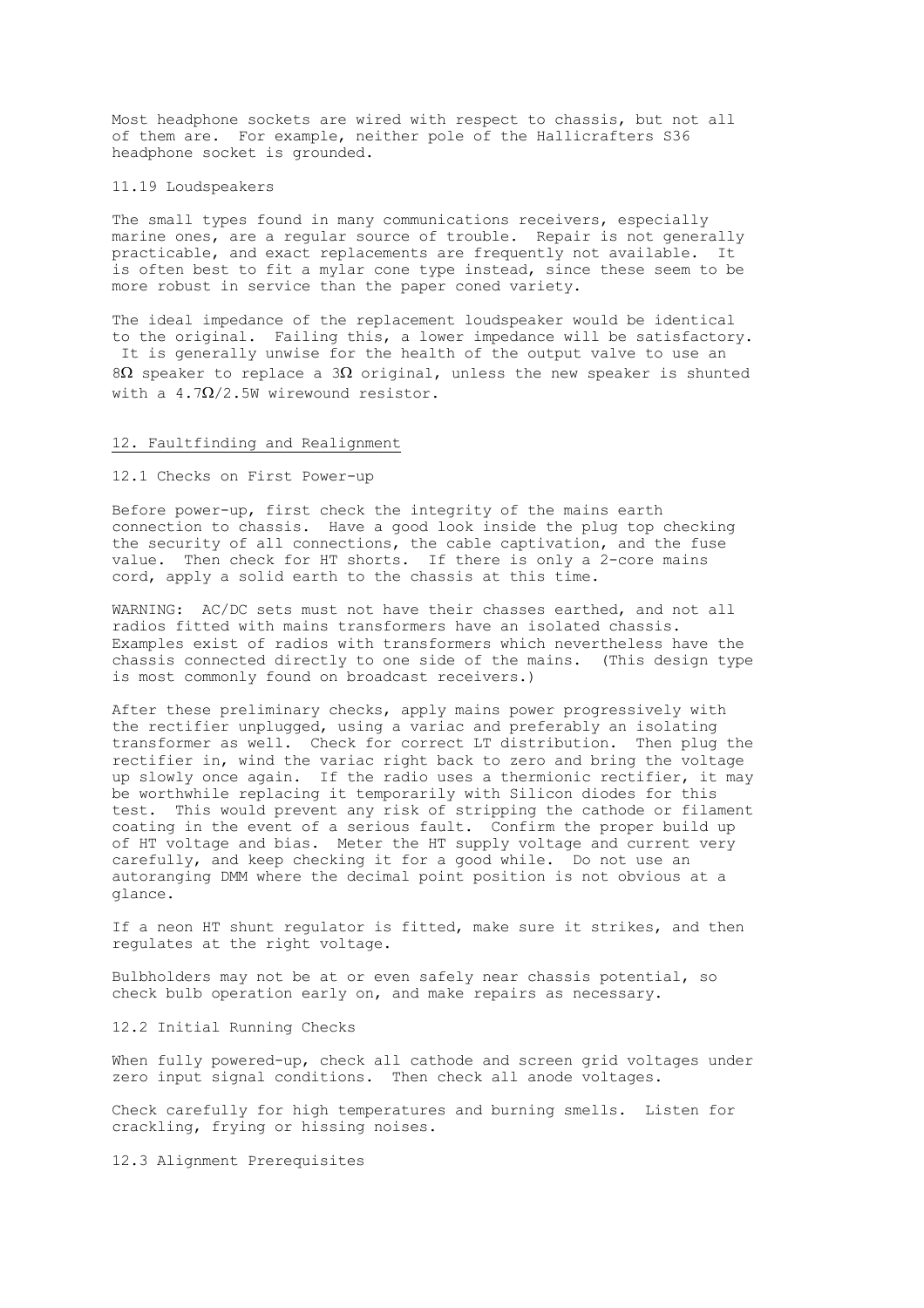Alignment may not prove as easy as you expect. Do not attempt it yourself without the right equipment, the right tools, and enough previous experience to "feel" when something is not right.

Alignment data is one specific area where handbooks are often found to be incorrect. If your radio is known to be totally out of alignment, refer to the gold standard radio, and set all cores and trimmers to the same physical positions as on that one, to start with. Never arbitrarily twiddle anything. Always be systematic. Keep careful notes of what you are doing.

Marine radios which use 110VDC supplies such as the RCA AR8516L and also battery sets, will not give as much gain per stage as radios running on higher HT voltages. One piece of good news that results from this, is that these low voltage sets are very immune to RF and IF instability problems.

On unusual sets for which you have no information, and which refuse to tune up, be on the alert for possible use of harmonic mixing. The Atalanta is one radio that used this technique on the HF range of coverage, because the RF valves are mounted outside the coilbox to improve accessibility for servicing. Stray capacitances were such that the top range uses the second harmonic of the LO to track the signal circuits. Their earlier Marconi CR100 used the same mechanical design but did not suffer this problem, possibly due to the use of gridcap valves or because of the smaller number of ranges covered.

12.4 Coilformer Core Position Considerations

Cores often tune-up at two positions in the coilformer. Selection of the correct peak can be absolutely fundamental to proper operation of the stage. The tuning core should be fitted at the correct end of the former, as decided by the radio designer. This is especially important for two reasons:

a) When the coil is tapped near one end of its winding, the effective tap position depends on which end of the coil gets the extra inductance due to the core.

b) When two (usually IF) coils are coupled by proximity, the coupling constant again depends on which ends of the coils get the extra inductance due to the cores. If both of the coupled coils have adjustable tuning cores, there is only a 25% chance of getting the correct mutual inductance by random selecting from the four available peaks.

The following information is submitted as rule of thumb for use when you have no documentation, or where you do have it but believe it to be incorrect, and have no access to a gold standard radio.

RF/LO cores on brass leadscrews: use the peak which places the Iron core furthest from the leadscrew support nut, to give correct inductance temperature compensation (least positive value of dL/dt).

IFTs: the two cores are to be furthest apart in the former, to give the lowest mutual inductance between the two windings.

Exceptions to these guidelines do exist.

12.5 Double-tuned Transformers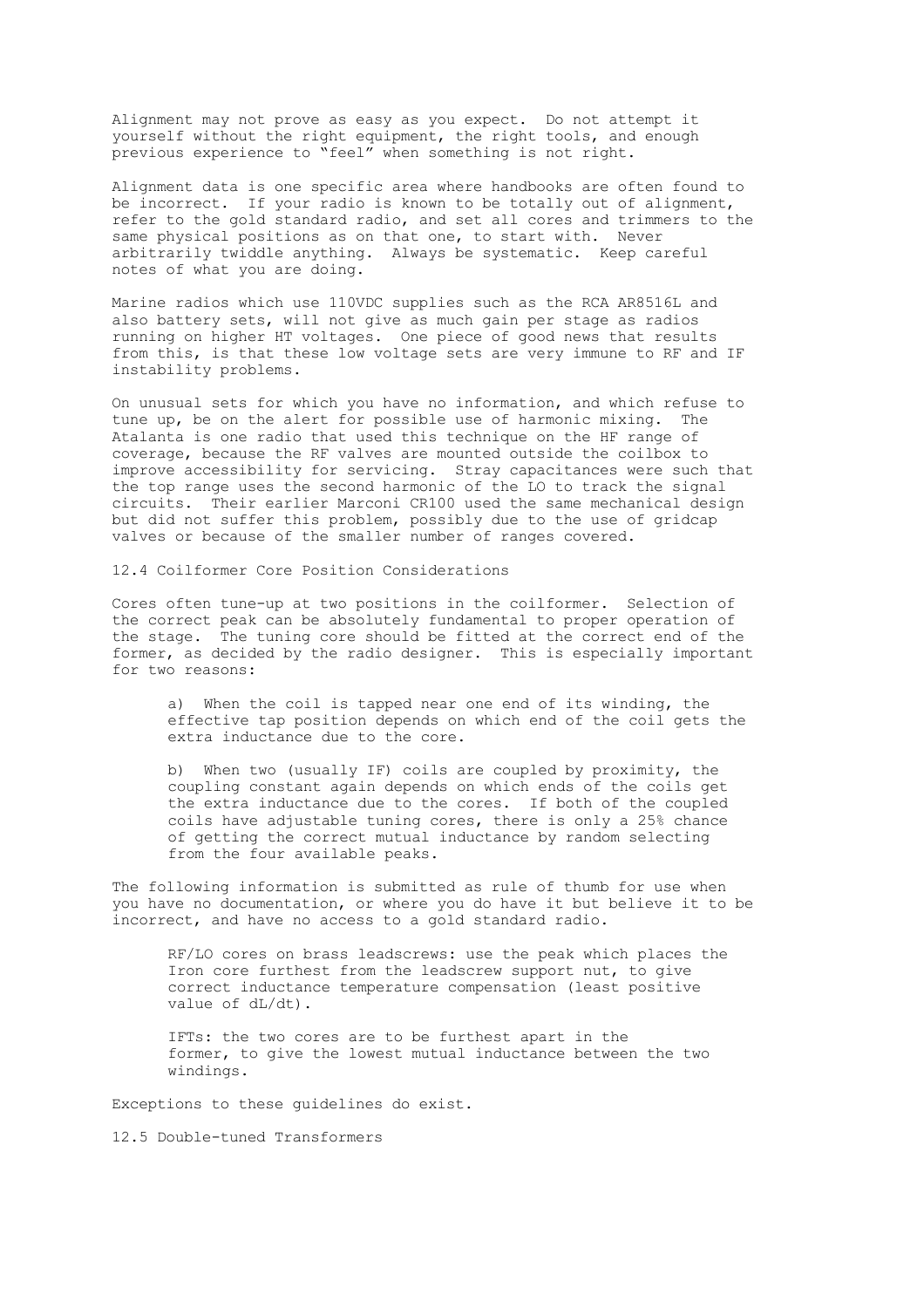Where alignment instructions specify that one side of an over-coupled double tuned transformer is to be resistively damped whilst the other side is adjusted, you will not get the correct response if you try adjusting the transformer any other way unless a network analyser is available, and you know how to use it properly.

12.6 Tracking the LO to the Dialplate

The scale tracking of the local oscillator may be found incorrect, even with a completely clean variable capacitor. If equally bad on all ranges and the errors are all in the same direction, you may consider bending the local oscillator plate vanes. This is an iterative process, which must be performed very carefully, especially if there is HT across the plates. It can take ages.

If the problem is unique to one range, check the local oscillator padder capacitor for that range straight away. Do not adjust the plates of the variable capacitor, in an attempt to cure this fault.

12.7 LO Frequency Jumping

Oscillator frequency jumping is a very common problem, and can be very difficult to fix. Sometimes a full cure is impossible.

If the problem occurs equally on all ranges, first check the BFO by listening to it on another radio. If the phenomenon occurs only on the higher frequency ranges of coverage of dual conversion radios, check the 2nd local oscillator the same way. Then check the following, for both the 1st LO and the 1st mixer.

- 1. Condition of supply, grid and cathode resistors and bypass capacitors.
- 2. Variable capacitor earthing straps/springs.
- 3. Waveswitch/turret contacts & grounding springs.
- 4. Security of RF/LO/mixer screening plates and bulkheads.
- 5. Local oscillator and mixer valve socket contacts.
- 6. Integrity of temperature compensation capacitors.
- 7. Integrity of low value mica and ceramic resonator capacitors.

The final possible cause is an excessive oscillation level, causing<br>slight mode-changing due to parametric oscillations and overdrive. Try slight mode-changing due to parametric oscillations and overdrive. a slightly weaker local oscillator valve, or add slight loss into the oscillator circuit to reduce the loop gain by 3dB or so.

12.8 Aligning the RF Stages, Mixer Grid and IF Trap

Alignment of the RF stages ahead of the mixer should be performed first. This is usually straightforward. The only points worthy of particular attention are to ensure the correct RF sideband is selected rather than the image, and to be careful to use the correct source impedance connected to the antenna terminals.

Depending on whether the mixer valve is an inner grid local oscillator modulated (6A8, 6K8, 6SA7, 6BE6, Mazda/Ediswan 6C9) or an outer grid local oscillator modulated (6L7, 6J8, ECH35, ECH42, 6E8, X61M, X65, X66) design, the presence of the first mixer valve will increase or decrease respectively, the unloaded Q of its signal grid tuned circuit when the filament of the mixer is energised. This means that all else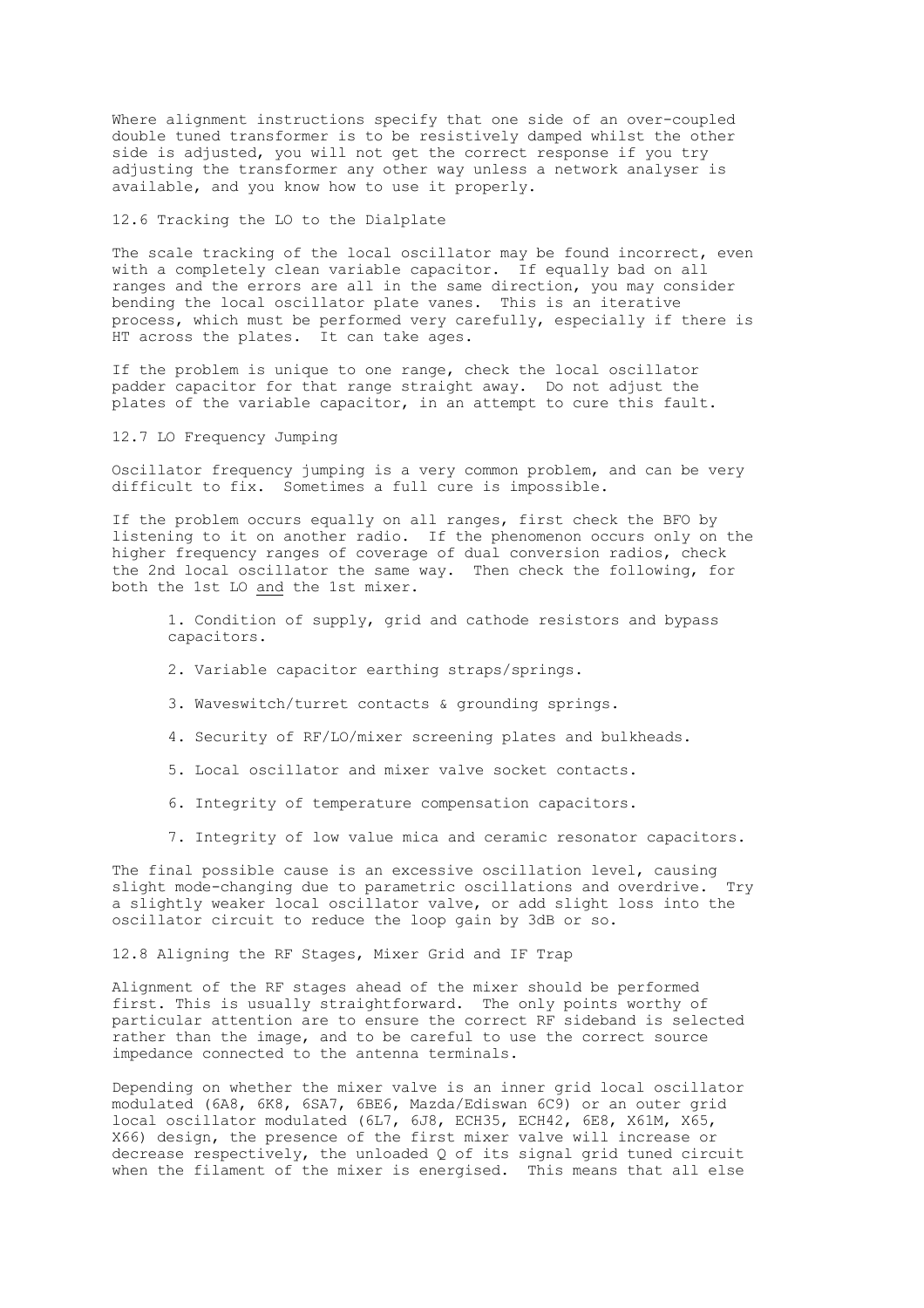being equal, it is reasonable to assume that a radio with a 6SA7 first mixer will exhibit better image rejection than a similar radio designed around a 6A8.

In general, inner grid modulated mixers give worse local oscillator stability than outer grid modulated types. Bearing in mind the prevalence of the LO drift problem at HF, there is thus the possibility of swapping say, an original 6A8 for an ECH35 in an old radio that is regularly to be operated above 15MHz, even though there would be some slight loss of image protection.

Some mixer circuits are partially neutralised, even where the circuit diagram does not show it. The AR88D is one radio that has invisible neutralisation. This technique gives an improvement in the symmetry of the RF tuning response if the circuitry is correctly designed, and if the hardware and layout has not been butchered over the years.

All of the foregoing means that it is necessary to take much more care over the alignment of the mixer signal grid circuitry than would at first appear necessary. The best way is to align for a noise (not a signal) peak after first setting up the RF amplifiers, provided you can be sure to avoid selecting the image. Otherwise, keep rocking the tuning back and forth slightly during alignment, whilst listening to a weak wanted signal. Tune the mixer grid circuit for the peak response.

At the end of RF and mixer alignment, verify the tracking accuracy at both ends and the geometric mean of each band by offering up a ferrite/brass double ended tuning wand to each coil in turn. The ideal is for each end of the wand to reduce the gain as it approaches the coil. Errors greater than 3dB per stage should be investigated. Start by removal and measurement of the padder capacitor, especially if it is of mica construction. The values were usually special, and normally require replacement by a network of standard components, in order to get the value required.

Note that most tracking arrangements were intended to be correct at only three places in the band, and it may be that the central design frequency of your chassis does not coincide with the geometric mean. Furthermore, some radios had tracking errors built in from the day they were made. The B40 is one radio where a revision of tracking arrangements occurred during the production lifetime. Tracking accuracy can be regarded as very much a matter of design quality with these old radios, and rather variable from sample to sample of any one type.

A particular caution applies to the HRO family. In the event of tracking problems, first verify that the coilpack contains the correct mix of tuned circuits for your particular variant. Differences do exist between octal and UX styles of coilpack.

If fitted, the IF trap should be adjusted with nothing wired to the antenna terminals, but with the centre conductor of the signal generator output cable running at a high level held very close by. In this way, a very loose and undamped coupling is achieved to the radio antenna input tuned circuit. Under these conditions, the usual series resonant IF trap will give a very satisfying notch. If a single conversion radio, a good place to set its dial whilst performing this adjustment is a quiet frequency somewhere near 90% of the IF frequency. If multiple conversion, some experimentation may be needed. A good

place to start setting the radio dial would 10% removed from the IF frequency in either direction.

12.9 IF Response Problems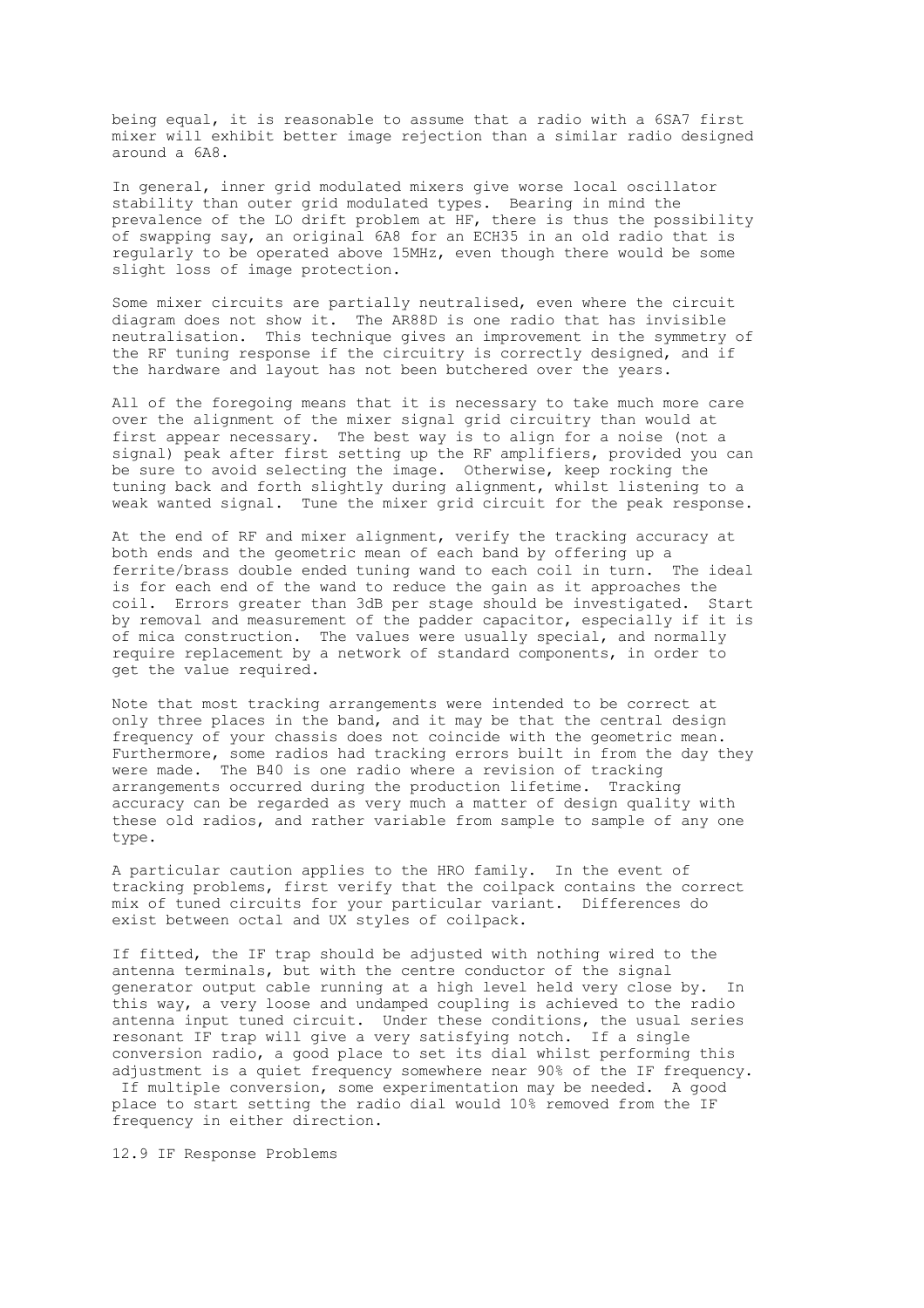IF adjustments are often complicated by unwanted Miller effects, to which some chassis designs seem more prone than others.

With an IF circuit that uses switchable or variable means of controlling mutual inductance in its IFTs, the passband can usually be made to achieve reasonable expansion symmetry as the bandwidth control is adjusted, at least under weak signal conditions. In general, the central trough in the passband response will remain on the same frequency as the coupling is varied. With strong signals, marked asymmetry is sometimes seen, with skewing of several kHz being fairly common on the widest bandwidths. This is due to Miller effect, transferring differing values of tuning capacity across the valve as the AGC varies the operating conditions of the stage.

Attention to IF strip decoupling often pays rewards, and it is wise to make sure all the IFT can grounding screws are good and tight. The addition of a small undecoupled cathode resistor in all but the final IF stage can prove a useful modification in extremis. Try  $47\Omega$  first. This negative feedback reduces the severity of the Miller effect.

IF designs using switchable or variable top capacitive coupling in order to vary the passband width are fundamentally incapable of symmetrical bandwidth expansion, so this technique was not often used except in the cheaper sets. If you are restoring one of these things, do not expect too much. The trough of the IF response will be found to vary in frequency as the coupling is changed and nothing much can be done to prevent it.

# 12.10 AGC Checks

When it is believed that the general alignment is correct and the set is operating properly, it is time to look hard at AGC operation. Meaningful voltage measurements require a measuring instrument with a very high input impedance. The usual DMM or scope x10 probe is not good enough for this job because they give only 10MΩ input resistance, which is inadequate for measuring an AGC system running at, say,  $2M\Omega$ impedance. If at all possible, you should use a proper VTVM such as a Marconi TF1041C instead. The  $100 \text{M}\Omega$  impedance given by this class of measuring instrument gives negligible loading on even the highest impedance AGC systems, enabling accurate measurements to be taken.

Alternatively, a high voltage op-amp could be used as a voltage follower feeding an ordinary moving coil voltmeter. A 20k $\Omega$ /V type such as an AVO8 would work fine with an impedance converter such as this in front of it.

Look first at the AGC delay voltages, noting that delayed AGC was not always used - especially in American sets. When present, the delay voltages are usually produced from a valve cathode or from a potential divider fed from a high voltage point. Examine the way the set develops and distributes its AGC as the input drive signal voltage is progressively increased from zero. Make sure that every stage that should receive AGC gets it, in the right proportion, and in the right sequence of initiation as the input signal rises through the first few micro-Volts of aerial PD.

In the event of unexpected problems, one of the first things to check is whether the AGC detector is fed from an IF anode via a low value coupling capacitor. Any leakage in this component can cause extra voltage delay in the AGC operation, or conversely, can partially or wholly cancel the intended delay.

At the centre of coverage of the middle RF waverange, there should be a sharp knee to the RF i/p versus AF o/p voltage transfer characteristic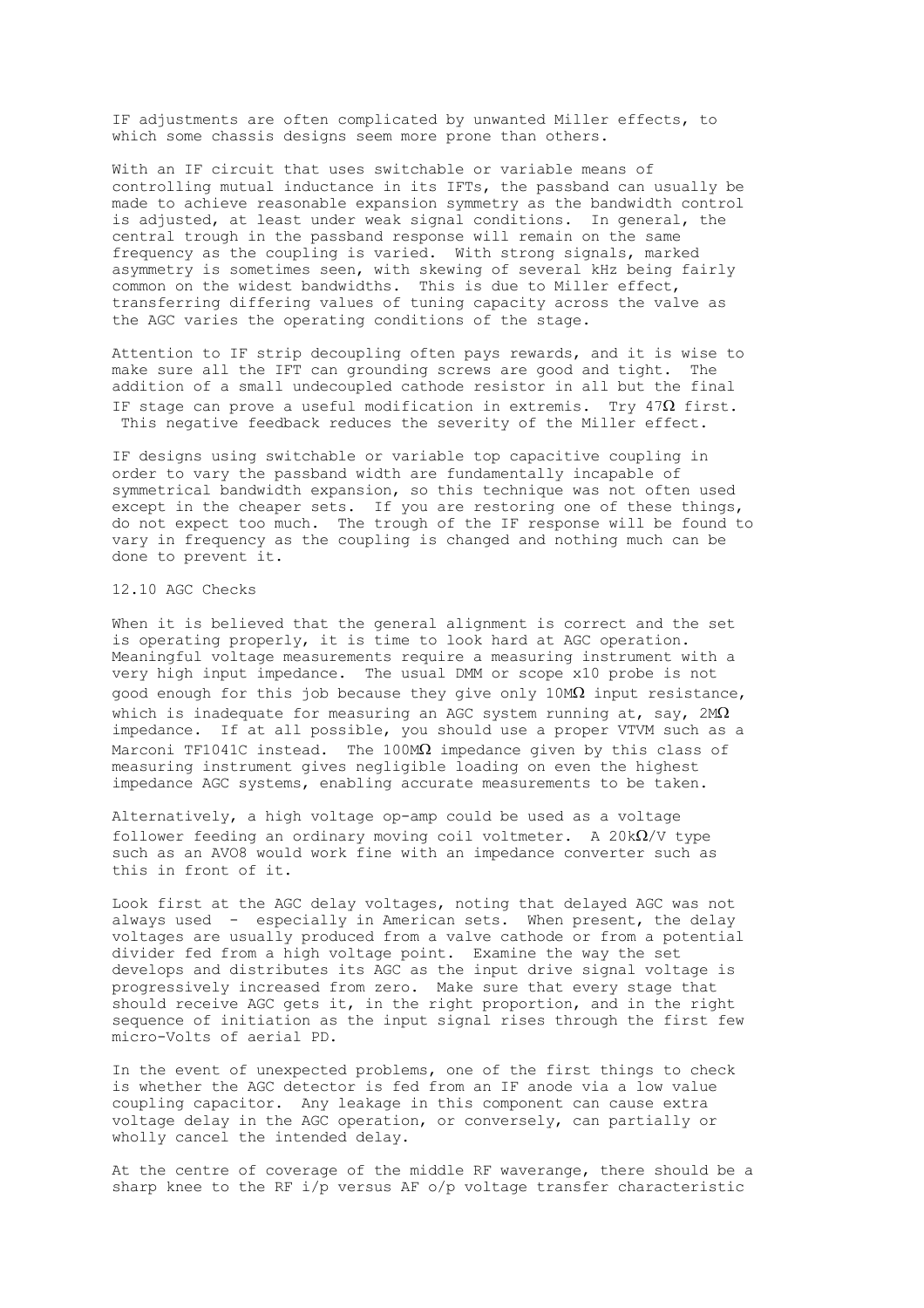of the radio. Use 30%AM at 400Hz for this test, on the narrowest noncrystal bandwidth position available on your chassis, with the BFO off and operating in AM mode. The sharpness of the knee is a good indicator of the general condition of RF and IF valves and the efficiency of the decoupling. A really sharp knee indicates a general absence of faults anywhere in the signal path.

In the case of radios which distort at high signal levels with large modulation on AM, the cause may be modulation rise in the final IF amplifier. Check that the right type of valve is fitted, and that the correct fraction of AGC is applied. This valve may be a straight type in comparison with the variable-µ specimens fitted elsewhere in the IF strip, and the correct amount of applied AGC may be zero. A good specimen is always needed in this position.

In the case of 2-stage AGC systems found, for instance in the Hallicrafters SX28, it will be necessary to verify that each circuit is operating with the correct characteristics, both as regards bandwidth and DC output voltage. On this particular design, the set should work perfectly satisfactorily with either system disabled.

### 12.11 Second Detector Issues

Second detector problems generally stem from the high impedance nature of the circuitry. This can cause difficulty in the event of even slight leakage in the circuit.

As with AGC systems, beware detectors fed via a small capacitor from a source of high combined AC+DC voltage such as the final IF anode. Any leakage in the coupling capacitor would cause detector distortion, or other more subtle problems such as unexpected squelch, as is sometimes found, especially in the RAF R1155.

## 12.12 Noise Limiter Problems

Because most noise limiter circuits operate at very high impedance, all the usual problems with high value resistors and leaky capacitors exist.

Many halfwave limiters are supposed to be "self following" as for instance in the BRT400. These are often referred to as ANL types. It is well worthwhile checking that they perform this function properly. A signal generator having simultaneously variable modulation depth and RF output level is most useful here, eg. the Marconi TF144H.

Full wave limiter designs are rarer. These provide symmetrical waveform clipping according to the setting of the front panel knob, as on the R-390A. Most of these types are not automatic (self-following) in their operation. Again, check by oscilloscope that all is well whilst driving the receiver over a range of RF input levels and modulation depths.

Hum problems are often due to heater to cathode leakage, lack of filament DC bias, or excessive filament voltage, dependent on the design. These causes all tend to result in the hum being at mains fundamental frequency. This fact is often most useful as an indicator of the source of hum.

# 12.13 Noise Blankers

Noise blankers are something of a rarity in receiving equipment of the valve generation. The only popular examples are the Lamb IF silencer found in the SX28, and the VHF TRF design sometimes found fitted as an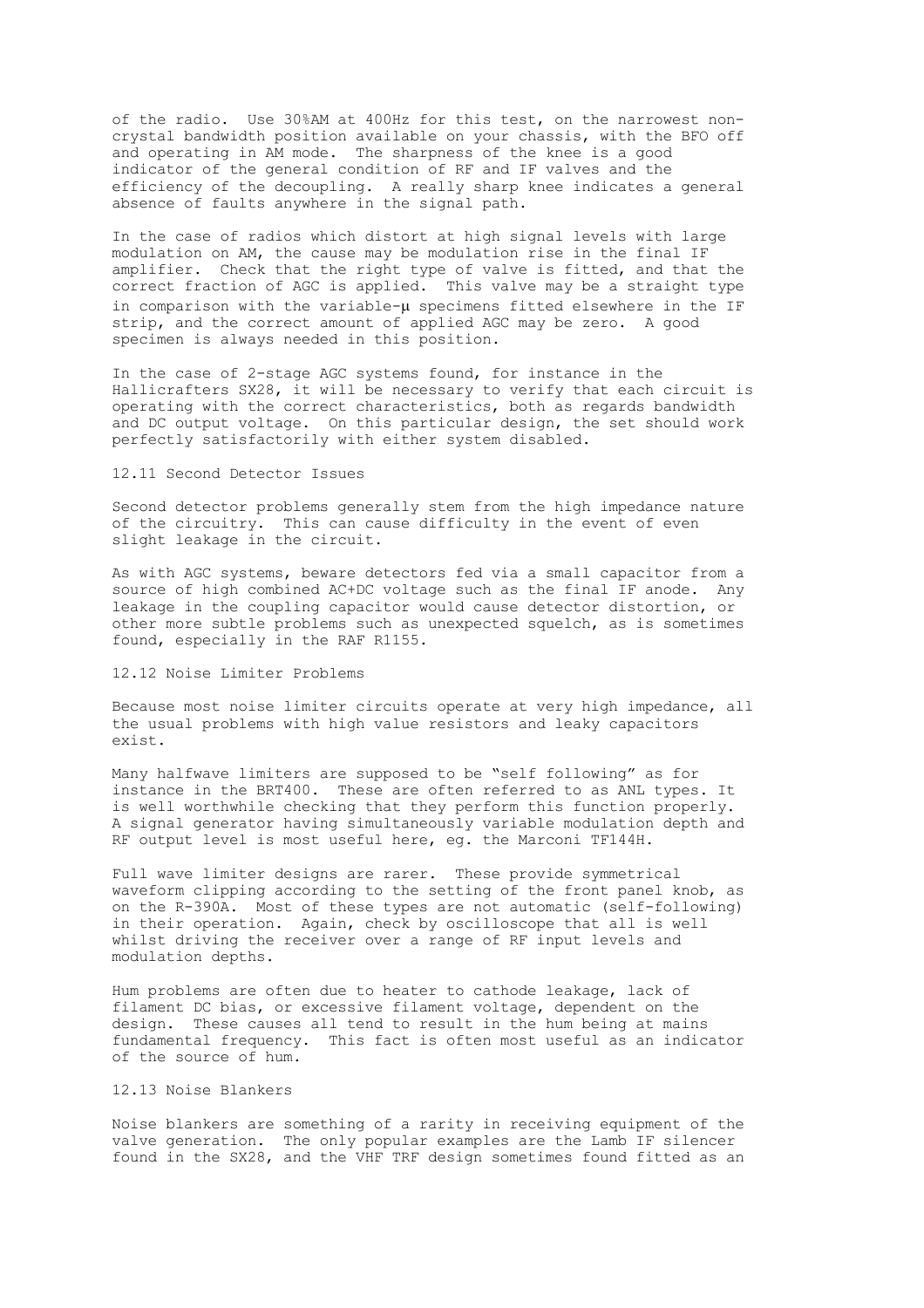(expensive) option to the Collins equipment, eg. the 136B-2 for the KWM-2 transceiver.

In general, these early noise blankers do all work provided their components are satisfactory, and provided that (in the case of the Collins design) a suitable externally mounted VHF lowband noisecollecting antenna is used. The use of loudspeaker wiring to do this job was suggested by Collins as a viable alternative. Unfortunately, in the computer infested domestic electromagnetic environment of today, this tends not to work too well. A properly sited and designed VHF noise collection antenna mounted outdoors would work far better. You could even beam it directly at the noise source for optimum rejection, something not possible with today's generation of HF receivers.

### 12.14 IF Notch Arrangements

An IF notch facility may be encountered. Other than the ordinary single crystal phasing filter, this function is generally provided by either a passive LCR network or a regenerative Q-multiplier operating around a triode valve or transistor. In general it may be said that the capacitors in all of these circuits need to be excellent.

Be sure to avoid the use of excessive  $Q$ -multiplier gain. Otherwise, the superb notch you obtain during alignment may well turn into oscillation at a slightly different ambient temperature or line voltage.

In general it is considered unwise to attempt to improve on the alignment procedure given in the handbook. One of the factory design engineers will have thought much longer and deeper about it than you yourself are ever likely to get the chance to, even if you have all of the necessary skill and access to suitable testgear.

### 12.15 Crystal Oscillators

Crystal oscillators give far more trouble than most people suppose.

Part of the problem, certainly with calibration oscillators, is that they are used so infrequently. A long period of zero anode current with the filament energised, causes progressive poisoning of the oscillator and/or harmonic generator valve due to gas ionic bombardment of the cathode surface. This causes the mutual conductance to drop far below what would be expected from the total active running time of the valve, to the extent that the circuit may become partially or even totally non-functional.

Eddystone was one manufacturer clever enough to spot this problem, and address it head-on. Their S880/2 model provides a very small cathode bleed current when the calibrator switch is in the OFF condition. This is sufficient to prevent poisoning, but not sufficient to cause oscillation or even noise output. All in all, this is a very elegant solution to the problem, and indicative of a receiver design that was better than average in several other respects too.

# 12.16 Ovens

Some receivers use ovens to control the temperature of crystals and even, in the case of certain American military receivers (eg. R-390) the entire VFO. This policy is fine so long as the thermostats do not jam in the closed position and cook all the circuitry.

In all cases known to this writer, VFO ovens can be switched off. This is recommended, unless the radio is to be operated continuously in areas having high diurnal temperature excursions.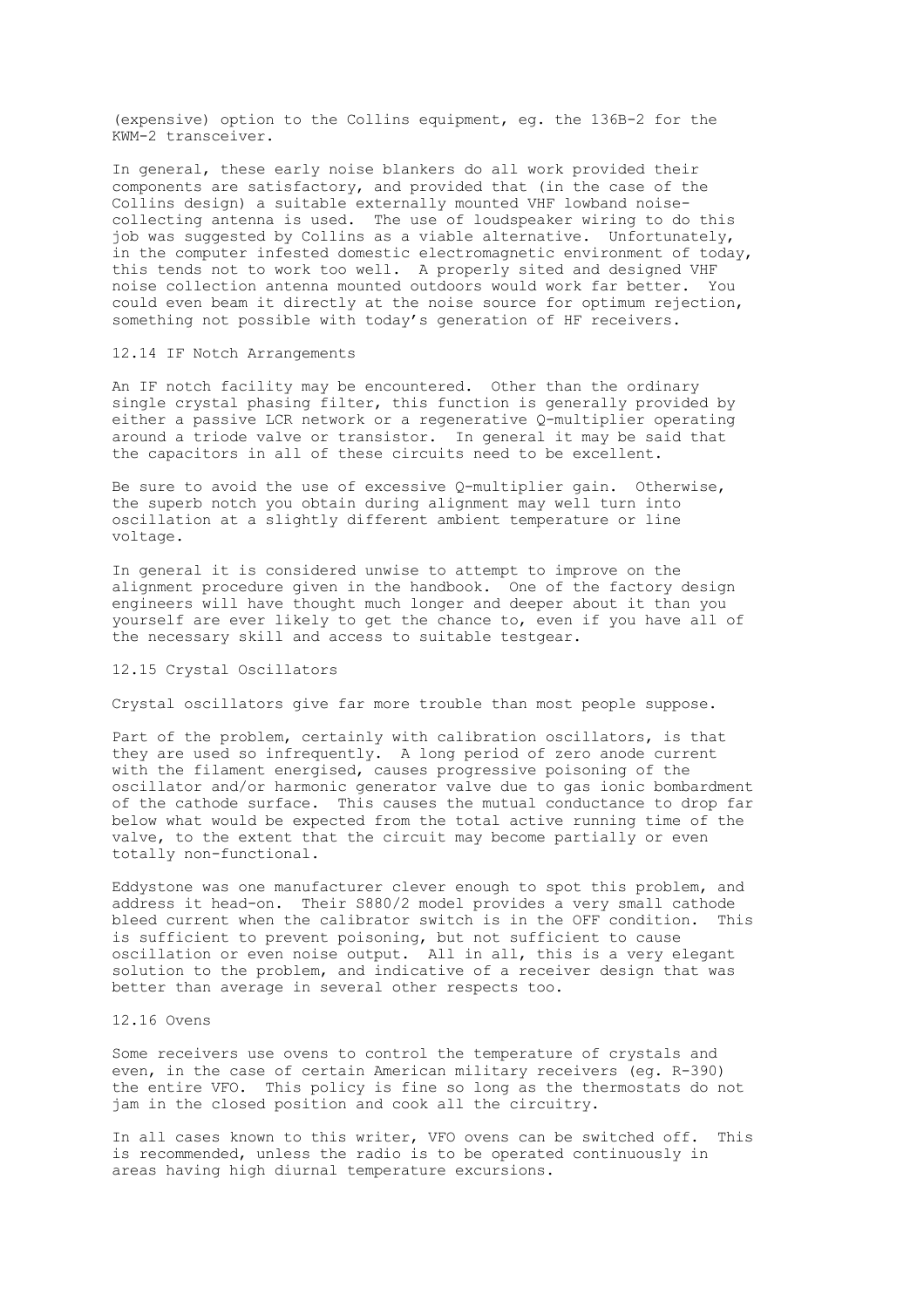## 12.17 BFO Injection

BFO injection is often at a very low level in old receivers. In fact, for quite a long time, this philosophy was distinctly fashionable in the industry. The plan was to avoid desensitising the receiver when the BFO was switched on, and to avoid pulling of the BFO frequency under strong signal conditions.

Where the injection coupling is capacitive, especially in the AR88D where it is by mere proximity, a great improvement in SSB reception capability may be made by the use of a parallel twisted wire capacitor. Use just enough C not to initiate AGC action under no signal conditions.

Sometimes, on sets with an inadequate level of BFO, extra injection can be had for free just by a change of valve, for instance by swapping the EF91 for an EL91 in the BRT400 family. Other sets had too much BFO injection, causing problems with the AGC. This may be cured several ways (eg fit a variable-µ valve or reduce the injection capacitor), or even ignored altogether as it is usually a very minor problem.

Much harder to deal with is the difficulty of restricted BFO tuning range as found for instance, in the HRO-MX. One cure is to increase the number of plates on the BFO variable capacitor, assuming a reasonable number of donor HRO chassis are available, of course. Three times the original number of stator and rotor plates may be fitted to the original frame using this technique. Coverage is then more than sufficient for CW, USB and LSB, without any adjustment of the coil being necessary.

Injection locking of the BFO is sometimes seen. Here, the BFO appears to suck-in towards the zero beat position under strong signal conditions. Having acquired lock, the BFO will not release back to its natural frequency unless the input signal is greatly reduced in amplitude, or moved to a frequency well outside the capture range. It is particularly annoying on SSB, where the effect is to impress severe syllabic rate FM on the demodulated audio.

The Eddystone S940C suffers badly from this problem, despite (or because of?) having a self oscillating 6BE6 product detector. A partial solution can be achieved by improving the decoupling arrangements. No total solution has yet been identified by this writer. The good news is that this phenomenon does have a practical application. Given some operator skill, the S940C can behave as a useful synchronous AM receiver giving better results on selectively fading 41m band signals than available from its envelope detector.

### 12.18 Intermittent Faults

This type of fault is not at all uncommon in old radios, and can be extremely hard to trace. Usually, the cure is easy and straightforward once the cause of the fault has been positively identified. The trick is to avoid inducing secondary faults along the way.

First try to isolate the fault to a particular area of the block diagram, by metering the radio extensively with a selection of scope probes and multimeters. Arrange temporary injection points in the IF and audio circuits, with coax tails coming from the radio. Be sure to monitor the local oscillator & BFO injection levels, which is often most easily done by measuring the grid current of the injected valve.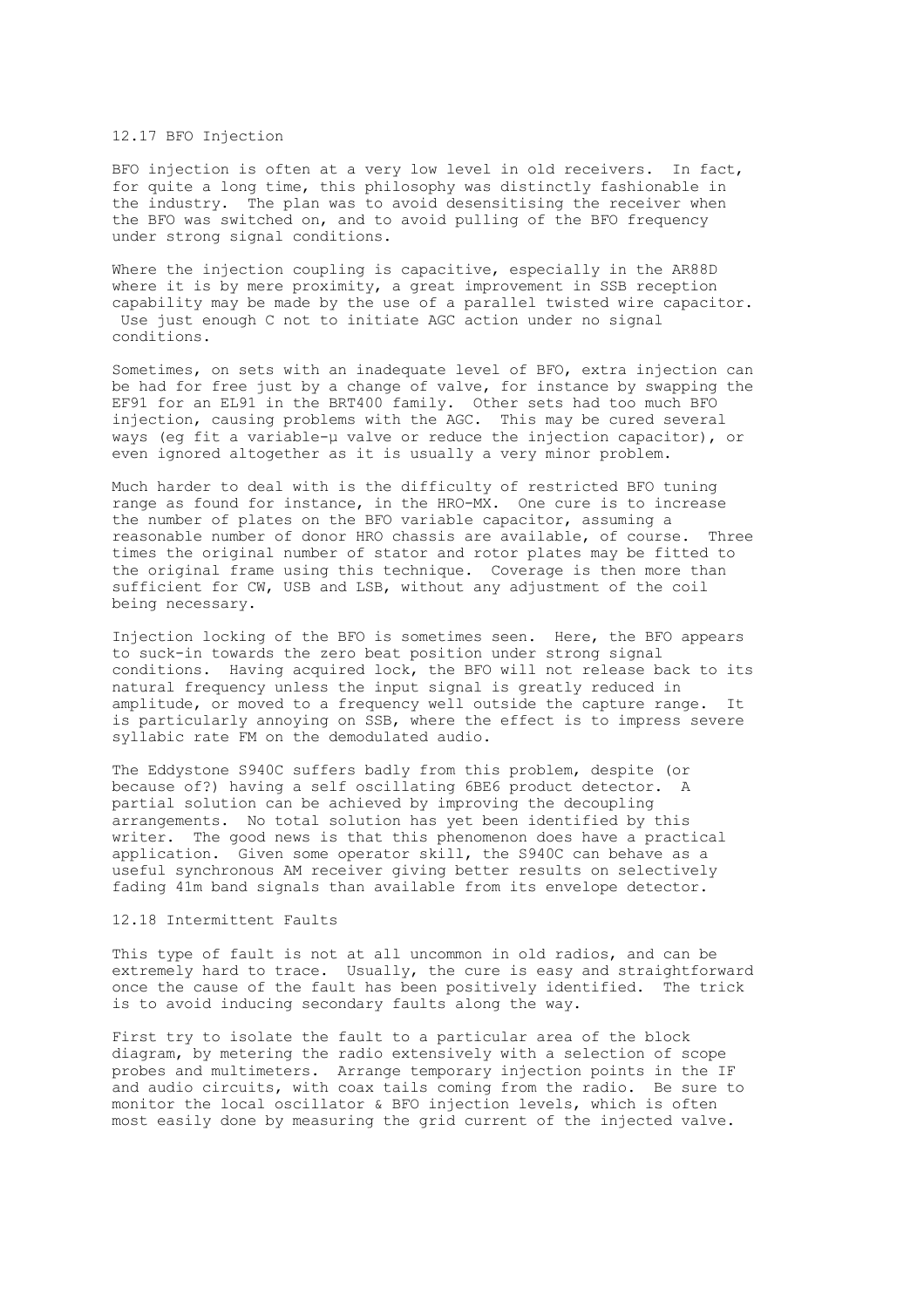Suspect tubular capacitors and fibrous resistors should be squeezed gently with insulated pliers, to see if the fault can be made to appear on demand.

The use of a hairdrier can thermally stress areas of the chassis, or even individual large components. This can be a useful way of introducing faults that normally only appear with the cabinet in position, after the set has been running for an hour or two. Beware of using freezer aerosol or a paint stripping heatgun, these are much too vicious. It is easily possible to break old components this way, melt lots of wax, or introduce more intermittent faults.

In sets that used a soldered chassis frame which has cracked apart, it is often a good idea to resolder whole areas of metalwork en masse, in case the fault is due to a dry joint in an important RF ground path somewhere.

The final solution is for the desperate, and should only be used for thermal intermittent faults where all other avenues of analysis have already been explored. Be warned that this technique can cause secondary damage, but it usually does positively identify the original fault. Cover the radio with a fire blanket to block off all ventilation. Fit a thermometer or thermocouple probe in the airspace under the blanket at the top of the chassis. Run the set until the air temperature reaches about +75ºC (use +65ºC if your chassis uses waxed capacitors or coils, or was originally built with second grade components). Open the blanket slightly at the bottom, and try to stabilise the temperature at this figure. Stay with the radio, monitor it very carefully and leave it to run until something fails. Usually, what fails is the cause of your original intermittent fault, but normally the failure will now be permanent, and therefore traceable. You really must be present all throughout this test, and have a suitable fire extinguisher readily to hand.

12.19 Identifying and Curing Unwanted VHF Oscillation

The technique of using a spectrum analyser and coupling link as a diagnostic tool (see later) for investigating anomalous receiver performance, can often be helpful when chasing VHF instabilities. This problem has accounted for several instances of high noise levels, stage inefficiencies and strange intermodulation/spurious response phenomena in valved HF communications receivers seen by this writer.

VHF instability is particularly common in equipments that have been modified to incorporate hot front ends or mixers. The word "hot" can be used in the literal sense sometimes, if the oscillation is strong enough!

It may be possible to use a wavemeter or general coverage VHF receiver to detect the presence of unwanted VHF oscillation, instead of a spectrum analyser. The level of oscillation is usually extremely high, and often has a frequency between 90MHz and 200MHz in practice, so start searching this band first. Put the probe in the centre of the anode box of each stage in turn, and sweep the band for unexpected strong signals.

If you are convinced one of the stages in your radio is unstable, there are three alternative ways of proving the existence of parasitic oscillations when a spectrum analyser is unavailable, as follows.

Technique No 1: Replace each RF amplifier, mixer, and RF oscillator valve in turn with a specimen approximately 50% down on mutual conductance. Very often it will be found that the flat valve has inadequate VHF gain to oscillate, so if adding a flat valve magically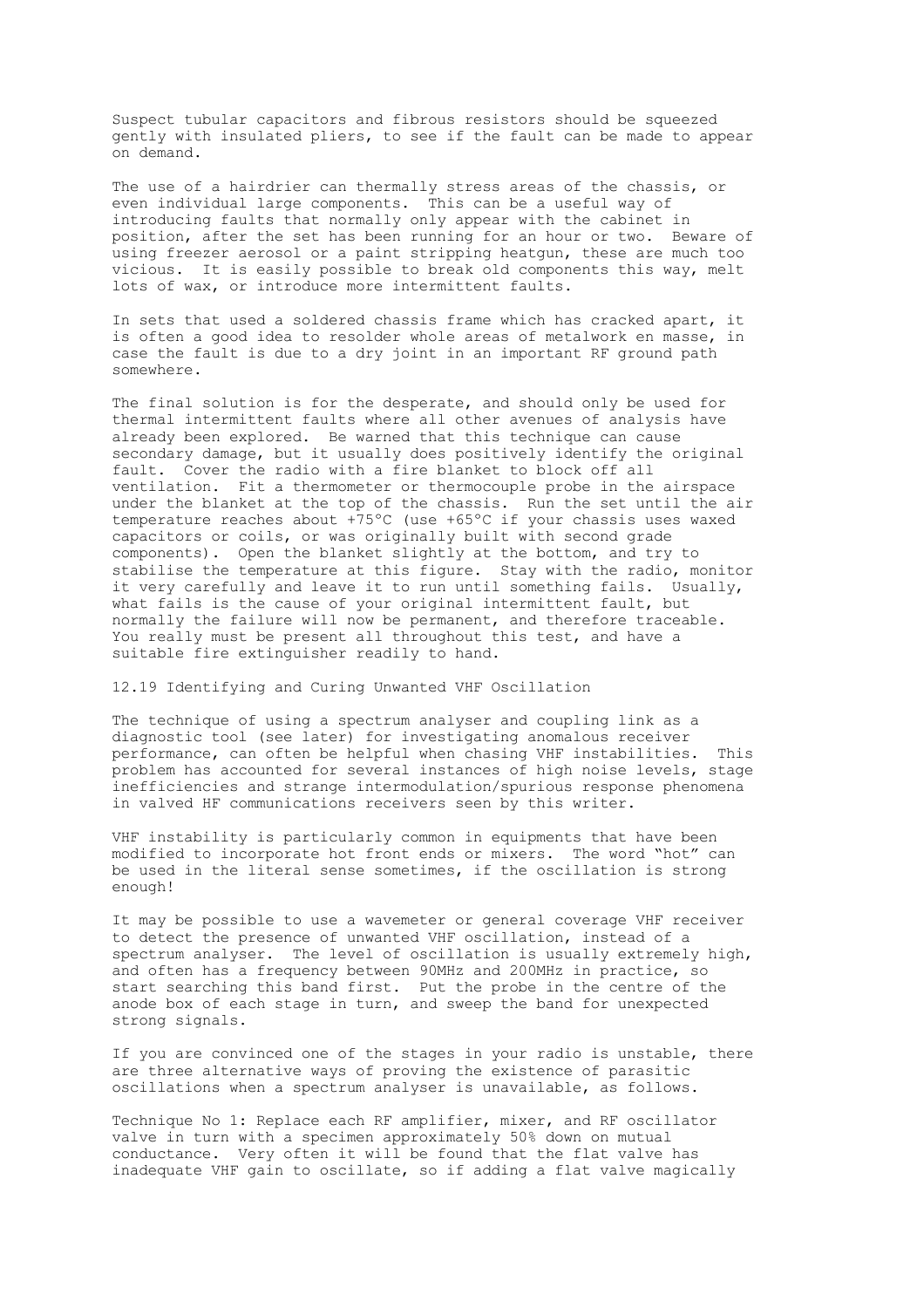improves the performance of your radio, then put the good valve back in and add grid and anode stoppers as described below.

Technique No 2: Add a small 47 $\Omega$  resistor in the grid, and a small 10 $\Omega$ resistor in the anode of each stage in turn, working from the 1st RF valve back through to the final mixer. Of course, this will identify the problem by curing it. The need to put the resistor directly on the valve socket contact does make this technique very fiddly to implement.

Technique No 3 (applicable only to high level oscillation): hold a small wire-ended neon in the anode compartment. Yellow glow indicates unwanted HF oscillation, purple/mauve glow indicates VHF. It is not necessary to connect the neon to anything, the neon is struck by voltage derived directly from the electromagnetic field radiated by the tank inductor of the unwanted oscillator. Note that this tank inductor may well be one of the wires in the anode structure, rather than a physical component such as a coil.

12.20 Post Alignment Tasks

Except where ventilation is critical, this writer would recommend covering all trimmer adjustment access holes with PVC tape after alignment has been completed. This advice extends especially to holes in the top of IFT cans, under which lie beehive capacitors. These devices are particularly prone to going dead short given the slightest encouragement from dust, swarf etc falling onto them from above through the access holes. Some IFTs of this design are incredibly hard to remove for repairs. The BRT400 comes immediately to mind.

## 13. Permeability Tuned Radios

This topic definitely deserves a section all of its own. Radios in this category are usually American, always multiple conversion, and tend to date from the 1950s and 1960s. In general, one or more RF stages are mechanically ganged to one or more tracking IFs and a VFO.

A permeability tuned VFO (often called a PTO in the original documentation) is invariably used on American models, whereas the British tended to use a tracked capacitor VFO, as for instance, in the Eddystone S880/2. Some American sets used a permeability tuned BFO (R-390/R-390A), others used a variable capacitor (eg Collins 75A-4).

Two basic mechanical systems were used. LF radios requiring large fractional frequency coverage used leadscrew techniques to raise and lower the slug racks, and this technique was also used in the S880/2 HF receiver. The Collins HF receivers used snailcam-operated cams and roller followers to control the slugracks, rather than leadscrews.

#### 13.1 Module Interdependency

All of the Collins-designed receivers in this category seem to be modular in their construction, even the little R-392. Before contemplating any surgery or realignment, it will be essential to have a thorough understanding of how the various modules interact with each other electrically and mechanically, the latter being by far the most important.

On the American equipments, the screws that hold the modules onto the chassis are usually 6/32UNC with Phillips round heads, painted green. Do not be tempted to remove any red-painted screws without a thorough search through the handbook first. Red screws are rarely found, but normally indicate fastenings which ought not to be disturbed. In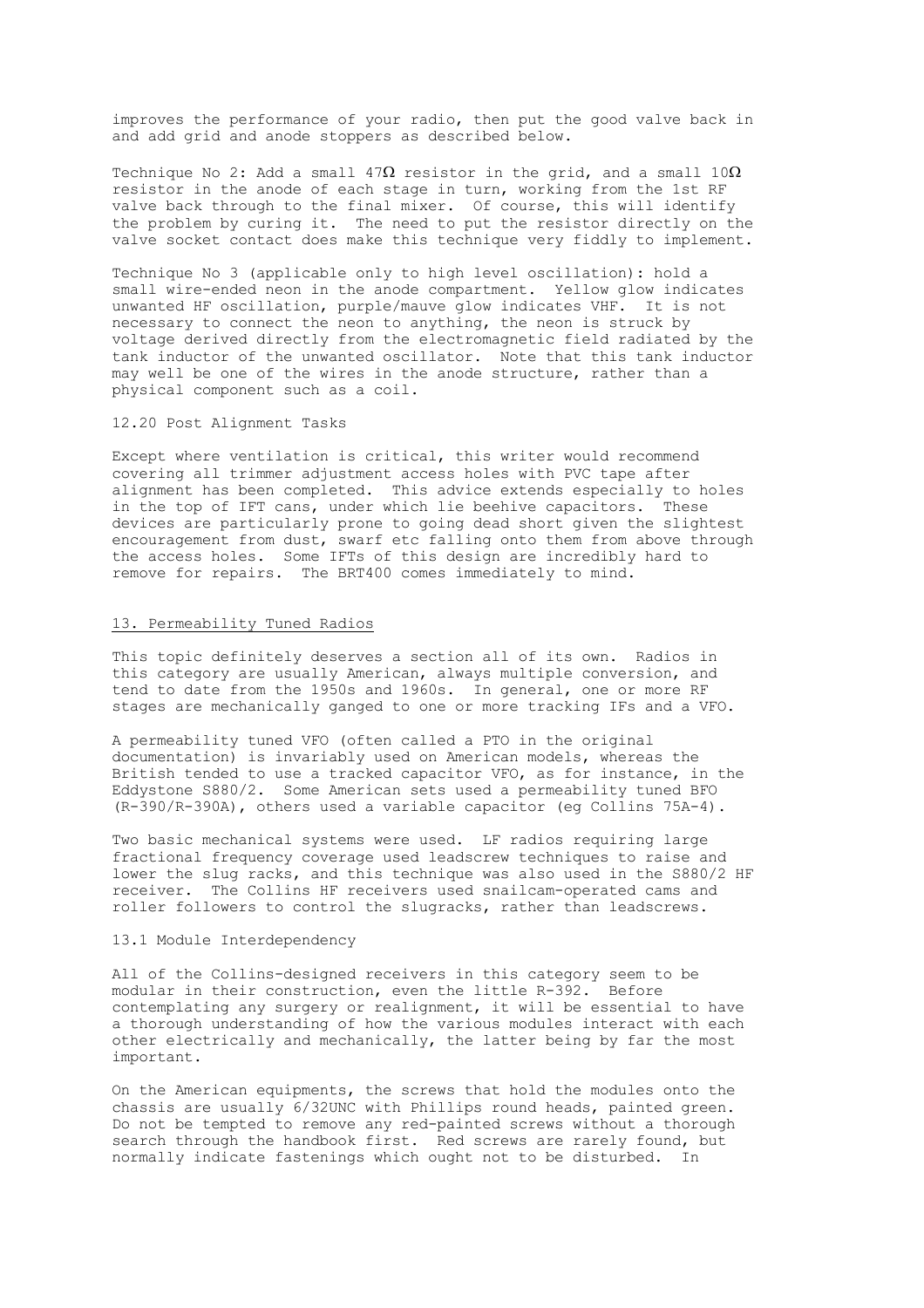extreme cases, red screws could cause danger if removed, as a result of suddenly released turret springs or a dropped mains transformer.

The screws found elsewhere in American radios are mostly 3/48UNC or the larger 4/40UNC and 6/32UNC sizes. It is worth pointing out that Phillips heads are similar to Pozidriv, but without the extra guide flutes of the European system. It is therefore important to use the right screwdriver, especially on the tighter 6/32UNCs. Most Phillips drivers have red handles, whereas the Pozidriv ones tend to be blue. Unfortunately, UNC hardware is rather hard to come by in Britain, and most of the smaller stuff that is available has Pozidriv heads.

Some designs retain their mechanical integrity when disassembled into modules, while others do not. The R-390 is an example of the latter category. This chassis requires a tinplate idler gear to be fitted to the RF unit, before it is removed from the mainframe. This gearwheel must not be disturbed until the module is back in position. This little piecepart avoids the counter, which is mounted on the RF module, from getting out of alignment if the module's own kHz mechanism is rotated. The later R-390A maintains its integrity when dismantled into modules. The geartrain mechanics on any one of its modules are independent of all the rest. It would certainly be far easier to assemble a working R-390A from a random chassis frame and full set of working modules, than would be the case with the equivalent set of parts for an R-390.

### 13.2 Bristol Multiple Spline

The Collins radios, and others of their design made by manufacturers such as Motorola, EAC, Bendix etc all make liberal use of grubscrews of the Bristol Multiple Spline type, often erroneously called Bristo even in official documentation. These screw heads are NOT the same as the Allen pattern or the Torx pattern, and are not widely available in the UK.

You will need, at the very least, Xcellite tool number 99-66. If you or a previous owner has attempted to use an Allen key, it may be necessary to drill out the grubscrew. This is difficult since the material is very hard.

Some grubscrews were locked at the factory with Glyptol, which is a type of green varnish. To free a Glyptol-coated grubscrew, heat its core for 10s with a fine, very hot instrument soldering bit. Then quickly crack the joint with the Bristol key.

#### 13.3 Tuning Slugs

It will be essential to start by having the right Iron cores in the right formers. The slugs are usually colour coded with a dot pattern visible from the top. Some designs of chassis use up to four deliberately different types of core. If one wrong core is used somewhere in a slug rack, that section of the receiver may not align at endpoints, and/or it may fail to track correctly.

Beware cores that have become detached from their leadout wires. Repairs are very simple once the loose core has been pulled free of its former.

Sometimes there were mid-production changes to the types of cores used in one or more of the slug racks. Very often, either the earlier type or the later type may be used without any changes, provided they are fitted as a complete set.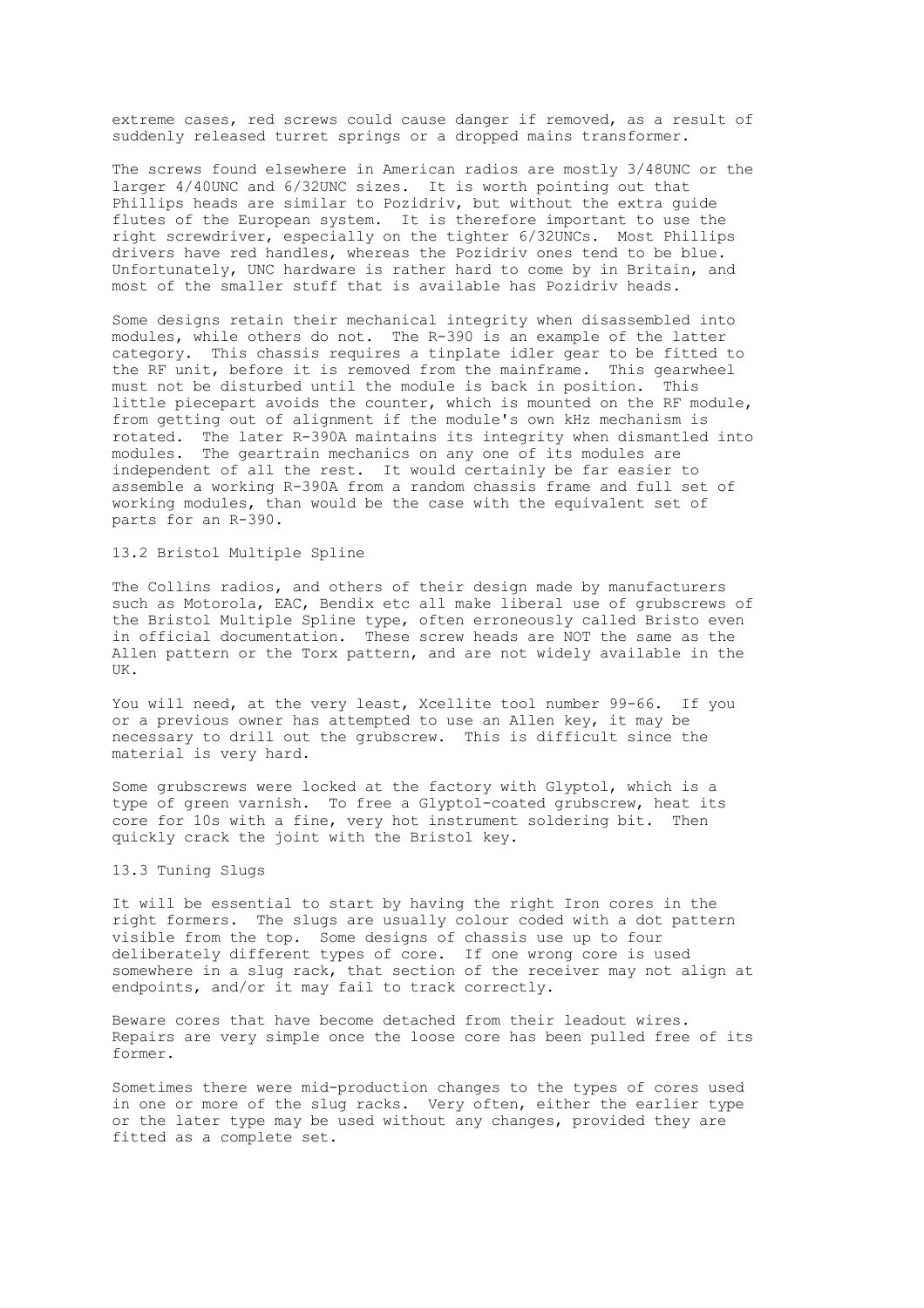The slugs must move freely in their formers. These pieceparts must be truly coaxial in their alignment. Radial adjustment is usually provided for, often by means of movable supports for the slug support wire. It is permissible to use a trace of MS4 silicone grease on the outer diameter of the slugs, in the event of major binding problems.

### 13.4 Mechanical Alignment

Initial mechanical adjustments should be performed with the VFO declutched from its drive shaft. Set the dialdrive endstops to allow symmetrical over-travel at each end of the MHz and kHz ranges. Make sure the LF and HF MHz and kHz endstops work properly. You have four to check and adjust, in all. Repairs are often necessary, especially on early R-390 receivers.

Set the calibration clutch to the middle of its travel. Make sure this humble mechanism works properly. Repairs are often needed, and may as well be performed now, rather than later. Collins-derived radios seem to have fragile calibration clutches.

Check that all spring loaded split gears are properly preloaded. Then make sure the Geneva mechanism that drives the octave coil selection wafer switches is correctly adjusted, and properly ganged to the MHz readout cylinders.

The mechanical counter display needs to have fully functional "-" and "+" rollover display cylinders. These should appear when the kHz shaft is set to below 000kHz, or above 1000kHz on any MHz range, heading towards the adjacent mechanical endstops. Typical limits of travel will be indicated at "-966" and "+034" kHz as the endstops engage. Note the symmetry of the wrapround numbers.

Next, check that the MHz crystal oscillators, and any associated frequency multiplier coils, are properly selected by the drive shaft feeding from the bandchange mechanism. Dial up the "magic number" given in the handbook (this varies from model to model), and set all the cams to exactly the right positions. This should result in a properly aligned geartrain, onto which the VFO can now be tracked.

Finally, set the VFO to track the kHz mechanism, and then lock up the grubscrew. Be absolutely sure at the end of your work, that the main mechanism dialdrive endstops activate before the follower nut inside the VFO canister runs out of thread on its leadscrew.

The VFO Oldham coupler, and all others in the chassis, should have about 0.75mm endfloat. The anti-backlash spring should be present and functional.

### 13.5 VFO Alignment

VFO endpoint adjustments vary from model to model. They do all have an ability to be set to exactly the right frequency at the 000 and 1000kHz points or at least, they did when they were new. Typically the endpoint adjuster is hard to get at, sealed by a screw plug, and delicate. Not a nice combination. Frequency tracking across the range is set by internal adjustment, but should be within 1kHz (500Hz when new) anywhere between the 000 and 1000kHz endpoints. The error is allowed to worsen between either endpoint and its adjacent endstop.

The VFO tuning ranges of the R-390 and the R-390A can in fact be adjusted in the chassis, though the handbooks say otherwise. Target 2.455MHz to 3.455MHz from the VFO, over exactly ten turns of mechanical rotation. If this cannot be achieved within the adjustment range of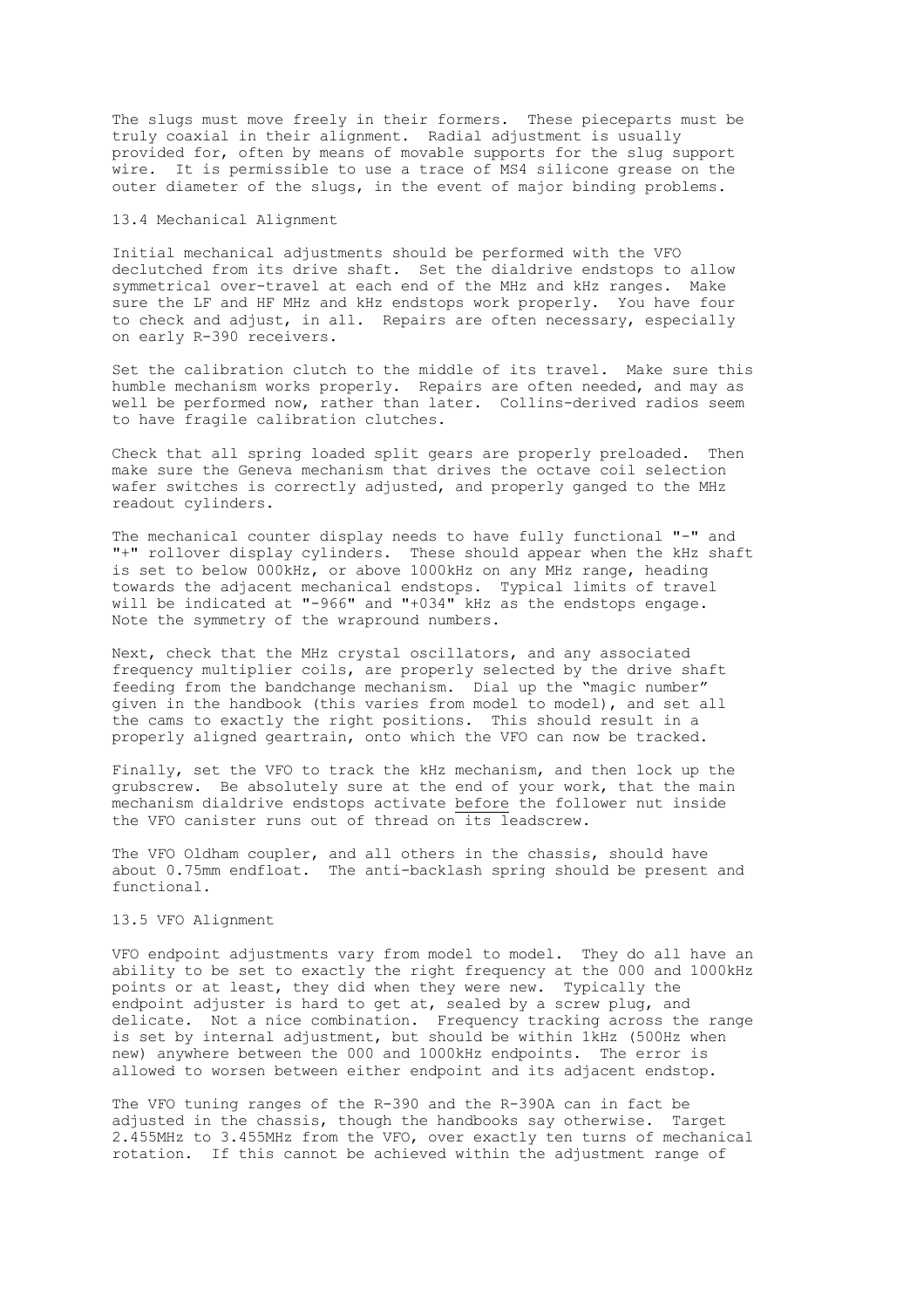the endpoint adjuster, the VFO will need internal surgery to remove some inductance from the small coil in series with the large main coil.

Messing with the tracking is probably best avoided, unless your pocket is deep enough to afford another VFO if things go wrong. The only American VFO type that seems to give incurable problems with tracking is the Cosmos, a late species of R-390A VFO. Most other types, including the Collins original, are generally there or thereabouts after half an hour of careful fiddling.

13.6 VFO Repairs

If your permeability tuned VFO is unpleasantly lumpy in its motion, or is known to be responsible for frequency jumps, it will be necessary to go inside and relubricate the mechanism. On supposedly sealed units, you must disregard all of the cautions on the labels outside of the can relating to sealing integrity.

Use heavy mineral grease on the corrector stack mechanism and its follower. Apply EP90 hypoid oil to the endthrust bearings. Sealing Orings should be lubricated by MS4.

Do not bother to dry out the silica gel cartridge, if found. It is only there for show, the assembly never was truly hermetically sealed. If you do go to the trouble of drying it out, all that will happen is that you will have to reset the VFO endpoint adjustment in six months time, compared with two years if you leave it well alone. This is because during that first six months, the silica gel will dry out the coil, which then shrink slightly. After about six months, the moisture ingress past the seals will start to cause the coil to swell again, as the silica gel sack loses control of the humidity inside the canister. The endpoint adjuster will require tweaking with each change of dimensions of the VFO coil.

Inspect most carefully, the follower nut that runs on the leadscrew. On some designs, this nut is carried on a sprung cage, the fingers of which can break. This is one identified cause of backlash. Repairs generally prove possible, but it is important to retain some sort of spring loaded flexible mounting arrangement for the nut.

Lubricate the input shaft grounding spring after making sure it is bearing lightly on the shaft, as it should do.

After refitment to the chassis, always switch the VFO heater oven OFF if you have a choice on your radio.

# 13.7 VFO and BFO Operating Shafts

The shaft carrying the tuning knob is often supported by an adjustable bronze bush in the front panel. Permeability tuned radios tend to require large operating torque, even when everything inside the radio is working properly. Extra friction introduced by a wrongly adjusted support bush must be avoided, but this fault is nevertheless quite commonly seen. Be sure to adjust the position of the lockable bush last of all, preferably just before the radio is to be fitted into its cabinet. Obviously, in order for the bush to be effective, the shaft must be dead straight. Gentle bending with an adjustable spanner can prove highly beneficial, if undertaken with care.

All permeability tuned BFOs seen by this writer, have input shafts in the form of a very fine leadscrew. Typically, this is connected to the operator's shaft by a bellows coupler. Make sure the coupler is at its natural, ie unstretched/uncompressed length, with the BFO set to the centre of the IF passband. Comments relating to relubrication of the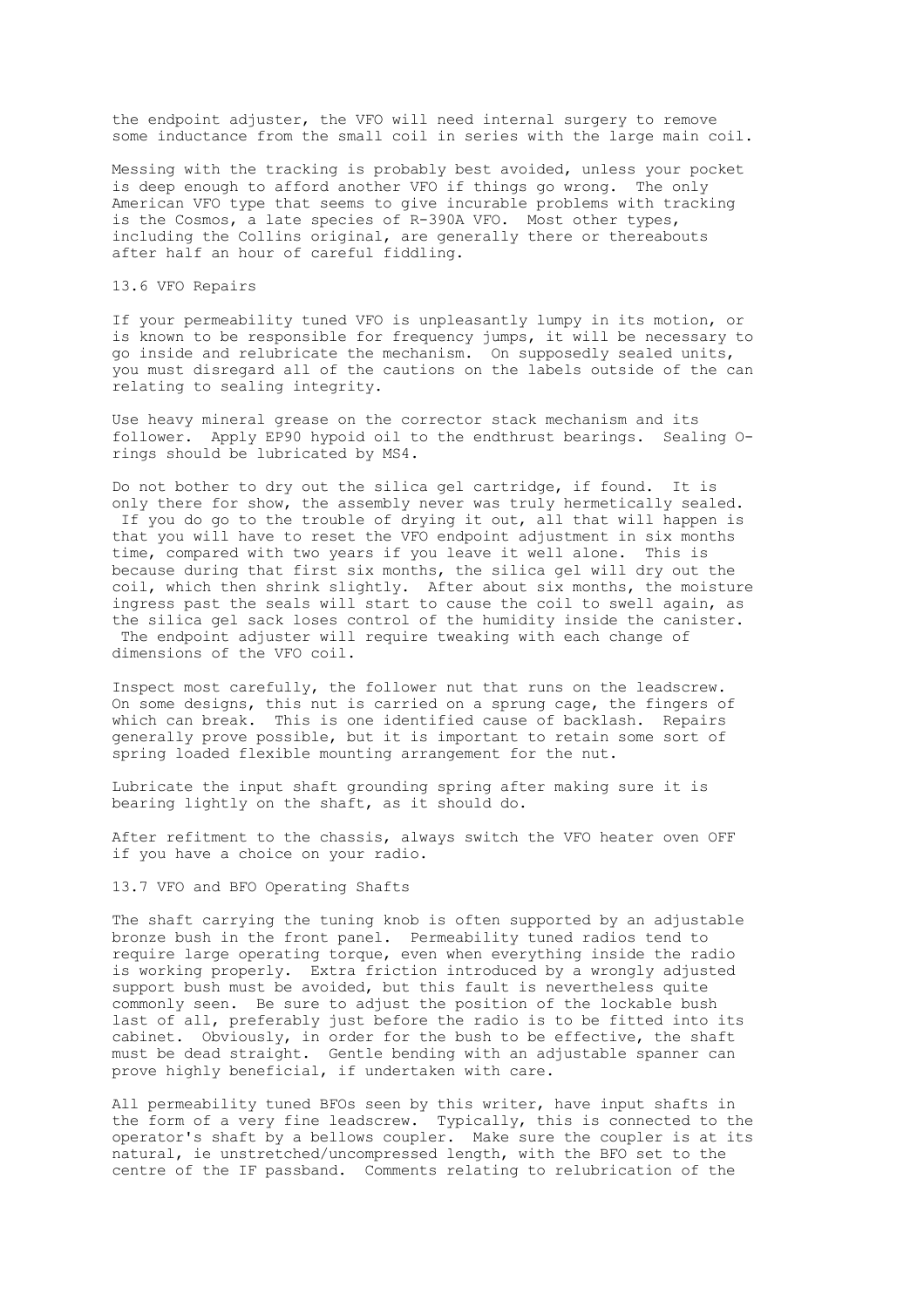internals of the BFO canister are generally as for VFOs, though the job is easier due to the absence of the tracking corrector stack.

Any shaft grounding springs must be making contact properly, and well lubricated to avoid galling of the mating surfaces.

13.8 VFO types other than Collins

Drake permeability tuned VFOs never seem to give problems, and rarely need adjustment despite their relative simplicity. They track within 1kHz, even though the ferrite arrangement looks really crude. Overall, the Drake VFOs surely represent a more elegant engineering compromise than the Collins approach.

British precision VFOs found, for instance in the S880/2 and RA17, tend to use high quality variable capacitors from the likes of Wingrove & Rogers, rather than permeability tuning. They generally benefit from replacement of doubtful looking ordinary Rs and Cs, but never seem to require retracking.

13.9 PBT as used in Collins Designs

The PBT arrangement used by Collins in the 75A-4 relies on rocking the VFO frame in synchronism with movement of the BFO capacitor, using a spring loaded bronze belt & pulley arrangement. It all works very well in practice, though there are two special points worthy of mention.

The right valvecans must be used, these being of slightly shorter than standard height. This is to stop the VFO cans hitting the support frame at either end of the PBT travel.

VFO subchassis earthing, and bearing endthrust, are tasks performed by a single wavy Beryllium Copper washer behind the VFO canister. This component needs to be present, undamaged, and properly adjusted. Experience leads to a firm caution against the use of an ordinary plated spring steel replacement in this application.

13.10 Setting the IF Gain on Collins Designs

One of the last adjustments to be performed on the Collins family of permeability tuned radios, is the IF gain level. The handbook shows how to set this to the minimum value consistent with giving specified sensitivity performance. This adjustment procedure should be followed exactly, in order to achieve the best possible dynamic range. Any Collins designed radio needing its IF gain control set to maximum is not operating correctly, and requires attention.

#### 14. Performance Benchmarks

This section outlines the key performance measurements needed to verify the health (or otherwise) of your radio. Figures of typical performance are presented, and a star performer is identified for each category. For consistency, these are drawn from the popular 2RF + multiple IF, single conversion category (AR88D, HRO, SP210, BRT400, SX28, CR100/B28, S940C, B40 etc) having an IF of 455kHz or 500kHz.

14.1 AGC Threshold

Radios having two RF, and two or more IF stages usually start developing AGC at about  $2\mu Vpd$  input. Thereafter, a +100dB RF step should generally result in <+9dB rise in AF output. For radios having one RF or IF stage fewer than the above, the AGC action typically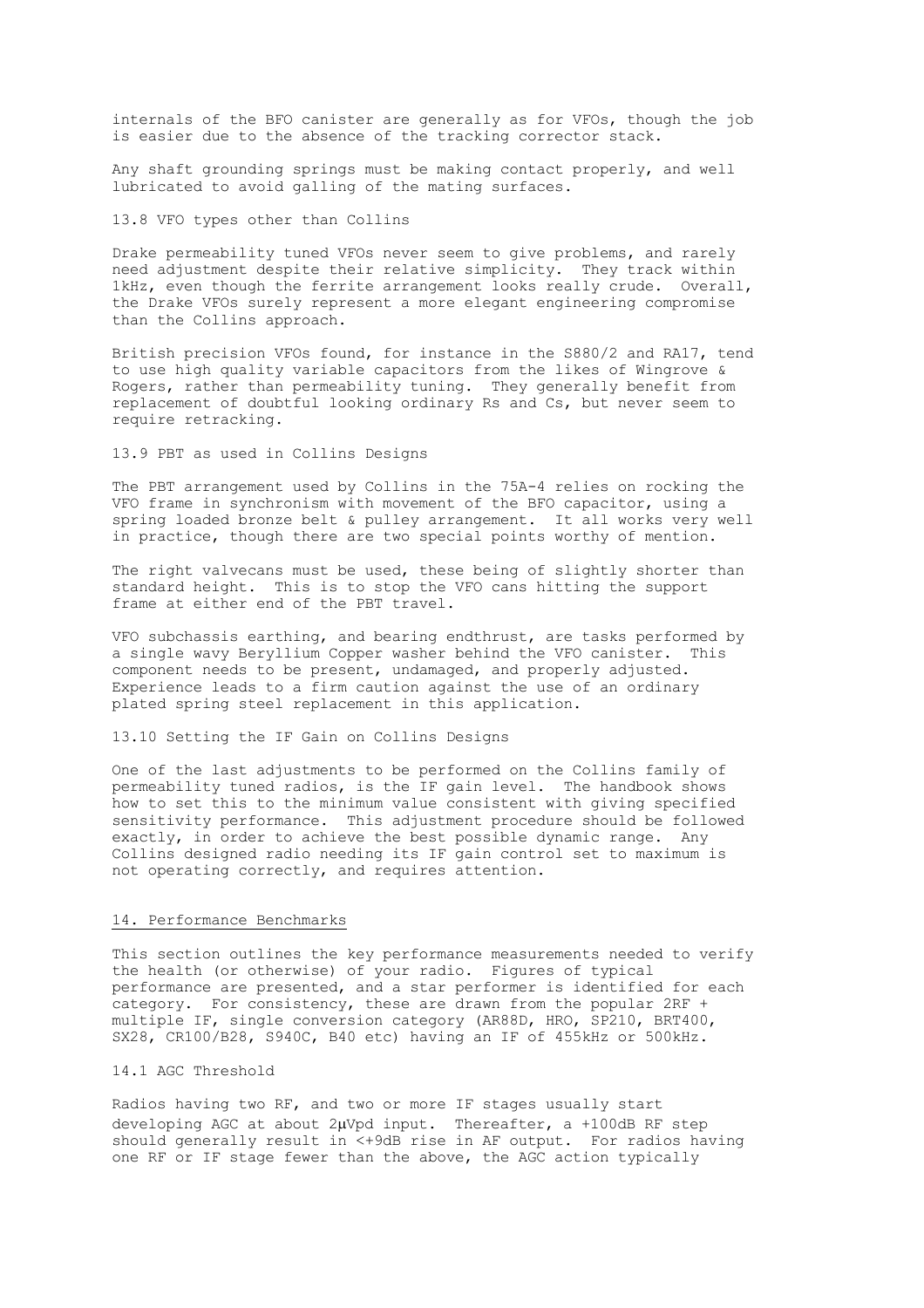starts at about  $4\mu$ V, above which a +80dB RF step gives <+9dB audio rise.

Maximum AGC voltage varies from about -10V on radios having simple AGC circuits, to -45V in the case of radios having complex AGC distribution arrangements and AGC amplification.

The star AGC performer in my collection is the GEC BRT400K, for which a +100dB step above 3µV gives +2.5dB AF. This set has separate RF and IF AGC voltage delays, a complex anode bend AGC detector, and feeds only a part of the available AGC to the final IF (6BA6) stage. Further evidence of excellent AGC management in the BRT400K is the way the recovered audio SNR rises rapidly and progressively with the RF input signal level. Certain other radios are able to match this receiver for audio levelling, but none yet measured by this writer does as well on SNR recovery in the difficult  $1\mu$ V to  $10\mu$ V signal region when receiving an AM signal.

The BRT400 family uses an S130P neon HT regulator for its oscillators and for the RF/IF screened grids. This type shows unusually large sample-to-sample variability as regards actual regulated voltage. Samples varying between 110V and 147V are held at this address. In general, GEC shouldered-glass types are at the top end, and Cossor balloon-top types are at the bottom of the range. Care is needed to select an S130P sample which gives adequate voltage stability over a reasonable range of mains input voltage.

#### 14.2 Noise Figure

If a noise generator such as an R&S SKTU is available, it is easy and worthwhile to measure the receiver NF on the 10m band. This may typically measure as low as 6dB for sets with 2 miniature RF amplifier tubes, or as high as 18dB for radios with only one first generation octal RF amplifier tube.

The truth is that noise figure on the HF bands need not actually be better than about 11dB for normal terrestrial shortwave reception. Of the vintage manufacturers, only Collins, Drake and Racal seem to have properly understood this. Other manufacturers generally produced receivers that had excessive gain, and hence suboptimum dynamic range.

My star performer is the Eddystone S940C, for which a genuine 5dB NF can be reliably recorded on 10m, making it very suitable for use with low gain, low noise UHF down-converters. This radio has an RF architecture employing a cascode ECC189 feeding a 6BA6 second RF, then a ECH81 mixer. An excessively gainy design, but very sensitive indeed.

### 14.3 Image Rejection

For single conversion radios, it is instructive to measure image rejection on the 10m band. Radios with 2 RF stages, having ceramic or plastic valve sockets & waveswitch wafers, air spaced trimmer capacitors and large coilformers of high quality material, usually give 40dB image rejection when properly aligned. For radios fitted with bakelite valve sockets, paxolin waveswitch wafers, ceramic trimmers and small paxolin coilformers, 25dB is more normal. Each of these dB figures will be halved if the radio has only one RF stage, unless clever inter-stage coupling is used to improve performance as on the British Army R107 for instance; or unless a 1.6MHz IF is used as on some Eddystones.

In general, the LF skirt of the overall RF selectivity characteristic will be steeper than the HF skirt, so better image rejection will be obtained by radios which run their local oscillator LF of the signal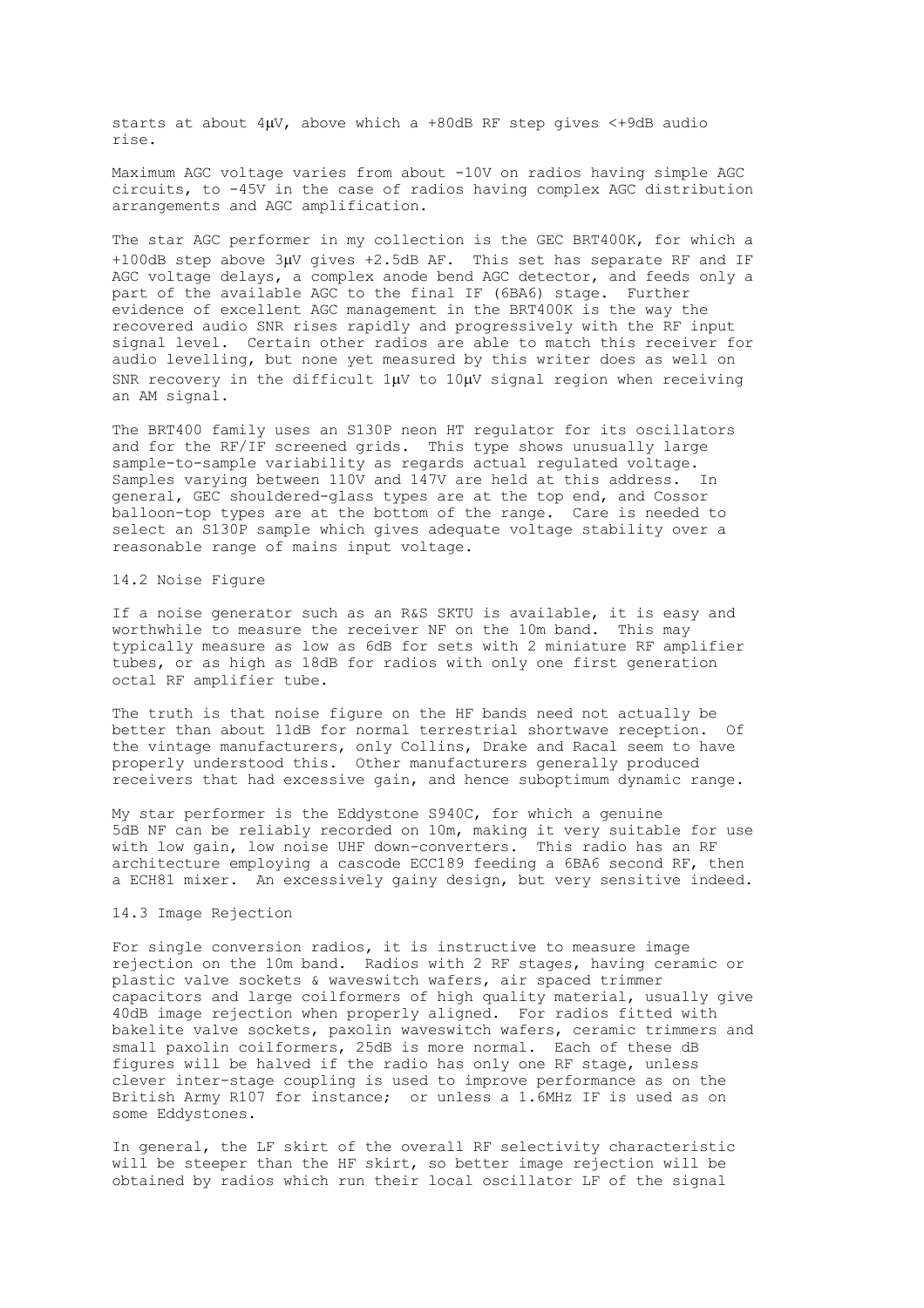frequency, even though this will be at the expense of tracking difficulties that may restrict the tuning range.

My star performer is the AR88D, a genuine 50dB of image ratio being achieved on 10m when running with its local oscillator LF of signal on the top range. Is mine the only example to track correctly this way? The handbook indicates that this is not how the radio ought to be aligned. (I suspect the handbook is wrong.)

Note that for proper image performance, the radio should be fed from the source impedance specified in its handbook. This applies to alignment, testing and actual service. If the radio has a balanced input, especially one that has to be adjusted for correct balance as well as for resonance, be sure to feed it from a balanced source of correct differential impedance. For alignment purposes, this may often be achieved by a toroid and a network of impedance stabilising resistors.

14.4 Third Order Intercept Point

Third order intercept point is somewhat time consuming to measure properly on an individual basis, but can become quite quick when performing a batch of measurements together as a group. This parameter is especially important for those intending to select a vintage radio for serious use on about 7MHz after dark in the winter months, with a good aerial.

There is little advantage in having intercept points in excess of 0dBm, at least for everyday HF operation with ordinary antennas. When the receiver is to be co-sited with an independently operated large HF transmitter installation, or when high gain VHF/UHF down-converters are to be used in front of the HF receiver, then there may be functional benefits to be obtained by choosing a receiver with an intercept point above +10dBm. Realistically, only solid state receivers are likely to achieve this figure. The best bet for an old valved receiver working under such conditions of excessive RF input is to insert a 20dB pad in its antenna input line. Most of these sets have 10db to 20dB of excessive sensitivity on the LF bands, which may as well get sacrificed in the search for better overall performance. The beneficial effects of a 20dB input pad include a 60dB increase in third order input intercept point and a 100dB increase in 5th order. The result especially on the LF bands, will be to make the receiver appear extremely deaf on air. Good! This says that many unwanted spurious responses have been very greatly reduced. See how clever is the Racal approach used on the RA17L and RA117, in fitting a multi-step aerial attenuator as standard. The puzzle is why more manufacturers did not do this. Even Collins missed this rather obvious trick. The technique of seriously detuning the antenna resonating trimmer is very much a second best, but this is all that can be done on most old sets.

This writer normally measures third order intercept point on 10m, since in the case of multiple conversion receivers, by choosing different tone separations the performance of the first and second mixer chain can be analysed separately. In the case of tunable first IF designs such as the 75A-4, tones spaced at 20kHz will pass straight through the RF and first IF systems, so that the performance limitation will usually stem from the second mixer. With 100kHz spacing, both fundamental tones and the third order intermodulation products will still pass through the nose of the RF tuning, but the most remote tone will generally now be sufficiently far down the skirt of the first IF response for the second mixer not to be subjected to these two strong tones at the same time. The measured performance will then be determined by the first mixer. Or by the RF stage(s), if the first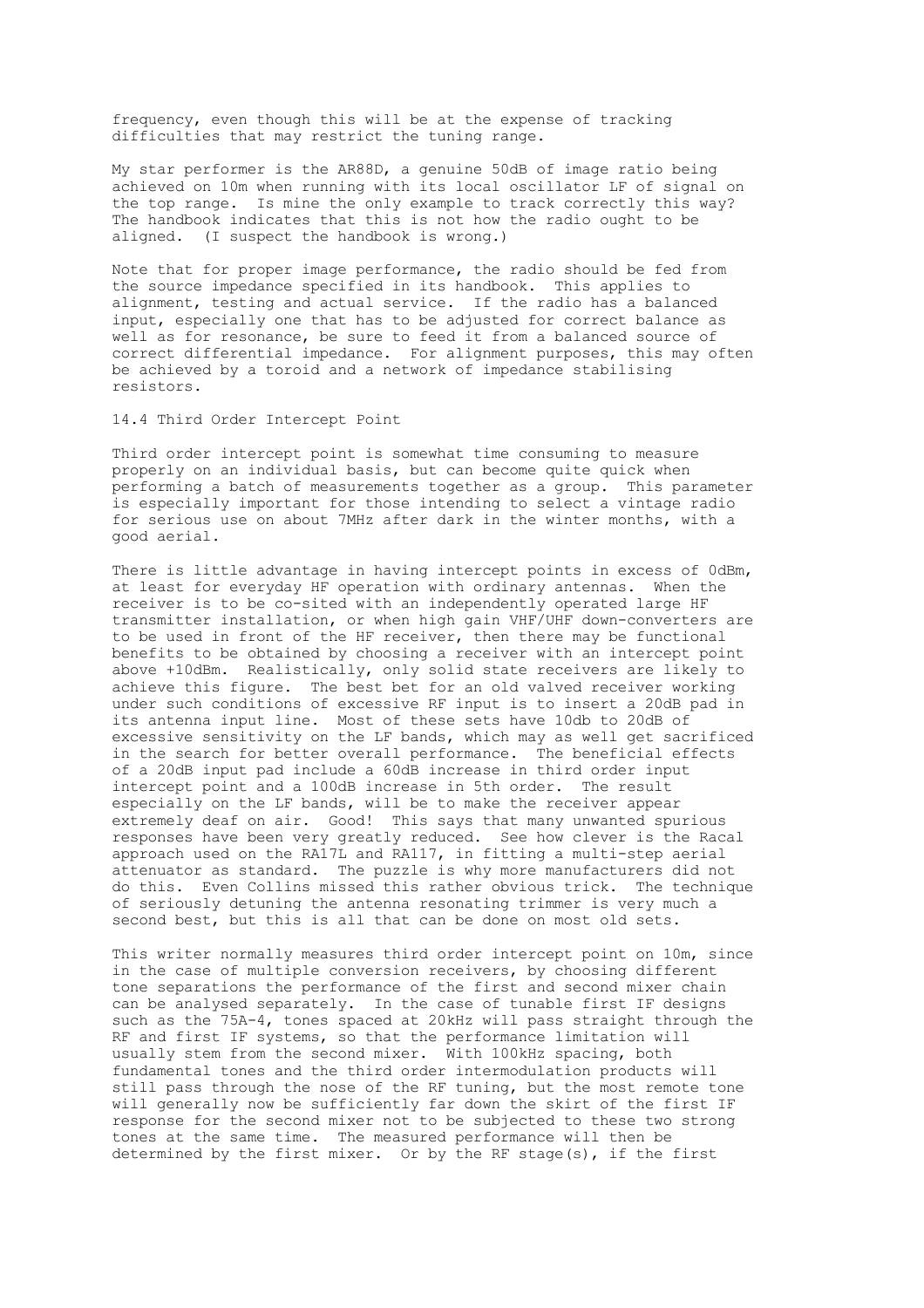mixer is unusually robust as may indeed be the case with a 6BA7, 6K8 or Mazda/Ediswan 6C9.

When taking measurements with close tone spacings, the signal sources used must have very low phase noise, otherwise performance will be masked by reciprocal mixing mush. Also, the attenuators must be truly linear, and must not interact with each other or with the combiner network. This writer uses an identical pair of Marconi TF144H/4S signal generators, each of which uses a high level unsynthesized 5763/QV03-12 oscillator without any subsequent amplification, followed by entirely resistive output padding. To combine the two generator outputs into a single  $50\Omega$  feed to the receiver under test, an Olektron B-HJ-302U dual directional coupler is used. This provides good intergenerator isolation without excess transmission loss in either leg. Tubular 10dB fixed BNC pads are fitted directly to each port of the coupler to provide a further 20dB of inter-generator isolation, and to provide a reasonably accurate  $50\Omega$  source impedance for the receiver under test. The path from each individual generator thus has 10 + 6 + 10 = 26dB loss in the line. On the end of this chain, is an 8-way Raven  $50\Omega$  multicoupler unit. This uses a pair of FET devices to provide sufficient overall gain, together with a very high IP and low noise figure. This test system provides accurate and repeatable results down to 5kHz tone spacings. Intercept points are measurable to beyond +20dBm as and when (rarely) necessary.

An even better way ahead, especially when measuring with very close tone spacings indeed, is to use high level crystal oscillators to provide the tones. The crystals need to be tightly specified, of exemplary quality, and designed especially for the job. You should expect to pay very good money for a suitable crystal. The precision oscillator circuits are usually bipolar designs containing a special amplitude feedback mechanism which is quite separate from the oscillator RF circuit. This approach reduces the output problems due to limiting noise and waveform distortion. The output voltage is usually derived from the current flowing through the crystal slice.

A supporting rationale for the choice of 10m as the basis for critical third order intercept point measurements of valved HF receivers, is as follows.

- 1. Nearly all valved radios deliberately operate with restricted gain on the LF bands where good strong signal handling was understood to be needed, but have high gain on the HF bands where ultimate sensitivity was considered to matter far more. Thus the 10m intercept performance will be the most severe case. Yet it is fully representative if the receiver is to be used as a tunable IF with a VHF down-converter, or if it is to be used with a good single-band 10m beam for contest use at a time of high MUF.
- 2. Some sets have so much front end selectivity on the LF bands that they get extra intermodulation performance for free just by attenuating one of the fundamental tones in the RF tuning system. This prevents the furthest distant tone from being amplified fully, even with offsets as small as ±10/20kHz. Radios with such superb pre-selectors include the R4C and the RA17L/RA117. Intermodulation performance on the LF bands with these receivers is determined at least as much by the tuned circuits as by the active stages, especially when the tone spacing much exceeds 50kHz. For this reason, measurements on these bands have less value as an engineering diagnostic technique than test results obtained at the higher frequencies of coverage.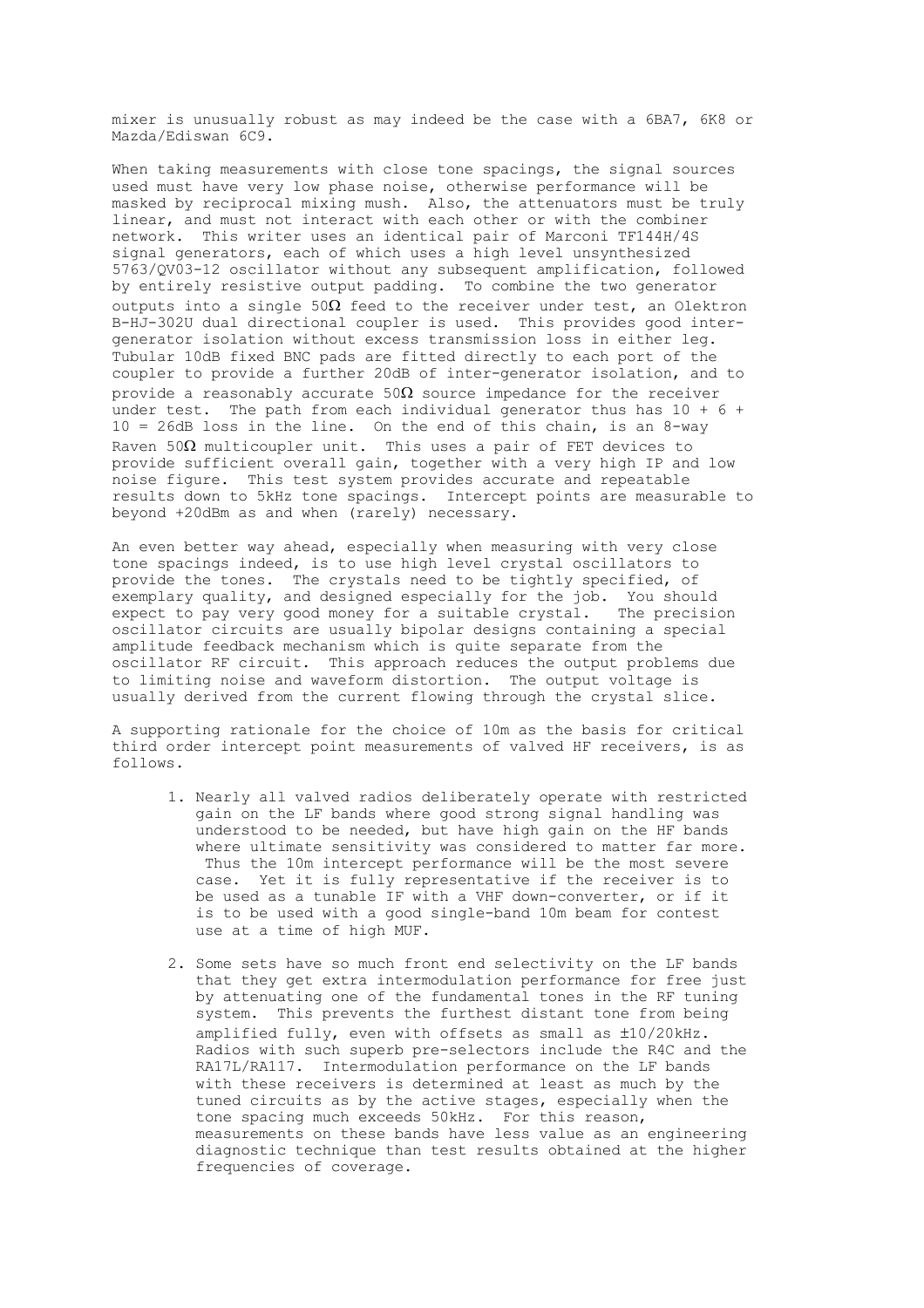In bench testing on 10m with 20kHz tone spacing, extremely variable 3IP test results are recorded from model to model. Over-gainy sets with poorly designed mixers may be as bad as -30dBm. Carefully designed valved sets with deliberately low overall gain even at HF, but correct distribution throughout the block diagram, can do much better.

The star performer in my collection is the US military R-390A, which gives +5dBm. The best of the single conversion 2RF + multiple IF class that I have measured is the S940C, which gives -17dBm. This result is all the more remarkable considering that this set also gives excellent sensitivity.

The lemon giving the -30dBm result is the HRO-MX, the main problem appearing to be its inadequate mixer, even though the level of injection from the local oscillator is quite high. This radio is noteworthy for having a very transparent mixer and front end. This causes a very high level of local oscillator breakout from the antenna port on the higher frequencies. This was a well known problem with this model in the days of Band I television broadcasting. To make things worse from an intermodulation viewpoint, the HRO maintains high levels of gain right down to the LF bands. Perhaps in the spectrally uncontaminated days when it was designed, the smaller number of signals made outright sensitivity a necessary design target even at low frequencies.

In the event of problems being indicated by a poor third order intercept measurement, this writer would suggest moving to the 1dB compression technique to try to find a solution. This is because the average receiver does not take kindly to having scope probes attached to tuned anodes or grids to look at the waveforms. Additionally, the use of a spectrum analyser as a diagnostic tool is made difficult by the fact that its own intermodulation performance may well be worse than your faulty receiver. Unless of course, the radio is severely overdriven to produce a high level of intermodulation products or is very seriously defective. The technique of trapping-out the two strong signals to artificially increase measurement dynamic range of the spectrum analyser is definitely not recommended. This approach is likely to reduce measurement accuracy by introducing unwanted slopes and unknown losses. In any case, it may not save the analyser front end from expensive damage if things go even slightly wrong.

# 14.5 1dB Compression Point

This is a single tone parameter which is easy to measure, and with caution it can be used to solve problems found when measuring third order intercept point in a two tone intermodulation test. In an ideal system, the 1dB compression point has a value typically 17dB below the third order intercept point. However, the exact relationship depends on curvature characteristics of the system under test and can vary a few dB either side without being particularly indicative of linearity problems. In the case of HF receivers, noise and skirt limitations can be the major cause of significant deviation from the 17dB figure.

In an idealised receiver, all stages would compress at the same antenna input drive level. In the same way, all stages should start to intermodulate simultaneously. In the case of semiconductor receivers these ideals ideal can be approached fairly closely, but the early stages of valve receivers tend to over-gain to a greater or lesser degree depending on the basic design quality. When tuned to the adjacent channel of a single strong signal so that the receiver gets full severity without the benefit of any AGC, signal crushing will occur first in the stage preceding the IF filtering. Thus in the case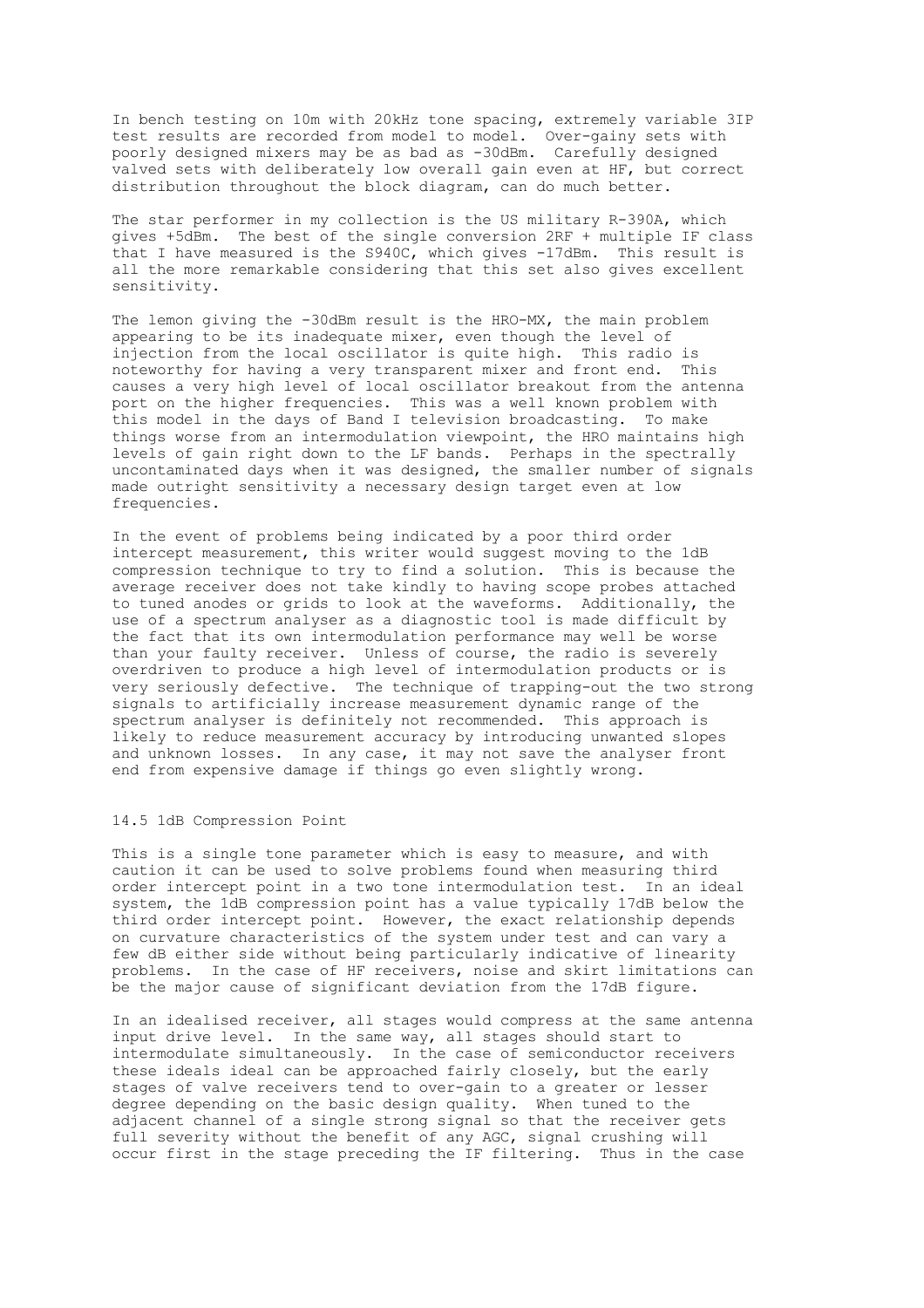of a 75A-4, the second mixer will compress at a much lower input level than that necessary to compress any other stage.

As the strong signal is then detuned so that it falls down the skirt of the first IF response but stays within the RF bandwidth, the first mixer will become the stage that crushes first. This will occur at an input level lower than the adjacent channel measurement by a factor equal to the conversion gain of the second mixer plus the skirt rejection of the first IF. Sometimes, the second mixer will not ever compress under these conditions because the first mixer will be quite unable to deliver enough power through the first IF selectivity skirt to achieve it, however much input drive is applied to the antenna socket.

As the signal is further detuned so that it starts to fall down the skirt of the RF selectivity, then the RF stage(s) will become the part of the receiver most susceptible to compression, though at a fairly high level depending on the absolute value and distribution of the RF selectivity.

A non-intrusive method of detecting the onset of compression involves the use of a small, electrically insulated 3 turn coupling link held in loose proximity to the anode coil of the stage concerned, say an inch away from the end of the coilformer. With the coupling link cabled to a spectrum analyser, it is easy to discern the onset of crushing. The 1dB compression point will be where the coupling link detects a rise of only 9dB when the input level step is actually 10dB, as set by exact adjustment of the signal generator attenuator. The arrangement used by Marconi on their older signal generators for instance the TF144 series, which have separate 1db and 10dB stepped attenuators, makes it very easy to identify the 1dB compression point. Experimentally moving the link a little further from the anode coil when the receiver is thought to be overloaded, will ensure that the analyser does not compress before the stage being measured. This simple check will confirm that the measured test result is truly due to receiver performance limitations, and not due to problems with the measurement system.

An excellent example of a valve radio with textbook 1dB compression performance is a Collins 75A-4 when modified by replacement of the 6BA7 first mixer by an E88CC twin triode, and replacement of the 6BA7 second mixer by a heavily padded 7360 beam deflection valve. The block diagram is then: 1) 6DC6 pentode front end; 2) E88CC single-triode (sic) first mixer injected with 5V p-p to generate a 1.5 to 2.5MHz tracked & tuned first IF; 3) 9dB resistive attenuator; 4) 7360 beam deflection second mixer injected with 11V p-p local oscillator which differentially feeds selectable 455kHz mechanical filters. Note that the 2nd LO has to be beefed-up with an EF95 at V15 to achieve the 7360 injection figure quoted. This particular receiver has been further modified to include a 2.1kHz IF tailing mechanical filter, and is exceptionally pleasant in use, especially under SSB contest conditions. On 20m, with a strong signal only 5kHz off tune, the input level needs to be -24dBm before the second mixer compresses by 1dB. The third order intercept point here measures -29dBm. With a strong signal 100kHz off tune, the input level needs to be -18dBm before the first mixer compresses by 1dB. At this tone spacing, the third order intercept point measures -7dBm. When 500kHz off tune, the input level needs to be -2dBm before the RF amplifier compresses by 1dB, corresponding to a measurement of +14dBm for the third order intercept point. It may be that even this performance is not all this superb radio could achieve, given further tweaks to its gain distribution. As supporting information, this radio has an RF selectivity system based on two tuned circuits (one either side of the single RF amplifier valve), and a first IF selectivity system comprising one top-capacity coupled double tuned circuit. The selectivity characteristics on 20m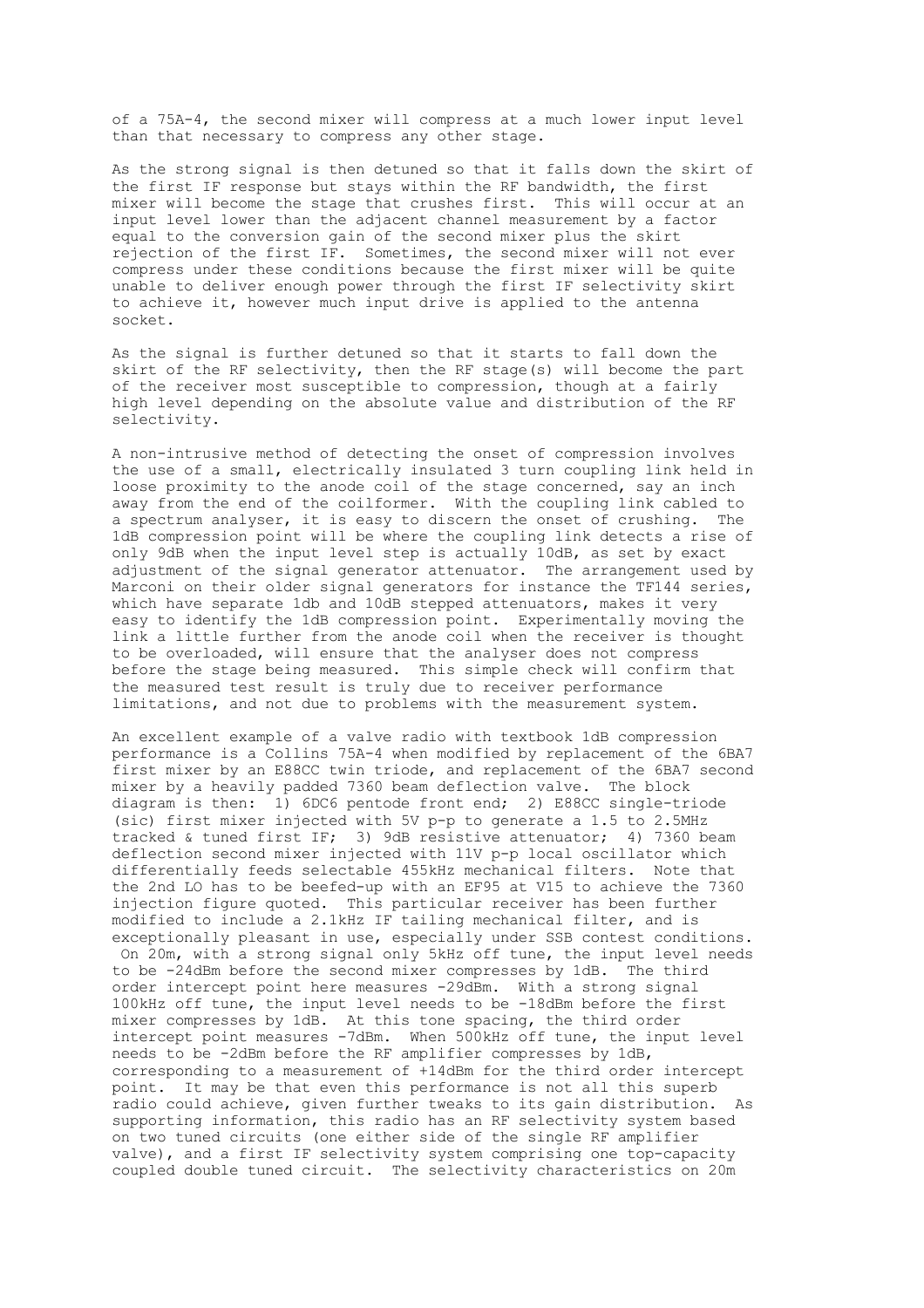are as follows, measured using a TF144H/4S signal source and a loosely coupled 3-turn link feeding an HP141T spectrum analyser system.

| REJECTION | RF B/W (total) | 1st IF B/W (total) |
|-----------|----------------|--------------------|
| 3dB       | 100kHz         | 40kHz              |
| 6dB       | 175kHz         | 60kHz              |
| 10dB      | 300kHz         | 80kHz              |
| 20dB      | 550kHz         | 140kHz             |
| 40dB      | 2MHz           | 300kHz             |

#### 14.6 Mains Current

A useful measurement is the AC current drawn from the mains during normal operation. This is usually in the range 0.15A to 0.6A for 230V radios, and of course double this for 110V sets. It is a useful figure to hold on file, to help the diagnosis of future faults before they develop into anything really threatening to the mains transformer.

Because of the potential seriousness of an equipment fire if you are a careful collector, it may be wise to consider the construction of an over-current trip box which cuts the mains supply to your radio(s) in the event of its current demand rising to more than 50% above the normal figure.

An earth leakage trip may also be worthwhile. However, certain radios may trip out even when operating normally, unless the mains input capacitors are completely disconnected from the chassis. The B40 in particular, has very high value mains input decoupling capacitors. You are advised not to wear headphones unless the chassis is well earthed.

It is worth pointing out that mains fuses cannot be relied on to protect your radio from disaster. Their principal job is to protect the mains power network from faults occurring in your radio. They achieve this objective by breaking at about three times their rated current, on a continuous overload. Important: Mains fuses inside your radio will certainly not protect it against faults present in the line cord, and may not protect it against faults present in the mains RF decoupling network.

#### 15. EMC Considerations

#### 15.1 Emissions

Radios with valves often had very high levels of local oscillator injection to the first mixer, causing high levels of unwanted conducted emission into the antenna feeder. Often, this conducted emission will be 455kHz above the operating frequency. On the higher frequency bands, the front end valves will provide little reverse isolation of the fundamental or harmonic frequencies of the local oscillator, and the RF tuned circuits will do little to stop the local oscillator getting into the anode of the preceding stage. The HRO is especially bad in this regard. The antenna will be reasonably efficient at the LO frequency, since its resonance is only some  $1\frac{1}{2}$  removed from the radio's operating frequency at 30MHz. This obviously assumes that the antenna is correctly adjusted. The net result can be a high level radiated emission from the antenna structure occurring at the local oscillator fundamental frequency, or at harmonics of it. The fundamental can cause problems to other users of the frequency band you yourself are operating on. The third harmonic can fall into ITU-R broadcasting Band II, in Europe at least. The situation can be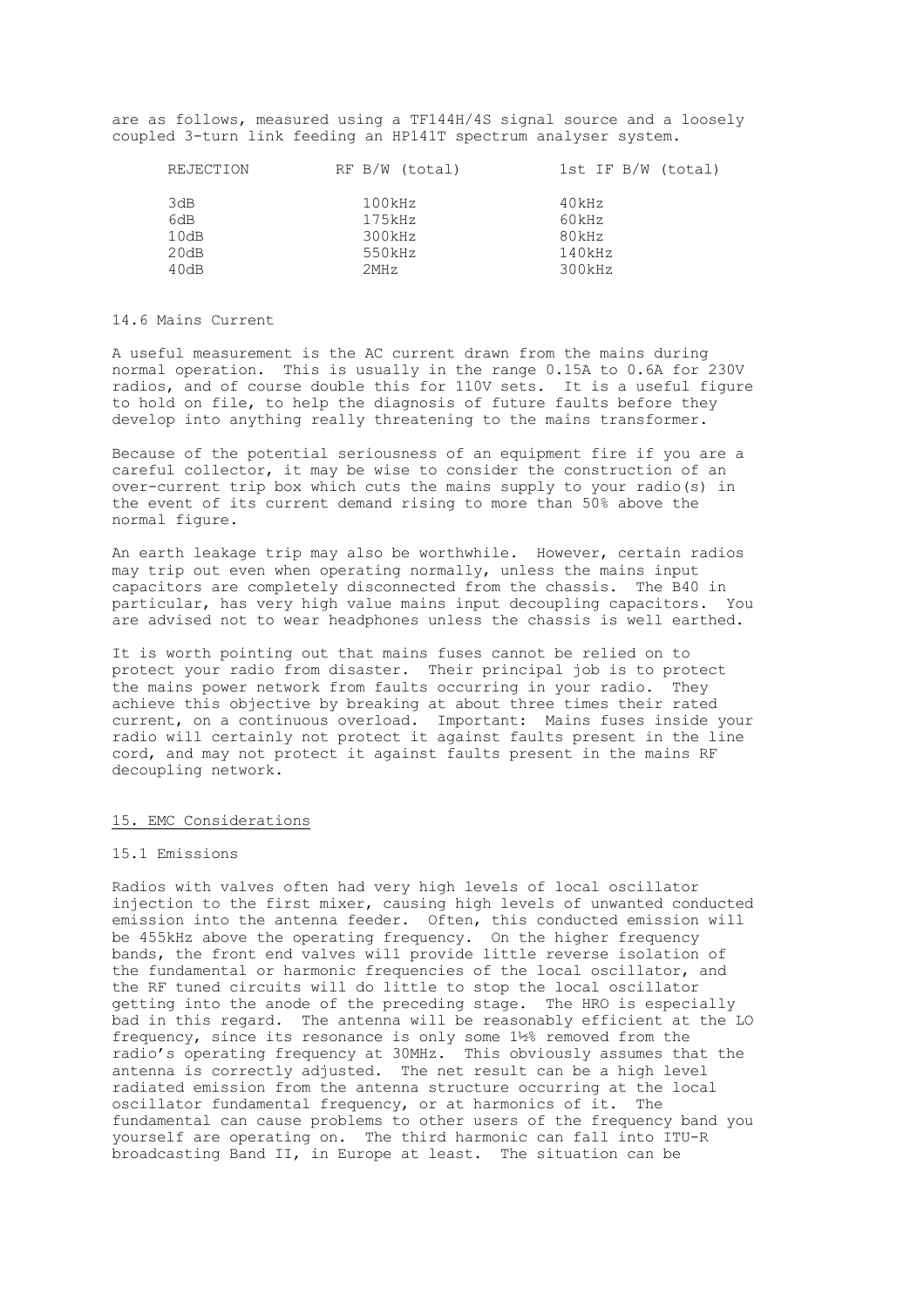worsened appreciably if any RF screening plates are loose, or if any valve cans are missing.

Unwanted local oscillator voltage can be conducted out of the mains port, and can be at a high level in the case of radios that do not have integral mains filters. It must be said that this is unlikely to cause a significant problem unless several of your radios are operated from a common mains supply. A proper mains distribution filter would then be helpful.

15.2 Immunity

In the domestic EMC environment, it has been accepted by CENELEC and ETSI that the ambient unwanted field strength may reach a severity of 3V/m. Worse still, this "real world" level is increasing at the time of writing. Certain things can be done to help old receivers work as well now as they did when they were new, in the quieter radio spectrum that existed at that time.

Additional immunity from unwanted common mode RF injection into the antenna port may often be obtained by more intelligent use of the antenna terminals, which on the older radios tended to be more comprehensively provided than on today's models. Wherever possible, use a balanced feeder. Best of all, some radios had provision for a fully screened **and** balanced antenna input feeder, for example the SP600 and R-390A. To make optimum use of the R-390/R-390A input arrangement, put an electrically noisy hairdrier right next to your feeder but spaced several feet from the radio itself, then adjust the balance trimmers for minimum noise output on the ranges you actually use, with the antennas you actually use. If you do not have a noisy hairdrier, then a nearby PC or SMPU may do this job just as well!

The addition of a mains low-pass filter may improve performance on the LF bands. If you include a varistor surge limiter too, here you have a cheap way of protecting your valuable mains transformer and preventing destruction of the rectifier cathode in the event of gross surges on the mains supply. Some radios had inbuilt mains filters, for instance the R-390/R-390A and the Hallicrafters S36. This is viewed by the writer as an indicator of unusual design excellence.

# 16. Photographs

16.1 Marine Radios: the RCA AR8516L, Marconi Atalanta.

These are ship's Class B HF receivers, operating from 110VDC floating supplies. Both designs have 240VAC to 110VDC transformer/rectifier assemblies mounted on the inside of their rear cabinet cover. These power supplies run whenever the set is plugged into the mains, something that modern day owners need to be very wary of. The radio front panel on/off switches are in the DC line between the power supply and the radio. The filament strings are all in series. The Atalanta has its chassis metalwork directly connected to the negative DC pole, but the entire chassis assembly is insulated from the cabinet and front panel by using large amounts of Tufnol. The Atalanta has a neon regulated LO and a crude Marconi mechanical filter called in the handbook a "magnetostrictive resonator". To provide good tracking, this radio uses harmonic mixing on its top range. There is no built in S-meter, but there is a well contrived external metering box that can be used to speed diagnosis in the event of a fault. The Atalanta has a product detector, but the BFO covers USB only. The dialplate calibrations stop at 28MHz. There is a very useful fine tuning control. These sets were so well designed and so well built that many remain in service today. Now looking at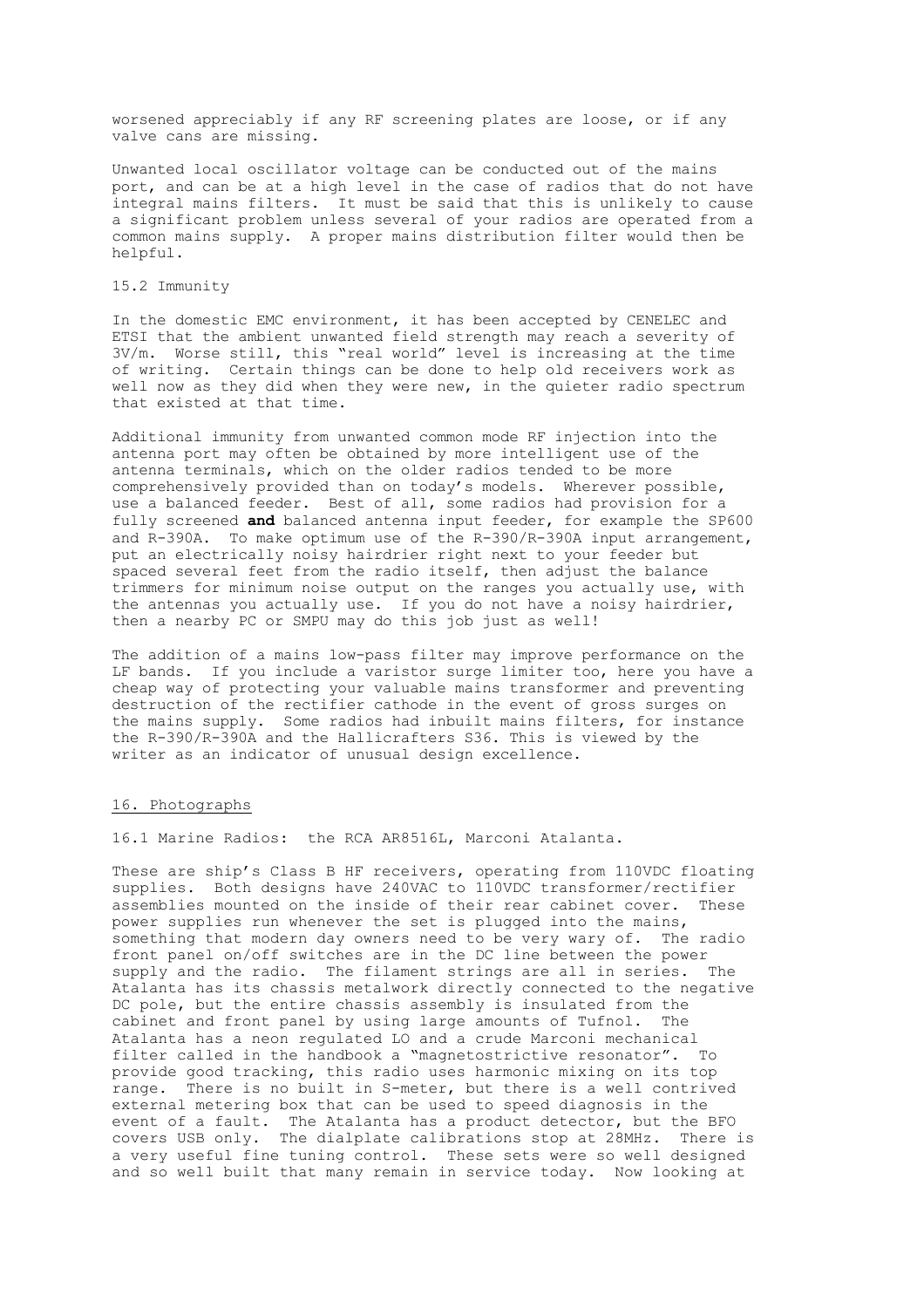the AR8516L, this design uses mighty roller chains to connect the bandchange shaft to two complicated parallel wafer switch banks running from front to rear of the chassis. The original tongue & groove couplers had excessive slop, and have been replaced here by solid types. Note the idler pulleys. On the whole, this is not a successful mechanical arrangement. The chassis is connected directly to earth, but the electronics it carries are fully isolated except for a single 33k $\Omega$  pull-down resistor. There is no neon, and the valves are extremely unusual B7G types with 600mA heaters, for example 3BE6, 3AL5. There is only a single RF amplifier. This is fitted with low-Q coils. Although the first IF is much higher than 455kHz, its predecessor the AR88D nevertheless manages a convincingly superior level of image rejection on 10m! The AR8516L has a 455kHz second IF, with an excellent Collins 3.1kHz tubular mechanical filter. Twin VFOs are used. Despite two adjustable BFO frequencies (centered on 45kHz and 455kHz), there is no product detector, and SSB copy is poor. The mixing scheme is strange in the extreme and scale linearity is inadequate, though readout accuracy is actually far better than on the Atlanta. Numerous variable capacitors are used in the AR8516L, more in fact than on any other set yet seen by this writer (though the SX-28 comes close). The AR8516L design originated in the USA but it was produced and manufactured in England, using very poor quality components. There are two massive electrical design flaws. Each is a simple decade resistance error. This writer suspects that the American prototypes worked fine, but the job of transferring production to the English RCA factory in Sunbury-on-Thames was botched due to misreading two of the resistor value multiplier rings. After corrective action, performance improved from very poor indeed to just about adequate. There are two serious mechanical design flaws in the AR8516L as well. Changing the dial bulbs requires major stripdown. Weak undersize brass screws are used to hold the major subassemblies to the chassis, and these shear all too easily. The AR8516Ls gained a very bad reputation, and were quickly withdrawn from service. This is hardly surprising.

# 16.2 Turrets: the Murphy B40D.

This design has an unusually well engineered turret tuner, combining good accessibility with individual screening of each coil. This set is mechanically quite different from anything else, clearly the thinking of a very fresh design team. The RF unit, AF/PSU unit, front panel and mainframe are all cast Aluminium structures. The tuning gang is a ceramic shaft type mounted at the very top of the RF unit. It is operated via two grease-packed gearboxes with a long interconnecting beaded chain drive between them. Each tuning range covers two complete revolutions of the drum, which rises and falls on a hefty threaded leadscrew. Construction is modular. Early variants had fragile mains transformers, and used the rare Philips B8G (like loctal) valves drawn from the E20 series of Philips valves such as ECH21/CV302, EF22/CV303 and EL22/CV304. The CV versions originally fitted to these sets were all metal clad, except for the hot-running types. The original B40 had no band indicator other than the illumination bulb for the range in use. Later variants such as this B40D were much improved, and used miniature valves throughout. This is in fact the final production variant. It had an external local oscillator trimmer for use on the higher frequencies. A high slope front end is fitted, complete with an "anti cross-mod" front panel control to adjust the RF amplifier curvature to minimise unwanted distortion products. The crystal filter is a simple 2-pole lattice type, and appears to be a copy of the design found in the earlier Eddystone B34/358X. The AGC operates in negative feed-forward mode to the audio amplifier, and in negative feedback mode to the RF and IF strips. Stability was sufficient to allow these sets to handle teleprinter traffic under battle conditions on board warships. In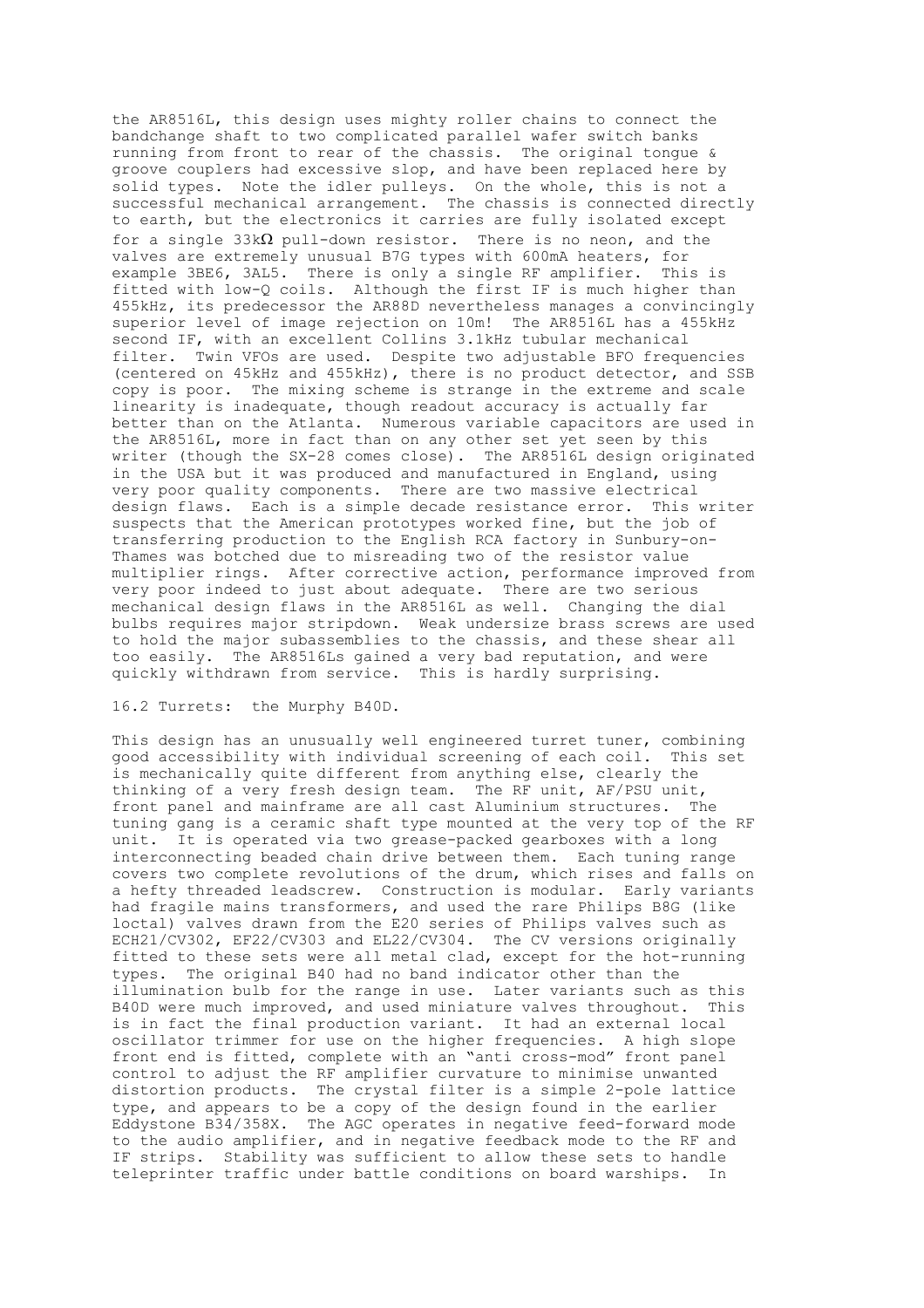fact, better stability than the older Marconi B28/CR100 was a prime design requirement for the B40. Despite being made almost entirely of Aluminium, this is one of the heaviest of all valved receivers. This particular example is a pre-production B40D. Variants included the B41 LF version and the 62B SRE receiver. The special transistorized FAZ SSB adaptor used with the B40 was made by McMichael. This device had electronic discriminator feedback to compensate for LO drift. The result was that all voices were reproduced at a constant average pitch, though there was slow drift during pauses in the speech. The resultant reproduced audio sounds very bizarre! The simplified equivalent to the B40 which was used in small ships was the CAW/CAZ Tx/Rx/PSU radio assembly rack. Each rack included a Murphy AP100335 or later AP100375 (SSB) receiver - or the inferior equivalent types made by Rees-Mace, who were actually Pye. The Murphy and Rees-Mace designs were functionally identical to each other, but totally different in detail. The Murphy variant was conventional compared with the B40 but it was still unusual, and very compact.

#### 16.3 Wafer Switches: the AME 7G1680BA.

This French dual conversion receiver uses grossly over-size wavechange and IF bandwidth wafers. It dates from 1952. There is a chassis heater, which is automatically switched into circuit whenever the radio power switch is set to OFF. All wiring is uninsulated. This is a highly unusual and visually elegant arrangement, but very prone to shorts if anything is disturbed or if there are any solder splashes. The entire design is extremely spacious, and the set is correspondingly large and heavy. These features appear to indicate that this product was intended for operation in high humidity environments, or in extreme cold. Output comes from a single 6V6, despite which the HT chokes (plural), mains transformer and output transformer are all enormous. Two 5Y3GTs are employed. There is the usual octal neon. This set uses the unusual MG series of valves, including the almost unobtainable 6H8MG. The MGs are like metal-clad GT octals, but rather taller. In fact they are just as tall as the standard shouldered glass envelope. A 6AF7 magic eye is fitted, similar to type EM34 but with a 300mA heater and an over-size bakelite base. The HT fuse is an ordinary MES bulb, which glows dimly during normal operation and thus acts as a useful quick visual indicator of general HT health. Whether it would fail as reliably as a full-size HT fuse seems most unlikely. The IFTs are all plug-in octal based pot core types encased in resin. These had all drifted HF beyond the available adjustment range by the time this set was acquired. This fault was compensated for (rather than corrected) by the systematic addition of low value ballasting capacitors rather than by rewinding all pot the cores, which would have been impractical. The L:C ratios are thus nowadays slightly low on this radio, but not enough to seriously change the overall IF performance. The final IF has a crystal filter at 80kHz, which is extremely sharp. The two tuning gangs appear to be gold plated. They are carried on huge gravity-cast Aluminium subchasses which are supported on fibreglass insulating bearers. A clear plastic material similar to Perspex is used for the coilformers, valve sockets and switch wafers. The dialdrive requires very many turns to get from end to end on the scale. The gearbox is a surprisingly puny grease-packed worm drive affair with its endstops operating on the output shaft. Because of the enormous mechanical advantage, this had resulted in the wormwheel becoming damaged at some time. Very difficult repairs were needed. Pointer travel is controlled by a long leadscrew, which is very precise in operation but less than totally free from backlash. This set originally had an octal female socket as its mains chassis connector, necessitating male pins on the mains line cord! A 3-pin Bulgin professional male chassis connector is now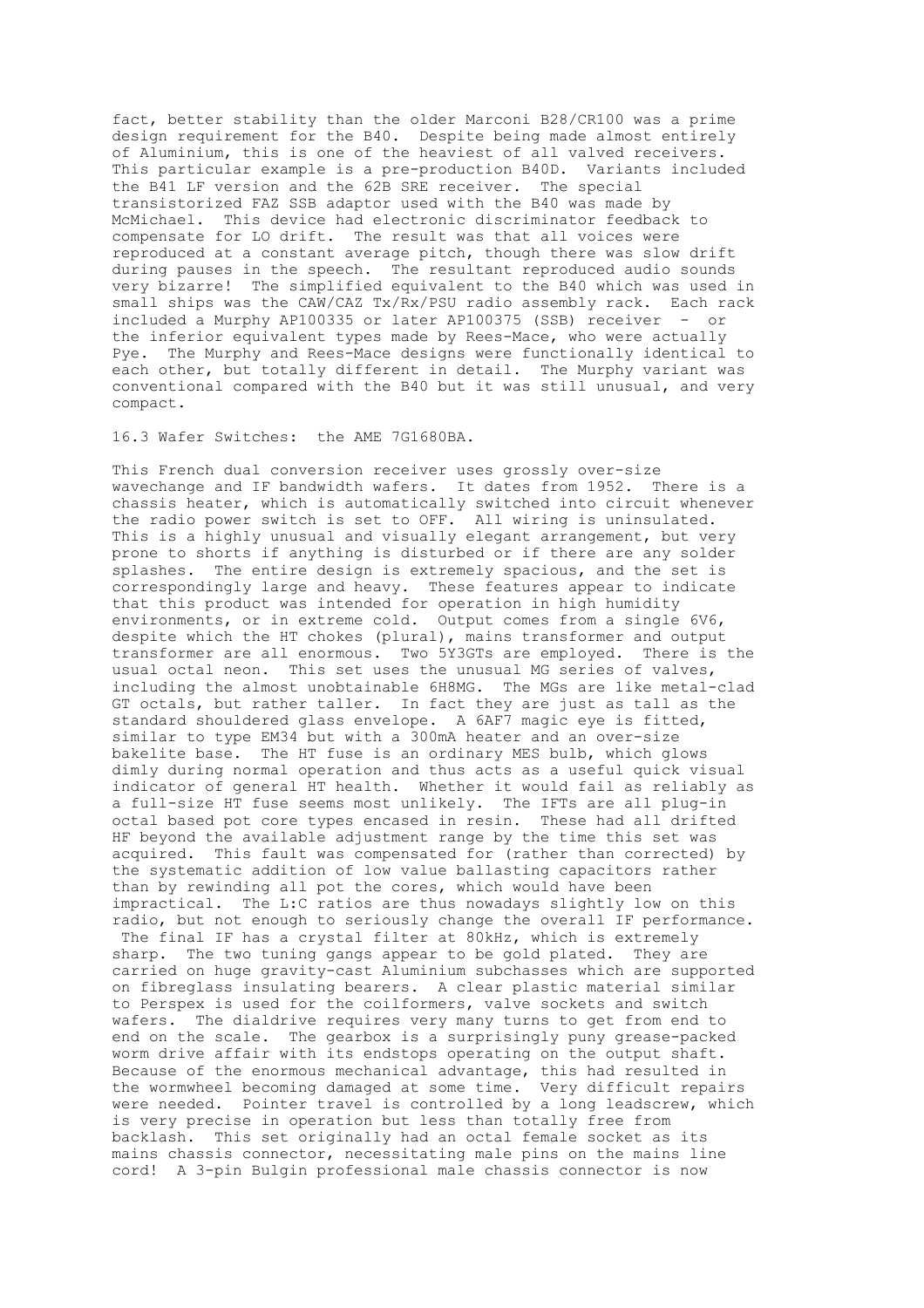fitted. The antenna patch panel has also been rebuilt to make use of standard connector types.

16.4 Restoration Techniques: the Marconi CR100/B28.

This specimen has been rebuilt using ceramic pillar standoffs paralleled by wire ended capacitors, rather than re-using the original metal tubular capacitors. Each of these 1940s components had a 2BA earthing stud at its chassis end. Direct replacements for the original components are nowadays unobtainable. It was felt necessary to retain the original grounding points for all the decouplers, for the following reason. The restoration of this set was undertaken primarily to identify how it would have performed when new, to identify the truth or otherwise of the widespread rumour that CR100s were hopeless receivers that always drifted wildly at HF. This radio has been entirely rewired except inside the coilbox, where the original insulation was PVC or something similar. This was a high technology material during the war, and was fitted by Marconi to prevent tarnishing of the Silver plated wavechange contacts due to the release of Sulphur from rubber insulation. The coilbox wiring proved to be fine, in fact it required absolutely no attention at all. This rebuilt example now works very well indeed. It does not drift too badly even on 10m - about the same as an HRO-MX in fact. The lack of any cover over the tuning gang is not too important as the cabinet is poorly ventilated. So the ingress of draughts & dust is not significant. The IF/detector strip is particularly praiseworthy as regards its response shape, audio SNR recovery and AGC action. The ergonomics are however very poor. In particular, the fine tuning has some backlash due to the use of an overly simple Jackson Brothers ball reduction drive. The result is that this set is not particularly pleasant to use. Maybe it would have been better when new. At least the kHz/revolution figure is quite low, which helps the situation. The S-meter replaces the RIS circuitry originally built into this receiver, which was originally constructed as an RN B28 production variant. There was a drawing office error on the CR100 chassis layout which resulted in the bandchange shaft not lining up correctly through all the bandswitch wafers. This basic mechanical design fault appears to have been properly corrected only on the final versions. To enable deliveries to continue under wartime conditions, mid-production radios such as this example were given a split bandchange shaft with tensioning screws spread at intervals along its length. This gave a sufficient degree of selfalignment. This particular CR100 was built as a B28 variant for the RN. It has the D63 noise limiter option, complete with its toggle switch which lives inside the main cabinet. There is an important electrical design error which is quite easy to identify. After fixing this design fault, the limiting action is distinctly better than on most other wartime radios. The BFO circuitry of the CR100 was crammed inside a tightly fitting metal cover. Typically for a CR100 the BFO cover originally fitted to this particular radio has been discarded at some time, no doubt due to short-circuits in the rubber wiring. It is now missing. The cabinet has been drilled to accept the rare post-war companion CW transmitter. Unfortunately this subassembly is no longer fitted. Rather few of these units exist nowadays. They were built for use by the 1950s UK civil defence network when training for a nuclear war. These 6V6 transmitters were very effective in use. A special small-envelope shouldered glass 6V6G was specified, but most surviving examples have an ordinary 6V6GT or 6V6GT/G fitted.

16.5 Gearboxes: the Collins R-390.

This design is the most complicated of them all, the fore-runner to the more numerous R-390A. The R-390 design was by Collins, and early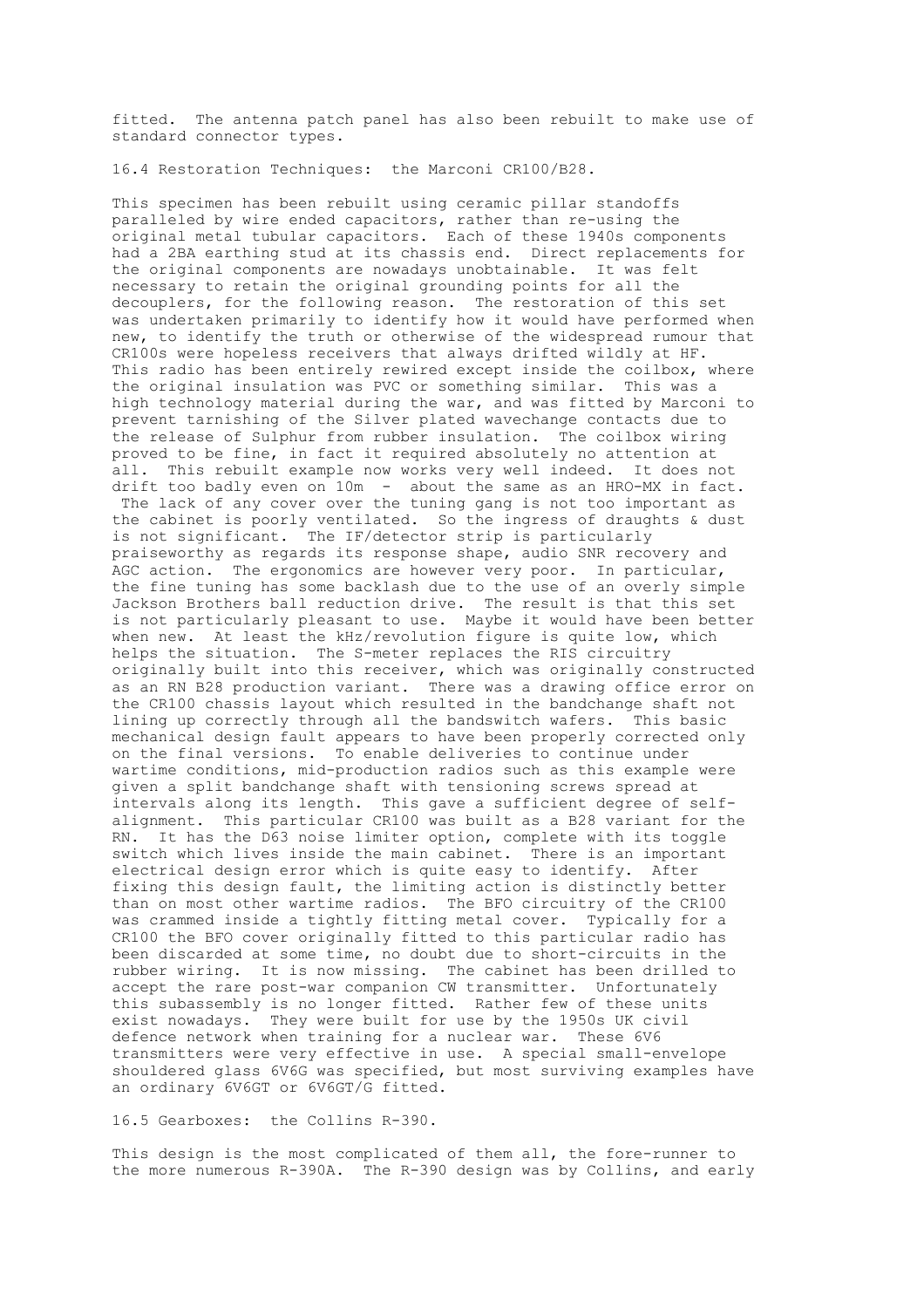examples were all made by them in their own factory. This late model was manufactured by Motorola for Collins, and was in scrap condition when acquired. This design was built to satisfy procurement contract 14214-PH-51. The R-390s run very hot because the thirsty HT system is fully regulated by a pair of beefy 6082s. Worse still, there are lots of valves on both the top and the bottom of the chassis, without much room for ventilation. The R-390 tuning is rather heavy because of all the mechanical transmission, but everything does work well enough. The Collins 307E-1 4:1 geared reduction knob shown here, is a modification fitted by a previous owner, and was originally a costly option for the 75A-4. The rear panel fitted tools are missing, as usual. The weakest part of the R-390 electrical design was the calibrator, which was not only complicated, but also prone to producing the wrong output frequencies! Early sets had badly designed kHz shaft endstops which could be over-ridden. Production of the R-390 receivers was so expensive that a cost reduction exercise had to be instigated. This resulted in the simpler R-390A. The 26Z5W & 6AK6 valves, and also the 3TF7 barretter are all proved to be rather fragile in service with the R-390, despite which all three of these types were designed into the later R-390A.

# 16.6 Permeability Tuning: the Collins R-390A.

This is the front end RF assembly. Late production subassemblies such as this one had ball bearings in each slot roller as well as in each cam follower. This gives lighter tuning than on early models such as the Collins seen behind it, which had plain slot bearings. The underside photo shows extensive earth strapping not found on early units. This was a production modification to reduce the quantity and level of spurii. The R-390A was a simplified and updated version of the earlier R-390. It had only one RF amplifier instead of two; no squelch; simplified audio filtering; an unregulated main HT system with electrolytic capacitors; pressed instead of cast chassis fittings; simplified mechanics and second LO; and mechanical filters instead of LC filters. The early winged emblem R-390A mechanical filters are robust. Later round emblem ones work better but were more cheaply made, using foam (which nowadays will be rotting) to support the filter assembly inside its cylindrical can. These later filters are prone to irreparable failure under mechanical shock, and look certain to become a serious problem in the years to come. Replacement types are now (at last) becoming available to the collector's market.

Despite being simpler and cheaper, the R-390A was not really inferior to its predecessor. This represents a significant engineering achievement. Many manufacturers made the R-390A. The complete list together with the estimated delivery quantities (originating from N5OFF to whom go the author's thanks) is: Collins 6185, Motorola 14202, Stewart-Warner 6587, EAC 11686, Capehart 4237, Amelco/TSC 3642, Capehart o/b/o Adler 5, Imperial Electronics/TSC 3976, EAC/Hammarlund 118, Dittmore-Freimuth 215, Fowler 2. This last order was as late as 1984. Total production of complete R-390A radios was thus 50855. Very many modules were also manufactured as spares. The complete radio photographed here shows Collins serial number 24 of order 14214-PH-51. This order was satisfied by the very last R-390 deliveries as well as by the very first R-390A deliveries. This set is thus the twenty-fourth production R-390A model ever made. It is in excellent condition following a very detailed restoration. Every one of the modules is original to this particular chassis. The front panel is a late-production engraved example. The original silk screened front panel is in fair condition, and safely stored for posterity. This set has one non-standard mechanical filter, openframe line and audio output transformers, and a 6BE6 product detector. It is otherwise exactly as built by Collins.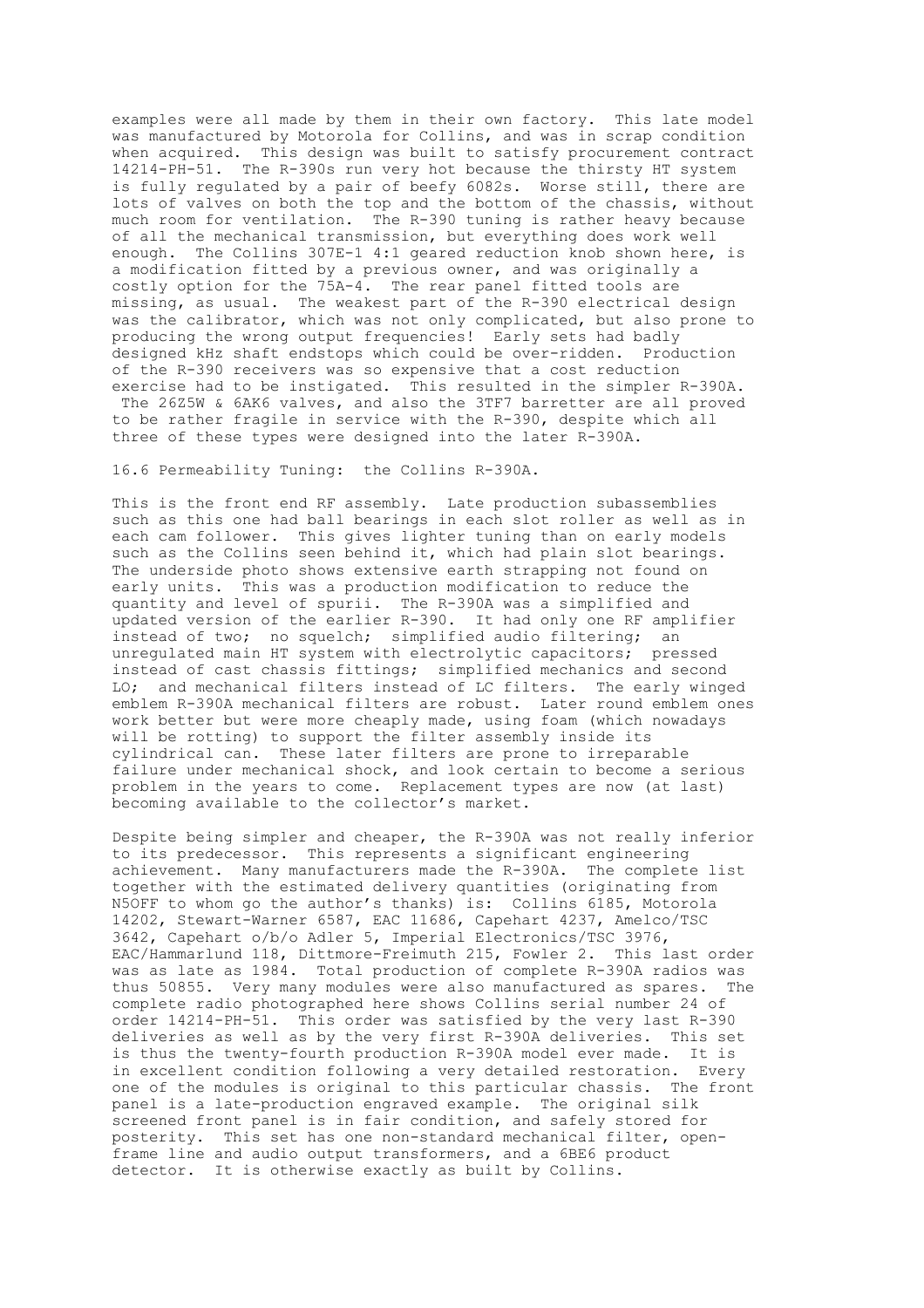16.7 An Unusual Chassis Design: the RME model 99.

The RME99 is a very rare radio - at least in the UK. This example is unfortunately rather corroded, but now once again fully functional after many years of damp storage in a shed. Note the cast Aluminium frame, onto which is screwed a flat tinplate chassis bed. There is no separate front panel, because the radio chassis assembly slides into the case from the rear. All the markings, the meter and the glass are directly carried on the front of the box. This unusual construction must have caused production of the RME99 to be rather expensive. There are lots of loctal signal valves, plus an octal neon and a UX4 rectifier. The Iron components are far larger than normal for a set of this class. The main tuning dial is the tiny window on the right, which has a superb hand-marked vernier scale. The big dial is for amateur radio bandspread. This set works very well indeed, and is a credit to its designers all those years ago.

16.8 Tuning Racks: the National NC100XA.

This set represented a technological dead-end. The highly unusual mechanical arrangement combines generally bad chassis accessibility with a severe shortage of headroom for nearly all of the chassis components. The RF tuned circuits are well isolated from each other, which is a very good feature of this design. The huge cast "catacomb" carriage bears a rack which is moved from side to side by a spring-loaded pinion mounted on the bandchange shaft. The RF/IF design features are generally similar to those of an HRO. In this case, the early style filter with its demountable crystal is used with the later metal octal series of valves. There is only one RF amplifier, a low performance 6K7. An infinite-impedance detector is used for generating AGC. The lack of any cover over the tuning gang is not too serious as the cabinet is poorly ventilated, reducing the ingress of dust and draughts. Adjusting the dialdrive endstops is extremely tedious. A clever mechanical arrangement lengthens or shortens the traveling pointer to indicate the range in use. The PSU and audio area of this chassis is non standard. This radio originally required 110VAC mains, and required an external output transformer for its output stage.

16.9 The Best of the Wartime Sets: the RCA AR88D.

This radio has a superb, anti-vibration mounted RF unit that used edge of technology materials when first introduced. To satisfy the design intent of producing a truly leading edge receiver, the variable capacitors were housed in a box inside another box, to reduce the ingress of draughts. This improves the short term LO frequency stability. The RF trimmer capacitors are airspaced tubular types, each fitted with ceramic guides at the top and bottom. All valve sockets and switch wafers are ceramic. All RF coilformers are polystyrene, or something very similar. The only real weaknesses in this design were the wax in the IFTs which proved to be hygrascopic, and a definite tendency to eat HT Iron components caused by a leaky grid capacitor feeding the 6K6GT output valve. The back bias HT system is used in the AR88D. This sometimes gives problems with burned out dropper resistors, and the big decoupling capacitor block can weep oil from the base seals. This particular AR88D is an early example. Those AR88Ds kept in service with the UK armed forces after World War II had the front panel machined flat, the Chromium plated horizontal strips removed, and the legending engraved. All this was to allow easier decontamination by Fuller's Earth, in the event of fallout occurring during a nuclear war. Some of these long-serving sets were rewired in PVC by McMichael, and would probably represent the best of the many survivors of this model. Some AR88Ds were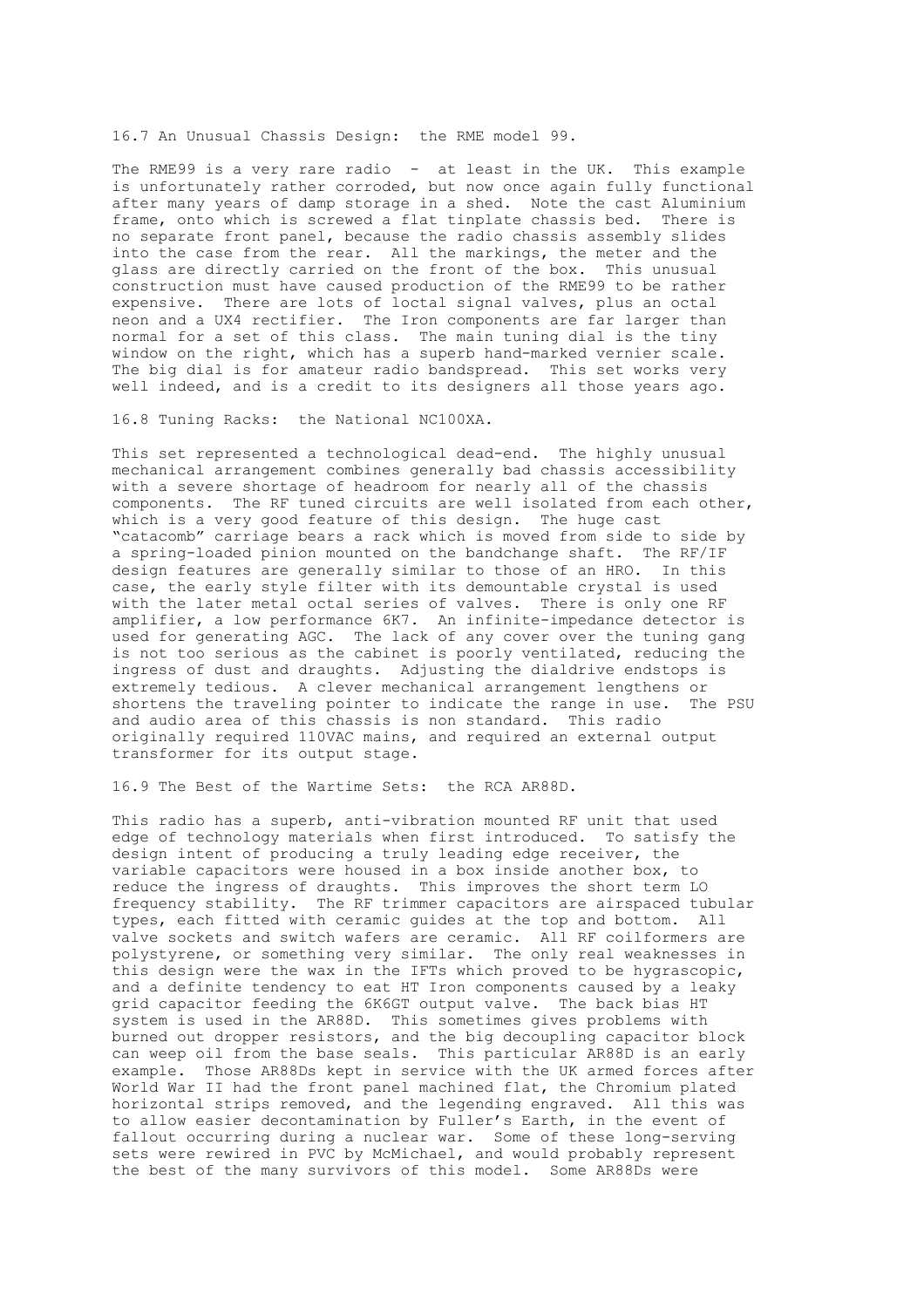released new and crated in the 1960s. Variants included diversity models and the CR93, which had front-panel control of IF crystal phasing. There was also the excellent AR88LF version, which had a 735kHz IF, different rear panel arrangements, a simpler (but superior) 6V6GT output stage and screened rear panel connections. This variant had no topband coverage, which made it unpopular with radio amateurs.

16.10 British Post-war AR88 Equivalent: the GEC BRT400D.

This set used octal, B8G (similar to loctal), B4 and B7G valves. Later variants such as the BRT400K, used B9A and B7G valve types whilst keeping the B4 neon and a couple of octals. What a strange mixture of valve bases! This particular radio has the BRT403 calibrator fitted. The BRT400D was broadly equivalent to the AR88LF & AR88D combined, but GEC fitted a calibrator as well. (In comparison, none of the AR88 family was ever given a calibrator.) The underside photo shows the inaccessibility of the RF unit which cannot be dismantled, since all its partitioning bulkheads are not only riveted, but soldered into position. Only the LO gets the benefit of ceramic switch wafers, though all signal valve sockets are also made of this material. These sets run very hot indeed because of the unusual active smoothing arrangements. Two beefy KT81 beam tetrodes are used - one for the audio output, the other for the HT smoothing. The HT current drawn by a healthy BRT400D specimen is no less than 167mA. This is almost double the requirement of most similar sets. (The later BRT400K used EL84 pentodes, and got by with a more modest 140mA of HT current drain.) The BRT400 has an anode bend AGC detector which works well, and there is a particularly praiseworthy signal detector and audio system. These features make BRT400s very suitable for SW broadcast reception. The pointer travels on a stranded steel wire. Each range dial strip is individually lit. The dial register is backlit by a bulb which also illuminates the interior of the set. Yet more bulbs are fitted to Iffuminates the interior of the set. The more buils are fitted to<br>the dial vernier and to the meter - making ten bulbs in all, plus two spares! This is surely a record number for an HF receiver. In general, BRT400s are found well cooked and in very poor condition. But service lives of 50 years are known. This indicates their toughness, and the excellence of the components. Moral: the Brits could make decent receivers when they really tried.

16.11 Rare and Complicated: the McMurdo DST100.

This very strange receiver uses many American or Canadian chassis parts in its construction. It is a double-superhet constructed on two chassis. These have to be unwired from each other before removal of either unit from the cabinet is possible. All five top, bottom, side and rear plates are removable, to leave the chasses and front panel in position supported only by the steel skeleton frame. There is variable RF reaction, preset IF reaction and an infinite impedance signal detector. The seven IFTs are all plug-in octal types. Unusually for a wartime British radio, a tone control is fitted. There are no fewer than three tuning controls, all mechanically interconnected. This set has two meters… neither of which works as a conventional S-Meter! The front panel RF trimmer adjusts the mixer grid, not the aerial circuit. This set is very large and heavy, despite which it needs an external HT and filament power supply. The front end valve is a VP41 with a 4V heater which is fed from a dropper resistor. All other valves are standard 6.3V international octal types. The RF valves are mounted upside-down underneath the chassis. The lack of any cover over the tuning gang is not significant as this component is also hidden away underneath the RF chassis. There are seven turret tuned ranges covering from 50kHz to 30MHz with no gaps. On the lowest range, twelve 110kHz IF coils are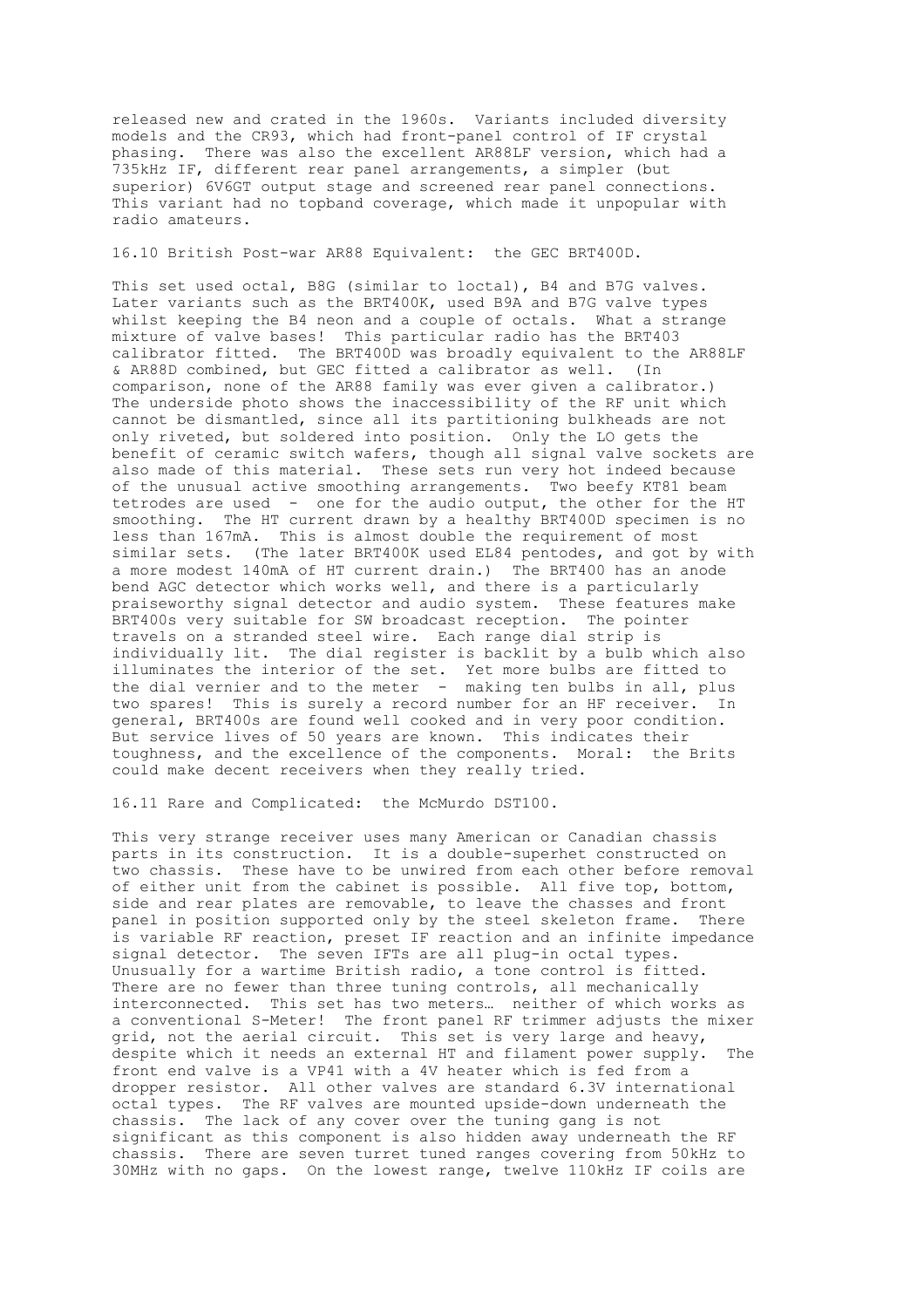operational, giving remarkable selectivity. Over the various ranges, three different conversion schemes are used. General accessibility is very good indeed, and the quality of the circuitry design is truly exceptional. The only real design weakness is the second LO, which could have been crystal controlled, but wasn't. These sets were made on a farm near Whitby in Yorkshire. Although designed for the Army, most of the 1000 or so DST100s that were manufactured, were actually used in RN shore stations. These sets were made by made by McMurdo and RAP.

# 16.12 Fire Hazard: the Hammarlund SP600JX-6.

Radios like this one should be treated with deep suspicion unless all of the original Sprague Black Tubular capacitors have been replaced, and unless the winding/chassis insulation of the HT choke has been checked carefully. Removal of the RF unit on this radio is very difficult, and the turret stator contacts are impossible even to inspect without prior removal of all biscuits from the drum. The ceramic biscuits are not individually screened, but are extremely well made. The variable capacitor has a ceramic shaft. The HF coverage of this set exceeds 50MHz. A 5R4G is used as the rectifier, which is a highly unusual (unique?) choice in this class of equipment. The SP600s did not stay in active service long because of their incendiary tendencies. Many of them were quickly made available to American amateurs for use on MARS USA-Vietnam communication links. The on-air performance is generally good, other than suffering overload problems due the excessive RF/IF gain caused by the many 6BA6s and 6BE6s. There were many production variants, including at least one VLF type. This example is the relatively common US Navy SP600JX-6 type R-274B/FRR, which was built to JAN specifications.

16.13 Styling: the Hallicrafters Super Skyrider SX28U.

This clever wartime set switches an RF amplifier out of circuit on the ranges where it is not needed, has two independent AGC systems, a proper Lamb IF noise silencer, and push-pull audio. A high slope front end valve is fitted on the MF and HF ranges, and there is bandspread on the HF amateur frequencies of the day. For all this complexity, there is no neon. This set is more cheaply constructed than the AR88D and is much its inferior as regards drift and image rejection at 30MHz. The SX28 would have been much better with proper top, front and bottom covers over the RF unit, better coilformer materials, ceramic switch wafers and airspaced trimmers - all of which the AR88D has. The pointer length is controlled by the wavechange switch, and its image is optically projected onto the tuning scale to indicate the range in use. The design of the coilbox is extremely unusual, and very elegant. The coils and trimmers are carried on individual removable bulkheads, making servicing easier than any comparable radio yet seen by this writer. These radios were much used by the US armed forces, and were very common in airfields all around the world long after the war. The only real design faults are a tendency to develop modulation rise in a 6L7 located in the IF strip when receiving a strong Medium Wave signal; and a more serious tendency to burn out Iron HT components due to leakage in the grid coupling capacitors feeding the 6V6GT output valves. Interestingly, the later SX28A variant used much smaller RF coils. This made for much simpler and cheaper coilbox, but it worsened what was already the least good feature of the basic design: its RF performance.

16.14 Overkill for SSB: the Hoffman CV-157.

This ISB adaptor was initially intended for use with the the R-390, but it is equally usable with the R-390A. It is very large and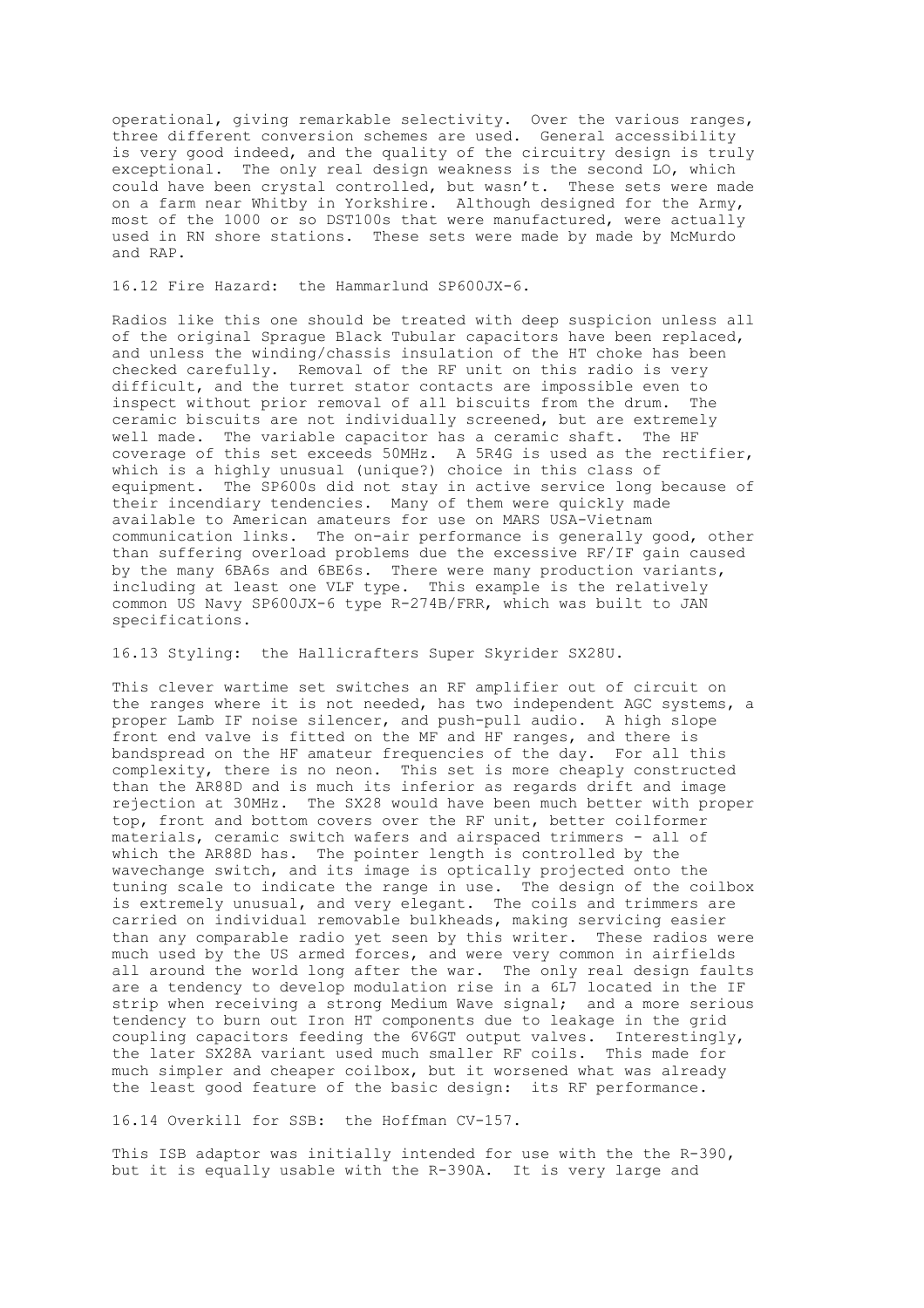heavy. This equipment contains 44 valves, almost half of which are double-section types. There is motorized AFC, and the sideband filters are physically huge. In the days when this was made and for many years afterwards, it was conventional to operate the radio with a much wider IF bandwidth than would be considered acceptable today. This was necessary for the AFC to work properly. Each sideband filter in the CV-157 is 6kHz wide. It is important to understand that this unit was primarily designed for teleprinter sideband traffic, not voice.

# 16.15 Collectability: the Eddystone S940C.

There is no doubt that valved Eddystones of all types are reasonably good investments by the standards applicable to this hobby. This is the S940C, which was designed to use up Eddystone's old stock of subassemblies and components. Early sets had metal knob skirts, and a slightly different dial plate. The mains transformer is over-size, and produces a considerable excess of HT voltage. This radio was quite well specified, and is understandably popular with collectors. It has push-pull audio, a cascode ECC189 front end, and a proper product detector. Weak points in the design are: a) pulling effects due to AGC being applied to the mixer (remove AGC from the ECH81 for an instant and substantial performance improvement); b) the poor dynamic range of the 6BE6 heptode product detector; and c) the lack of any cover over the tuning gang. Eddystones of this and earlier periods are full of poor quality passive components which will need to be replaced en masse during restoration. The mechanical design is based on excellent castings, but the overall performance is let down by cheap materials, poor grounding and small RF coils which cause mediocre image rejection on 10m. The meter has the usual Eddystone nonsense calibration, scaled 0 to 10.

#### 16.16 Heavily Screened: the Eddystone S880/2.

This novel design of radio has 1MHz ranges and extremely elaborate screening for the various oscillators, in order to reduce oscillator breakout to extremely low levels. The construction is modular. Unfortunately, the tuning is very stiff due to the complexity of its permeability tuning mechanism. Rather than using cams and followers, this set uses screw jacks to raise and lower the slug platform, which carries very many cores. The RF coils warrant very close inspection to discern their design and manufacturing cleverness, which easily out-did Collins in terms of design elegance. The VFO uses a precision Wingrove & Rogers variable capacitor, and is extremely stable and linear. The IF strip relies on quartz 500kHz twin-slice B7G filters which were inadequate compared with competing radios fitted with Collins mechanical filters, or those other radios using a 100kHz final IF. This set does have a proper product detector (albeit of suspect design using a 6BE6 heptode); AGC tailored for SSB; 50kHz/revolution main tuning; a separate electrical fine tuning vernier; and a switchable fixed or variable BFO. These are all features which make the S880/2 feel fairly modern to operate. The front panel is a casting, which can be unplugged from its cableforms to aid servicing. This set is extremely heavy due to its extensive use of brass plate, much of which is Silver plated.

16.17 Coilpacks: the Eddystone 358X/B34, National HRO-MX.

Both of these radios use plug-in coilpacks and external power supplies. The American design works better than the British one because its coilpacks contain tuning elements for two RF stages instead of one. The HRO's plug-in subassemblies are fitted below the valves and so LO drift is far less of a problem than on the Eddystone, which mounts its coilpacks on top of the tuning gang just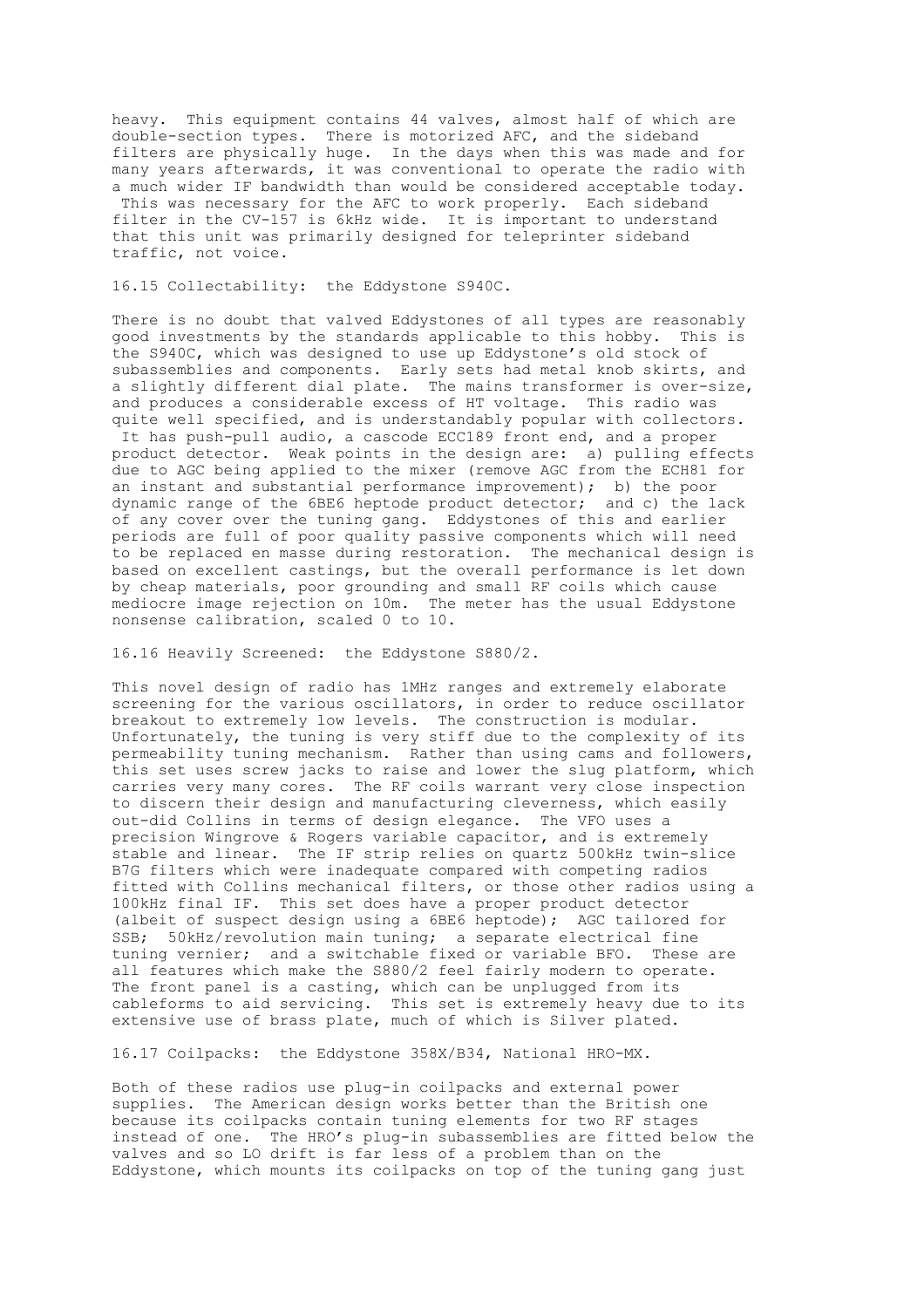below the cast cabinet lid, and right next to the EL32 power output valve. In the days when the 358X was made, Eddystone seemed to use metal castings wherever they could, whereas the National set is more conventional in construction, except for its PW dialdrive. The Eddystone drive is far superior, in fact this is one of the best ever made. Neither mechanism has the benefit of any proper positive endstops. Both of these sets were notorious for their high levels of local oscillator radiation. Neither was ideal for use on board ship as the position of the receive antenna could all too easily be located by hostile direction finders. Nevertheless, both types were pressed into service at sea. The HRO S-meter is an authentic illuminated type taken from a scrap early example, and is less useful than it looks because its movement is very underdamped. This particular HRO-MX was originally fitted with a plain Marion Electric 1mA FSD item. The Eddystone meter is for current testing the various stages, by means of a front panel rotary switch. This particular 358X receiver was built as a B34 variant for the RN. It has the EA50 noise limiter option and a 2-pole quartz lattice filter, as indicated by the suffix X on its commercial 358X part number. HROs of all types are easy to restore. The Eddystone is slightly harder, because of its overcrowded detector screening box.

# 16.18 Post-war Super Skyrider: the Hallicrafters SX62A.

This was really a super broadcast receiver rather than an out & out communications receiver. It uses a conventional twin pentode 6AG5 RF strip and eight-gang variable capacitor all the way up to broadcast Band II, though the mixer is a loctal triode type 7F8. A 455kHz IF is used on the lower frequencies, and 10.7MHz at VHF. This receiver is single conversion on all ranges of coverage. It runs hot because of thirsty push-pull 6V6GT audio. The lack of any cover over the tuning gang or any screening under the coilpack means that drift on Band II is always a problem. There is a neon HT regulator, but no AFC, tuning indicator or signal strength indicator. So retuning on FM broadcast stations is a frequent event with this set. The reproduction quality is truly excellent. The user handbook supplied when new, shows 7H7 and 7A4 loctals in the IF strip, but this example actually has 6SG7 and 6J5 octals fitted instead. There is a nonoriginal 240V/110V autotransformer mounted piggyback on its mains transformer. This was fitted by the dealer when the set was sold new in Switzerland. Cost-cutting in the design is evidenced by the lack of any fuses whatsoever. To make things worse, the mains filter capacitors are of the notorious Sprague BT type. These are very prone to crack, and develop serious leakage.

16.19 Last of the Line: the Drake R4C.

This design is a hybrid which uses valves for the signal stages and transistors for the ancillary circuitry. The performance of these sets is excellent but depends on expensive multipole plug-in crystal filters. As always with Drake the ergonomics were unusual, and the tuning feels rough due to the use of cheap plastic gears. The very last few R4Cs used brass gears, which worked much better. This is a mid-late production variant, with 6EJ7 mixers. Earlier R4Cs had 6HS6 mixers, and the ability to select only one CW crystal filter. This situation is typical of Drake's seemingly endless variations in production build standard. The design quality of the R4C is very variable. The signal stages are superbly engineered. In contrast, the power supply is very badly designed and prone to burning its printed circuit board. Class A audio is used to avoid DC line fluctuations on speech peaks, a design nicety evidently not understood by those who would have you fit a modern class-B audio chip instead. However, it has to be said that the standard R4C audio output transistor is mounted directly below the VFO, and this does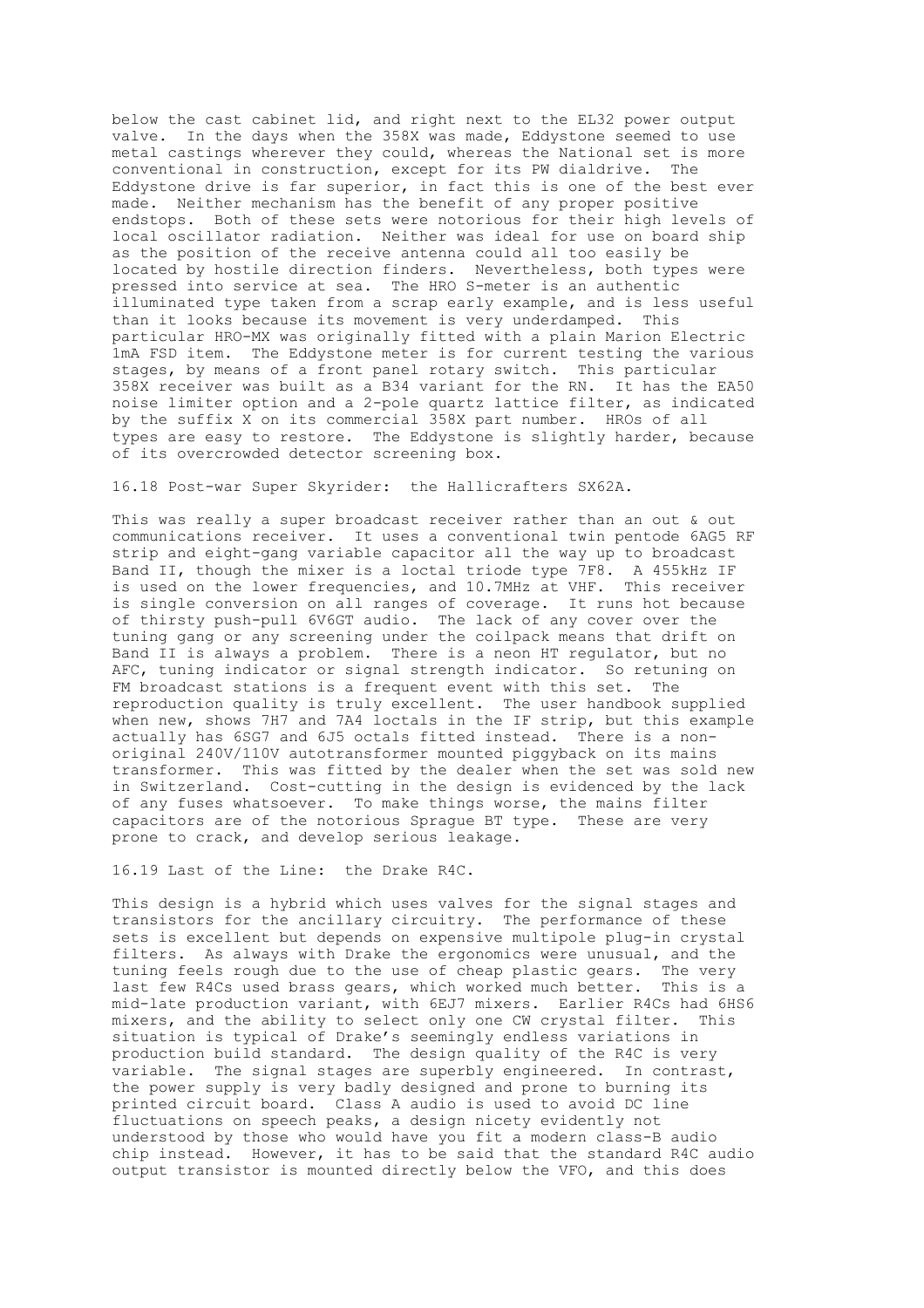cause slow thermal frequency drift. This problem could so easily have been avoided by a using better physical layout. There was a hum problem on nearly all R4Cs caused by the layout of the chassis, and its wiring. Part of the reservoir AC current was allowed to flow through the audio board. On the very last few R4Cs, some additional thick wiring was used to route this AC hum current past the audio board without having to flow through the Copper print on its way back to the rectifier anodes. The R4C does not share its mixing configuration with any Drake transceiver except the rare, and much later TR5.

16.20 The Most Famous Ham Receiver: the Collins 75A-4.

This radio was extremely expensive when new, being roughly the same price in the UK as a contemporary Jaguar car. Plug-in B9A mechanical F455J-series filters provided the IF selectivity. The angular position of the PTO subchassis was ganged to the angular position of the BFO capacitor in such a way that front panel control of passband tuning was provided. The coupling mechanism was a flexible bronze drivebelt. This same technology was also used to raise or lower the slug rack. A regenerative adjustable notch filter was fitted, and the set had an early twin-triode product detector. This particular example has been modified to incorporate an E88CC frame-grid twin triode first mixer and a 7360 beam deflection second mixer. An IF tailing filter has been added, clamped to the inside of one of the chassis apron sidewalls. The result is a considerable improvement on the original circuitry, which used two 6BA7 mixers and was very prone to premature overload. Although impossible to quantify, the 75A-4 has a very nice "feel" when in operation, and it is an unfatiguing set to operate for long periods. Collins lost these nice ergonomic touches with their later S-line equipments.

16.21 A Competent HF Transceiver: the Collins KWM-2A.

This example has the 136B-2 four valve TRF noise blanker option, which was fed from an external VHF whip antenna. It also has the rare B&W 340-A notch filter option. Early winged emblem examples such as this one used hard-wired unencapsulated relays on the underside of the chassis. They gave regular trouble in service. This set has been fitted by the RAF with the enclosed plug-in relays found on later round emblem radios. The receiver section of this radio works very well indeed, despite most of the valves also performing transmitter functions. The piggyback speaker and mains power supply unit is the model PM-2, which was intended for light duty work only. The mains transformers were rather fragile. This example has had a Gardners unit fitted by the RAF. It is of far higher quality than the original Chicago Standard Transformer Co item. The only operational irritation when using SSB mode, is the lack of an RIT control. In the days when Collins were the only SSB manufacturer, this feature would not have been needed because everyone else was also using Collins gear. None of it drifted much, and all of it drifted in the same direction in any case. The CW mode of operation is rather poor, as this radio gives a 1.5kHz receive frequency offset and has no narrow filter. The radio was in scrap condition when acquired from the RAF, and required a lengthy rebuild using many mechanical parts taken from another junked set. This particular example is kept in a model CC-2 fitted suitcase. By the time the KWM-2 was produced, Collins dealers were well versed in the art of persuading purchasers to also buy a wide range of expensive accessories, to increase the overall profit in the sale.

16.22 Wadley Loop Implementation: the Racal RA117A.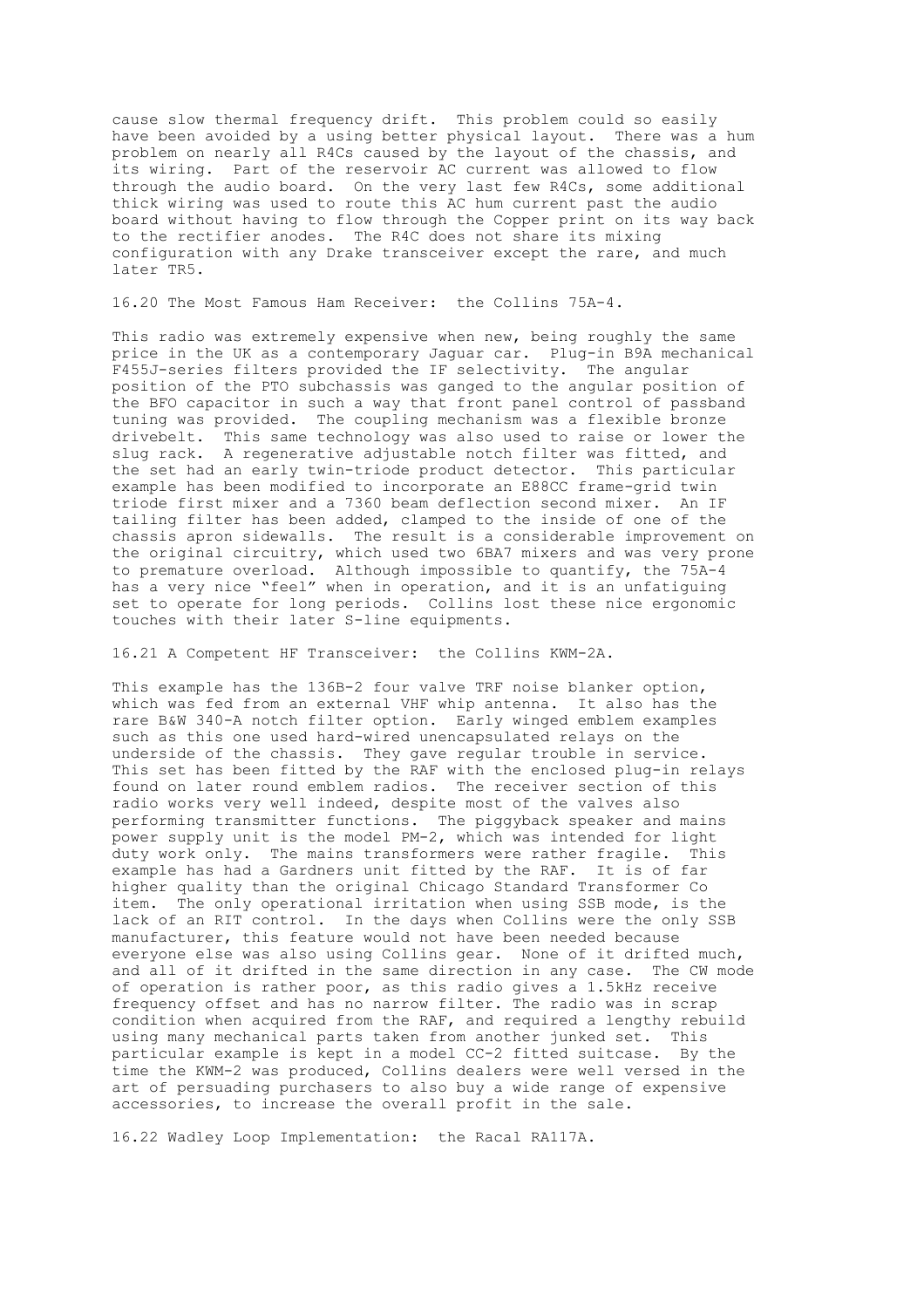This was a derivative of the earlier RA17, and could be externally controlled by an early synthesizer called a Racalator. The design simplification was achieved by using a bandpass IF strip instead of the tuned and mechanically tracked arrangement of the earlier model. All members of the RA17/117 family are electrically and mechanically unconventional. The circuitry uses the Wadley loop principle to give a full set of 1000kHz ranges without a bank of individual conversion crystals. It has high slope frame-grid pentode mixers, and a modular form of construction which is based on a cast Aluminium RF platform. Readout of frequency is presented on an excellent filmstrip scale. This variant was designed for the North American market. Therefore it has a 6AQ5 audio output stage and standard US valve types except for the E180F mixers. The RA218 ISB adaptor seen here has 3kHz wide SSB filters, and provides a useful fine tune function as well. Some aspects of the RA117 and RA218 alignment sequences require patience and good test equipment, but this RA117/218 combination works well when correctly set up. On the RA117A, the VFO does drift a bit. This characteristic is unlike earlier and later variants, which were notably stable. The radio's IF filtering is reasonable, but a mechanical filter would have helped greatly. On all radios in this family, it is essential to keep the bottom covers well fitted in order to avoid gross spurii at multiples of 1.000MHz.

16.23 Early HF/VHF: the Hallicrafters S36/BC-787-B.

Although billed on its front panel as an "Ultra High Frequency" receiver, this radio covers 28 to 144MHz in three switched ranges. The BC-787-B is the military variant of the Hallicrafters S36. This one dates from July 1944. Its forerunner, the S27 was a very similar set which had played an important part in the development of military airborne navigation systems. The S36 was later developed into the S36A, which had permeability tuned IFTs. The S36 uses a single conversion 5.25MHz IF strip with a choice of two bandwidths, and is capable of demodulating CW, AM and FM signals. The power supply uses a 5U4G rectifier plus octal neon, and the audio is this manufacturer's standard 6SL7GT & class A 6V6GT push-pull arrangement. The IF system uses metal octal valves throughout. The really interesting part of the design is the RF unit, which is a substantial compartmentalised plated metal box containing the classic 956 front end, 955 local oscillator and 954 mixer acorn valve lineup. A puzzle is why the RF amplifier used a vari-µ valve, when no AGC was applied. It would seem that a 954 would have given somewhat better sensitivity. The tuning mechanism uses a conventional three section variable capacitor which is very well engineered. The rotor sections are insulated from each other. The switching, valve socket arrangements, and general constructional techniques pioneered on this receiver, set the industry standard for fifteen years. A proper mains input RF filter is fitted, which is always a sign of careful detail design. This radio is extremely heavy. It drifts very little, a tribute to sound mechanical and thermal design and the quality of components & workmanship employed in its construction. Unfortunately, the design is marred by inadequate mains wiring which is just ordinary thinly insulated stuff carried in the main loom. As is often the case with American designs, a single fuse is in one mains line and a single pole switch is fitted in the other.

16.24 For the Avro Lancaster Bomber: the RAF R1155A.

The radio was designed by Marconi, who made by them in Chelmsford. Also manufactured by EKCO down the road in Southend on Sea. The R1155 is a truly superb design which manages to cram more block diagram into its box than almost any other receiver of similar vintage. The cleverness of the R1155's design extends well outside the radio, to encompass an extensive harness system which included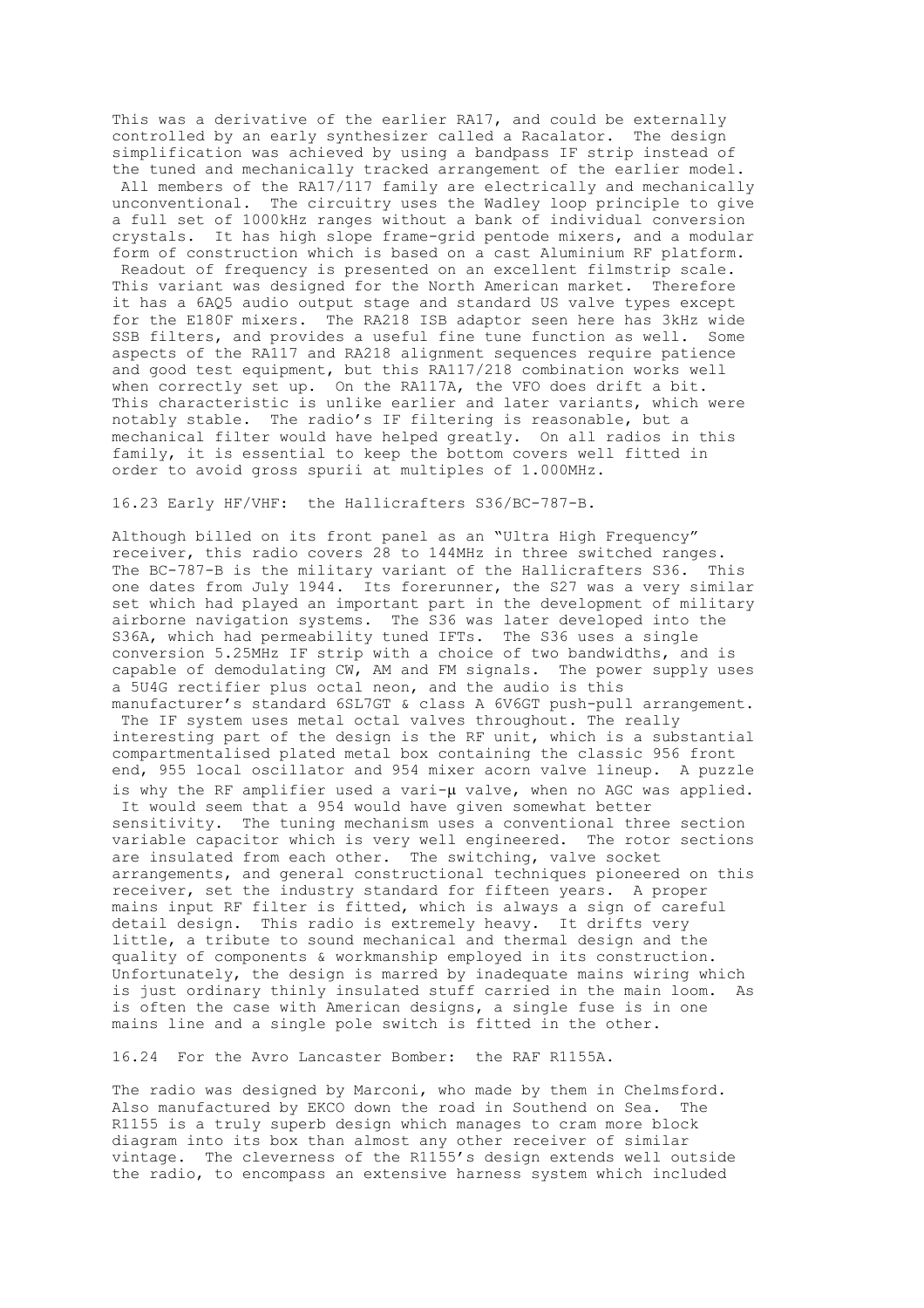the companion T1154 transmitter, a crew intercom and a highly elaborate direction-finding arrangement. This particular radio arrived in scrap condition. Typically of those surviving into the 1990s, the DF equipment had been ripped out and a mains PSU and output stage fitted instead. The rebuild to sort out this mess involved the fitment of many new components, especially replacements for all the original three-in-one metal tubular decoupling capacitors. A 6V6G output stage was later refitted to this chassis for convenience, and an external PSU/loudspeaker was built. The power requirement is unusual in that the HT supply needs to be fully floating. The BFO and the local oscillator are unusually pure, with the result that this radio manages to sound like a fairly well sorted SSB design fitted with a product detector. The RF coilbox design is especially praiseworthy, managing to be both compact and easily serviceable. An unusual (unique?) design feature is that the BFO runs at half-IF frequency, in a successful attempt to reduce the quantity and level of harmonic spurii. The R1155 had a very complex production history. Many variants were developed to cover the extension of deployment to MTBs etc (requiring steel cabinets in place of the original Aluminium and a different frequency coverage), and to include anti-jamming circuitry to prevent interference from high level unwanted carriers. Later R1155s were built with a greatly improved dialdrive. Earlier examples such as this particular EKCO R1155A, received this modification when in the RAF workshop for periodic overhaul. That is probably why this example is fitted with the later assembly.

# 17. Glossary

Some useful materials are described below, together with alternative names used in some territories, where known. I strongly recommend you to study the safety notes provided with each chemical that you intend to use, as in some cases the information I provide here might be incomplete, misleading or even incorrect. There may be legal requirements applicable in some territories, covering for example acquisition, licensed usage, handling precautions, storage, disposal, access by pets and children, and maximum storage lifetime. All chemicals need to be correctly labeled. Some of the product names I have used may be registered as trademarks. You may wish to check before purchase, to ensure you are being offered the "real thing" and not an inferior substitute.

Araldite: Epoxy resin adhesive made by Vantico AG. The adhesive is supplied as a twin-pack comprising equal measures of base adhesive resin, and oxidizing hardener. These components must me mixed thoroughly before application. "Hard" and "Rapid" grades are available. In reality, these have setting times which are best described as extremely slow (days), and slow (hours) respectively. The actual setting time is very dependent on temperature. Araldite has excellent insulating properties, and can be used as a potting agent. Non-hazardous in use, but very inclined to create a sticky mess if mishandled.

EP90: Extreme pressure lubricant of SAE90 viscosity rating. Widely available as a specialized lubricant for hypoid automotive, agricultural and commercial vehicle rear axles. Most types are mineral-based, but fully or partly synthetic versions exist such as Syntrans and Syntrax. The EP90 lubricants have good "stay put" properties, and are very useful on radio dialdrives and gearboxes.

Evostik: Impact adhesive made by Evode Ltd. A heavy petrochemical base is used to support a rubber adhesive which bonds quickly on contact. This solvent is extremely flammable. Can be used as a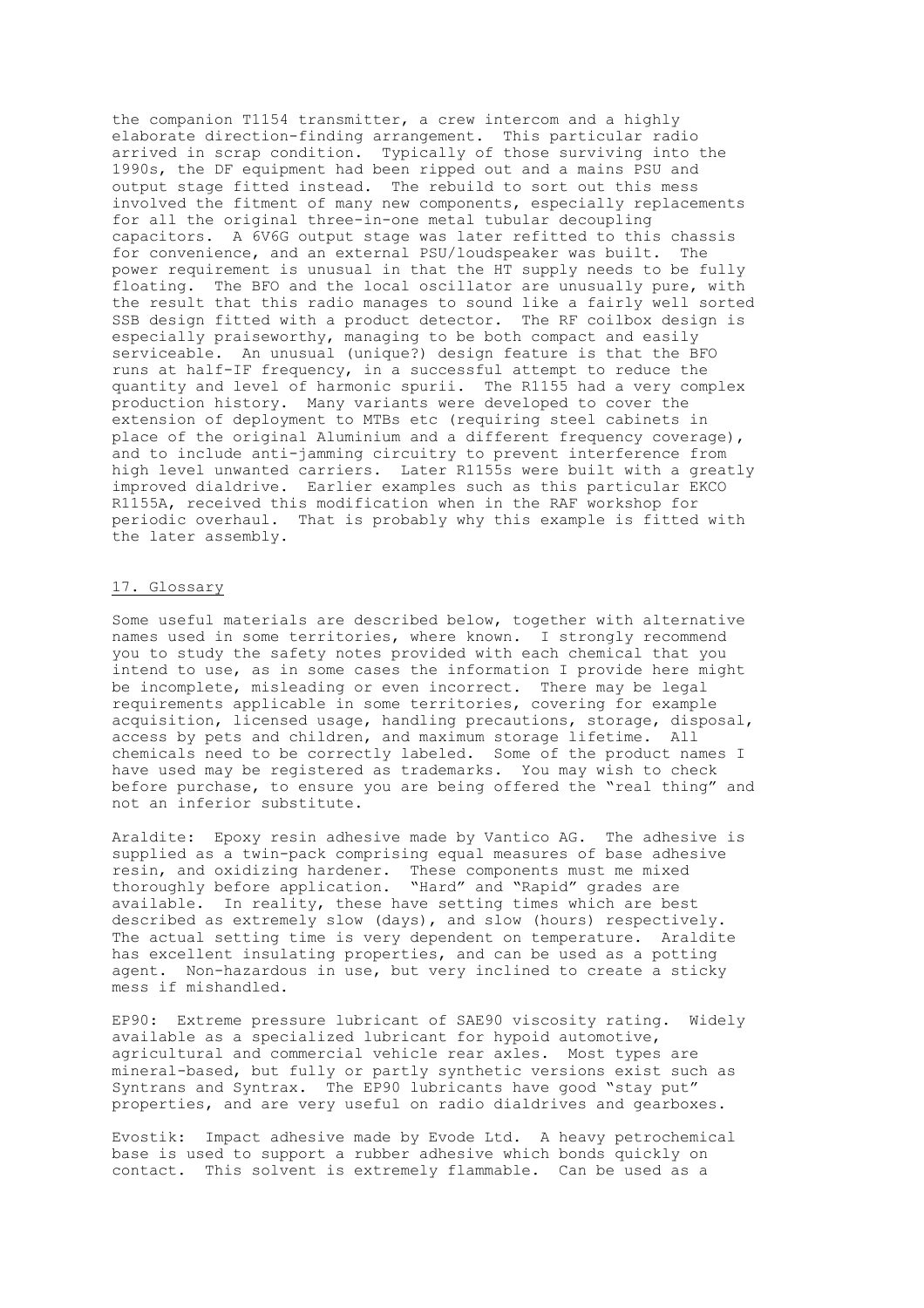small gap filler as well as an adhesive. This adhesive sets very quickly.

Fluxite: An acid grease flux for use when soldering a chassis or other large steel assemblies. Corrosive. Excess flux needs to be washed off after use - I use methylated spirit to do this job.

Iso-Propyl Alcohol: IPA. This is a general purpose organic solvent which is not too harsh, and generally does not attack colour rings on resistors. It is considered safe to use, though flammable. Leaves a very unpleasant smell. Iso-Propyl Alcohol is generally considered to be the successor to Carbon tetra-Chloride, which was banned in the UK a few years ago due to safety concerns.

Jenolite: Ferropro. This is a rust pacification agent based on Phosphoric acid. Hazardous to use, so wear gloves and goggles. Start by wire-brushing or sanding the loose rust away, so that the metal surface is as clean as possible. Wash the radio and also yourself thoroughly afterwards. This material converts rust to a black phosphate which can be over-painted. A variant of this material is Kurust, which appears to combine a rust pacification agent with a grey paint primer.

Jizer: This is a derivative of paraffin which is intended for use as a de-greasing agent. Water-soluble, so can be removed by washing after initial application with a stiff brush. A similar chemical available in the UK is called Gunk. This is black, and a lot more oily. It is even better than Jizer for removing extremely dirty old grease and congealed oil. B40 and other chain-drive owners might find this stuff especially useful.  $(-;$ 

Kilopoise 0868S: A specialized super-viscosity lubricant made by Rocol, comprising a silicone lubricating base thickened with soap and loaded with silica. Useful for lubricating balldrives. This material is extremely sticky, and very difficult to remove after application. Somewhat inclined to creep away from the point of application. Incompatible with mineral oils and greases, all traces of which must be removed before applying 0868S. Non hazardous to use, but very inclined to create a sticky mess if mishandled.

Kwikfyl: A specialized wax crayon stick which is available in a wide range of colours. Useful for filling the engraved characters found on panels, escutcheons, bezels and knobs. Applied with a candle, any excess material being removed with a rag immediately. Non hazardous.

Methylated Spirit: Meths, wood alcohol, de-natured alcohol. In the UK this stuff contains Pyridine dye, which is a strongly basic violet-coloured additive. Methylated spirit is very useful as a cleaning agent, since it is cheaply available in the UK. Because there is extensive water content, this material works as a combined organic and inorganic combined solvent. For this reason, methylated spirit tends to remove oily dirt rather better than anything else does. It is considered safe to use, though flammable. Has been known to wreck silk screened tuning scales, and can dissolve varnish finishes surprisingly quickly. Methylated spirit can stain metal surfaces pink or purple, and can leave corrosive salts behind when the surface has dried. For these reasons, it is often a good idea to finish with a water wash and then thorough drying. Tolerable smell, which departs after a couple of hours.

MS4: A clear silicone grease made by Midland Silicones. Excellent waterproofing and insulating properties. Not designed for extreme pressure lubrication applications, so of limited use in repairing gearboxes and dialdrives. Safe to use, and non-flammable. Has an